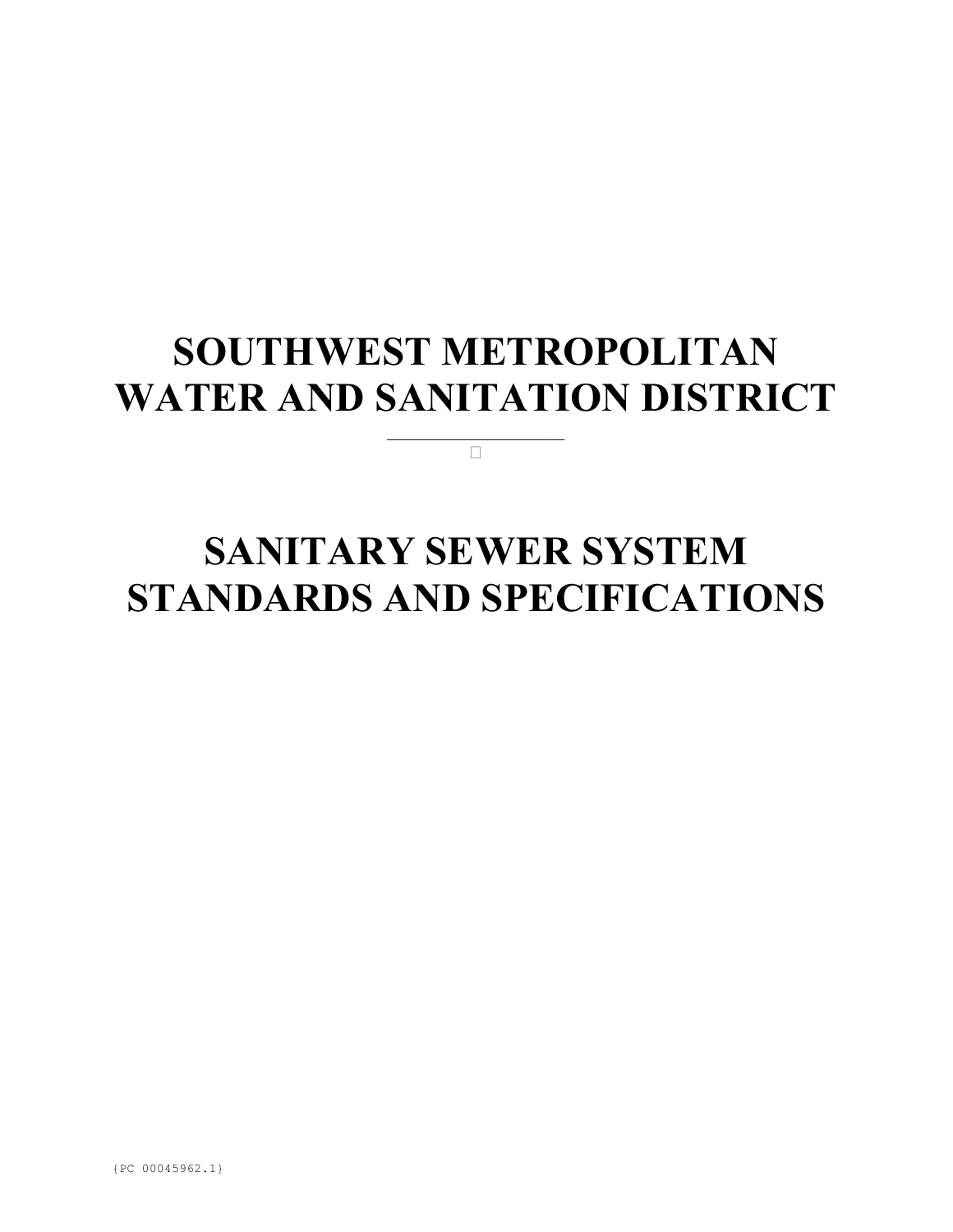# **TABLE OF CONTENTS**

| <b>SECTION</b>                                                                        | <b>TITLE</b>                                                                                         | <b>PAGE</b>                      |
|---------------------------------------------------------------------------------------|------------------------------------------------------------------------------------------------------|----------------------------------|
| <b>FORWARD</b>                                                                        | AUTHORITY, CONTROL, AND ORGANIZATION                                                                 | 111                              |
| <b>DEFINITIONS</b>                                                                    |                                                                                                      | V                                |
| <b>ABBREVIATIONS</b>                                                                  |                                                                                                      | 1X                               |
| <b>CHAPTER 1</b>                                                                      | SANITARY SEWER SYSTEM ADMINISTRATIVE STANDARDS                                                       |                                  |
| A.1                                                                                   | Sanitary Sewer System Plan Submittal Procedures and                                                  | 1                                |
| A.2<br>A.3                                                                            | Sanitary Sewer System Construction Procedures and                                                    | 8                                |
| A.4                                                                                   | Sanitary Sewer System Construction Acceptance Procedures                                             | 13                               |
| A.5                                                                                   | Responsibility of the Applicant, Design Engineer, and                                                | 16                               |
| A.6                                                                                   |                                                                                                      | 19<br>22                         |
| <b>CHAPTER 2</b>                                                                      | SANITARY SEWER SYSTEM TECHNICAL STANDARDS                                                            |                                  |
| <b>T.1</b><br>T <sub>.2</sub><br><b>T.3</b><br><b>T.4</b><br><b>T.5</b><br><b>T.6</b> |                                                                                                      | 27<br>30<br>36<br>43<br>50<br>52 |
| <b>T.7</b><br><b>T.8</b>                                                              | Petroleum Oil, Grease and Sand (POGS) Control<br>Cured in Place Pipe (CIPP) for Rehabilitation       | 59<br>65                         |
| <b>CHAPTER 3</b>                                                                      | <b>SANITARY SEWER DRAWING DETAILS</b>                                                                |                                  |
| D.1S<br>D.2S<br>D.3S<br>D.4S<br>D.5S                                                  | List of Sanitary Sewer Detail Drawings<br>Typical Street Cross Section and Street Centerline Profile | 78<br>75<br>76<br>77<br>78<br>79 |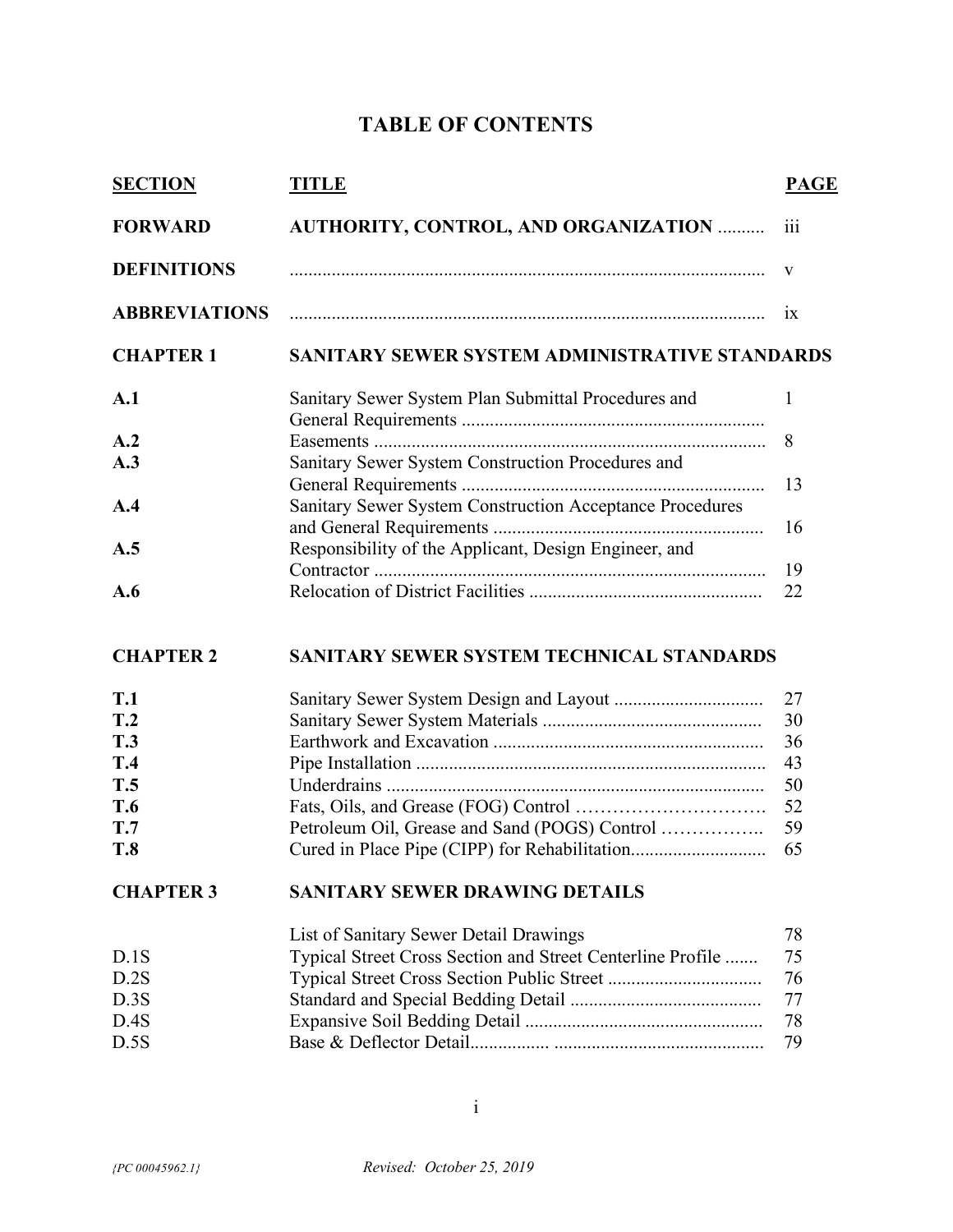### **SECTION TITLE PAGE**

## **CHAPTER 3 SANITARY SEWER DRAWING DETAILS (continued)**

| D.6S  |                                                         | 80  |
|-------|---------------------------------------------------------|-----|
| D.7S  |                                                         | 81  |
| D.8S  |                                                         | 82  |
| D.9S  |                                                         | 83  |
| D.10S |                                                         | 84  |
| D.11S |                                                         | 85  |
| D.12S |                                                         | 86  |
| D.13S |                                                         | 87  |
| D.14S |                                                         | 88  |
| D.15S | Sewer Wye Branch Connection-Main Depth Less than 12'    | 89  |
| D.16S | Sewer Wye Branch Connection-Main Depth Greater Than 12' | 90  |
| D.17S |                                                         | 91  |
| D.18S | Typical Precast Manhole Trace Wire Placement Detail     | 92  |
| D.25S |                                                         | 99  |
| D.26S |                                                         | 100 |
| D.27S |                                                         | 101 |
| D.28S |                                                         | 102 |

#### **CHAPTER 4 EXHIBITS**

| $\mathbf A$  | Easement Preparation and Submittal Procedures and |     |
|--------------|---------------------------------------------------|-----|
| B            |                                                   |     |
|              |                                                   | 109 |
| $\mathbf C$  |                                                   |     |
| D            |                                                   |     |
| E            |                                                   |     |
| $\mathbf{F}$ |                                                   |     |
| G            |                                                   |     |

#### ii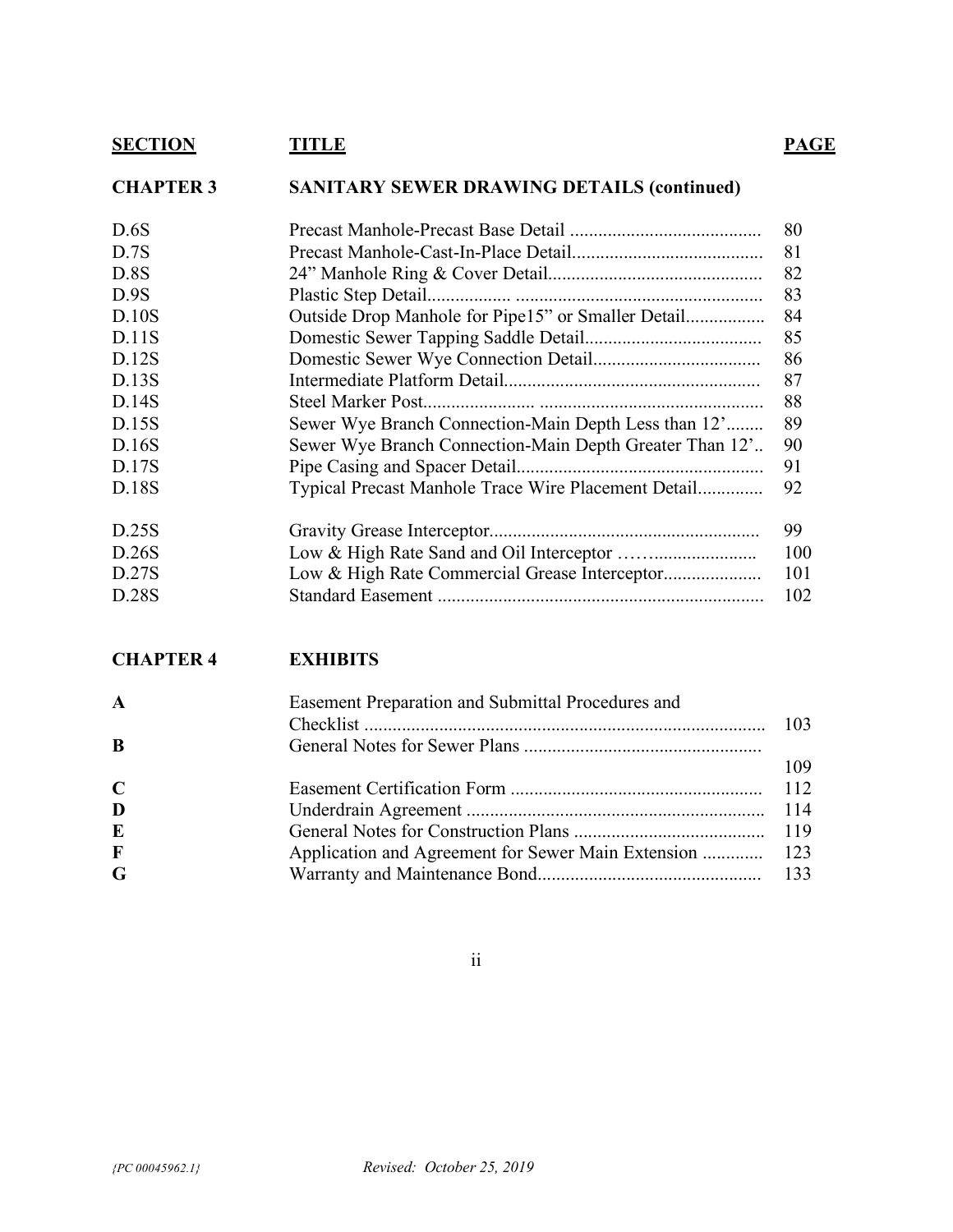### **SOUTHWEST METROPOLITAN WATER AND SANITATION DISTRICT SANITARY SEWER SYSTEM STANDARDS AND SPECIFICATIONS**

### **FORWARD**

#### **AUTHORITY**

These Standards and Specifications are promulgated by the Board of Directors of Southwest Metropolitan Water and Sanitation District. Administration of the Standards and Specifications including interpretation, enforcement, revision, waiver, and variance is delegated by the Board of Directors to the District Manager or his appointed representative. Any variance request must be submitted in writing to the District Manager for review.

#### **EFFECTIVE DATE**

These Standards and Specifications shall be effective on October 1, 2019 and shall supersede all former Sanitary Sewer System Standards and Specifications of the Southwest Metropolitan Water and Sanitation District.

#### **REVISIONS, AMENDMENTS OR ADDITIONS**

These Standards and Specifications may be revised, amended, or added to from time to time. Such revisions, amendments or additions shall be binding and in full force and effect upon adoption by the Board of Directors of Southwest Metropolitan Water and Sanitation District.

#### **SOUTHWEST METROPOLITAN WATER AND SANITATION DISTRICT CONTROL**

These Standards and Specifications shall apply to the installation, operation, and maintenance of all sanitary sewer facilities under the ownership and/or control of Southwest Metropolitan Water and Sanitation District.

Notwithstanding any variance from these Standards and Specifications that occurred or was authorized in the past, or that may be authorized in the future, Southwest Metropolitan Water and Sanitation District shall not be restricted or limited in the exercise of its lawful powers. No action in violation of these Standards and Specifications direct or indirect, of or by any person, including any owner, operator, or agent of an owner or operator of any water facility in making any connection, disconnection, repair, or otherwise doing work with respect to any sewer facility served by the Southwest Metropolitan Water and Sanitation District system, shall continue after discovery of such violation, or the enforcement of corrective action as to such violation.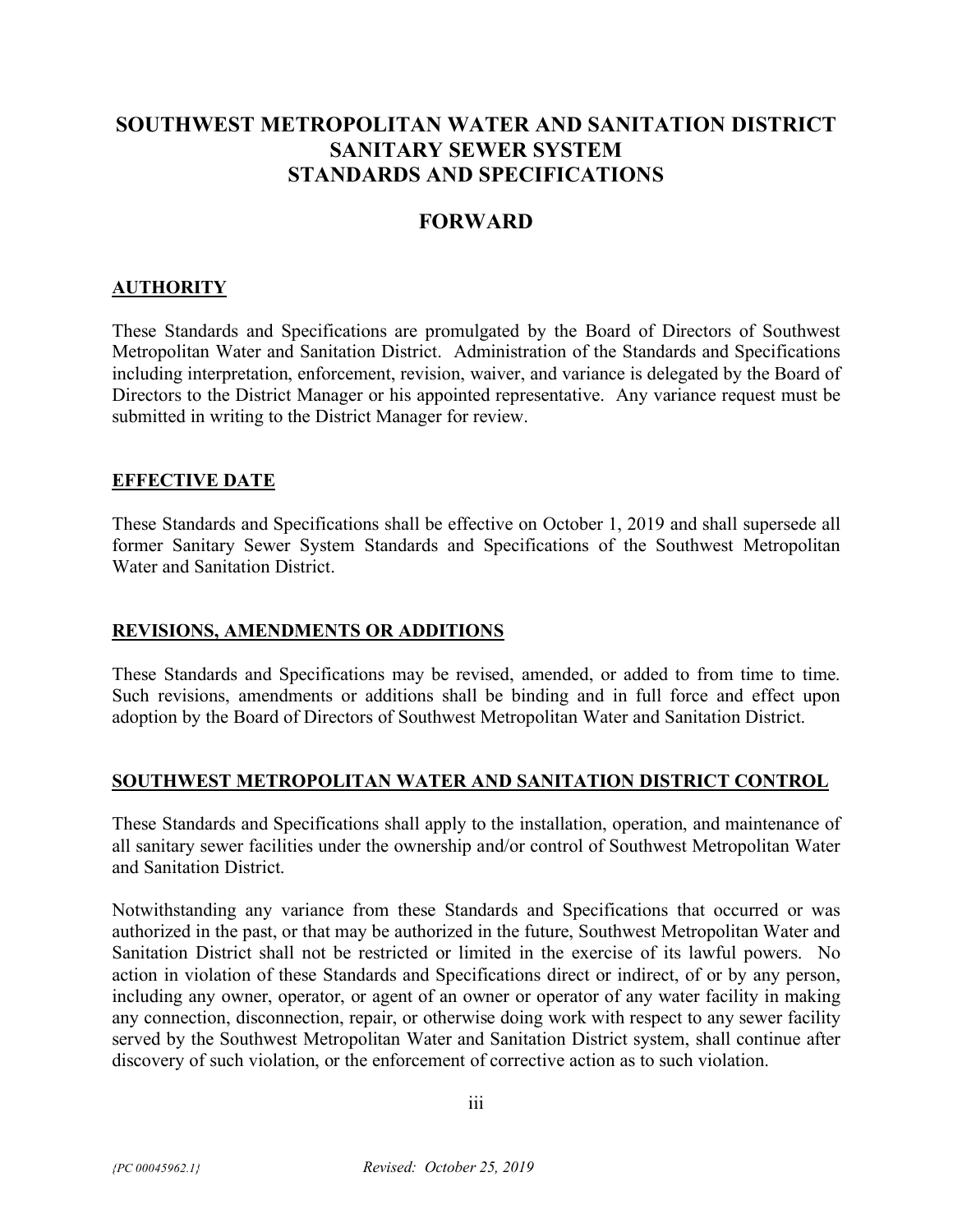#### **ORGANIZATION AND INTERPRETATION OF STANDARDS AND SPECIFICATIONS**

These Standards and Specifications are composed of Administrative Procedures and Requirements, Technical Engineering Standards, Detail Drawings and Construction Plan Notes and Exhibits. The interpretation of any section, or of differences between sections, shall be made by the District Manager or an appointed representative, and their interpretation shall be binding and controlling in its application.

Whenever there is a conflict between these Standards and Specifications and any referenced standard, specification or code the most stringent requirement shall apply and shall mean the latest edition.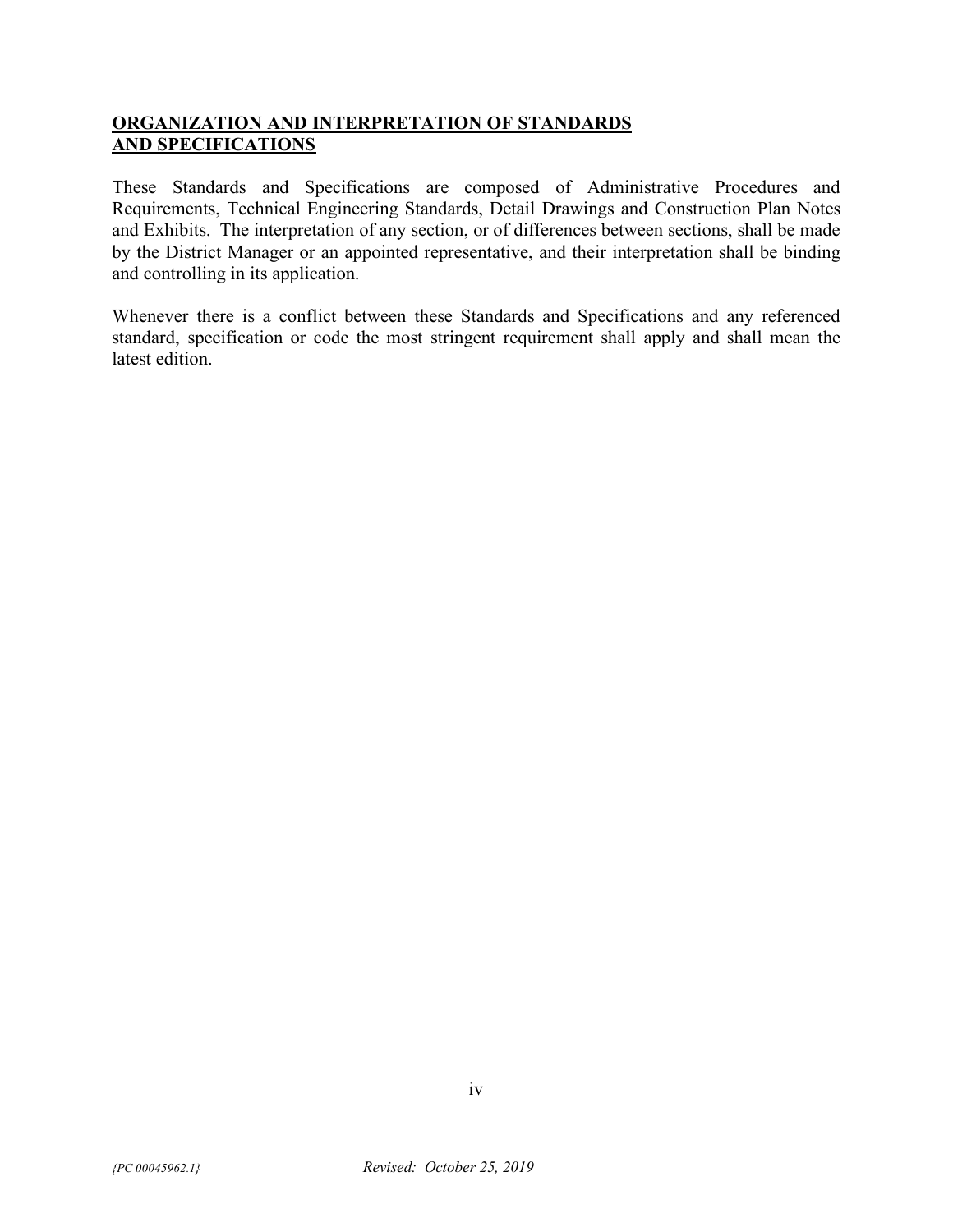#### **DEFINITIONS**

As used in these Standards and Specifications, unless the context shall otherwise require, the words defined in this paragraph shall have the meanings herein ascribed:

- A. **Applicant for Sewer Main Extension:** Any person, association, corporation, entity, or government agency desiring sanitary sewer service for premises under their control and having entered into an agreement for extension of sewer mains with the District; often a subdivider or developer. Also referred to as Applicant.
- B. **Best Management Practice:** Any reasonable practice or procedure deemed to be necessary by the District manager and/or his/her designee to prevent, abate or remedy the consequences of the introduction of unlawful pollutants or concentrations of pollutants into the District's sanitary sewer system by an industrial or commercial user to the extent technically and economically practical.
- C. **Best Professional Judgment:** The highest quality technical opinion developed after consideration of all reasonably available and pertinent data or information.
- D. **Board:** The Board of Directors of Southwest Metropolitan Water and Sanitation District.
- E. **Collection Main:** A 12-inch or smaller diameter pipe along public streets or appropriate rights of way used for collecting wastewater from individual customers.
- F. **Contractor:** In the context of these Standards and Specifications, a Contractor employed by an Applicant for a distribution system extension.
- G. **Design Engineer:** A civil engineer licensed to practice in the State of Colorado who is employed by the Applicant to perform engineering services.
- H. **Discharger**:Any person who discharges or causes the discharge of wastewater to the sewer system of Southwest Metropolitan Water and Sanitation District.
- I. **Dissolved Solids:** The concentration of matter in the wastewater consisting of colloidal particulate matter one micron in diameter or less, and both organic and inorganic molecules and ions present in solution.
- J. **District:** The Southwest Metropolitan Water and Sanitation District.
- K. **District Engineer:** The engineering firm authorized by the Southwest Metropolitan Water and Sanitation District to provide engineering services on behalf of the District.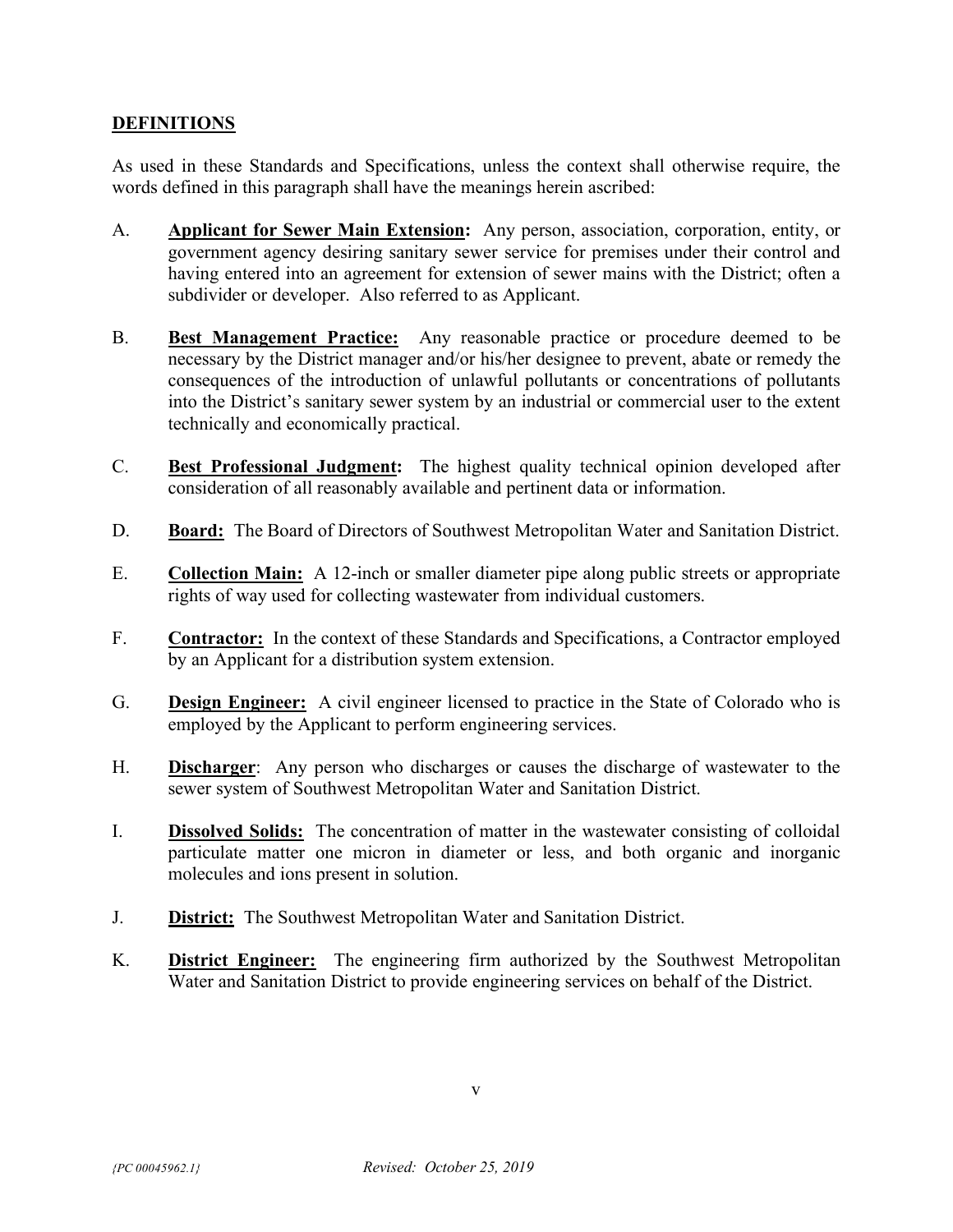- L. **District Manager**: The chief executive officer of the District designated as such by the District's Board of Directors.
- M. **Domestic (Sanitary) Wastes:** Liquid wastes: a) from the noncommercial preparation, cooking and handling of food, or b) containing human excrement and similar matter from the sanitary conveniences of dwellings, commercial buildings, industrial facilities, and institutions.
- N. **Domestic User:** Any private residential user that discharges wastes derived from ordinary living processes excluding any commercial or industrial wastes.
- O. **Fats, Oil or Grease (FOG):** Non-petroleum fats, oils, and grease derived from animal or plant sources.
- P. **Flow:** Volume of wastewater.
- Q. **Garbage:** Solid wastes from the domestic and commercial preparation, cooking and dispensing of food, and from the commercial handling, storage and sale of produce.
- R. **Grease Interceptor or Gravity Grease Interceptor (GGI)** A plumbing appurtenance or appliance that is installed in a sanitary drainage system to intercept non-petroleum fats, oils, and greases (FOG) from a wastewater discharge and is identified by capacity volume and number of compartments.
- S. **Grease Trap or Hydromechanical Grease Interceptor (HGI)** A plumbing appurtenance or appliance that is installed in a sanitary drainage system to intercept nonpetroleum FOG from a wastewater discharge and is identified by flow rate, and separation and retention efficiency. The design may incorporate air entrainment, hydromechanical separation, interior baffling, and/or barriers in combination or separately.
- T. **Health Department:** Any reference in this Chapter to the "Department of Health" or the "Health Department" shall mean the Department of Health.
- U. **Holding Tank Wastewater:** Any wastewater from holding tanks such as vessels, chemical toilets, campers, trailers, septic tanks, sealed vaults, vacuum-pump trucks and holding tanks from pretreatment systems.
- V. **Inactive Gravity Grease Interceptor (GGI)** An existing GGI that is no longer in use.
- S. **Individual (Private) Wastewater Disposal System:** A septic tank, cesspool or similar self-contained receptacle or facility which collects and/or treats or otherwise disposes of wastewater and which is not connected to the POTW.
- T. **Industrial**:Of or pertaining to industry, manufacturing, commerce, trade or business, as distinguished from domestic or residential.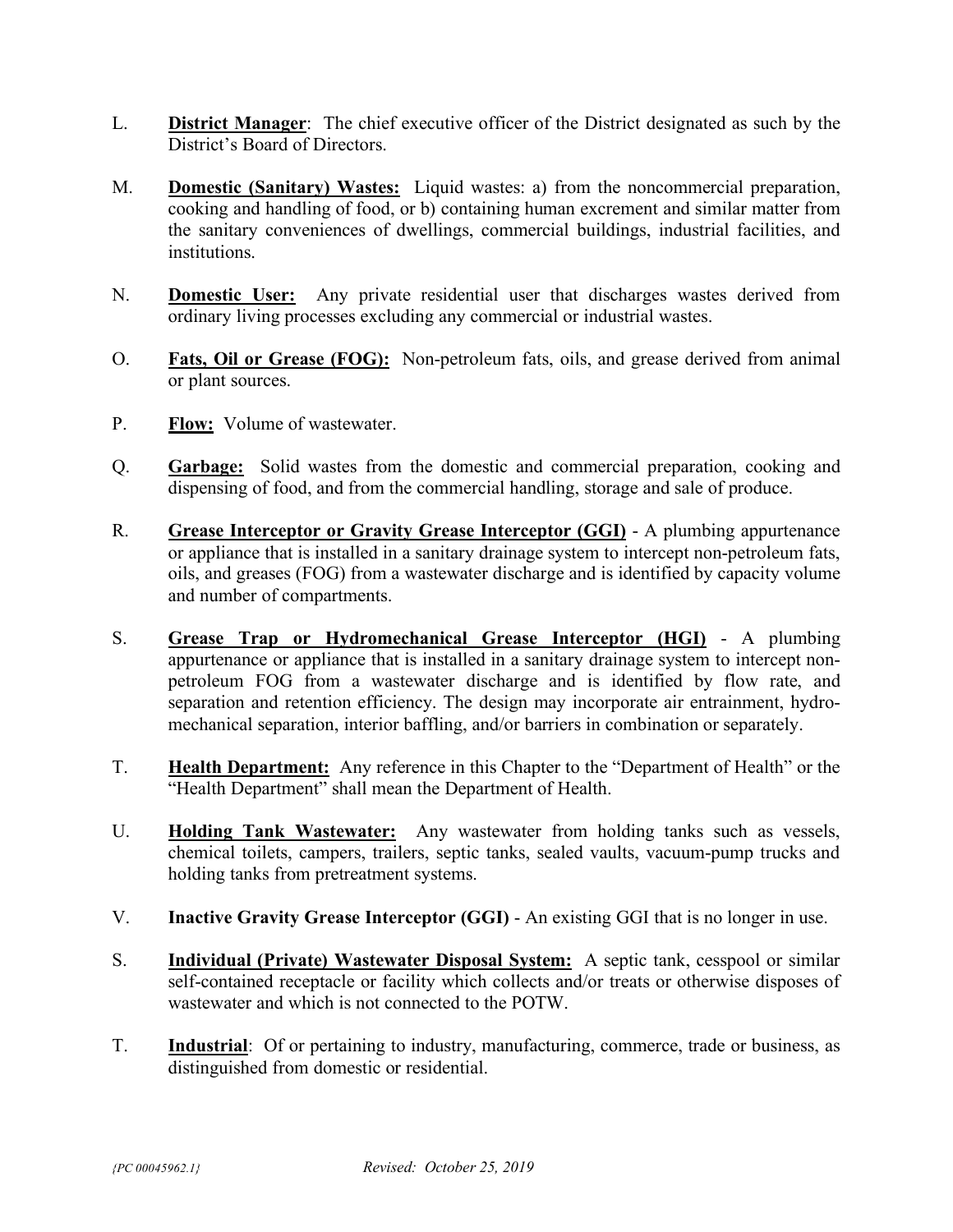- U. **Industrial Wastes:** The liquid wastes or solid wastes from industrial manufacturing processes, trades or businesses as distinct from sanitary wastewater.
- W. **Inspector:** The authorized representative of the District assigned to a job-site to perform inspection services.
- X. **Interceptor Sewer Main:** A sanitary sewer main larger than 12-inches in diameter used to collect and transport wastewater from sewer collection mains to an authorized point of discharge.
- Y. Non-domestic User Any user that does not meet the criteria for categorization as a domestic user shall be considered a non-domestic user.
- Z. **Owner-Developer:** Any person, association, corporation, entity, or government agency desiring a sanitary sewer main extension from the District. Also referred to as Applicant.
- AA. **Pollutant:** Dredged spoil, dirt, slurry, solid waste, incinerator residue, sewage, sewage sludge, garbage, trash, chemical waste, biological nutrient, biological material, radioactive material, heat, wrecked or discarded equipment, rock, sand or any industrial, municipal or agricultural waste.
- BB. **Pollution:** The manmade or man-induced alteration of the chemical, physical, biological and radiological integrity of water.
- CC. **Publicly Owned Treatment Works (POTW):** A publicly owned treatment works includes any devices or systems used in the collection, storage, treatment, recycling, and reclamation of sewage and any conveyances, which convey wastewater to a treatment plant.
- DD. **Sanitary Sewer:** A public sanitary sewer collection or interceptor main which carries sewage and to which storm, surface, and groundwaters are not intentionally admitted, included the pipe or conduit system and appurtenances, for the collection, transportation, pumping and treatment of sewage. This definition shall also include the terms "public sewer", "sewer system", "sewer" and "collection line".
- EE. **Sanitary Sewer System or Wastewater System:** Any devices, facilities, structures, equipment or works owned or used by the District for the purpose of the transmission, storage, treatment, recycling and reclamation of industrial and domestic wastes from within or without the District, including intercepting sewers, outfall sewers, collection lines, pumping, power and other equipment and their appurtenances, but excluding service lines.
- FF. **Sewer Main Extensions:** Extensions to the Sanitary Sewer Collections System owned and controlled by Southwest Metropolitan Water and Sanitation District.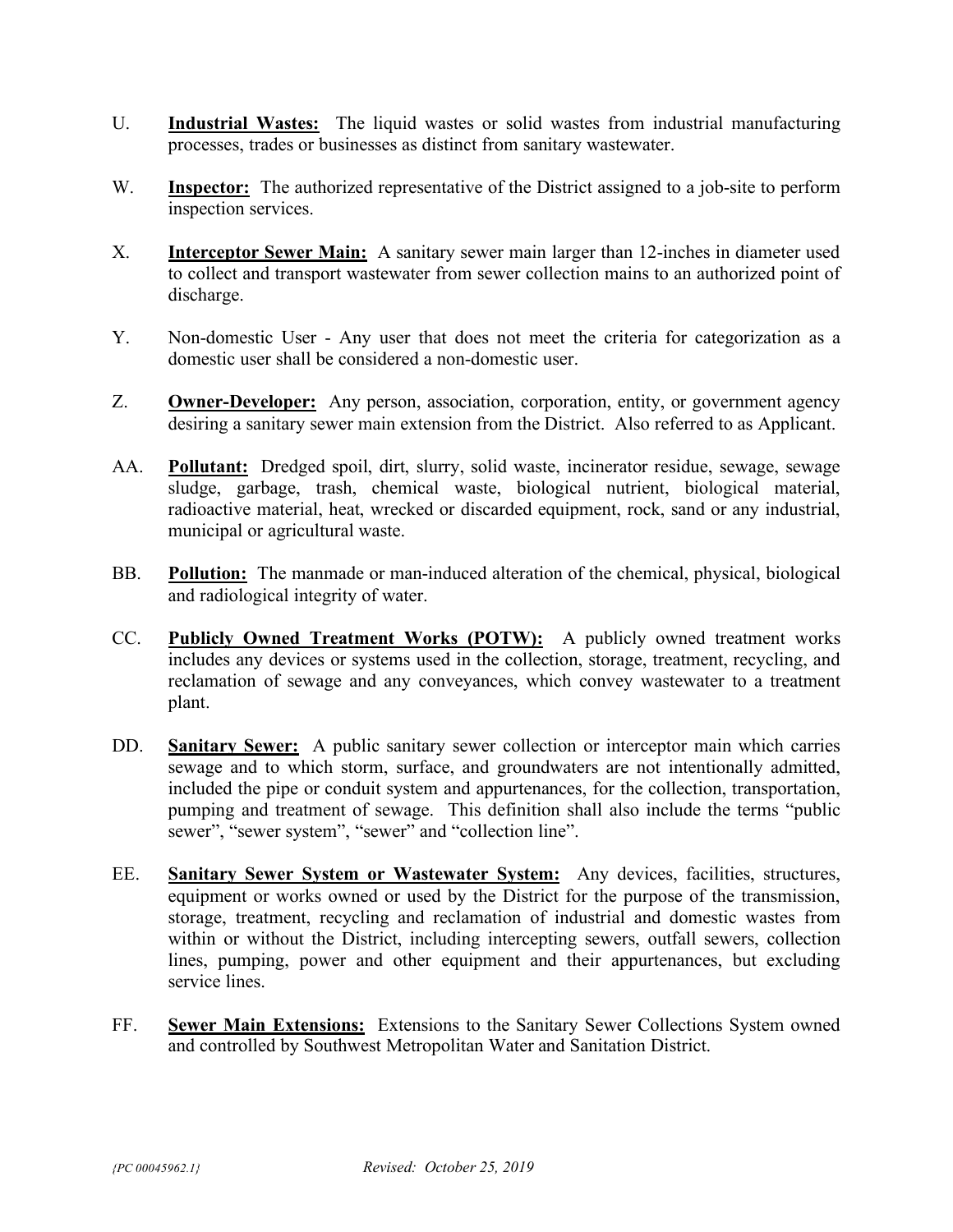- GG. **Sewer Service Line:** All pipe, fittings, and appurtenances of the customer, including the connection to the District's Sewer Collection System, used for conveying wastewater from the owners property or premises to District owned sanitary sewer mains.
- HH. **Sewage:** See definition of Wastewater (Sewage).
- JJ. **Storm Sewer:** A sewer that is intended to carry only storm, surface and groundwater drainage.
- KK. **Storm Water:** Any flow occurring during or following any form of natural precipitation and resulting therefrom.
- LL. **Stub-in:** An authorized connection made to a District owned sanitary sewer main and the sewer service pipe located between said connection and the owners property line. Stub-ins are allowed for the purpose of installing sewer service pipes within street rightsof-way prior to paving.
- MM. **Tap or Sewer Tap:** a physical connection to a District sewer main which, together with appropriate permits, effects sewer service to individual customers.
- NN. **Tap Fee:** The charge assessed against new users of the sanitary sewer system.
- OO. **Unpolluted Water:** Water of quality equal to or better than the state or Federal effluent criteria in effect, or water that would not cause violation of receiving water quality standards and would be not benefited by discharge to the POTW.
- PP. **User:** Any person who contributes, causes or permits the contribution of wastewater into the sanitary sewer system.
- QQ. **Waste Grease Bin (WGB)** Any receptacle used to store used FOG collected from Fryers, grills, and other similar devices.
- RR. **Wastewater (Sewage):** The combination of the liquid and water carried wastes from residences, commercial buildings, industrial plants and institutions, including polluted cooling water.

Combined Wastewater: Wastewater including sanitary and industrial wastewater, storm water, infiltration and inflow carried to the POTW.

Industrial Wastewater: A combination of liquid and water carried waste, discharged from any industrial establishment and resulting from any trade process carried on in that establishment, including the wastewater from pretreatment facilities and polluted cooling water.

Sanitary Wastewater: The combination of liquid and water carried wastes discharged from toilets and other sanitary plumbing facilities.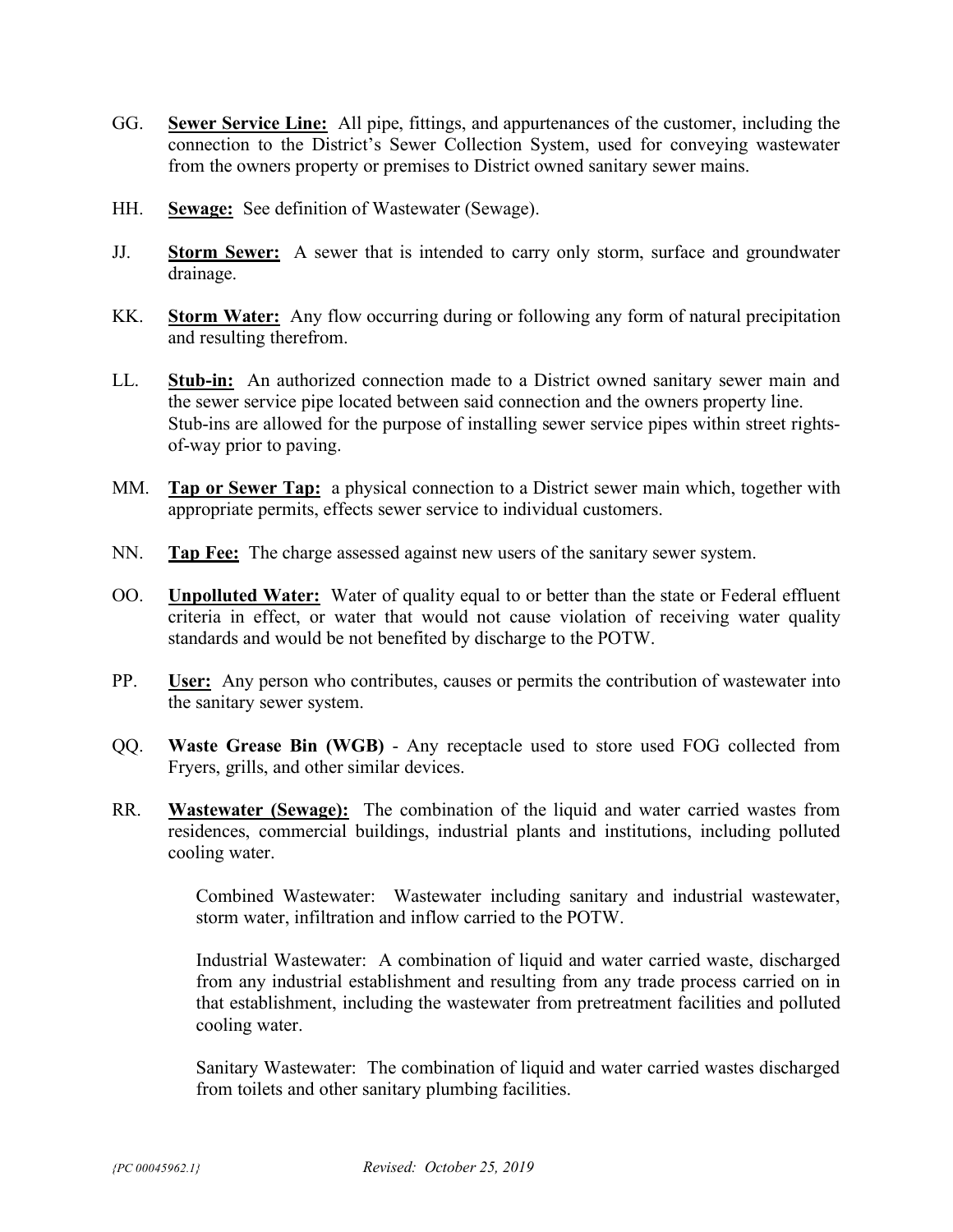#### **ABBREVIATIONS**

- A. **AASHTO**: American Association Of State Highway And Transportation Officials
- B. **AC**: Asbestos Cement
- C. **ANSI**: American National Standard Institute, Inc.
- D. **ANSI**: American National Standard Institute, Inc.
- E. **ASTM**: American Society Of Testing And Materials
- F. **ASTM**: American Society Of Testing And Materials
- G. **BAT:** Best available technologies
- H. **BMP**: Best management practices
- I. **BOD**: Biochemical oxygen demand
- J. **BPJ**: Best professional judgment
- K. **CFR:** Code of federal regulations
- L. **CI**: Cast Iron
- M. **COD** Chemical oxygen demand
- N. **CWA:** Clean water act (33 USC 1251 et seq.), as amended
- O. **DI**: Ductile Iron
- P. **ESMT**: Easement
- Q. **EPA**: Environmental protection agency
- R. **FOG**: Fats, oils and grease
- S. **GGI:** Gravity grease interceptor
- T. **GPCD**: Gallons per capita per day
- U. **HGI:** Hydromechanical grease interceptor
- V. **ID**: Inside Diameter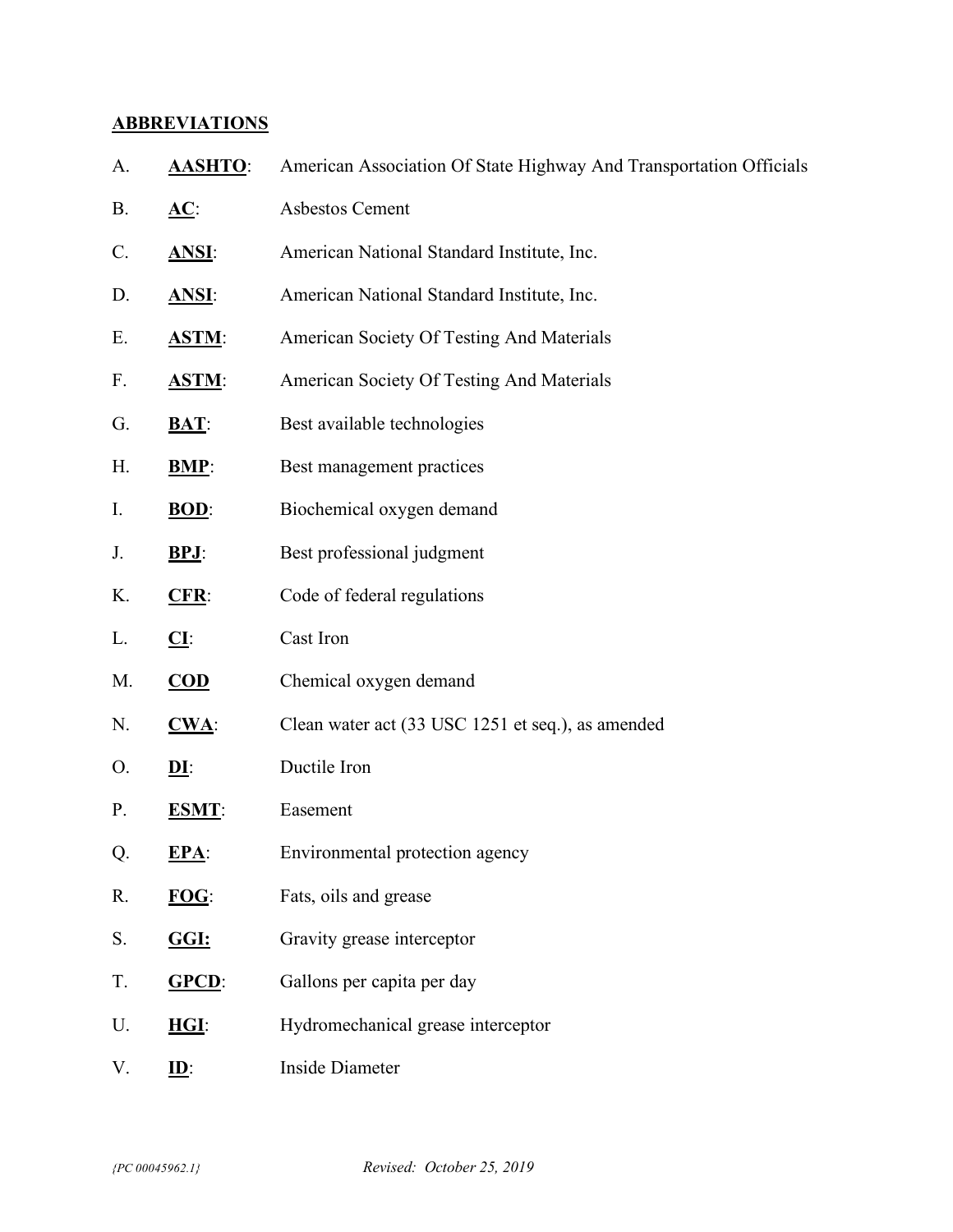| W.  | $\overline{\mathbf{IPC}}$ : | <b>International Plumbing Code</b>              |
|-----|-----------------------------|-------------------------------------------------|
| Х.  | Ŀ.                          | Liter                                           |
| Υ.  | MG:                         | Milligrams                                      |
| Z.  | $MG/L$ :                    | Milligrams per liter                            |
| AA. | <b>MH:</b>                  | Manhole                                         |
| BB. | NCPS:                       | National Categorical Pretreatment Standards     |
| CC. | <b>NPDES:</b>               | National Pollutant Discharge Elimination System |
| DD. | $O&M$ :                     | Operation and maintenance                       |
| EE. | $\underline{\mathbf{OD}}$ : | <b>Outside Diameter</b>                         |
| FF. | <b>OSHA:</b>                | Occupational Safety And Health Administration   |
| GG. | PL:                         | Property Line                                   |
| HH. | POTW:                       | Publicly owned treatment works                  |
| П.  | <b>PUD/PBG:</b>             | Planned Unit Development/Planned Building Group |
| JJ. | PVC:                        | Polyvinyl Chloride                              |
| KK. | <u>SC</u> :                 | Surcharge                                       |
| LL. | SLC                         | Standard industrial classification              |
| MM. | <b>SWDA:</b>                | Solid Waste Disposal Act, 42 USC 6901 et seq.   |
| NN. | <b>TSS:</b>                 | Total Suspended solids                          |
| 00. | UPC:                        | <b>Uniform Plumbing Code</b>                    |
| PP. | USC:                        | <b>United States Code</b>                       |
| QQ. | WGI:                        | Waste grease bin                                |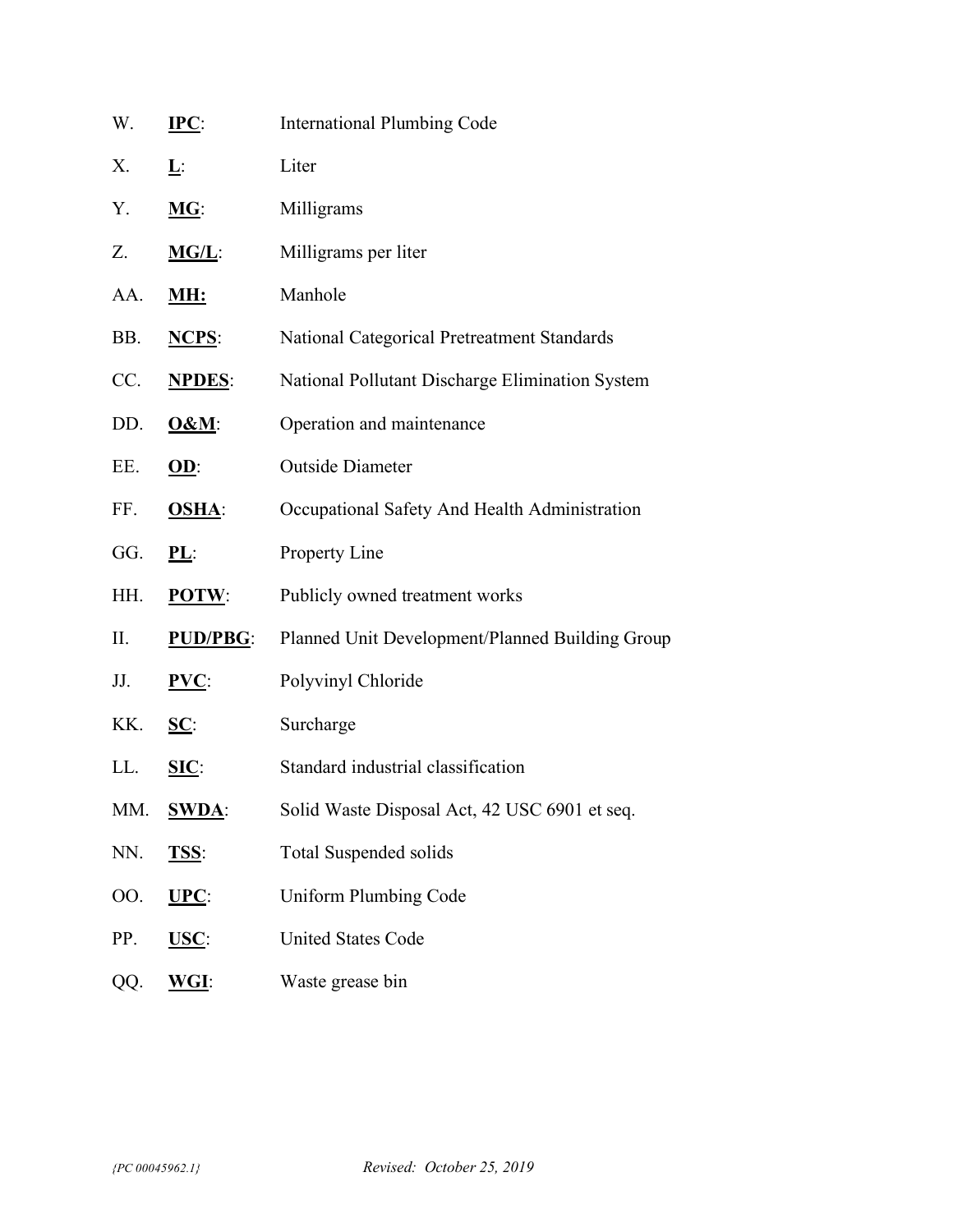# CHAPTER 1

 $\mathcal{L}$  , we have the set of the set of the set of the set of the set of the set of the set of the set of the set of the set of the set of the set of the set of the set of the set of the set of the set of the set of the  $\overline{\square}$ 

# SANITARY SEWER SYSTEM ADMINISTRATIVE **STANDARDS**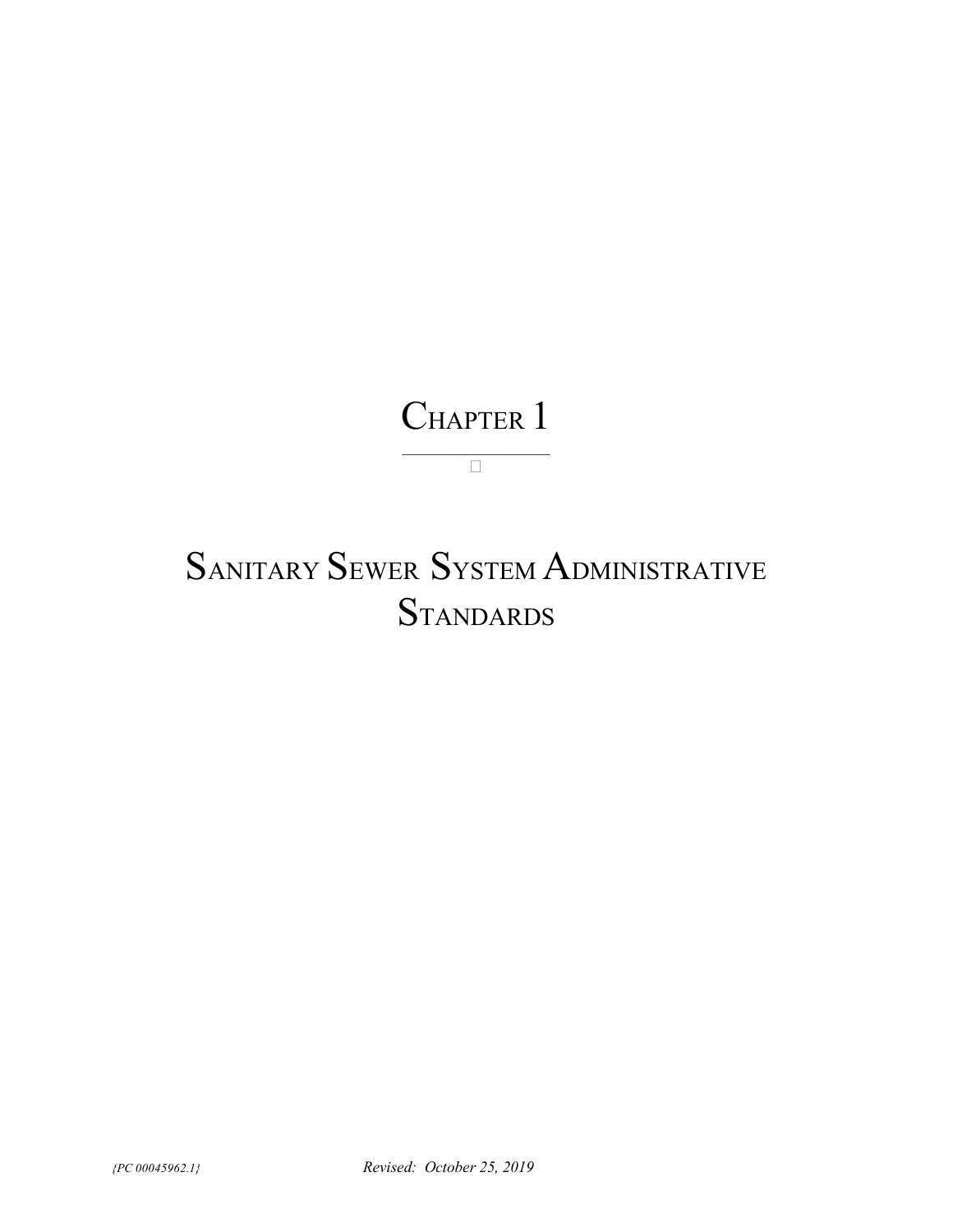#### **A.1 SANITARY SEWER SYSTEM PLAN SUBMITTAL PROCEDURES AND GENERAL REQUIREMENTS**

All plans for sewer main extensions, improvements and modifications shall be submitted to the Southwest Metropolitan Water and Sanitation District for review and approval before any construction may occur. All plans must be approved by the District manager, District engineer, and the City of Littleton prior to initiation of construction. Plans shall be submitted and reviewed in accordance with the following procedures and requirements.

#### **A.1.1 Submittals**

In order to initiate construction plan review the following items must be submitted to the District.

#### **1. Construction Plans**

Three sets of sanitary sewer system construction plans stamped and signed by a professional engineer licensed to practice in the State of Colorado. All plans and specifications submitted shall be in strict compliance with the Standards and Specifications contained herein and shall meet any special conditions that may be reasonably required. The design and installation of all facilities shall ensure development of an integrated sewer system. No work shall commence on any facilities until the plans and specifications are approved in writing by Southwest Metropolitan Water and Sanitation District and the City of Littleton. Plans and specifications should not be submitted for work that will not be installed within six months of the approval date.

- a. Three sets of detailed plans and specifications for system extensions shall be submitted to the District for approval. The copies shall meet the requirements stated below:
	- 1. Cover sheet containing the following information:
		- a. Vicinity map.
		- b. Index of drawings.
		- c. List of quantities of facilities to be installed.
		- d. List of agencies including contact name, firm name and telephone number for surveyor, soils engineer, design engineer, District engineer, District representative, City of Littleton and other permit agencies.
		- e. General notes (see Chapter 5, Exhibit E).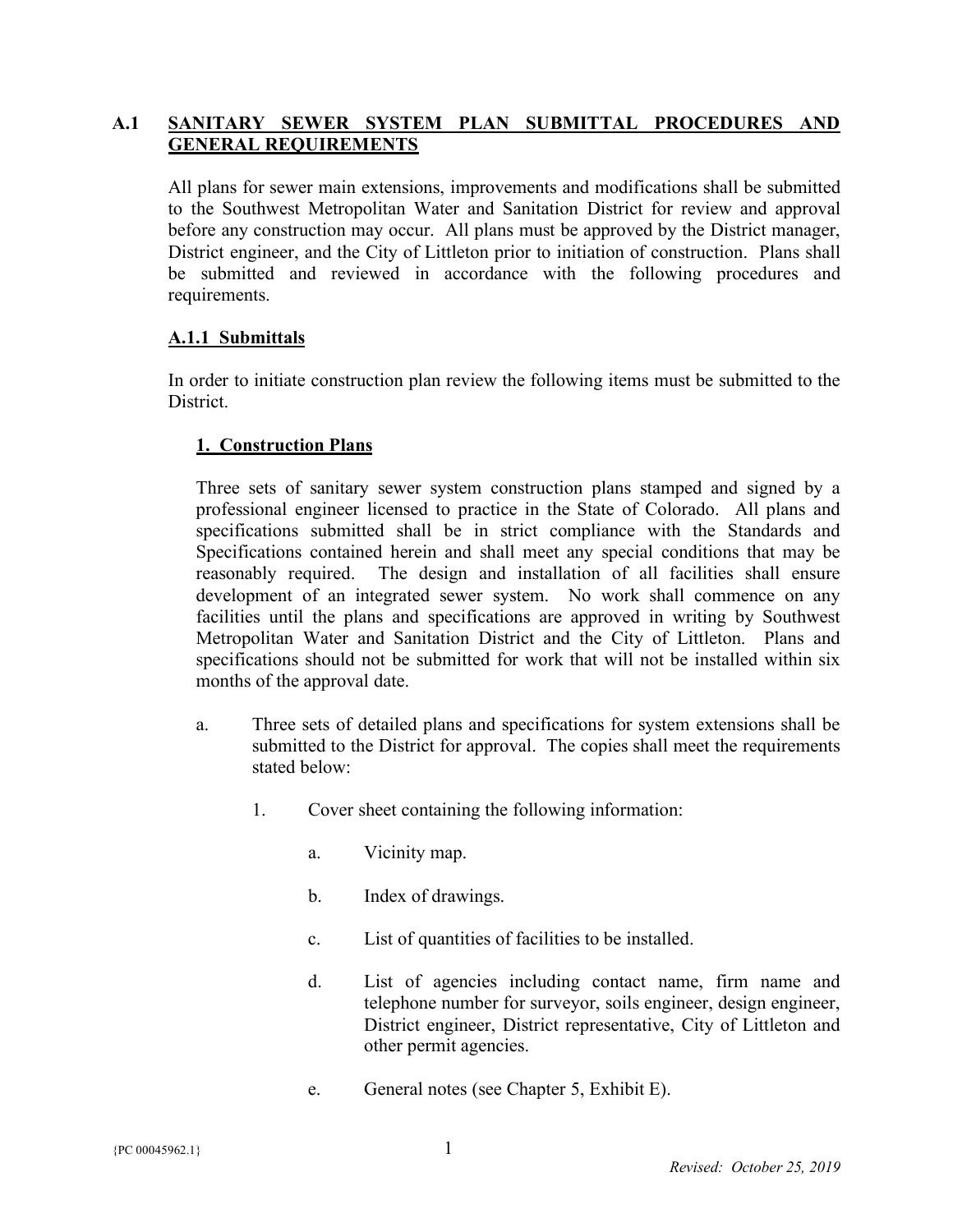{PC 00045962.1}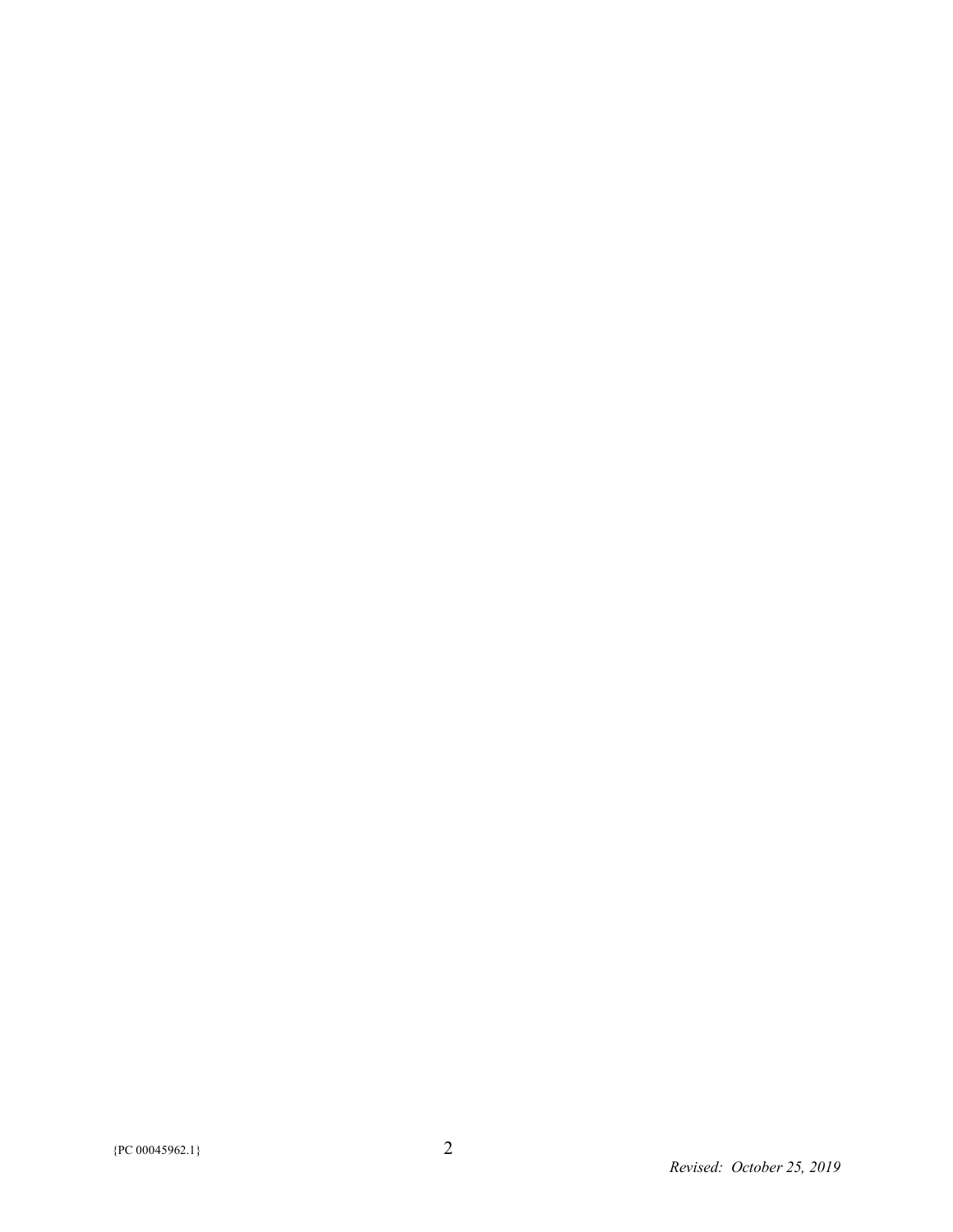- 2. Sanitary sewer main in plan view (24" x 36") showing:
	- a. Location and dimensions of dedicated streets, easements and rights-of-way including street names.
	- b. Lots to be served, including lot and block numbers.
	- c. All existing or proposed curb and gutter.
	- d. The proposed alignment of the sanitary sewer main and the location of all proposed sanitary sewer facilities such as manholes.
	- e. A profile of all proposed sanitary sewer mains, existing ground elevations and proposed ground elevations.
	- f. All existing or proposed utilities, including water mains and appurtenances and storm sewers.
	- g. All existing or proposed obstructions such as vaults, catch basins, traffic islands etc.
	- h. Title block on each sheet.
	- i. Bench mark including U.S.G.S. datum, location, elevation, and monument type.
	- j. Match lines and sheet references called out in plan and profile.
	- k. Center line of drainage channels.
	- l. 100 year flood plain boundaries.
	- m. Detention pond boundaries and elevations (topography).
- 3. Typical street cross-sections showing:
	- a. Property lines or easement lines.
	- b. Street curb and gutter, and existing or proposed utilities complete with dimensions to the property lines or easement lines.
- 4. Centerline profile of the streets showing:
	- a. Official street grades and horizontal curve data.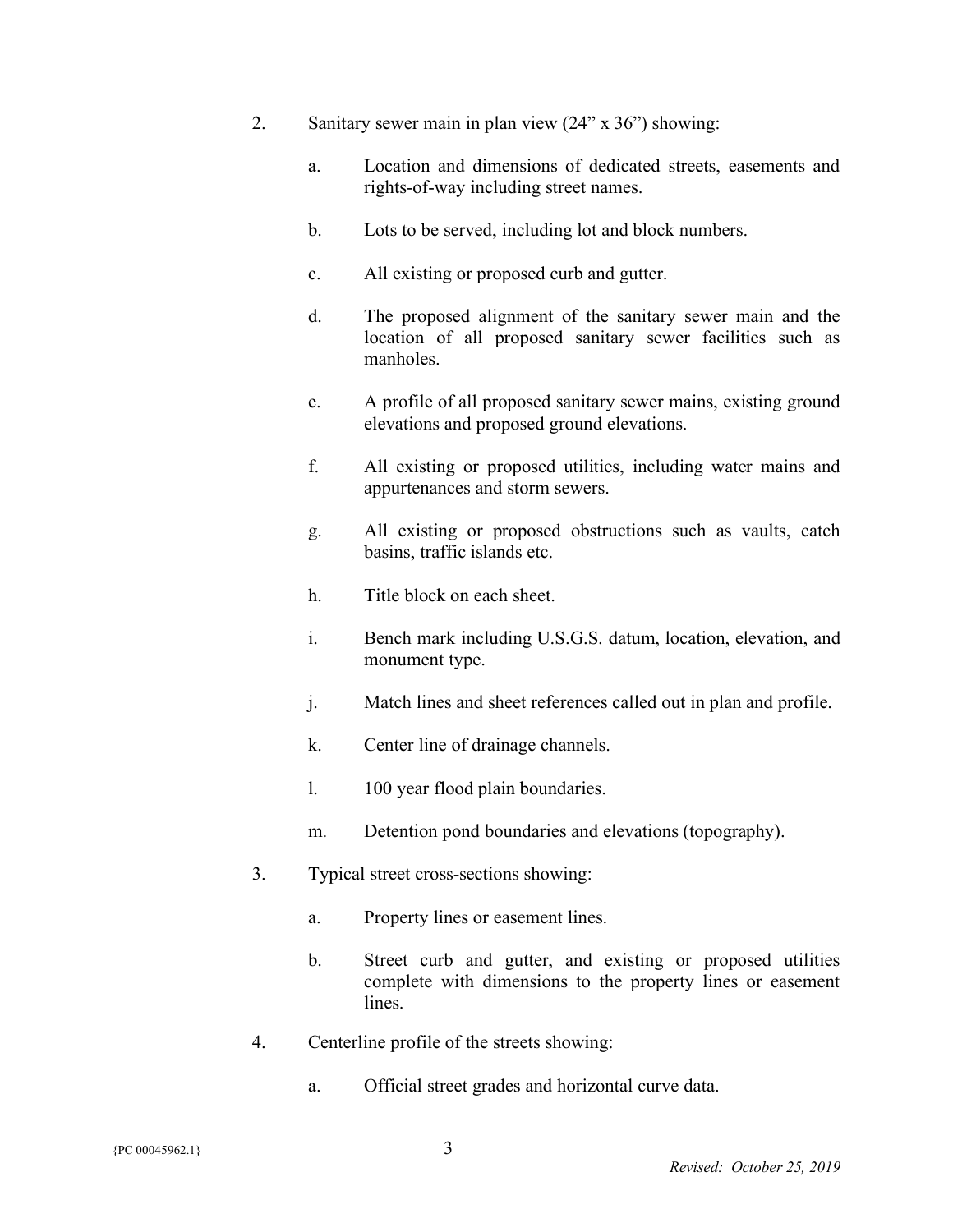- b. Existing ground line and proposed ground line.
- c. Any proposed or existing utility crossing the proposed sanitary sewer main.
- d. Street cross-pans and traffic island.
- 5. A detail sheet showing all relevant detail drawings such as: manholes, tapping details, manhole bases, ring and covers, etc.
- 6. Additionally, all plans shall:
	- a. Be made from actual field surveys by a land surveyor registered in the State of Colorado, referenced to land corners or other official survey control points and be of sufficient accuracy so that the facilities can be accurately staked for installation and can be readily located after installation for maintenance, tapping and control.
	- b. Show sufficient adjacent area to identify the relationship between proposed new facilities and existing facilities.
	- c. Contain the signature and stamp of the Professional Engineer registered in the State of Colorado responsible for the design of the system extension.
- 7. The Specifications shall:
	- a. State that the trench shall be excavated and the pipe exposed for inspection at any location on the project if so ordered by the District.
	- b. State that all sewer mains shall be observed by the District and that the sewer testing shall be observed and approved by the District.
- 8. Submittals for planned development complexes shall additionally show all existing and proposed structures, driveways, and parking facilities, on the combined utility plan.

#### **2. Applications and Agreements for Sewer Main Extensions**

Four copies of the District's Application and Agreement for Sewer Main Extensions. All copies must be signed as originals by individuals authorized to sign on behalf of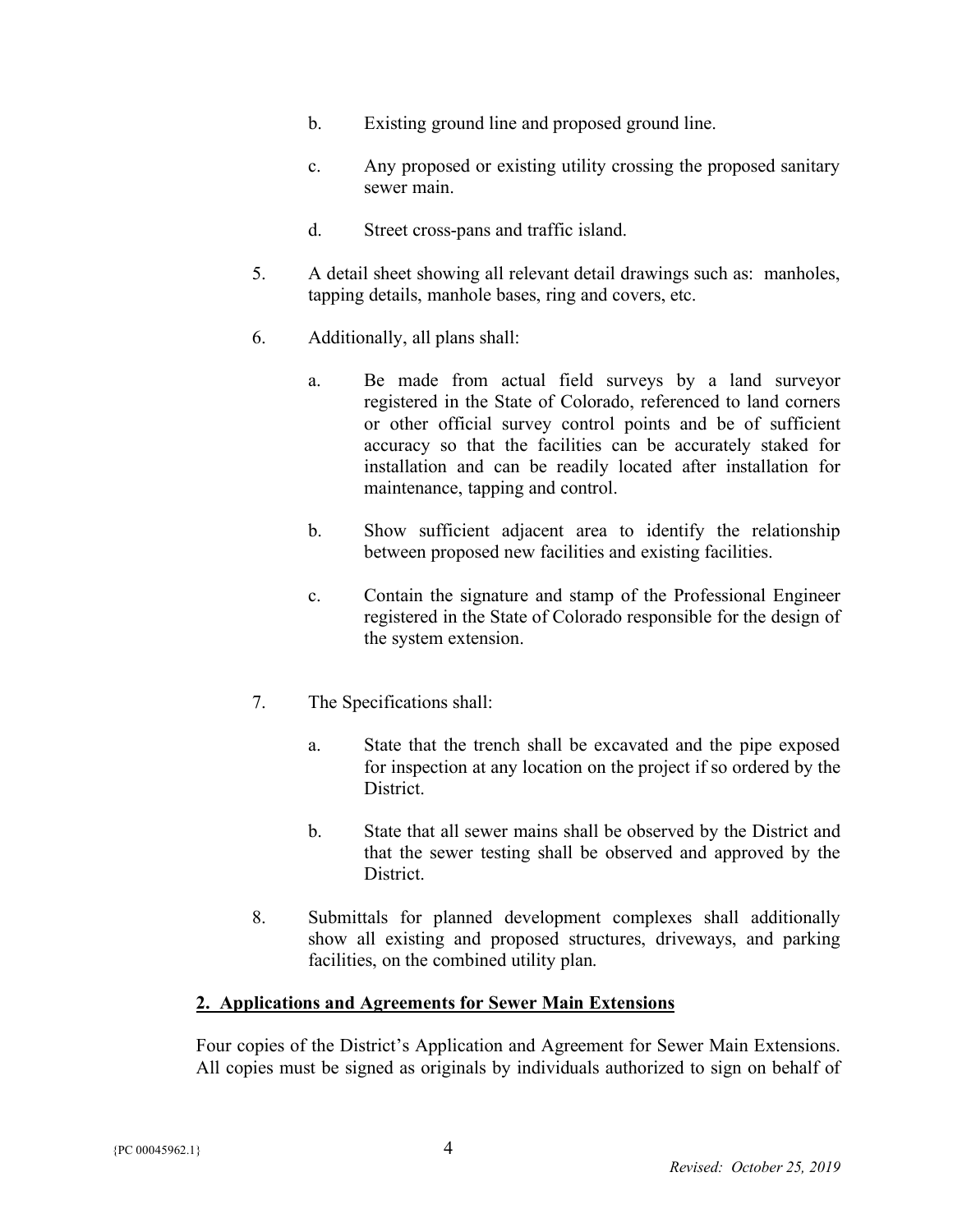the Applicant. See Exhibit F in Chapter 5 for a copy of the District's Application and Agreement for Sewer Main Extensions.

#### **3. Agreement for Installation of Underdrain**

Two signed copies of the District's standard Underdrain Agreement if an underdrain pipe is proposed to be installed within the sanitary sewer trench. See Exhibit D in Chapter 5 for a copy of the Underdrain Agreement.

#### **4. Payment of Plan Review and Construction Inspection Fees**

Payment of applicable District plan review and construction observation fees. A fee schedule is available from the District upon request. Fees are subject to change without notice.

#### **5. Subdivision Plat**

One sepia mylar of the recorded subdivision plat. If the plat has not been recorded, two blue line copies of the most current preliminary plat shall be submitted. A sepia mylar of the recorded plat must be furnished as soon as it becomes available.

#### **6. Easement Checklist**

Two copies of the District's easement checklist together with all supplemental information specified in Section A.2. This information is required for all facilities to be constructed outside of dedicated public rights of way.

#### **7. Geotechnical Information**

A geotechnical report is required to be submitted with the construction plans. The report will also include a Utility Section that identifies geologic hazards and recommendations for over excavation and suitable backfill materials for these areas.

#### **8. County Approvals**

A written statement from a representative of the appropriate county planning department stating that none of the proposed facilities lie within or impact a Flood Plain Overlay Zone or Geo-Hazard Area. In the event facilities do lie within, or impact, a Flood Plain Overlay Zone District or Geo-Hazard Area, proof that the Applicant has applied for a Flood Plain Development Permit or Geo-Hazard Development Permit will be required. In addition, the Applicant must furnish a statement from the appropriate county approving the design of the facilities impacting the Flood Plain or Geo-Hazard Area.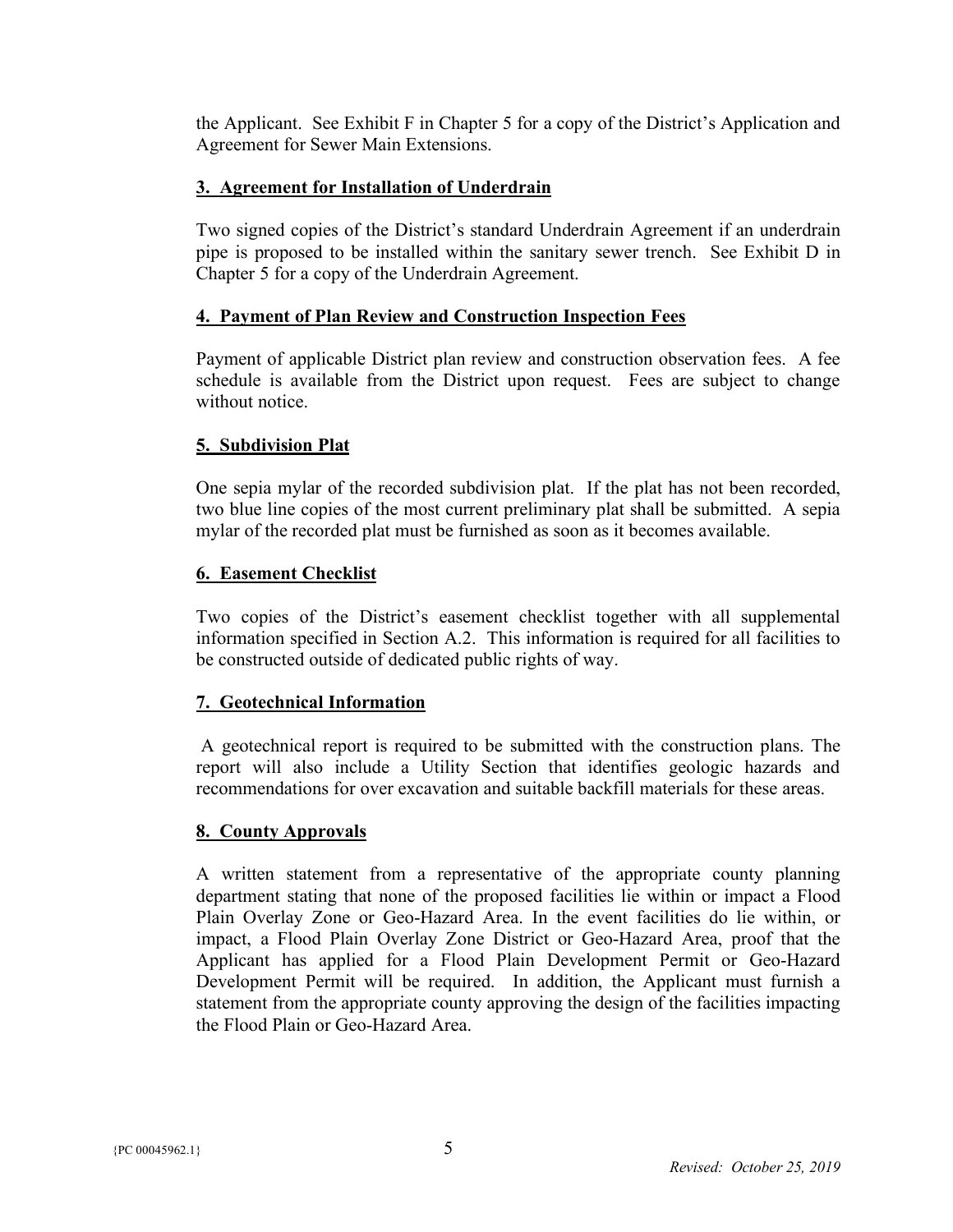#### **A.1.2 Engineering**

All plans and specifications submitted to the District for review, comment, and approval of a sanitary sewer system extension or modification shall be prepared by, or under the direct supervision of a professional engineer registered by the State of Colorado. Said professional engineer shall be responsible for preparation of the design plans, determining the material specifications and conducting the field survey. All submitted plans specifications feasibility and sanitary studies, shall include the professional engineer's seal prior to approval for construction.

All sanitary sewer line design and construction shall adhere to the latest version of Southwest Metropolitan Water and Sanitation District Sanitary Sewer System Standards and Specifications, City of Littleton and City and County of Denver Department of Public Works:

- 1. Sanitary Sewer Design Technical Criteria Manual
- 2. Sanitary Sewer Construction Details and Technical Specifications

Southwest Metropolitan details apply in all circumstances. (Unless noted otherwise.)

The applicant, contractor, and professional engineer associated with said plans shall be responsible for the adequacy and satisfactory performance of the designs and the installation of all items therein, and any failure or unsatisfactory performance of the system, so constructed, shall not be a cause for action against the District. The District does not perform engineering services for any person or entity in connection with its review of plans. Approval of plans by the District signifies only that the plans meet the minimum requirements of these Standards and Specifications based upon the information provided to the District by the professional engineer and/or owner/developer and makes no finding, representation, or warranty that the system and associated components will perform any certain function.

If the professional engineer responsible for the plans disagrees with any changes made to the submitted plans that may be required by the District as a result of the District's review of the plans, such disagreement must be brought to the attention of the District for resolution prior to construction of the project set forth in said plans. The seal of the professional engineer on plans so corrected and approved for construction will signify that he has reviewed, approved and authorized said corrected plans for construction.

#### **A.1.3 Surveying**

Line and grade for sewer mains shall be established by a professional engineer or by a surveyor licensed to practice in the State of Colorado or his authorized representative. All work shall be done in workmanlike manner.

Correct alignment and elevation of the sewer mains as shown on the approved drawings is the responsibility of the professional engineer. Observation of the staked alignment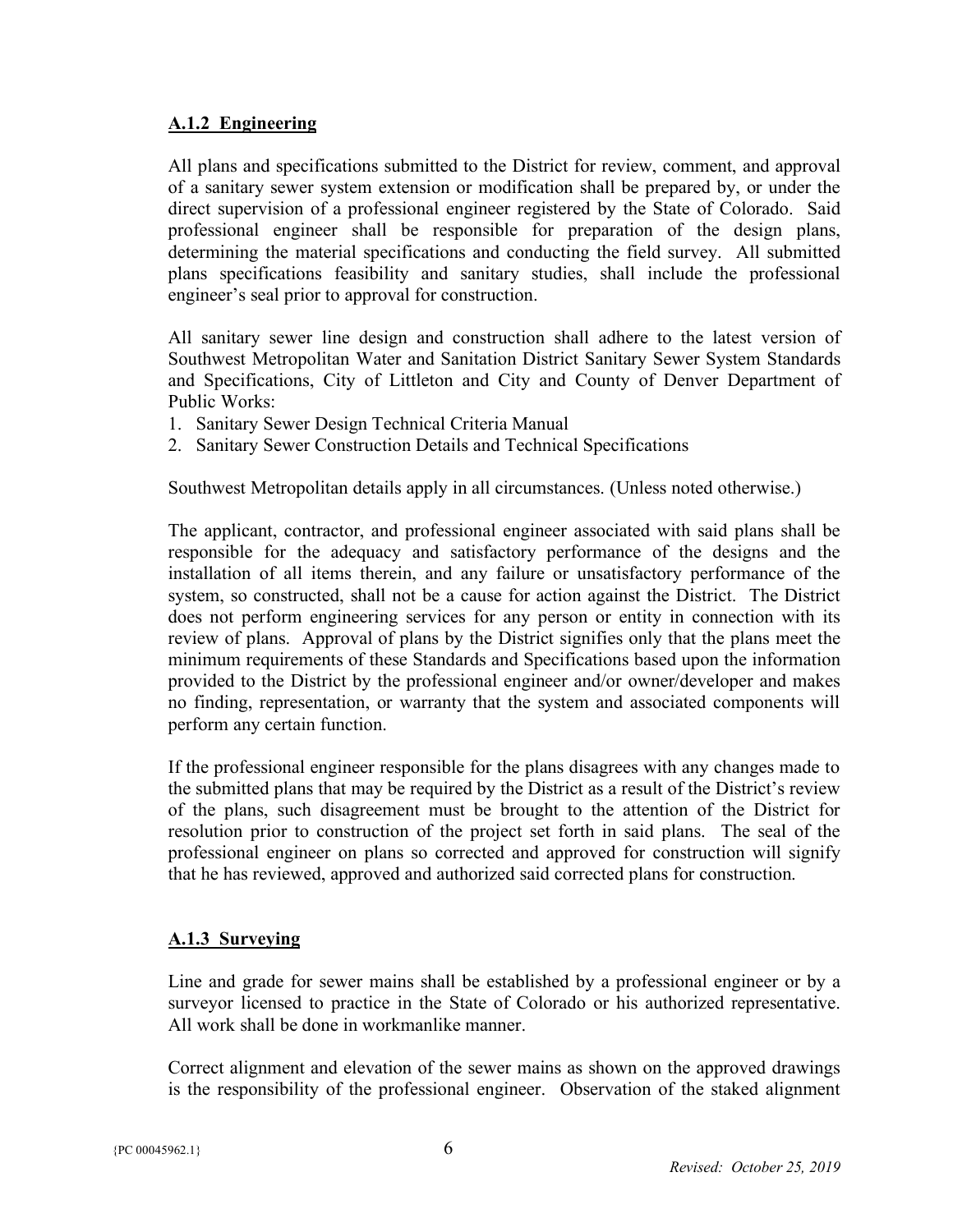and elevations by the District does not relieve the professional engineer in any manner from the responsibility for field errors. Sufficient pipe shall be staked to ensure continual work progress. No pipe shall be installed without line and grade stakes set by the professional engineer or land surveyor.

#### **A.1.4 Plan Review Process**

Upon receipt of all information described under section A.1.1, the District will initiate review of the construction plans and other pertinent information. The plans will be reviewed by the District and the District engineer. If modifications to the plans are required, the plans will be returned to the design engineer for revision.

Upon approval of the plans by the District, they will be submitted to the City of Littleton for review and approval. If further modifications are required, the plans will be returned by City of Littleton to the District for return to the design engineer. When revised, the plans must be returned to the District for review prior to re-submittal to the City of Littleton.

**NOTE: The approval of sanitary sewer system construction plans signifies only that the plans meet the minimum requirements of the District's Standards and Specifications based on the information provided by the design engineer, Applicant, and contractor. Approval is not a representation or warranty that the system and associated components will perform any certain function.**

Approved plans will be stamped with the District stamp and signed by the District manager or his authorized representative and District engineer.

#### **A.1.5 Expiration of Plan Approval**

Plans and specifications are approved for a six month period only. If construction has not begun within this six month period, or if it has been halted and not restarted prior to expiration of the approval period, the plans must be resubmitted for review and approval.

#### **A.1.6 Preconstruction Meeting**

When construction plans and all other pertinent information has been approved by the District and City of Littleton, the approved plans will be retained by the District until a preconstruction meeting is held. The preconstruction meeting will be scheduled by the District upon request of the contractor, design engineer, or Applicant.

Representatives of the Applicant, contractor, design engineer, District, and/or District engineer must be in attendance at the preconstruction meeting.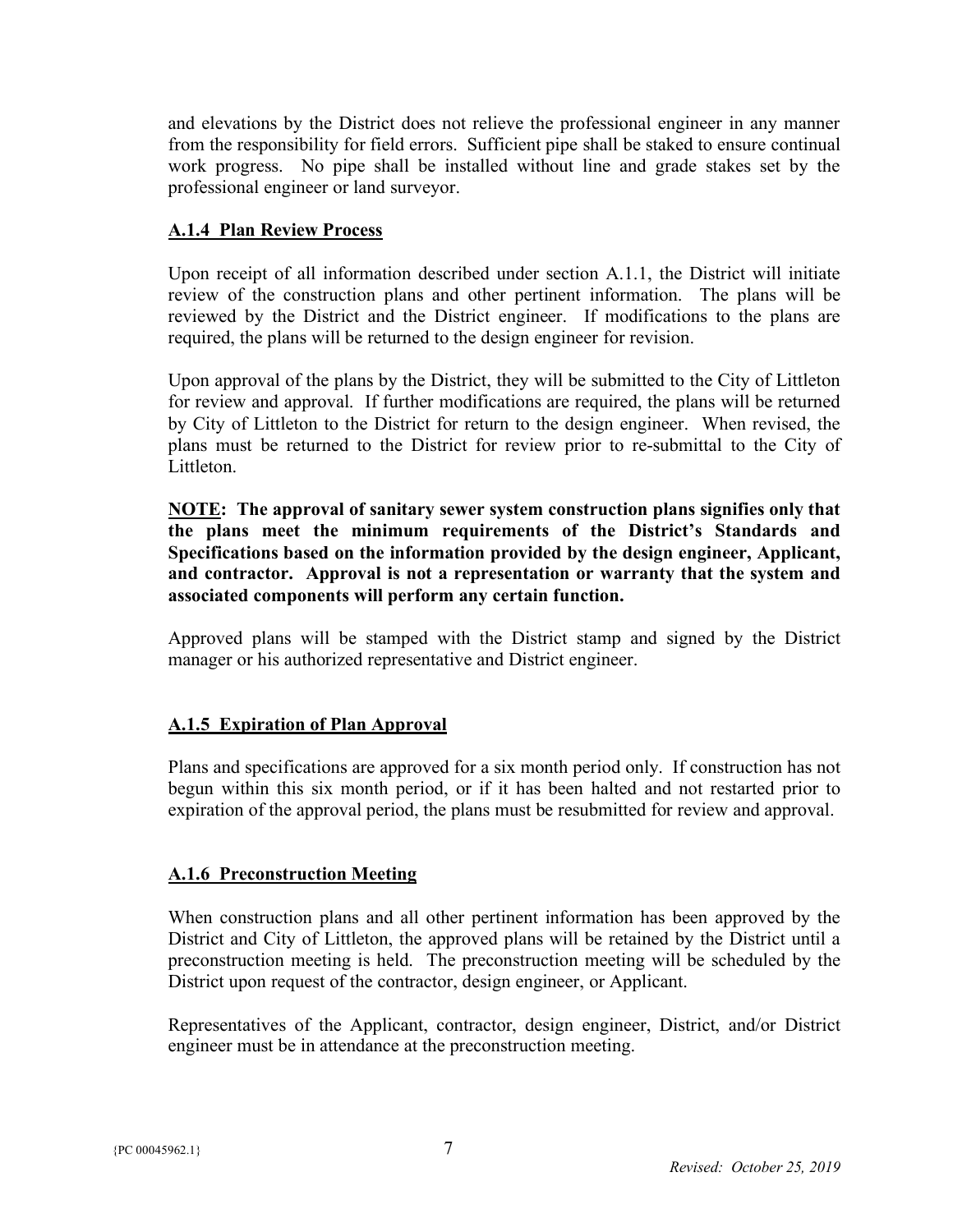#### **A.1.7 Authorization to Proceed**

Upon approval of plans by the District and the City of Littleton, payment of applicable District construction inspection fees, and completion of the preconstruction meeting.

A copy of the construction plan review and construction inspection fee schedule is available upon request. Fees are subject to change without notice.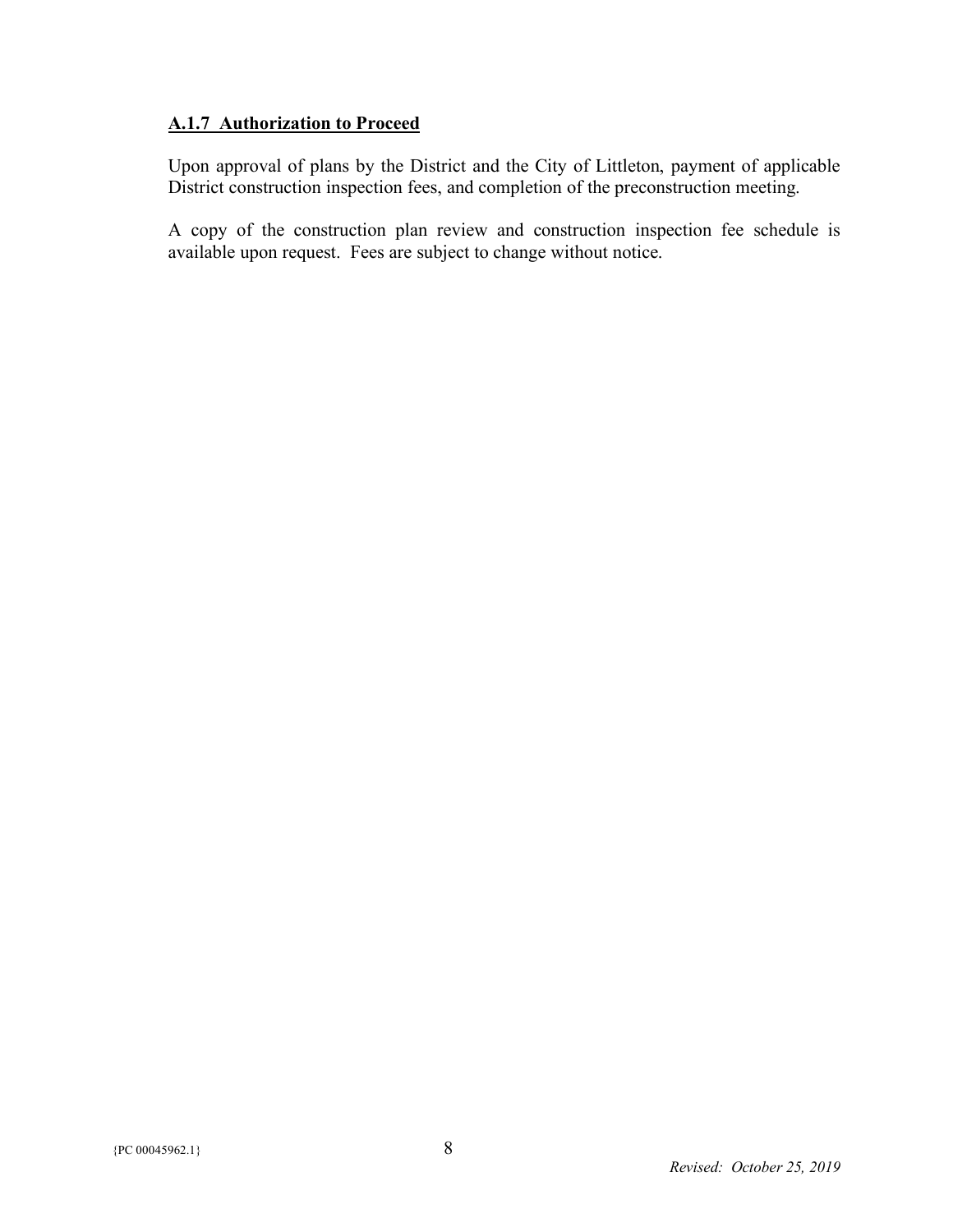#### **A.2 EASEMENTS**

#### **A.2.1 General**

The following procedures have been developed to provide guidelines for the timely submittal and processing of easements granted to the District and licenses granted by the District. The guidelines are designed to provide the District with accurate and uniform drawings, legal descriptions, ownership and title information and specifications. Submittals that do not follow these procedures and required submittals will not be considered.

All information referenced in the submittal section of these procedures must be presented to, and processed by the District prior to approval of construction plans. Submittals must be accompanied by the District's Easement Preparation and Submittal Procedures Checklist (Chapter 4, Exhibit A).

#### **A.2.2 Granting an Easement to the District**

When an Applicant or property owner is required to grant permanent easements to the District for the installation of water mains, the following procedures shall be followed:

**A. Procedure**: The following items shall be submitted in one complete package to the District with the initial submittal of sanitary sewer construction plans as described in Section A.1.1.

Partial submittals or those not conforming to these requirements will be returned to the submitting party with a request to complete the submittal. Construction plans will not be approved until all items have been received and processed.

- 1. The District's Easement Preparation and Submittal Procedures Checklist identifying the full and legal name of the property owner granting the easement and the names and titles of the persons authorized to sign the easement agreement and those who will attest the authorized signer, if applicable.
- 2. A metes and bounds legal description of the proposed easement parcel prepared and stamped by a registered Colorado land surveyor. The legal description must meet the following conditions.
	- a. Tie: All parcels shall have a direct tie, or one with a maximum of two courses, to the nearest available recognized land corner (i.e., section corner, quarter section corner, range point). If the easement is located within a plotted subdivision, a tie shall be made to a lot corner, tract corner, or subdivision corner of that subdivision.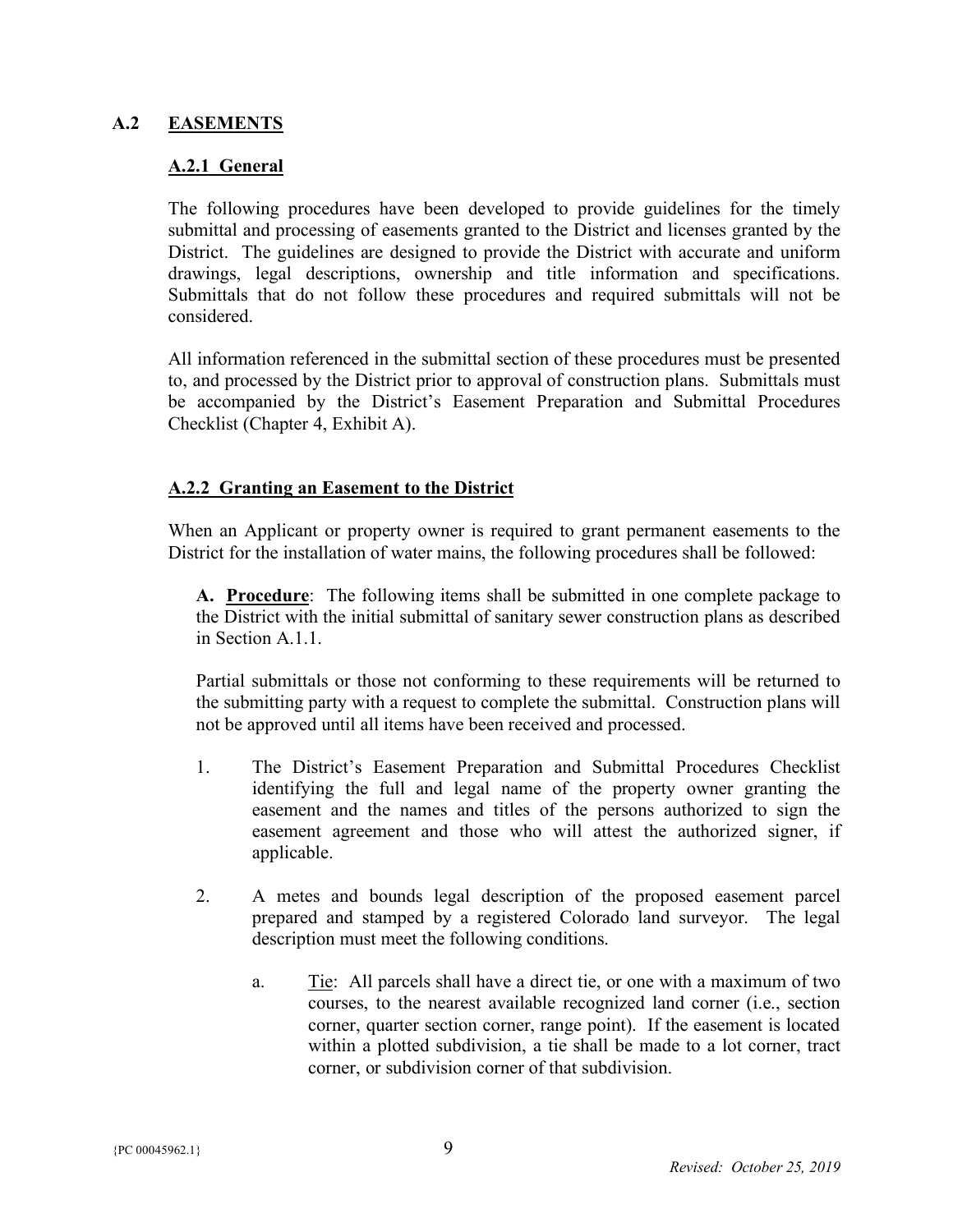- b. All distances referenced in the legal description shall be to the nearest hundredth of a foot.
- 3. A survey drawing of the easement legal description stamped by a land surveyor registered in the State of Colorado. The drawing must meet the following requirements.

Drawings that do not comply with these requirements are not acceptable.

- a. Size: Overall 8½ x 11 inches as shown on Drawing Detail of the Sanitary Sewer Detail Drawings (Chapter 3).
- b. Title Block: Dimensions and lettering as shown on Drawing Detail of the Sanitary Sewer Detail Drawings (Chapter 3). The initials of the person who prepared the drawing shall be entered in the area marked "DRN."
- c. Scale: The drawing shall be to an appropriate recognized civil engineering scale. The scale used shall be large enough so that all dimensions are clearly shown. Whenever possible, the entire easement should be on one sheet. Break lines, except in the land corner, ties, are not acceptable.
- d. Tie: All parcels shall have a direct tie, or one with a maximum of two courses, to the nearest available recognized land corner (i.e., section corner, quarter section corner, range point). If the easement is located within a platted subdivision, a tie shall be made to a lot corner, tract corner, or subdivision corner of that subdivision.

Basis of bearings shall be established using NAD83 State Plane Coordinates, with the State Plane Coordinate information clearly identified on the AutoCAD drawing.

- e. All distances shown on the drawing shall be to the nearest hundredth of a foot.
- f. A description of the monuments set at the ends of the line, which is the basis of the bearing, shall be supplied in the drawing or the bearing basis note.
- 4. A Commitment for Title Insurance covering the sanitary sewer line easement indicating the "Southwest Metropolitan Water and Sanitation District" as the proposed insured shall be submitted. The following items shall be included: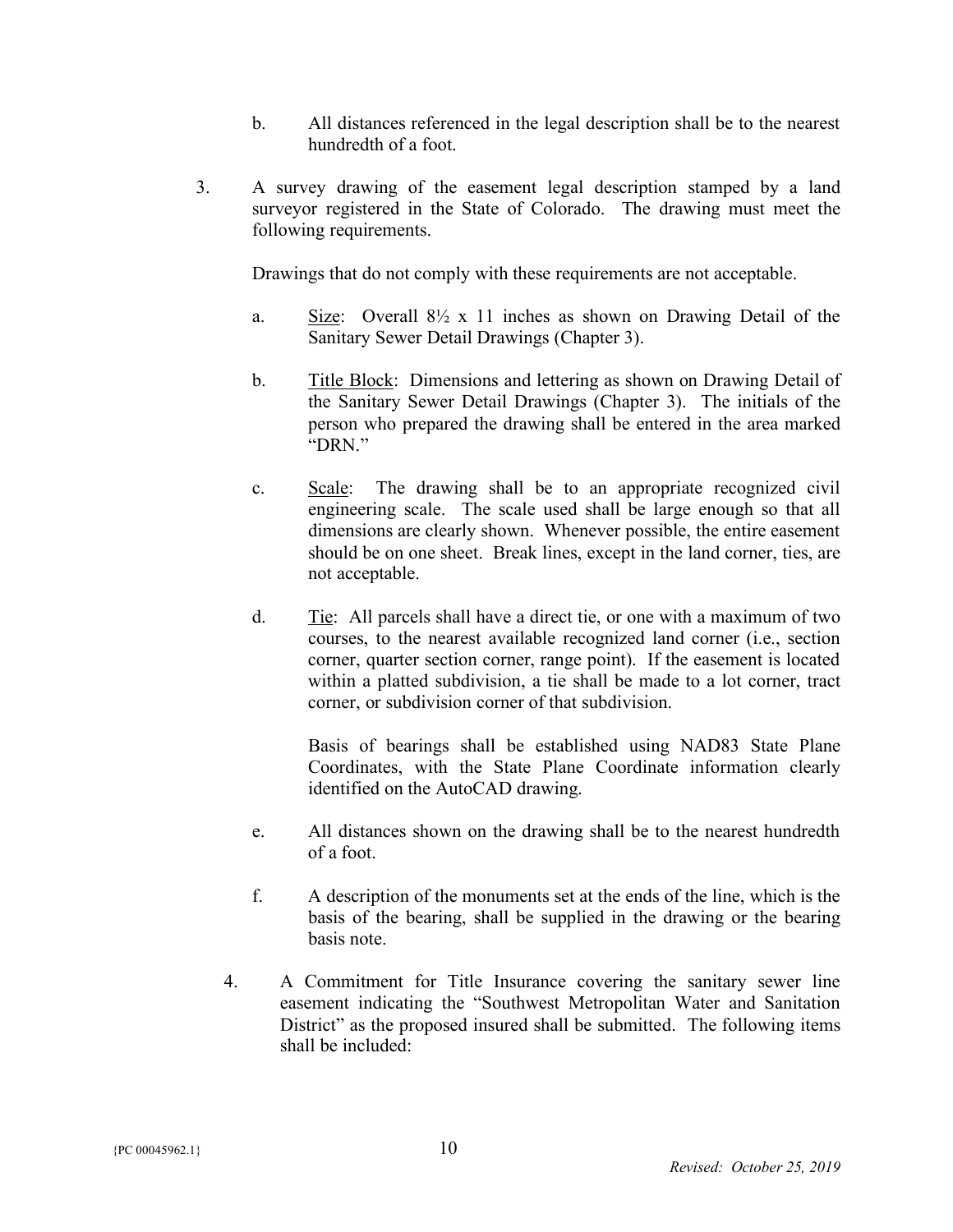- a. Legible copies of all documents referred to in the B-2 (Exceptions) portion of the Commitment for Title Insurance. Documents must be submitted in the order identified on the title commitment. Documents shall be numbered to coincide with the number indicated on the title commitment.
- b. A drawing or map depicting the sanitary sewer line easement and all of the exceptions that can be plotted. Exceptions on the drawing or map shall be numbered correlative to the number of the exception on the Commitment for Title Insurance.
- c. The District will determine the amount of title insurance to be acquired. All expenses incurred in obtaining title insurance shall be paid by the grantor of the easement.
- 5. A copy of an overall site plan, which accurately shows the relationship of the following:
	- a. The proposed sanitary sewer main, easement, and dedicated rightsof-way.
	- b. All existing and proposed utilities on the site.
	- c. Proposed structures, landscaping, and roadways on the site.
	- d. Cross-sections of private roadways which are coincidental with sanitary sewer line easements and cross sections of public rightsof-way within which a sanitary sewer main is to be installed.
	- e. The perimeter distances and bearings or angles of the site and its relationship to the tie corner of the easement.
- 6. A copy of a recorded or preliminary subdivision plat or development plan for the area or subdivision within which the sanitary sewer line easement is located, or any subdivision plat or a Planned Unit Development plan that directly relates to the easement(s) and depicts property boundaries.

**B. Document Preparation**: The District will prepare the easement agreement on a standard District form and return the document to the grantor for signatures.

**C. Construction**: The construction of the sanitary sewer main shall not be authorized to commence until the easement is accepted by the District and the easement agreement has been recorded.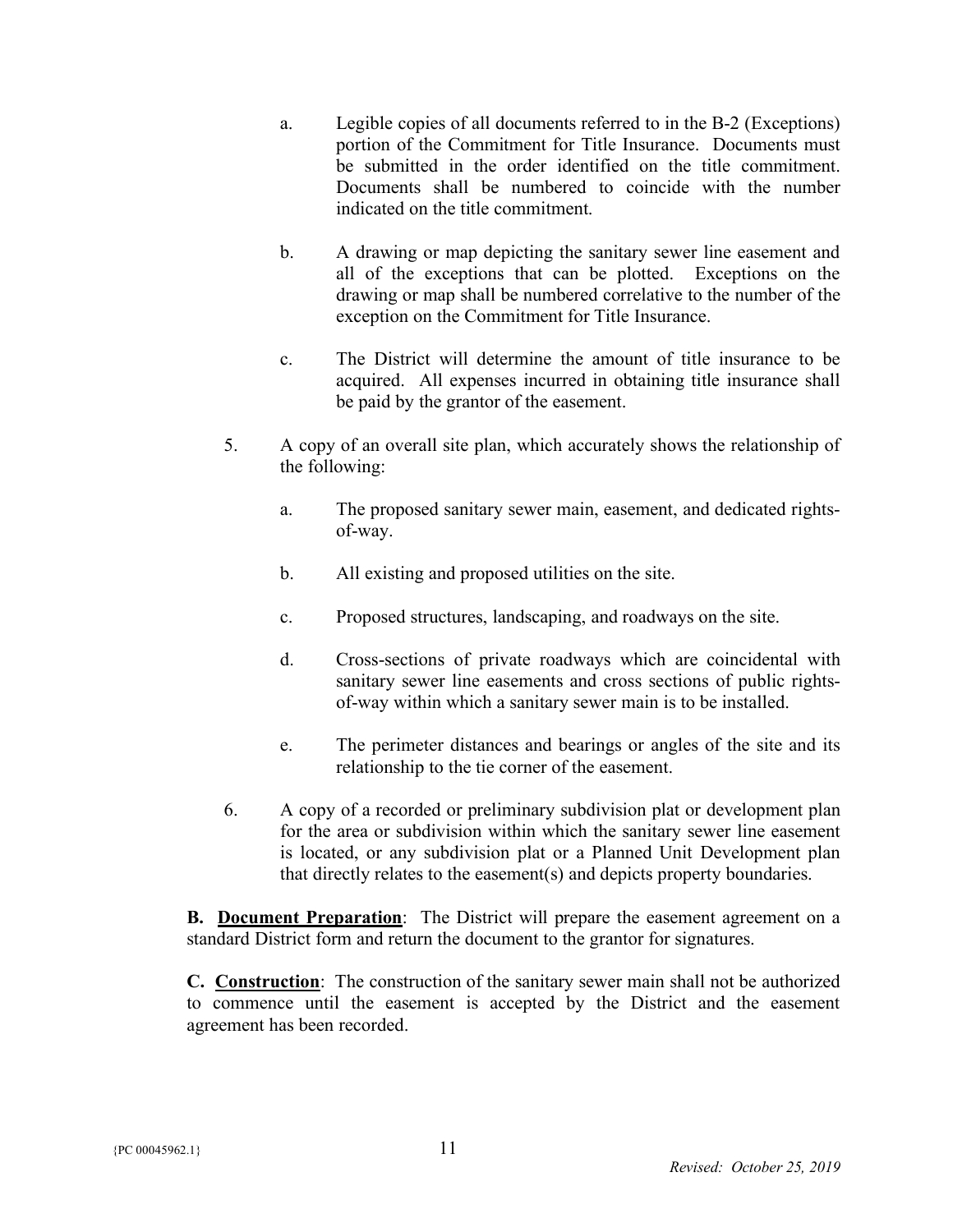#### **A.2.3 Obtaining a License to Use or Cross District Property or District Easements**

When requesting permission to use or cross District property, an Applicant shall request a revocable license for routine right angle utility crossings of strip properties and easements, or for temporary uses. The following procedures shall be followed:

**A. Procedure**: A letter requesting the District's permission to use or cross its property shall be submitted to the District. The letter of request shall contain the exact name of the company, corporation, partnership, etc., that will own, operate, and maintain the proposed facilities, the names and titles of the persons authorized to sign the agreement, and include the following enclosures:

- 1. A legal description and survey drawing meeting the following requirements. Drawings that do not comply with these requirements are not acceptable:
	- a. Size: Overall 8½ x 11 inches as shown on Drawing Detail of the Sanitary Sewer Detail Drawings (Chapter 3).
	- b. Title Block: Dimensions and lettering as shown on Drawing Detail of the Sanitary Sewer Detail Drawings (Chapter 3). The initials of the person who prepared the drawing shall be entered in the area marked "DRN."
	- c. Scale: The drawings shall be to an appropriate recognized engineering scale. The scale used must be large enough so that all dimensions are clearly shown. Whenever possible, the entire crossing should be on one drawing. Break lines, except in the land corner ties are not acceptable.
	- d. Tie: All crossings shall have a direct tie, or one with a maximum of two courses, to the nearest available recognized land corner (i.e., section corner, quarter section corner, range point, or the nearest available intersection of two dedicated public road right-of-way lines).

Basis of bearings shall be established using NAD83 State Plane Coordinates, with the State Plane Coordinate information clearly identified on the drawing.

- e. All distances shown on the drawing shall be to the nearest hundredth of a foot.
- f. All drawings shall have a typical profile of the crossing as shown on the specimens.
- 2. A check payable to Southwest Metropolitan Water and Sanitation District for the applicable license preparation fee shall accompany the letter of request. If the request for the License Agreement, after the District's review, is denied,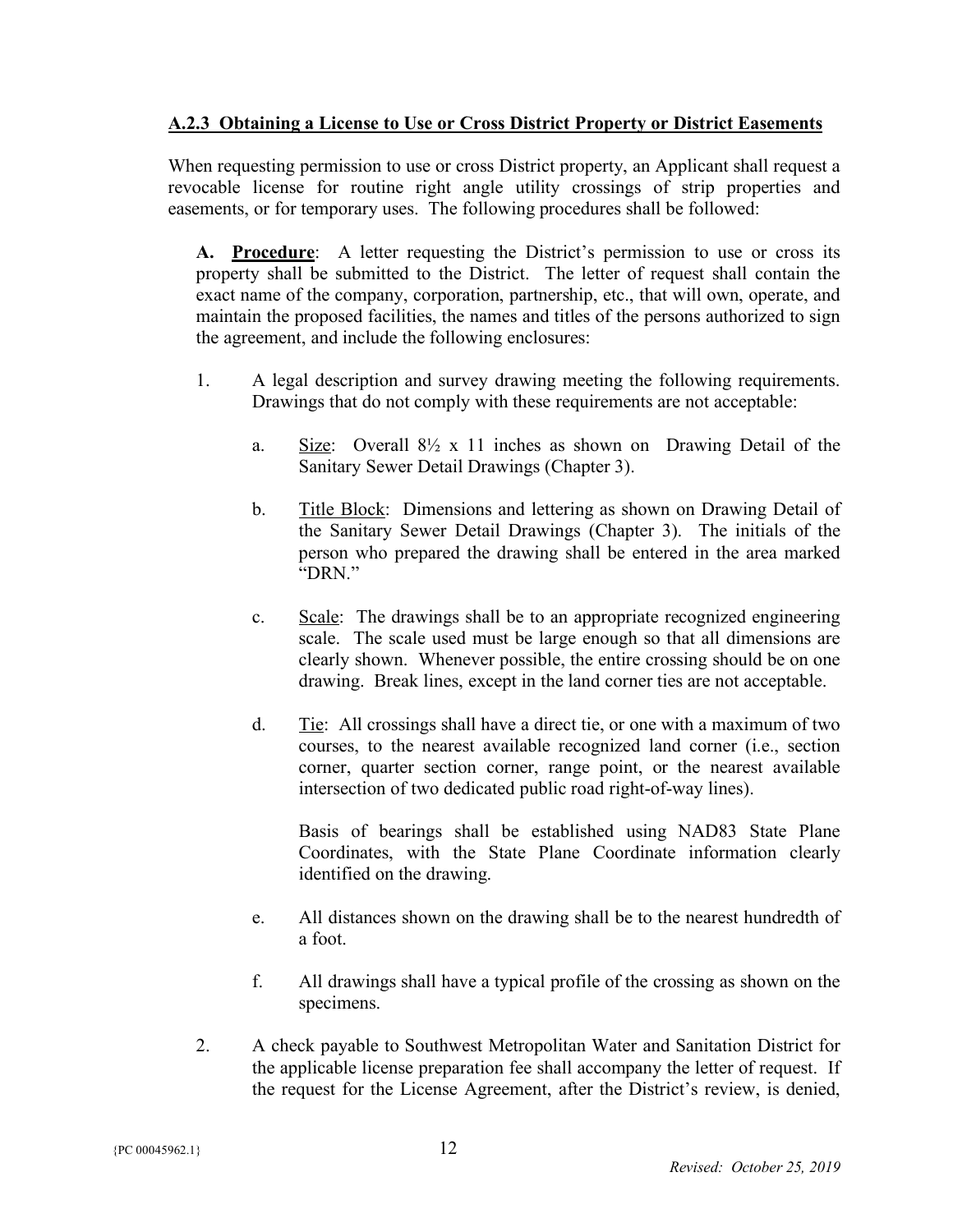one-half of the applicable, then-current licensing fee will be returned. The remaining half will be retained to cover associated review and administrative costs.

3. Requests should include prints of the plans of the overall job in the area of the crossing, when available, and prints of new or proposed subdivisions whenever this information would clarify or identify the location of the request.

**B. Document Preparation**: The District will prepare the License Agreement on a standard District License Agreement form and return the document to the Licensee for signatures. A copy of the completed Licensed Agreement shall be kept at the job site at all times.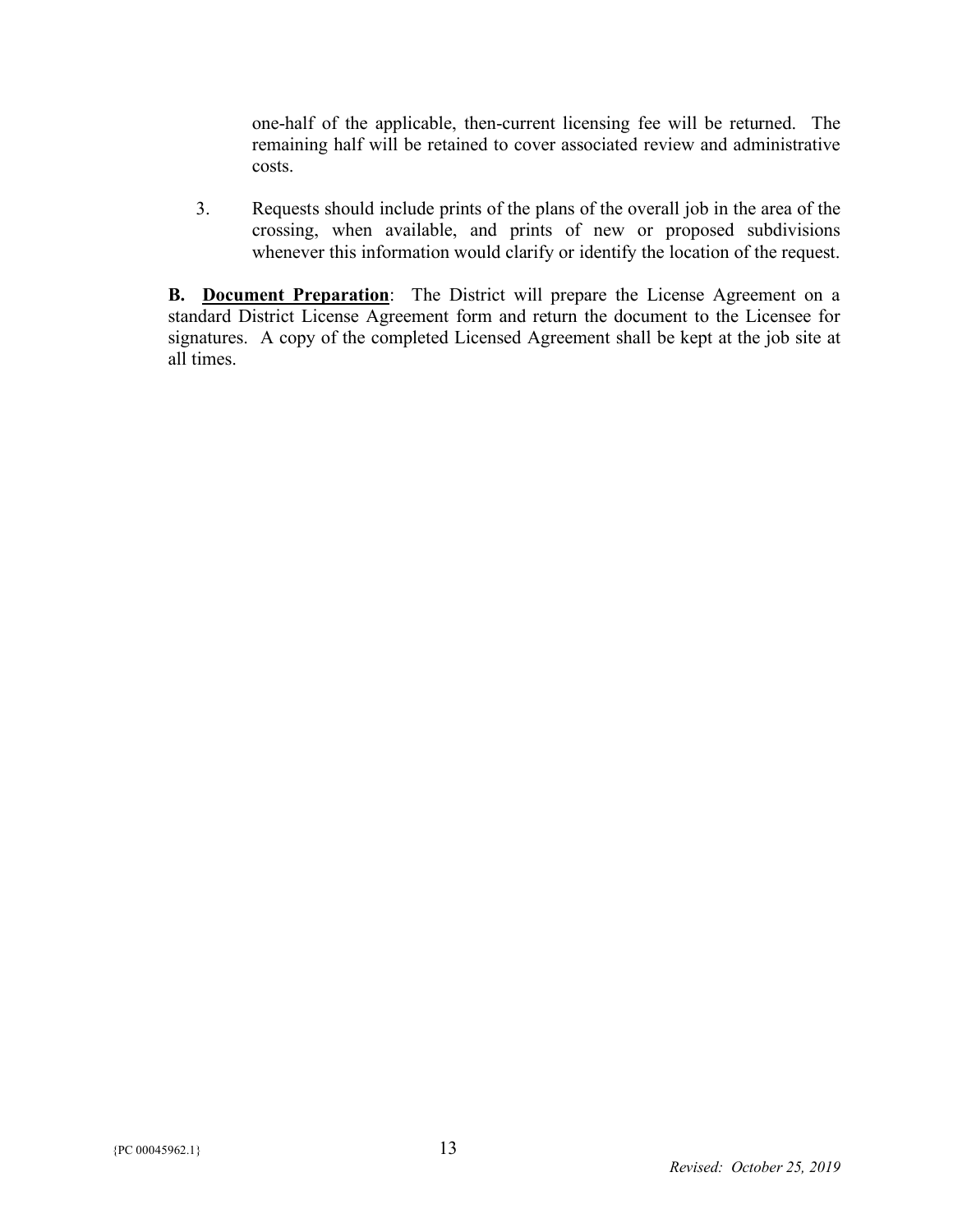#### **A.3 SANITARY SEWER SYSTEM CONSTRUCTION PROCEDURES AND GENERAL REQUIREMENTS**

Construction may commence pending approval of sanitary sewer system construction plans and completion of the preconstruction meeting. The District requires a minimum of 48 hours notice prior to initiation of construction.

#### **A.3.1 Preconstruction Meeting Minutes**

Minutes of the preconstruction meeting will be sent to all parties in attendance and other interested parties. The Applicant shall ensure compliance with all provisions and requirements stipulated in the minutes. Any questions or disagreements with the minutes must be brought to the attention of the District inspector in writing. The terms and conditions outlined in the preconstruction meeting minutes will be final unless modified in writing by the District.

#### **A.3.2 Placing Survey Line**

Hubs, stakes, or appropriate approved survey control markers shall be set on an offset line to mark the location of the centerline of the sewer main. Centerline hubs and stakes may be used in addition to the offset hubs and stakes; however, they may not be set in place of the offset hubs and stakes. Normal practice is to set the offset hubs and stakes 5 to 10 feet off the centerline of the sewer main.

Survey points shall be set a maximum distance of 100 feet apart. All manholes must be staked for location and grade. All stakes shall be flagged to increase their visibility.

Stakes shall be positioned so that the survey hub is between the stake and the sewer main. The side of the stake facing the sewer main shall be marked to show the point being referenced and the distance from the hub to the centerline of the sewer main. The back side of the stake shall be stationed. Grade stakes shall be set at each hub and shall state the vertical distance from the top of the hub to the top of the pipe.

#### **A.3.3 Observations**

Installation of all new sanitary sewer facilities within the District shall be observed by the District.

Problems which may require sound field judgment, in lieu of strict interpretation of the specifications, shall be resolved by the Design Engineer and the Contractor to the satisfaction of the District.

All appropriate permits shall be on the job-site and shall be available for inspection by the District inspector before starting and during construction.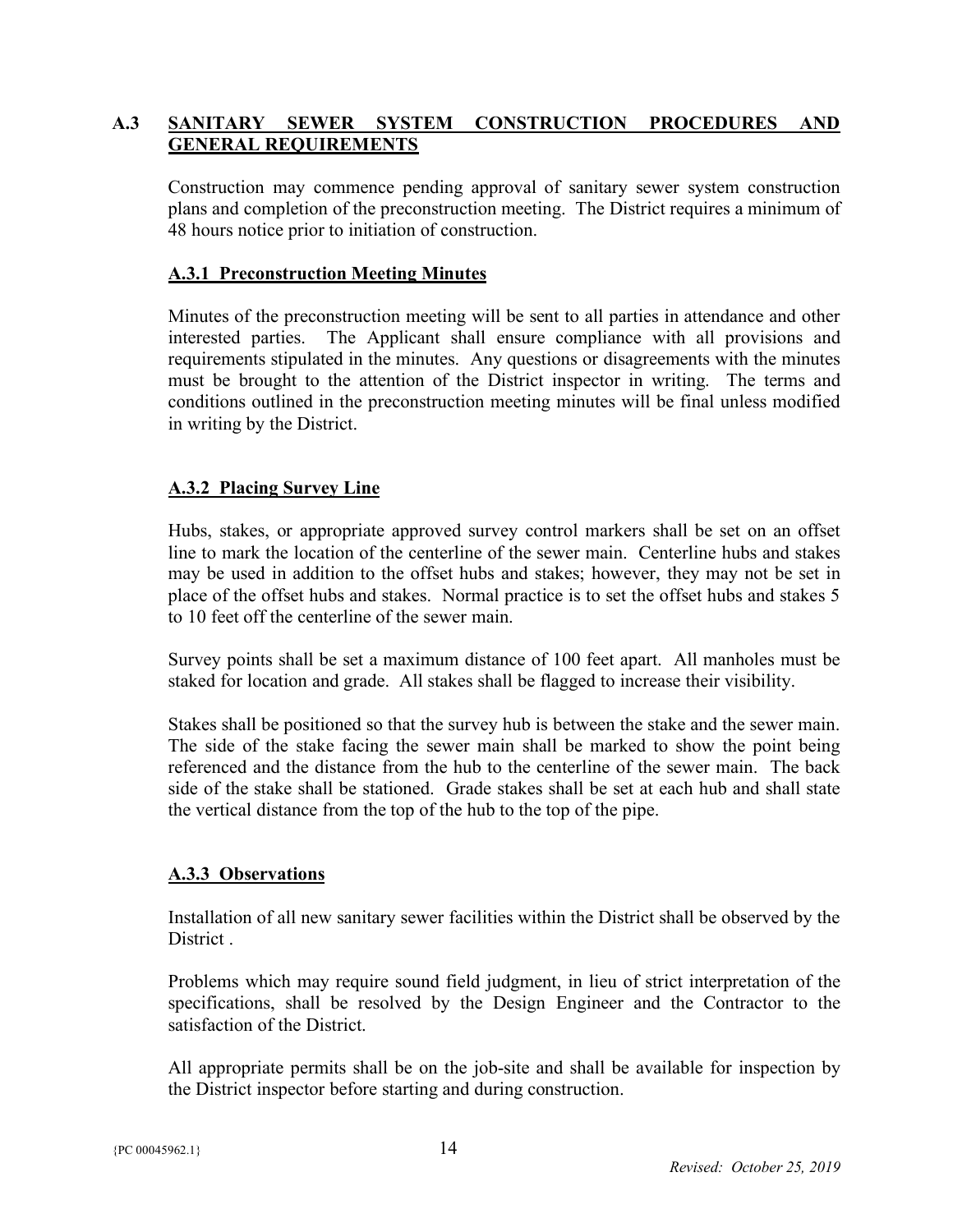The District shall not supervise nor set out work or give line and grade stakes.

All materials used shall be subject to the inspection and acceptance of the District at all times. Failure or neglect on the part of the District to condemn or reject work materials not in accordance with these Standards and Specifications shall not be construed to imply acceptance should their inferiority become evident at any time.

After receipt of approved plans from the District, the contractor shall give **at least 48 hours** notice to the District prior to starting construction.

During construction, no work is allowed to be backfilled, including bedding material above the spring line of the pipe, until the construction has been observed and accepted by the District Observer.

Observation should in no way be considered a guarantee of the contractor's work. Construction observation does not relieve the contractor of his obligation to construct facilities in accordance with these Standards and Specifications, and the approved construction plans.

The Applicant is responsible for reimbursement of all costs related to the District's construction observation..

If construction work is halted for more than three (3) workings days, 24 hour notice must be given to the District prior to restarting construction.

#### **A.3.4 Contractors**

The District reserves the right to pre-qualify all contractors working on facilities owned by the District of facilities that are to be conveyed to the District.

No work shall commence until a preconstruction meeting has been conducted and the contractor has an approved set of plans and specifications in his possession. All work shall be performed in strict compliance with the approved plans and specifications and shall be inspected by the District. Any modifications, field changes, etc., to the approved plans must be approved by the District prior to proceeding with the work.

Contractors performing all work for both main extensions and private pipe extensions shall be competent, licensed firms with adequate manpower and equipment to accomplish the work in accordance with these specifications. A representative of the contractor shall be present at the job-site whenever work is being conducted by subcontractors.

If construction work is halted for more than three (3) working days, 24 hours notice must be given to the District's inspector prior to restarting construction. This requirement may be waived at the discretion of the District inspector.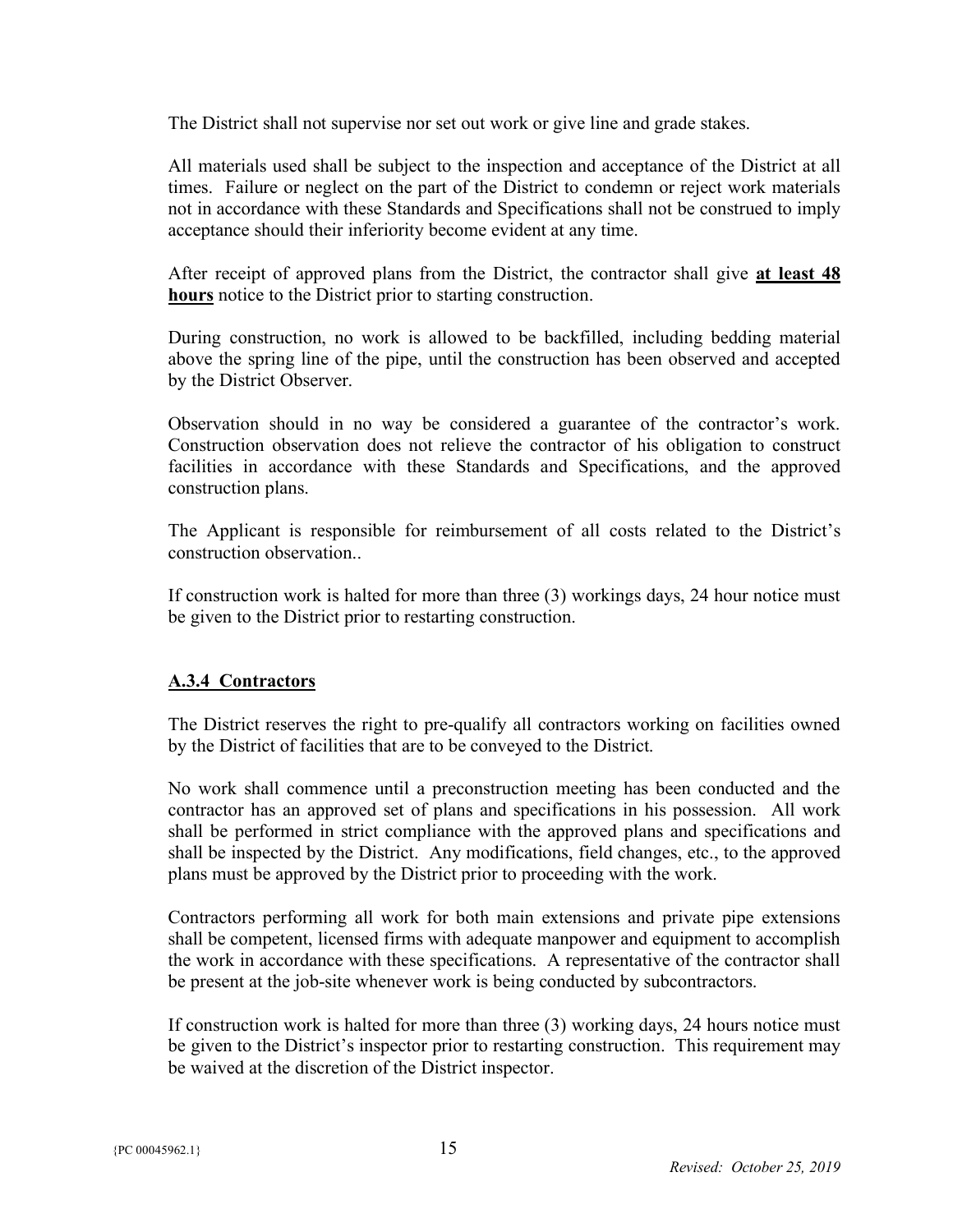#### **A.3.5 Phasing of Construction**

Unless designated on the approved construction plans or approved in the preconstruction meeting minutes, phasing of a construction project will generally not be allowed. A desire to obtain acceptance and release for sewer taps on only a portion of a construction project designated on the approved plans requires the written approval of the District. A request for said approval must be submitted in writing and should include a description and drawing of the exact limits of the phased construction.

#### **A.3.6 Acceptance of Construction**

Applicants are cautioned that all construction is undertaken at their risk. Approval of construction plans does not constitute a guarantee that construction will be accepted nor a guarantee that facilities will be conveyed to the District. Nor does approval of construction plans and inspection of construction guarantee that a project will meet any intended purposes or obligations.

Only acceptance of construction and initiation of probationary maintenance as designated by the District's execution of the Application and Agreement for Sewer Main Extensions shall constitute acceptance by the District of the constructed facilities.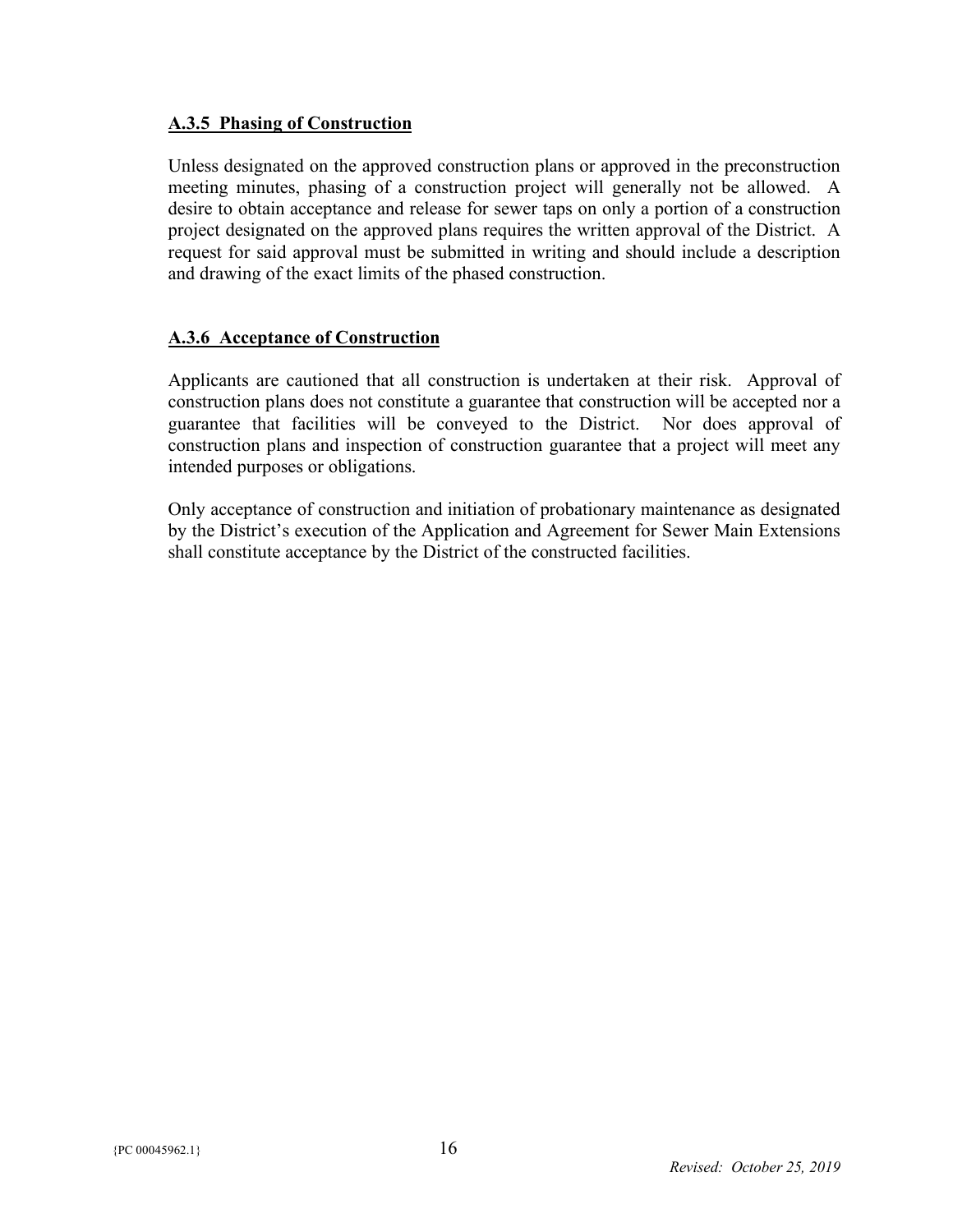#### **A.4 SANITARY SEWER SYSTEM CONSTRUCTION ACCEPTANCE PROCEDURES AND GENERAL REQUIREMENTS**

Pending completion of construction, the District will accept the facilities for probationary maintenance in accordance with the following procedures and requirements.

#### **A.4.1 Conditions for Acceptance of Construction**

The following conditions must be met and information submitted and approved by the District prior to approval of construction and release of any sewer main for service.

- 1. The sewer main(s) and all appurtenances have been installed to the satisfaction of the District Observer, all notes and field measurements have been made, and two full size blue line prints and two full size reproducible mylar prints of the as-built drawings have been supplied to, and approved by, the District .
- 2. The sewer mains have been successfully tested to the requirements designated in the technical specification section of this publication.
- 3. All compaction test results required by the District have been submitted and accepted.
- 4. All easements have been accepted and recorded by the District.
- 5. The Applicant has submitted a letter to the District documenting the construction costs for the project.
- 6. The District's Easement Certification form including drawings identifying the "as constructed" location of sewer mains and appurtenances within the boundaries of recorded easements has been submitted and accepted by the District inspector. Certification drawings must be signed and stamped by a registered Land surveyor licensed to practice in the State of Colorado. The drawings are in addition to the full size "record drawing" drawings described in paragraph 1 above.

Examples of easement certification submittals are available upon request.

- 7. One full size bond copy, and PDF of the recorded subdivision plat has been provided.
- 8. All plan review and construction observation fees have been paid.
- 9. A maintenance bond or letter of credit as specified in the Application and Agreement for Sewer Main Extensions has been submitted to, and approved by, the District.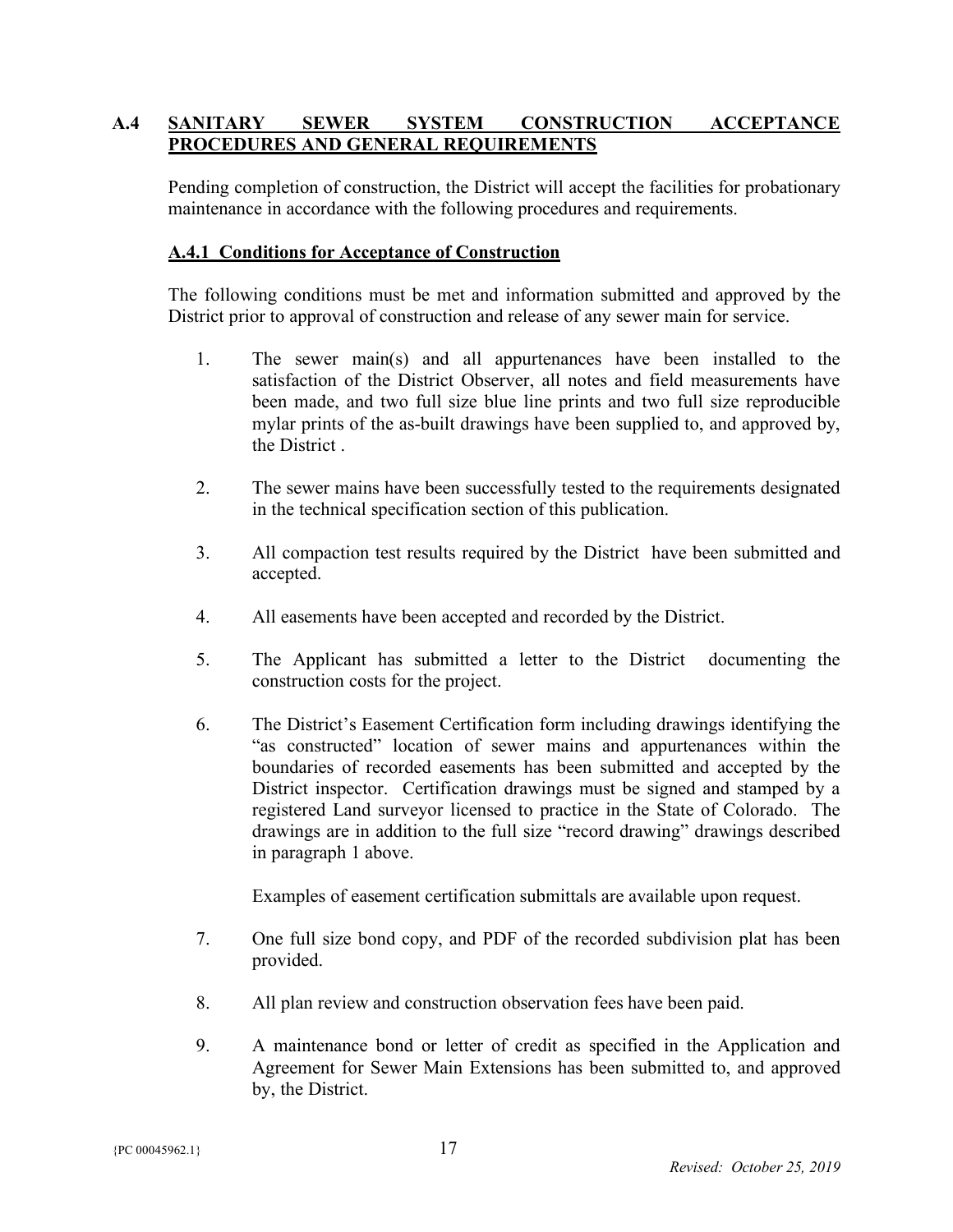- 10. A recorded copy of the subdivision's homeowners association covenants and/or bylaws have been submitted to the District (if applicable).
- 11. The Applications and Agreements for Sewer Main Extensions have been signed by the District manager for construction approval and initiation of probationary maintenance.

#### **A.4.2 Execution of Application and Agreement for Sanitary Sewer Main Extensions**

Upon District approval of all items listed in section A.4.1 above, the Applications and Agreements for Sewer Main Extensions will be dated and signed by the District manger. Execution of the Applications shall constitute District acceptance of the facilities for probationary maintenance and initiation of the warranty period.

The probationary maintenance and warranty period shall be as designated in the Applications and Agreements for Sewer Main Extensions. The Applicant guarantees all facilities against failure for a minimum period of two years from the date of acceptance. In addition, the condition of all manholes and other appurtenances remains the Applicant's responsibility until streets are paved and all facilities inspected and accepted by the District.

#### **A.4.3 Maintenance During Warranty**

Maintenance performed by the District during the warranty period consists of observation and routine maintenance of the facilities. All remedial repairs and non-routine maintenance remains the responsibility of the Applicant. Failure of the Applicant to have all repairs carried out when requested by the District shall result in the District conducting the repairs at the Applicants expense.

#### **A.4.4 Issuance of Sewer Taps Permits**

No sewer tap permits shall be issued nor sewer taps allowed until the Applications and Agreements for Sewer Main Extensions have been executed for acceptance of construction.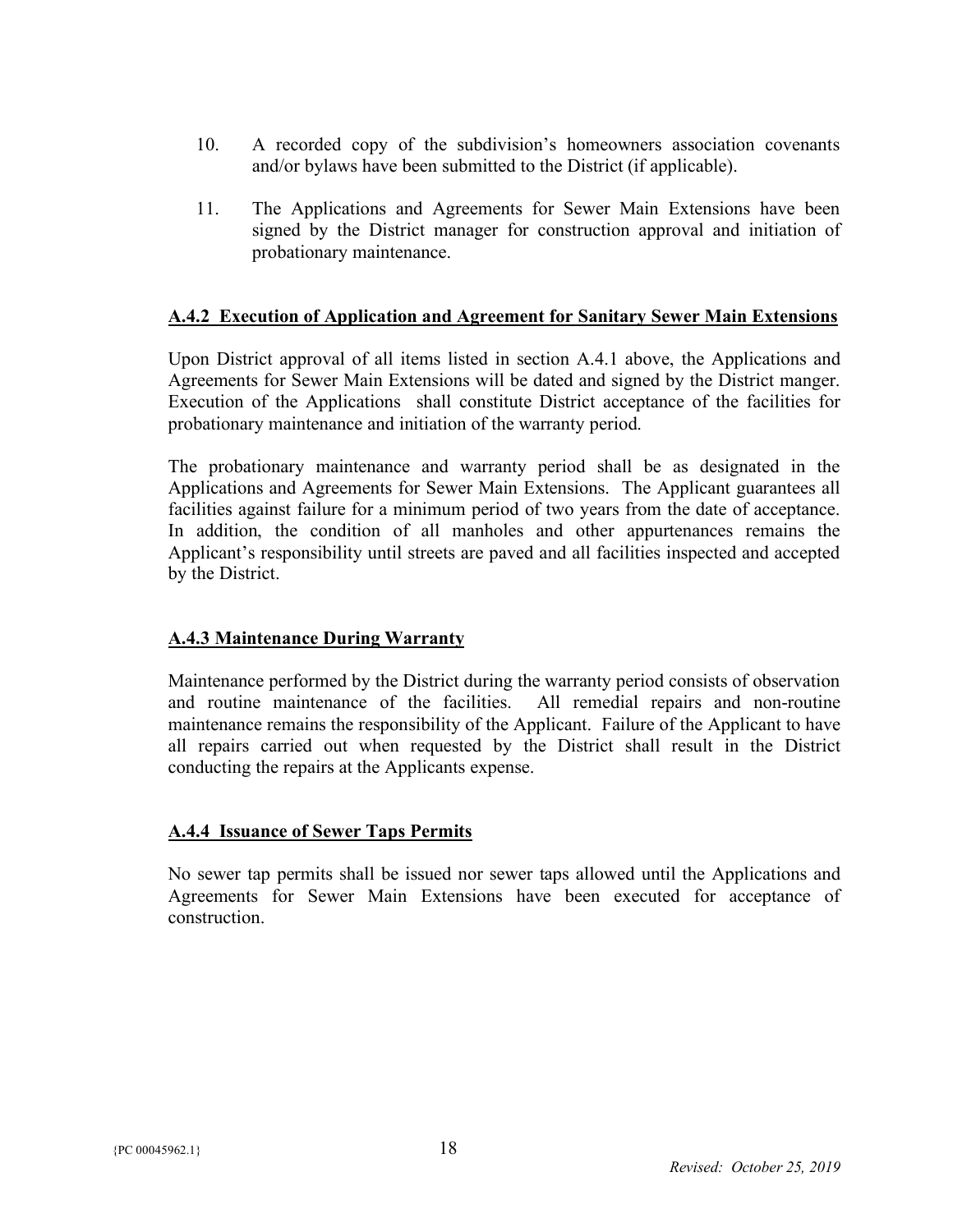#### **A.4.5 Final Acceptance**

Final acceptance and conveyance of the facilities to Southwest Metropolitan shall occur as specified in the Applications and Agreements for Sewer Main Extensions, but no sooner than two year after probationary acceptance or after street paving, whichever is later. Final acceptance shall be subject to re-observation of all facilities by the District and correction of any deficiencies by the Applicant.

After proper notice, failure of the Applicant to correct deficiencies found during final observations shall be cause for the District to correct the deficiencies at Applicant's expense.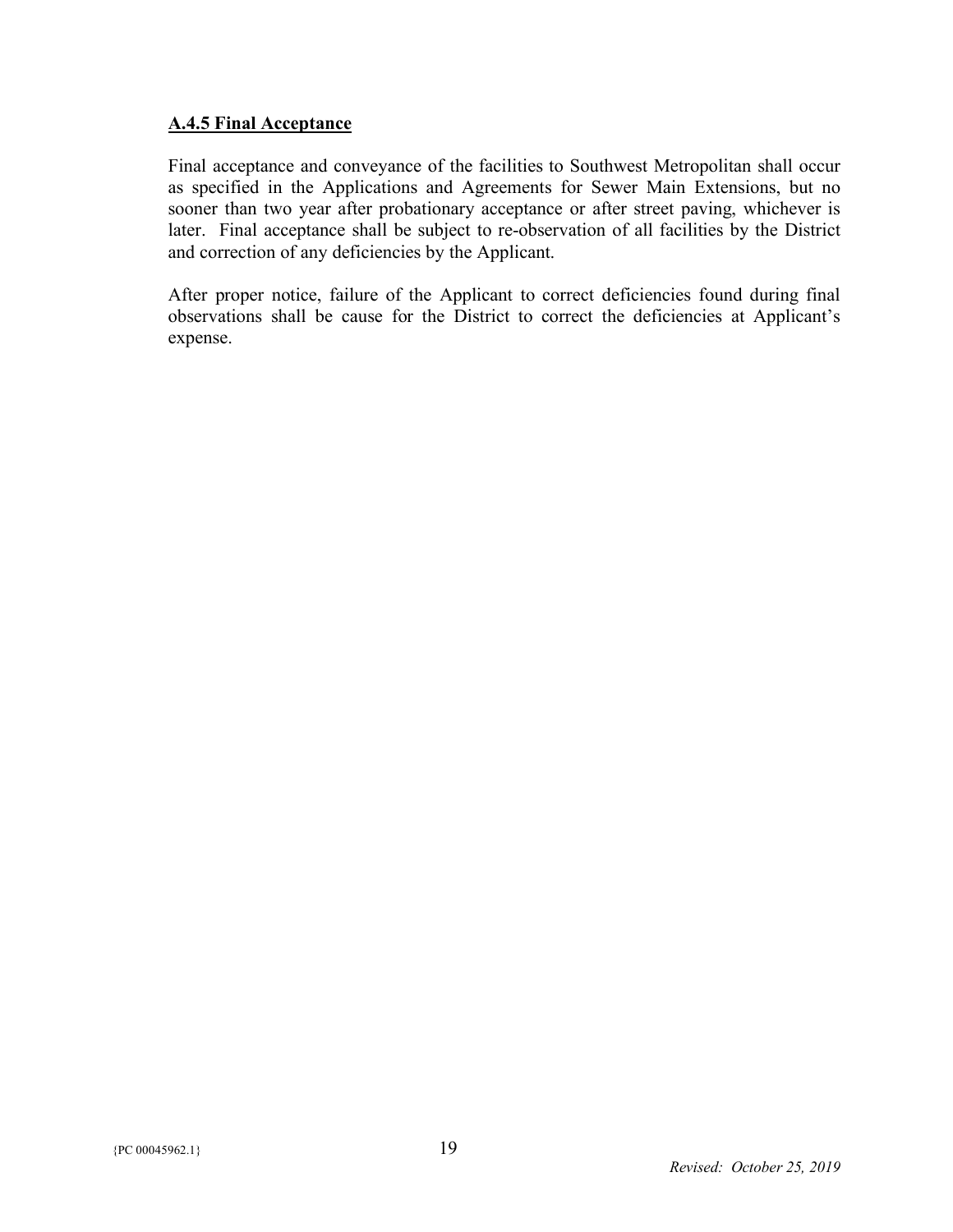#### **A.5 RESPONSIBILITY OF THE APPLICANT, DESIGN ENGINEER, AND CONTRACTOR**

The following summarizes the responsibilities of the Applicant, design engineer and contractor.

#### **A.5.1 Responsibility for Design**

The Applicant is responsible for ensuring that the sanitary sewer construction plans are designed to accommodate the sewer service requirements of the planned development. The District reviews construction plans in order to promote compliance with the minimum standards of the District and does not guarantee the adequacy of the plans to perform any certain function nor to protect against any specific condition applicable to the proposed construction site.

The District is not performing engineering services for the Applicant. It is the responsibility of the Applicant, his engineer and contractor to prepare the design and plans, determine the material specifications and soil conditions, and construct the project in accordance with the specifications of the Southwest Metropolitan Water and Sanitation District and City of Littleton.

#### **A.5.2 Preconstruction Meeting**

The contractor shall be responsible for arranging a preconstruction meeting prior to the start of any construction. Representatives of the District, District engineer, Applicant, design engineer, and contractor must be represented at this meeting.

#### **A.5.3 Notice of Initiation of Construction**

The contractor is responsible for notifying the District at least 48 hours prior to the start of any construction. If work is suspended for any period of time after initial start-up, the contractor must notify the District 24 hours prior to re-starting construction, unless waived by the District .

#### **A.5.4 Construction in Accordance with Approved Plans**

The contractor is responsible for performing construction in accordance with District standards and specifications and the construction plans approved by the District. The contractor must notify the District of any modifications to the approved plans prior to accomplishing construction contemplated by the modifications. Failure of the District to approve proposed changes in writing will require that construction be completed in accordance with the approved plans.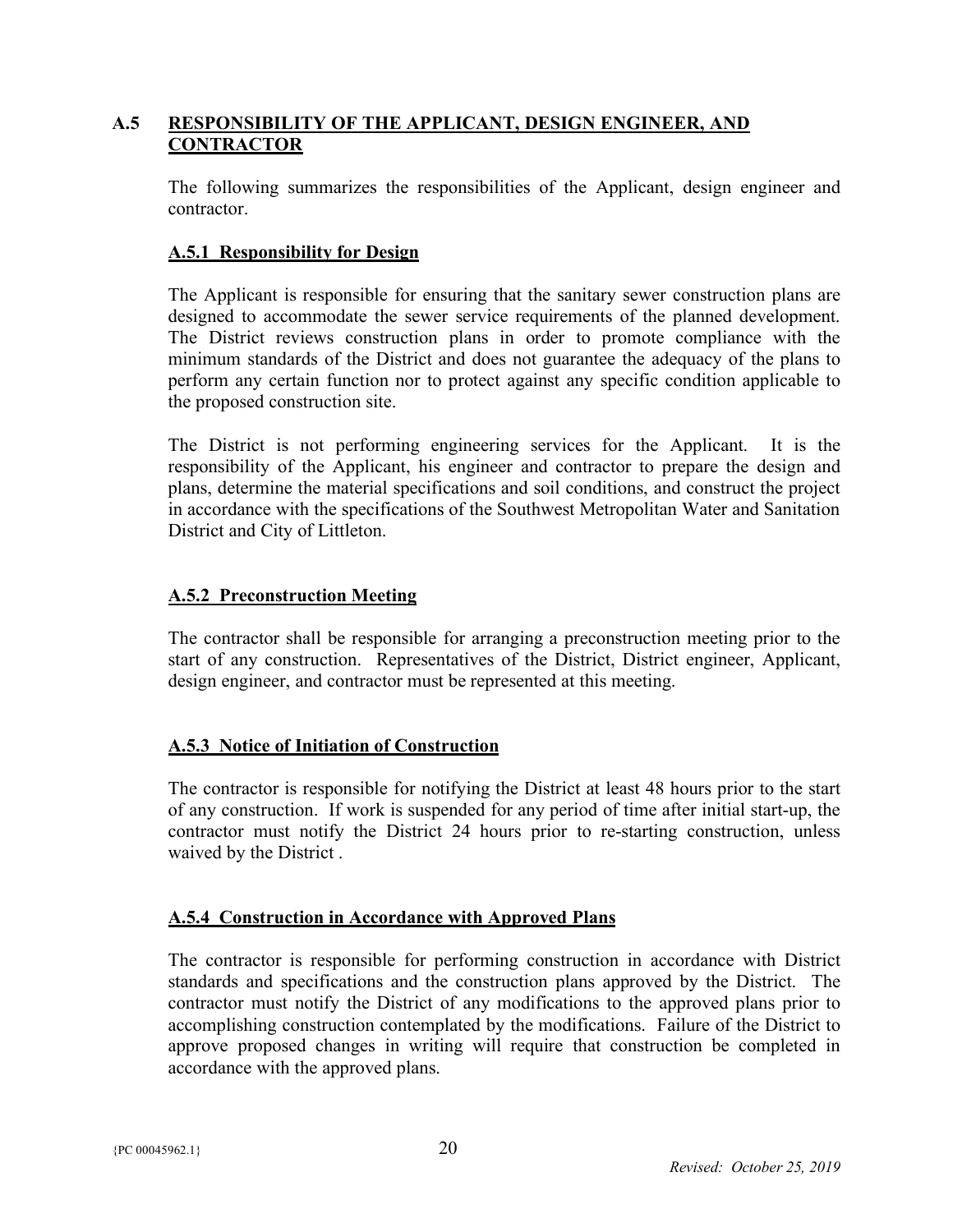#### **A.5.5 Verifying Location of Existing Facilities**

At all points of connection of new sanitary sewer mains to existing District facilities, the contractor will be responsible for excavating and verifying the location of such facilities prior to the installation of new facilities.

#### **A.5.6 Termination of Service and Submittal of Plan for Bypass Pumping**

If it is necessary to shut down any portion of the existing sewer system and thereby terminate service to existing customers, the contractor must notify the District at least 48 hours prior to the need to terminate service and submit a plan for bypass pumping to avoid a disruption in service to District customers. The contractor shall be fully responsible for carrying out all bypass pumping measures prescribed by the District.

#### **A.5.7. Observations**

No pipe or appurtenance shall be backfilled, nor covered with bedding material, above the spring line of the pipe prior to observation and acceptance by the District.It is the sole responsibility of the contractor to ensure that all construction is observed before backfilling. Any pipe covered prior to observation and acceptance shall be excavated by the contractor to allow for observation. This shall be accomplished at no expense to the District.

#### **A.5.8 Repairs During Warranty Period**

The Applicant shall be responsible for providing repair services to all portions of the construction project during the warranty period. The District reserves the right to perform any cleaning, repairs, or other maintenance, during the warranty period at the expense of the Applicant.

The Applicant shall be responsible for the correct alignment and cleanliness of all sewer pipe and manholes during the warranty period or until the street is paved, whichever is longer. Written notification of deficiencies discovered during this period will be provided by the District. If the deficiencies are not corrected during the prescribed time limits, the corrections shall be completed by the District at the expense of the Applicant.

#### **A.5.9 Payment of Plan Review and Construction Inspection Fees**

The Applicant is responsible for payment of all fees associated with the District's and City of Littleton's plan review and construction observation services prior to commencement of construction plan review. Fee schedules are available from the District upon request. Fees are subject to change without notice.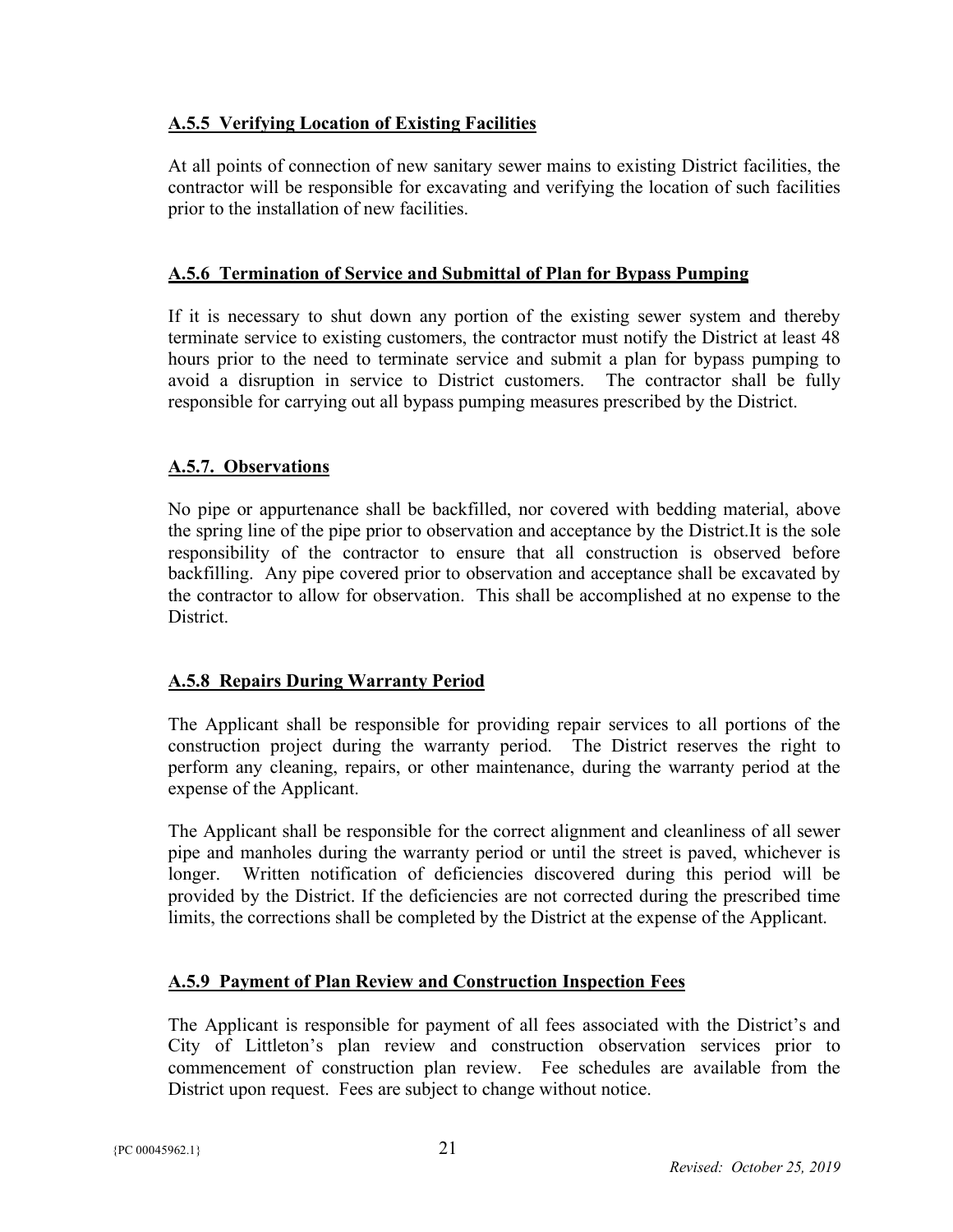#### **A.5.10 Variance to District Specifications**

The Applicant may request a variance to materials specifications in writing. Such requests will be reviewed by the District Engineer and the District Representative on a case by case manner.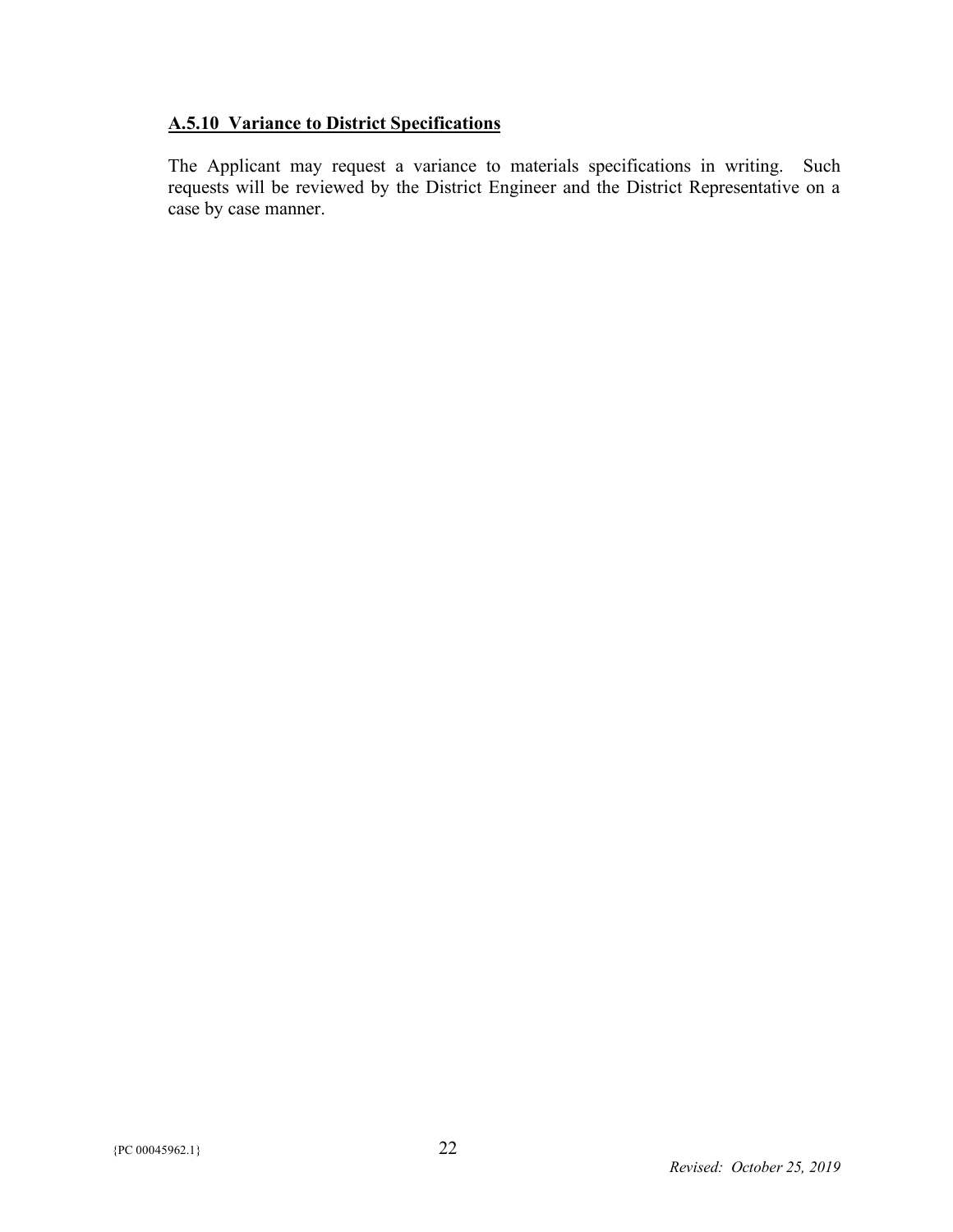#### **A.6 RELOCATION OF DISTRICT FACILITIES**

The following provisions shall apply to requests to relocate existing District facilities.

#### **A.6.1 Responsibility for Relocation Costs.**

The cost to relocate any existing District owned facility or facilities shall be the responsibility of, and paid by, the entity engaging in the activity that necessitates the relocation, including, but not limited to, any county, city, town, special district, regulated public entity or private party.

#### **A.6.2 Definition**.

"Cost of relocation" includes all costs and expenses properly attributable to the requested relocation, including, but not limited to, costs for survey, right-of-way acquisition, design engineering, observation, materials, construction, permits and licenses, transportation, administrative overhead, and any reasonable costs necessarily incurred to modify or repair any other District facility where such repair or modification is made necessary by the relocation.

#### **A.6.3 Increased Capacity.**

Nothing herein contained shall prevent the District from requiring an increase in the capacity of or the over-sizing of the relocated facility; provided, however, that should the same occur, the District will be responsible for paying that share of the relocation cost attributable to said increase in capacity or over-sizing.

#### **A.6.4 Performance of the Work.**

The District shall have the right to design and construct, or cause to be designed and constructed, the facility or facilities to be relocated, all costs to be paid by the party requesting relocation in accordance with this policy statement. The District, at its option, may allow the party requesting relocation to design and construct the relocation of any District facility, provided the same is done pursuant to a written agreement entered into between the District and the relocating party, which is approved by the District's Board of Directors, and which allocates the cost of relocation in accordance with this policy statement.

#### **A.6.5 Determination of the Extent and Necessity for Relocation.**

In all cases, the necessity and extent of any relocation of District facilities shall be made by the District.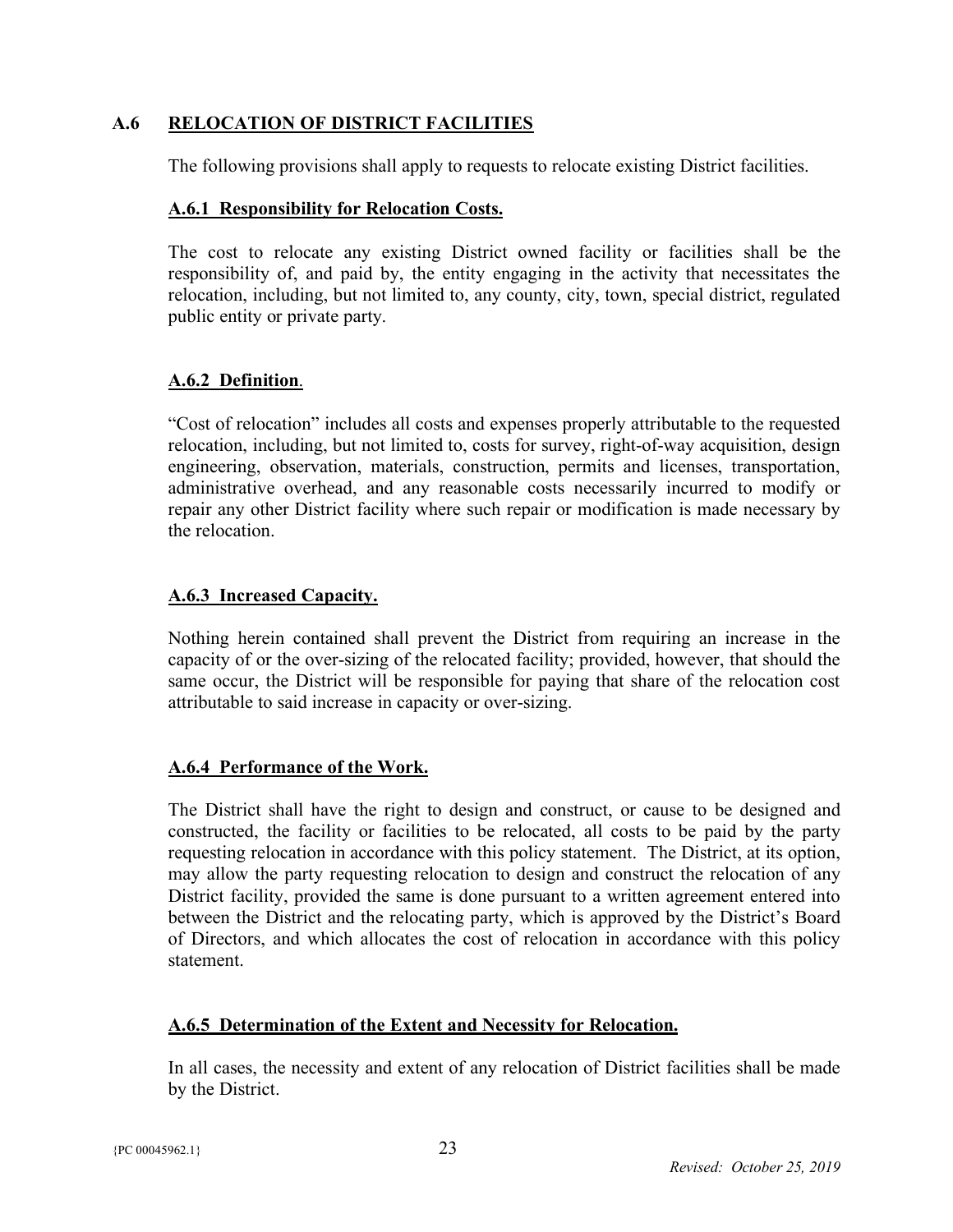#### **A.6.6 Policy Considerations**.

The allocation of relocation costs is intended to be fair and equitable to all parties and promote sound public policy by distributing said costs to the beneficiaries of the new project rather than adding them to the costs previously assumed by the District's taxpayers and customers. In addition, by imposing relocation costs upon the entity that seeks to disturb the status quo, the District seeks to:

- 1. Deter over-zealous and needless project planning by creating an economic incentive to avoid unnecessary utility relocations;
- 2. Recognize and promote the District's legitimate monetary and budgetary expectations with regard to the construction of its facilities and the useful life thereof;
- 3. Recognize the physical, legal and practical limitations and constraints on the District to defray the cost of relocations required by other entities; and
- 4. Reduce waste and the allocation of scarce resources.

#### **A.6.7 Procedure for Requesting Relocation.**

The following procedures shall apply to all requests to relocate sanitary sewer mains and appurtenances owned by the Southwest Metropolitan Water and Sanitation District. In all cases the necessity and extent of the relocation of facilities shall be determined by the District.

- 1. A written request for relocation of a District owned sanitary sewer main or appurtenance shall be submitted to the District manager. The letter shall contain at least the following information.
	- a. Name, address, telephone number and contact person for the party requesting relocation.
	- b. Description of facility to be relocated.
	- c. Location of existing facility.
	- d. Proposed location and description of relocated facility, if known.
	- e. Reason for proposing relocation.
	- f. Requested time schedule for accomplishing the relocation.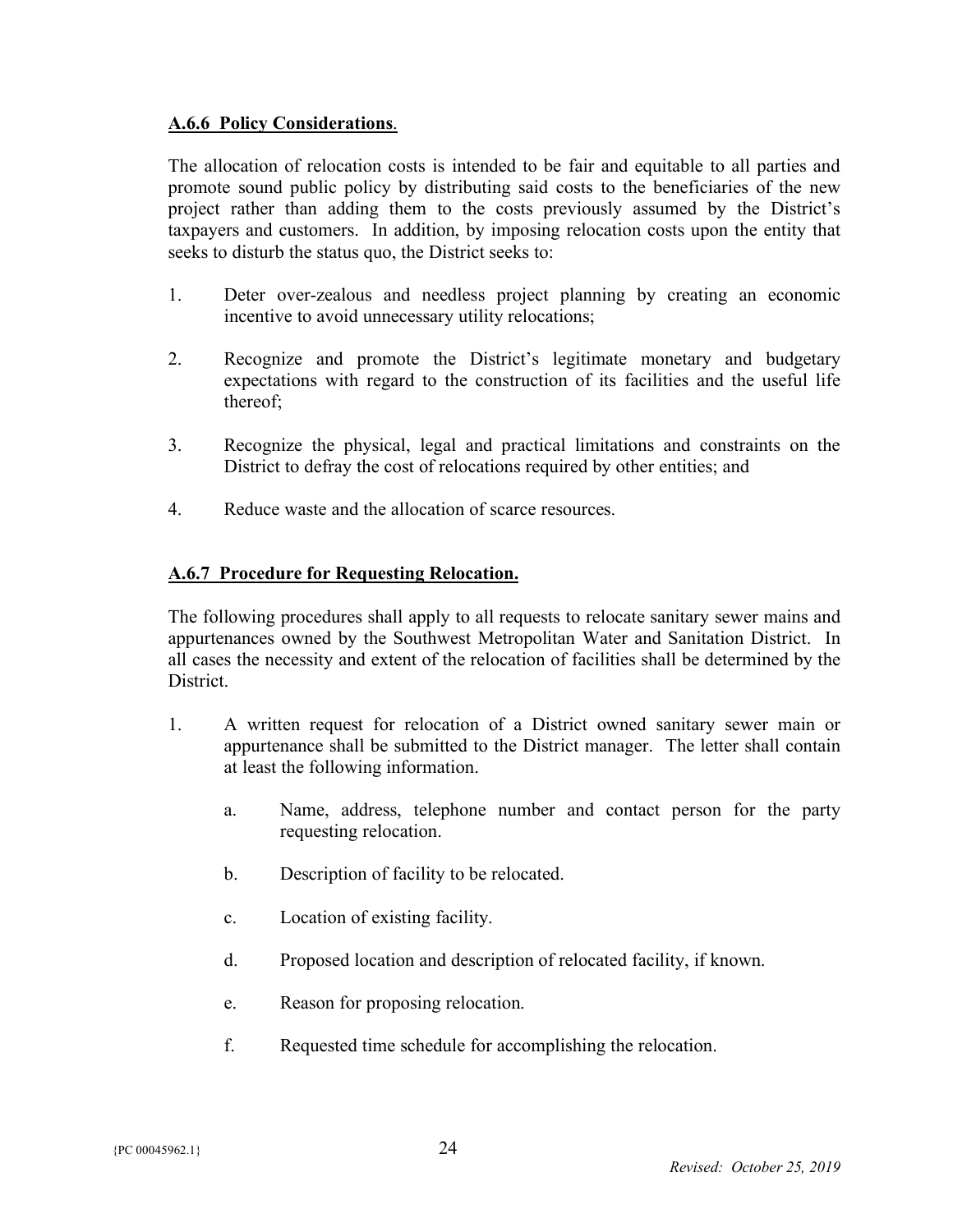- g. Ownership of property where existing facility is located and ownership of property proposed for the relocated facility.
- h. Disposition of existing facility (abandoned in place or removed).
- 2. If the District determines that it may be possible to accommodate the relocation request a meeting will be scheduled between the District and the requesting party to discuss specific details regarding the proposed relocation.
- 3. Following the meeting between the requesting party and District representatives, the District will decide at its sole discretion whether it is in the best interest of the District to design and relocate the facility or if the party requesting relocation will be allowed to design and relocate the facility. However, regardless of who designs and relocates District facilities, all costs associated with the relocation including, but not limited to, administrative, engineering, legal, construction materials, and labor costs shall be the responsibility of the party requesting said relocation.
- 4. At the discretion of the District a Utility Relocation Agreement defining the rights, duties, and obligations of the District and the party requesting relocation shall be prepared by the District's attorney.
- 5. The relocation will proceed in accordance with the Utility Relocation Agreement.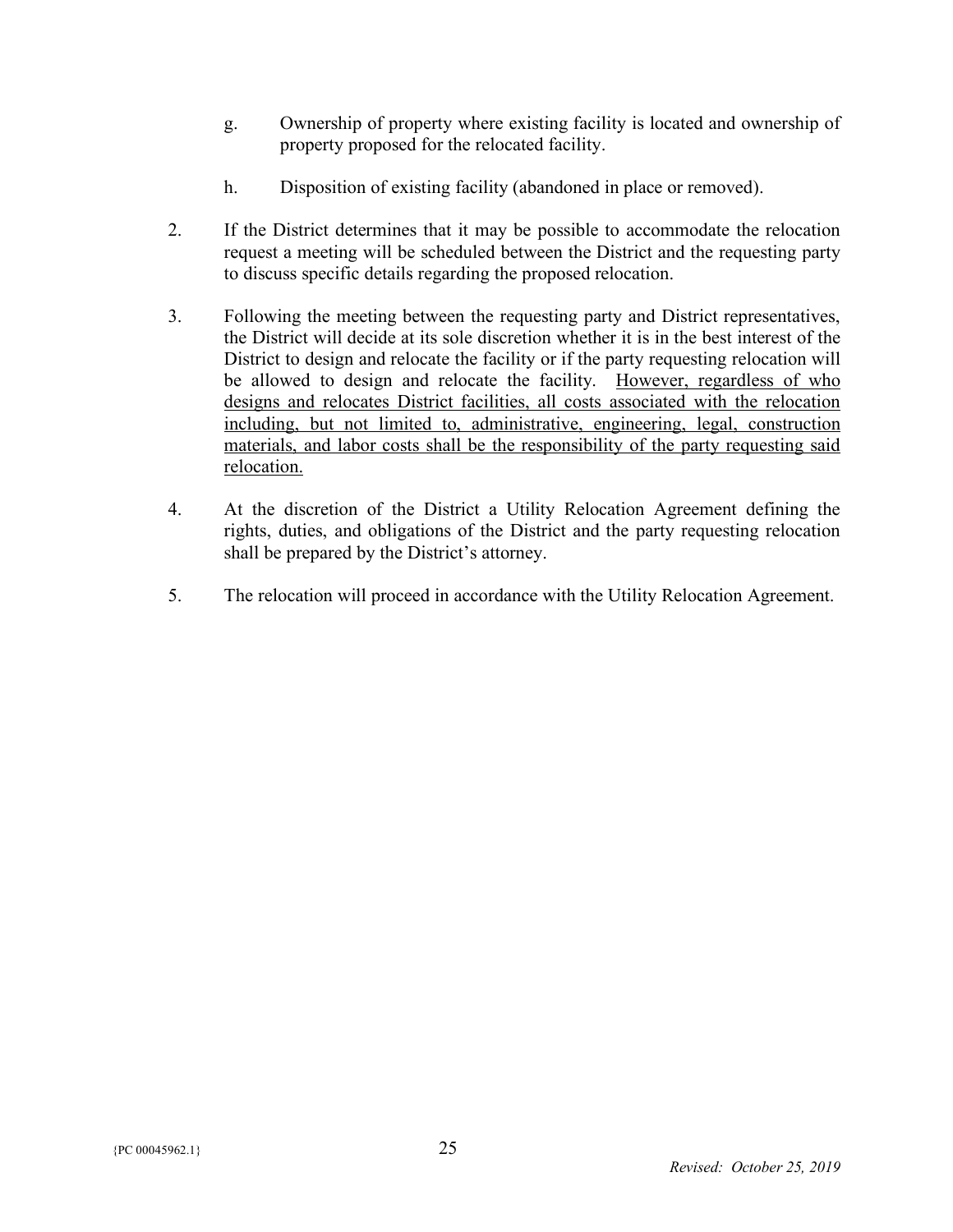# CHAPTER<sub>2</sub>

 $\mathcal{L}$  , we have the set of the set of the set of the set of the set of the set of the set of the set of the set of the set of the set of the set of the set of the set of the set of the set of the set of the set of the  $\overline{\Box}$ 

# SANITARY SEWER SYSTEM TECHNICAL STANDARDS AND SPECIFICATIONS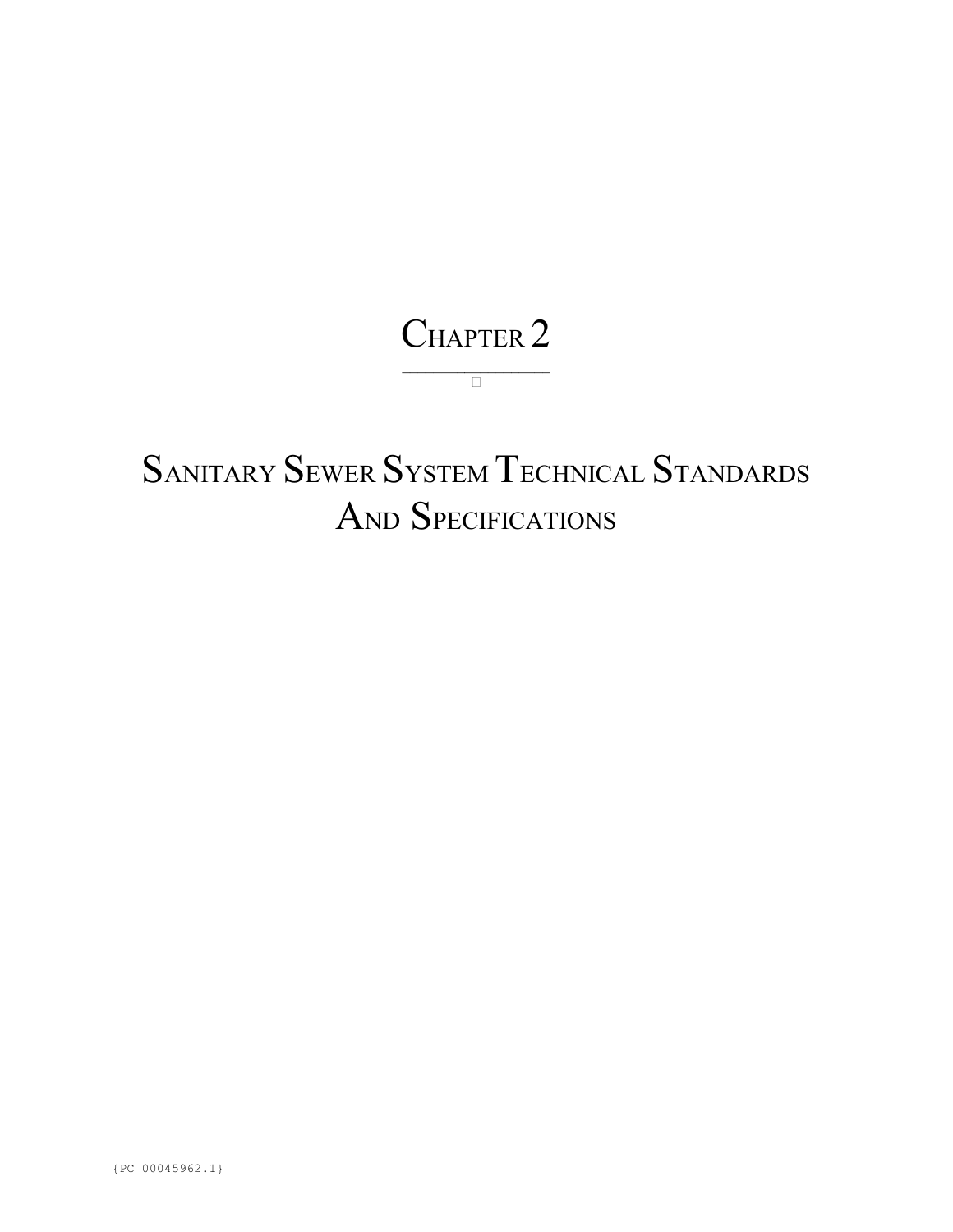#### **T.1 SANITARY SEWER SYSTEM DESIGN AND LAYOUT**

#### **T.1.1 Size and Slope of Sewer Mains and Appurtenances**

All public sanitary sewer mains shall be a minimum of eight inches (8") in diameter. Sizing shall be determined by the design engineer and approved by the District Engineer and the City of Littleton. The sewer's hydraulic capacity shall be such that the sewer is flowing at no more the 50% of the full depth at the calculated future peak flow rate. All sewer mains shall be sized large enough to provide for all wastewater flows from all areas specified by the District. The District reserves the right to size sewer mains to provide service for future needs.

In addition to the City and County of Denver Department of Public Works Sanitary Sewer Design and Technical Criteria Manual for Sanitary Sewer Study Requirements, latest revision, flow monitoring may be required to establish the proper sizing for outfall lines.

Where conditions require a heavier strength pipe, it shall be designed on a case to case basis by the applicant engineer.

| Table 1                          |                                                 |                                                 |  |
|----------------------------------|-------------------------------------------------|-------------------------------------------------|--|
| <b>Size of Sewer</b><br>(Inches) | <b>Minimum Slope</b><br><b>Feet per Hundred</b> | <b>Maximum Slope</b><br><b>Feet per Hundred</b> |  |
|                                  | 2.0                                             | 25.0                                            |  |
| h                                | 0.6                                             | 20.0                                            |  |
| 8                                | 0.6                                             | 15.0                                            |  |
| 10                               | 0.35                                            | 12.0                                            |  |
| 12                               | 0.30                                            | 11.0                                            |  |
| 15                               | 0.25                                            | 8.5                                             |  |
| 18                               | 0.15                                            | 6.5                                             |  |
| 21                               | 0.10                                            | 2.0                                             |  |
|                                  |                                                 |                                                 |  |

The minimum and maximum slopes for sanitary sewer mains shall be as specified in Table I below. The slope between manholes must be uniform.

**NOTE:** Where it is necessary to design or install sewers with greater slope than the maximum indicated in Table I, special provisions shall be made to protect against pipe displacement and erosion. Prior approval must be obtained from the District engineer in any case involving such slopes. Larger sizes require approval of the District Engineer.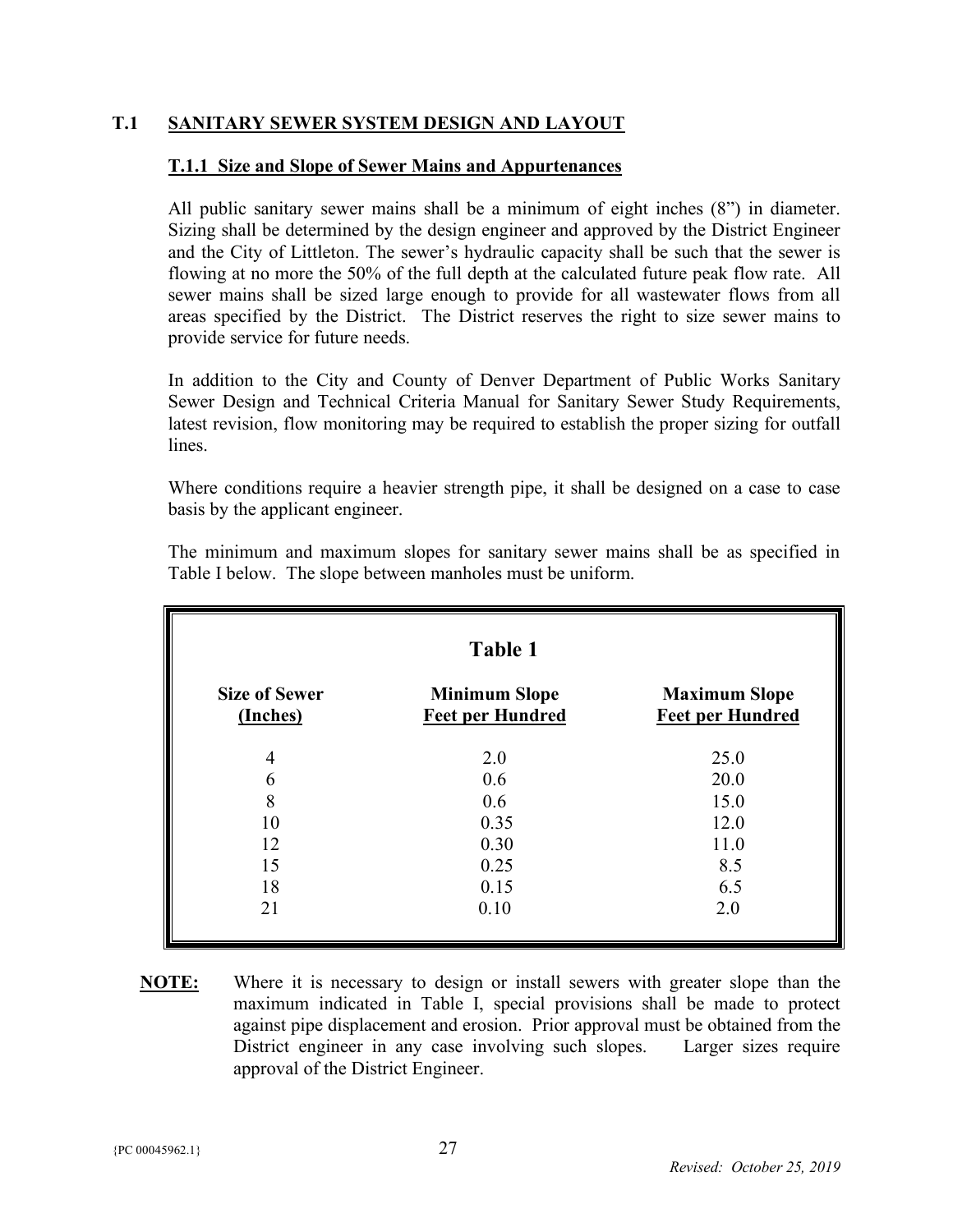Manholes shall be a minimum of 48-inches in diameter for sewer mains. See the following information:

Manhole ID = 4' For sewer main diameters  $\leq 15$ " Manhole ID =  $5'$  For sewer main diameters 15"-36" Manhole ID =  $6'$  For sewer main diameters 42"-48"

Whenever more than a two-way manhole of maximum pipe is required, the manhole shall be increased to the larger diameter size.

See Drawing Details for additional information.

Sanitary sewers that are designed to carry an average design flow less than 0.01 CFS shall not be installed at a slope of less than .80%.

#### **T.1.2 Layout of the Sanitary Sewer Collection System**

#### **A. General:**

All District sanitary sewer mains shall be installed in dedicated city or county rights of way or within easements granted to the District. The minimum width of such rights of way or easements shall be 30 feet. Rights of way greater than 30 feet width may be required when, in the sole opinion of the District, such additional width rights of way are needed for the installation, maintenance, repair or rehabilitation of the sewer mains.

#### **B. Alignment:**

Generally, sanitary sewer mains shall be installed on the south or west side of the right of way five to ten feet from centerline. In all cases where sewer mains are installed within public or private roadways, the mains shall be installed between the limits of the curb and gutter pan, roadside drainage ways, or other roadway limits except as specifically authorized by the District.

Sewer mains and manholes shall not be installed closer than three feet (3') clear to the lip of a concrete curb and/or gutter.

Curvilear sewers are not permitted.

Manholes shall be installed at all changes in grade and alignment. The distance between manholes shall not exceed 400 feet.

#### **C. Sewer Services:**

Sewer services shall be located a minimum of ten feet (10') from water service pipes and will generally be located on the downhill side of the water service.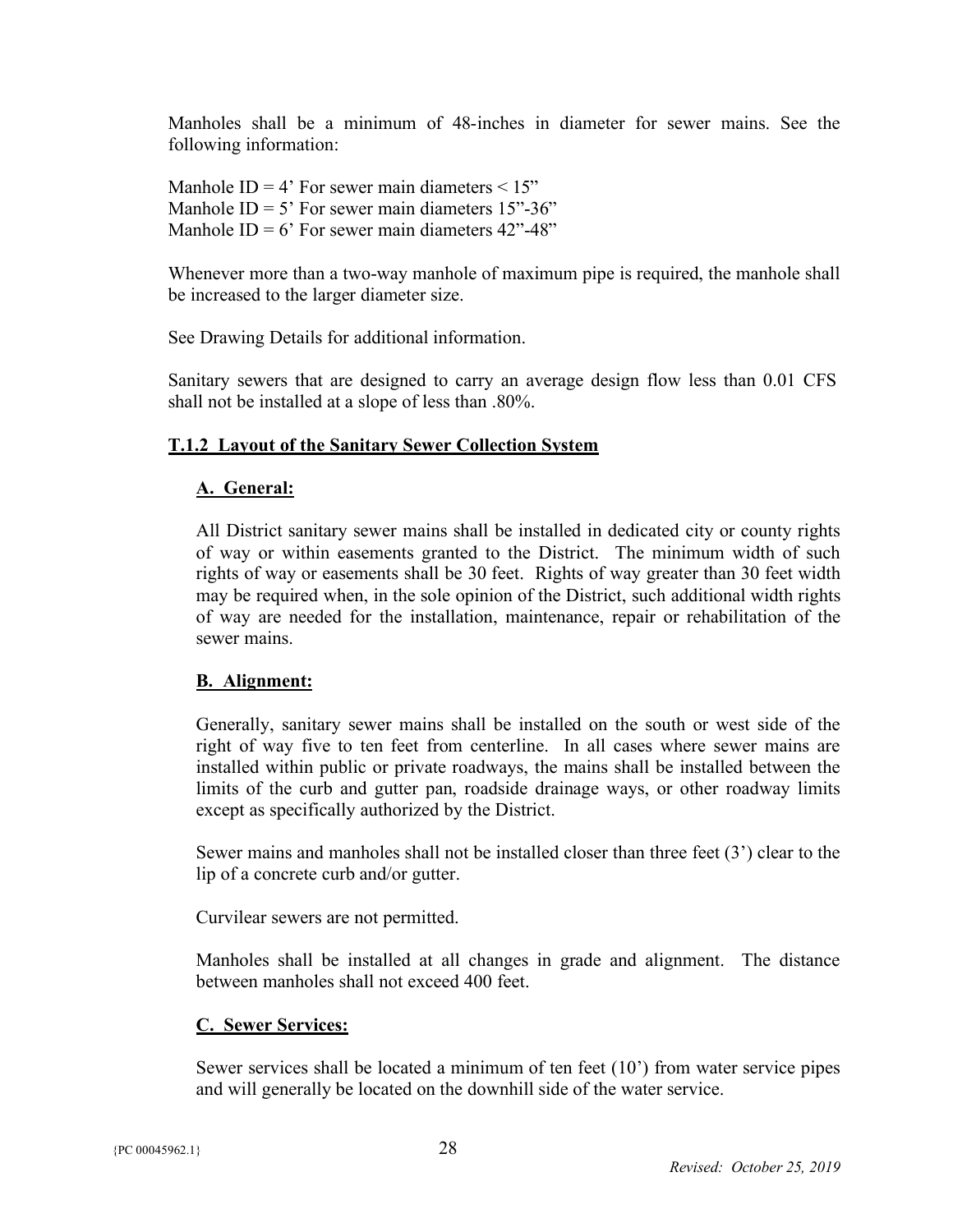Sewer services shall be installed in a continuous straight line perpendicular to the sewer main and shall cross the property line a minimum distance of five feet (5') from the nearest lot corner. The sewer main to be tapped must extend a minimum distance of fifteen feet (15') along the front lot line of the property to be served.

For lots at the terminus of cul-de-sac streets, the sewer service pipe between the sewer main and the property line shall be in a continuous straight line and shall enter the property a minimum distance of five feet (5') from the nearest lot corner.

The minimum distance between sewer service taps shall be three feet  $(3)$ . The minimum distance from either direction from the start of the bell shall be three feet (3'). The minimum distance from the outside edge of a manhole to a service tap shall be three feet (3') or to the start of WYE. A maximum of four (4) sewer taps shall be allowed per 20-feet (20') length of sanitary sewer pipe.

Generally, a 4" sewer services will not be allowed to connect to manholes. At a Culde-Sac, sanitary sewer services shall connect to the main down stream of a end manhole.

Sewer service connections shall be a minimum of 4-inches (4") in diameter.

6" AND 8" Sanitary Sewer Service will require a manhole for the connection to a main.

The sewer service pipe and fittings (wye or tapping saddle) through which a property receives sewer service from the facilities of the District shall be owned, installed, and maintained at the expense of the property owner. The property owner shall maintain all privately owned piping, including the sanitary sewer service pipe and all fittings.

New sanitary sewer service shall be electronically located in accordance with Colorado Revised Statue, CRS 9-1.0-102 and 103, a 10 GA trace wire, UF rated shall be used from the connection point at the existing main to a test station box where the service enters the building.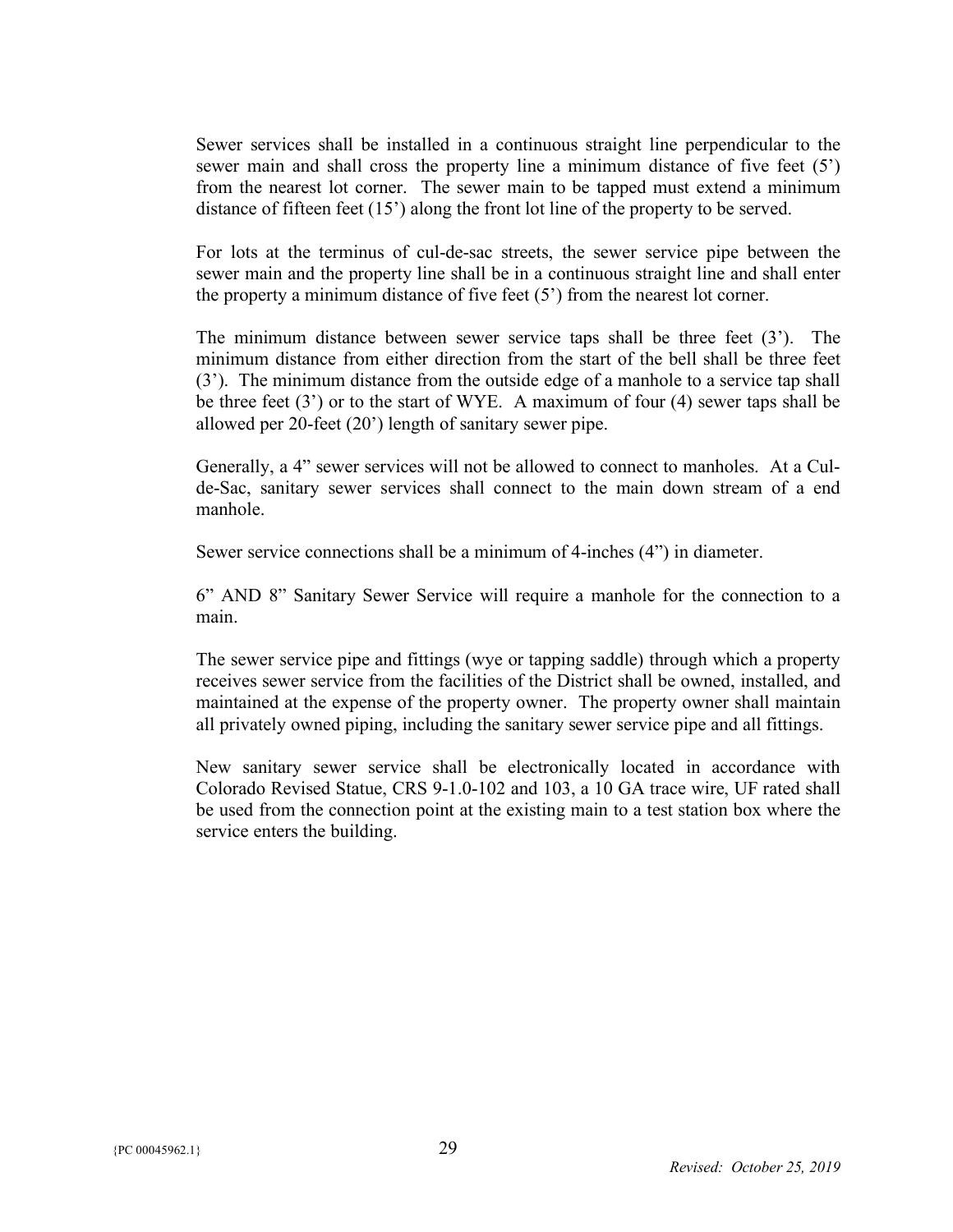#### **T.2 SANITARY SEWER SYSTEM MATERIALS**

#### **T.2.1 Materials and Testing**

All sanitary sewer system materials furnished shall be new and undamaged. Everything necessary to complete installations in accordance with the Standards and Specifications of the District shall be furnished and installed whether shown on approved drawings or not; and installations shall be completed as fully operable, functioning parts of the District's sanitary sewer system.

Where sewer mains are extended by Applicants, it shall be their responsibility to provide all materials necessary for the installation. No materials will be supplied to the Applicant by the District.

Acceptance of materials, or the waiving of observation thereof, shall in no way relieve the Applicant of the responsibility for furnishing materials meeting the requirements of the District.

New sewer industry products or materials will be tested if it is the opinion of the District engineer that the product or material has some merit. The District will establish the criteria for testing and evaluating the product. The District reserves the right to accept or reject any product or material regardless of the test results.

#### **T.2.2 Size of Sewer Mains**

The size of mains shall be in accordance with T.1.1.

#### **A. (PVC) Pipe**

**1 Material** - All pipe shall be polyvinyl chloride (PVC) and shall meet the requirements of ASTM D1784 "Rigid Polyvinyl Chloride and Chlorinated Polyvinyl Chloride Compounds" and ASTM D3034 SDR 35, "Type PSM Polyvinyl Chloride (PVC) Sewer Pipe and Fittings" latest revision. Where conditions require heavier strength pipe it shall meet the requirements of the ASTM D3034 SDR26 or AWWA Standard C-900-07 "Polyvinyl Chloride (PVC) Pressure Pipe, for Water Class 235". The pipe shall be green in color. Suitable bedding shall be specified by the Design Engineer. Pipe and fitting markings shall include the appropriate ASTM and cell classification number (12454-B or 12454- C or other approved classifications). Pipe and fittings not so marked will be rejected.

**2 Straightness** - Maximum allowable ordinate as measured from the concave side of the pipe shall not exceed 1/16" per foot of length.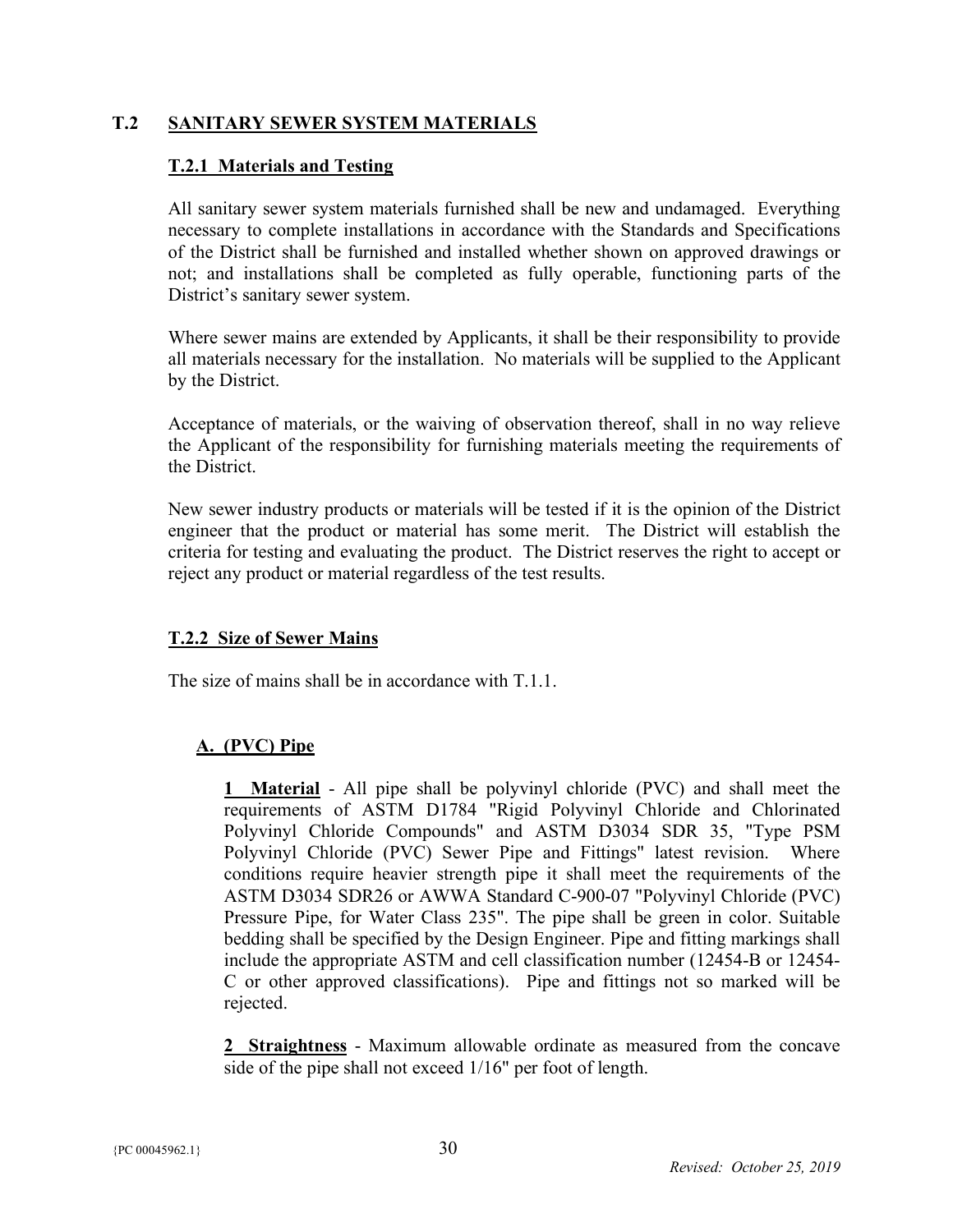**3 Internal Diameter** - Pipe shall be so constructed that the initial internal vertical diameter does not decrease by more than 5 percent in order to provide the complete hydraulic carrying capacity conceived by the design engineer. Contractor's attention is called particularly to other sections of this specification "Pipe Installation and Field Testing" and "Final Acceptance".

**4 Pipe Installation and Field Testing** - Pipe shall be installed in full compliance with the recommended practice for "Underground Installation of Flexible Thermoplastic Sewer Pipe", ASTM D-2321.

In addition to the construction and testing procedures outlined in other sections of these specifications, the Contractor shall be required to install the pipe in such a manner that the diametric deflection of the pipe shall not exceed 5 percent and the materials surrounding the pipe shall be compacted to the required standard proctor densities outlined in ASTM D-2321.

If after back filling and compaction, videoing and review of the cleaned sanitary sewer line, the District observes a diametric deflection of the pipe section, a 5% mandrel-deflection test will be required. Any No-Go conditions will be repaired by the Contractor at no expense to the District.

The sanitary sewer system shall be watertight. Infiltration-exfiltration amounts shall be reviewed and evaluated by the District.

**B.** Fiberglass sewer pipe, centrifugally cast fiberglass reinforced polymer mortan pipe (CCFRPM), shall be specified by the Design Engineer with prior review and approval by the District for large diameter pip requirements. All the pipe in this category shall meet the requirements of the ASTM D3262- standard specification for "Fiberglass" (glass-fiber-reinforced thermosetting-resin) sewer pipe.

#### **T.2.4 Manholes**

#### **A. General**

1. All manholes shall be watertight or waterproof, wet precast concrete sections of minimum 28-day concrete strength of 4000 PSI, using Type 2 cement and shall comply with ASTM C478. The base of the manhole shall be a minimum 8" thick. Manholes will require an exterior coating of bituminous waterproofing or approved equal. Manhole structures shall be designed for H-20 traffic loading in accordance with AASHTO Specifications. Cast-in-Place manhole bases are allowed only when practicable by construction such as the installation to connect to an existing pipeline with the new manhole. Manholes shall be in accordance with the Drawings Details.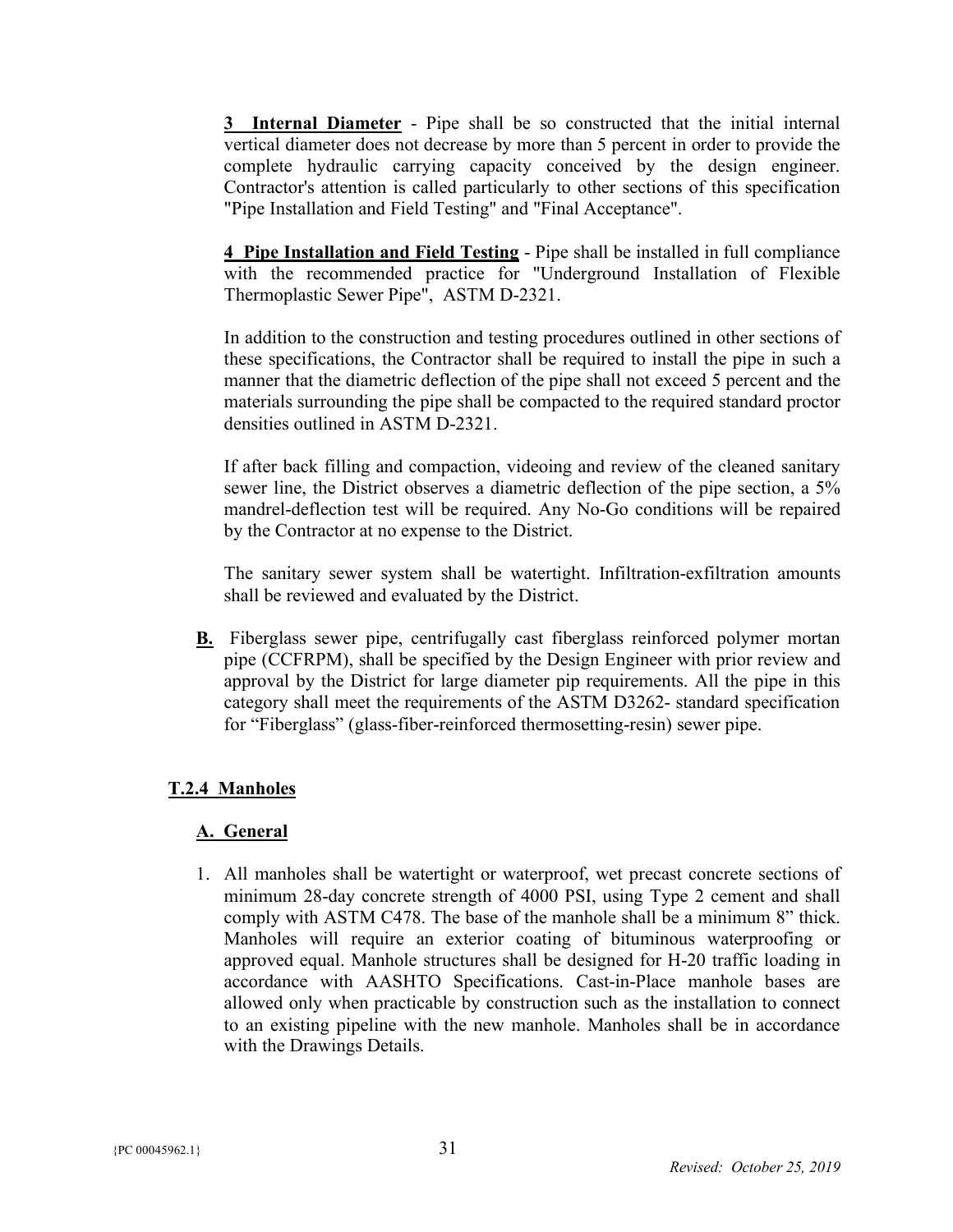- 2. Manholes shall be a minimum of 48 inch in diameter. The top section shall be an eccentric cone. Concrete adjustment rings shall be used to match final pavement elevations.
- 3. Manholes shall have a minimum 0.2-foot drop between inverts and shall not have intersecting lines at angles less than 90 degrees. A camera must be able to pass through a manhole channel.
- 4. Manholes shall be installed at distances not greater than 400 feet.
- 5. Where manholes must be extended to finished grade, concrete adjustments or riser rings shall be used, must not exceed 12" and shall be composed of the largest height combination of rings. No multiple 2" and 3" height rings. If greater than 12" is necessary, additional barrel sections must be added. All adjustment rings shall be embedded in butyl sealant strips and be watertight. Interior joints shall be grouted..

#### **B. Precast Manholes**

- 1. All pipe to manhole connections shall be watertight flexible connections made in cored drilled or cast in place holes with NPC Kor-N-Seal rubber boots, manufactured by Trelleborg Pipe Seals Milford, Inc. or approved equal, meeting all ASTM C923 requirements. For connections to remain flexible., grouting shall follow the manufacturer's recommendations. Prior to installing pipe connection boots, all exposed reinforcing shall be coated with coal tar or epoxy paint. Any lifting attachment areas, damaged coating areas, or uncoated area shall be field coated.
- 2. Manhole steps shall be copolymer polypropylene plastic with Grade 60 reinforcement or approved equal and aligned straight, not staggered and centered over a concrete bench.
- 3. Precast barrel joints shall be watertight and constructed with butyl sealant strip equaling in three-quarter inch by three-quarter inch  $(\frac{3}{4}$ " x  $\frac{3}{4}$ ") and continuously placed with no gaps or separations. A 12" wide exterior wrap shall be applied to all joints. The interior joints shall be grouted.

#### **C. Cast-In-Place Manhole Bases**

- 1. Manhole base shall be poured-in-place on a minimum 12" thick bed of  $\frac{3}{4}$ " to 1  $\frac{1}{2}$ " crusted rock. The base of the MH shall be a minimum of 8" below the bottom of the lowest pipe and be steel reinforced per the detail. The minimum 28-day concrete strength shall be 4000 psi using Type 2 cement.
- 2. All inlet and outlet pipes in the base shall have installed on them an approved water stop rubber gasket prior to the concrete pour**.**
- 3.The channel depth of the bench shall be a minimum of the full depth diameter of the largest pipe.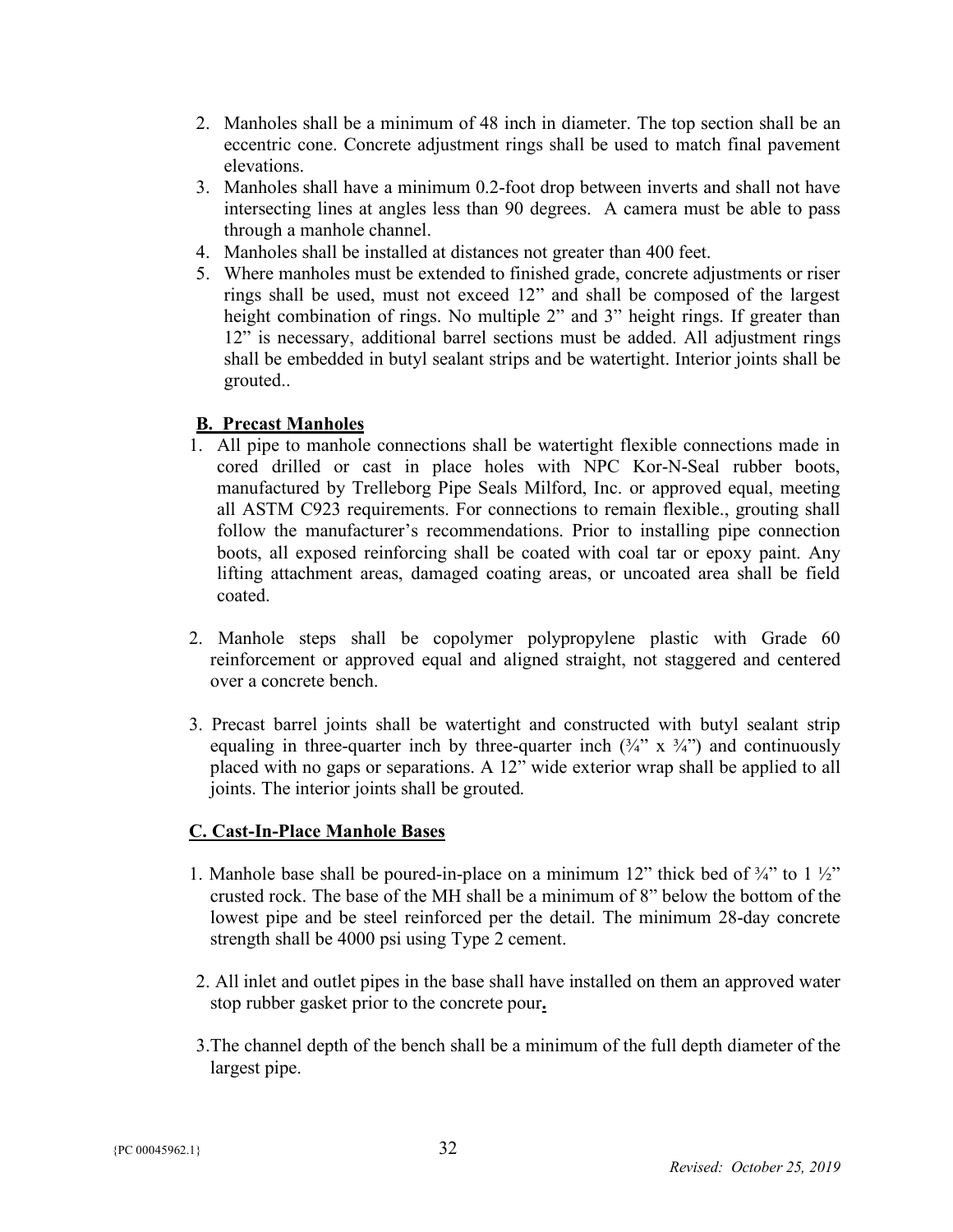## **C. Drop Manhole**

1. Drop manhole base shall be constructed large enough to form a base for a cradle, supporting lower pipe entering the bottom of the manhole. The bottom entering pipe shall be supported with concrete up to the spring line.

2. The maximum amount of vertical drop shall be 6'. All drop manholes exceeding the limit will be reviewed by the District prior to design.

3. All drop manholes shall be constructed in accordance with the Drawing Detail and approved by the District prior to the final design and submittal.

3. All drop manholes must be completely lined with a Spectra Shield sprayed liner or approved equal.

# **D. Other Manhole Criteria**

1. All manholes shall be plumb within one-eighth (1/8") per one foot (1").

2. The contractor shall give special emphasis to the backfilling and compaction directly against and around manholes (12" horizontal Contact Zone), appurtenances and structures.

3. Manholes shall have a 24-inch cast iron ring (frame) and cover with the word "SEWER" and with a pick hole lifting notch. The standard depth for the ring is 8 inches. Manhole ring and cover shall be three hundred and thirty-eight (338) pounds or greater, confirming to ASTM A48 Class 35B and meet H-20-wheel loading.

4. Platform: All manholes in excess of eighteen feet (18') in depth as measured from the cover to the invert, shall have an intermediate platform located 10' clear from the invert. The intermediate platform shall have grating over the manway, be aligned with the top opening and shall be in accordance with the District standard manhole details.

#### **D. Service Connection to Manholes**

In general, sewer service lines will not be allowed to connect to manholes. However, the District may, at its sole discretion, allow one service line to connect to a manhole located on the end of a sewer main in a cul-de-sac. The service line must be installed prior to placing the manhole base. No sewer service shall connect to the main line closer than 3-feet from the outside of manholes.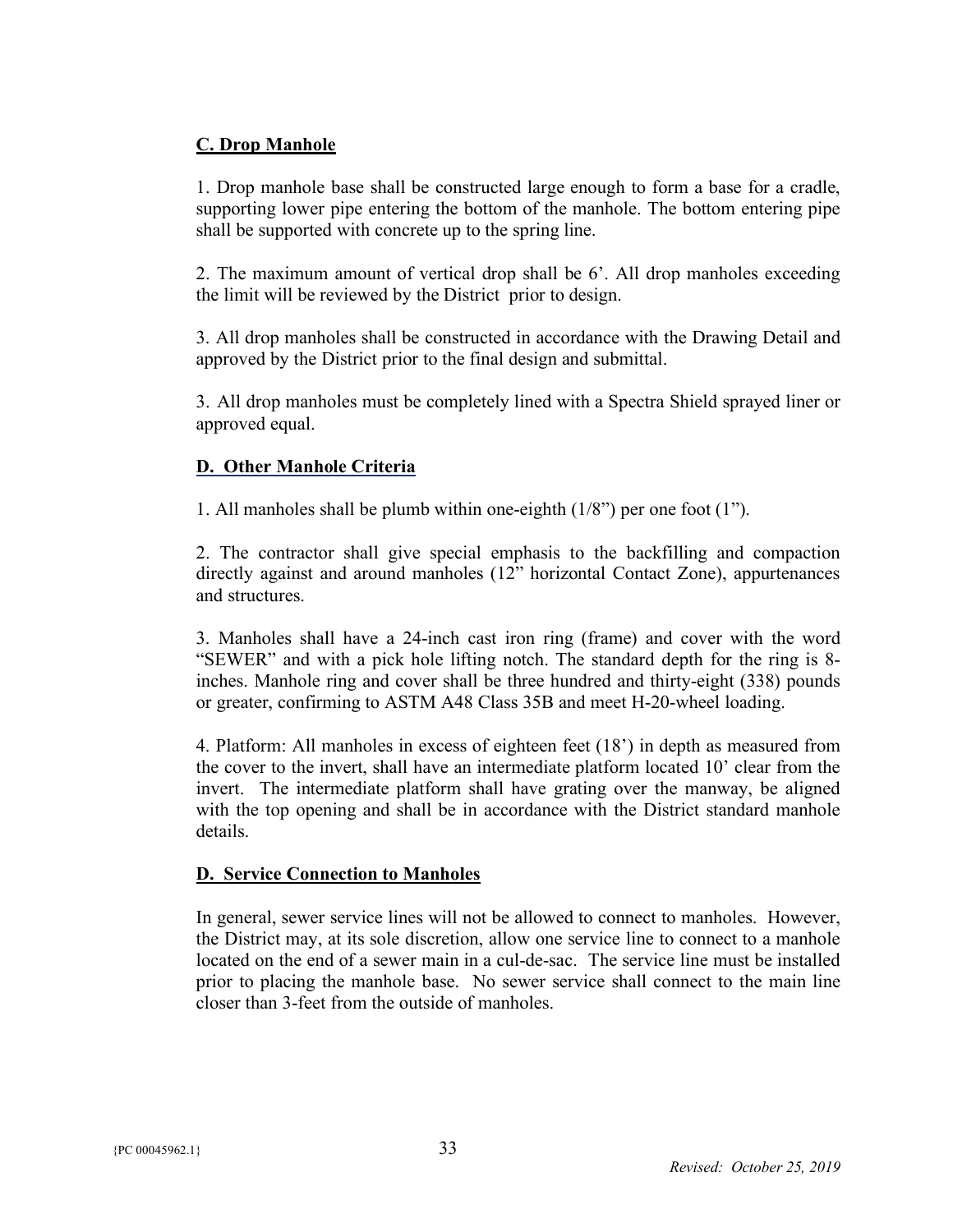#### **T.2.5 Cleanouts**

Cleanouts shall not be used in public streets, unless so directed by the District. The District strongly recommends that cleanouts be installed on private sewer services under the following guidelines:

**A.** Not more than 100-feet of continuous sewer line be installed without at least one clean-out.

**B.** Cleanouts be located such that all portions of the line can be cleaned.

#### **T.2.6 Sanitary Sewer Services**

**A. Wyes** - PVC gasketed Wyes shall be used to make the connection on the District's sewer mains for new construction. Wyes shall be installed during the construction of the sewer main in compliance with Section T.4.8. The location of all sewer wyes shall be shown on the "as constructed" sewer main plans.

Wherever wyes are not used, connections shall be made by mechanical tap using a PVC service saddle.

**B. Approved Pipe** - PVC SDR35 (green) sewer services are acceptable if they conform to these specifications. Clay pipe services are not permitted. PVC pipe shall be used in all instances unless otherwise reviewed by the District prior to submittal. All joints for services shall be bell and spigot type with the appropriate gasket included. Solvent weld joints are acceptable. All methods of joining a sewer service to the existing wye or tee at the sewer line, or to an existing stub-in must be reviewed by the District prior to connection. In all cases where existing wyes or tees cannot be met, or available, mechanical methods must be used to tap the sewer line.

**C. Fittings** - Sewer fittings shall be PVC, gasketed joint and shall meet material requirements established in these Specifications.

**D. Tapping Saddles** - Tapping saddles shall be fabricated to insure that no protrusions of the saddle will extend into the sewer being tapped and shall fit the contour of the sewer. The saddles shall be molded PVC. Stainless steel clamp bands shall be used to secure the saddle to the main. Gasket type saddles shall not be installed.

#### **F. Sewer Service Connections to Interceptor Sewers**

In general, service line connections to interceptor sewers will not be allowed. The District may grant a variance to this specification if, in the opinion of the District, this connection is the most practical way of serve a building. If a variance is granted, a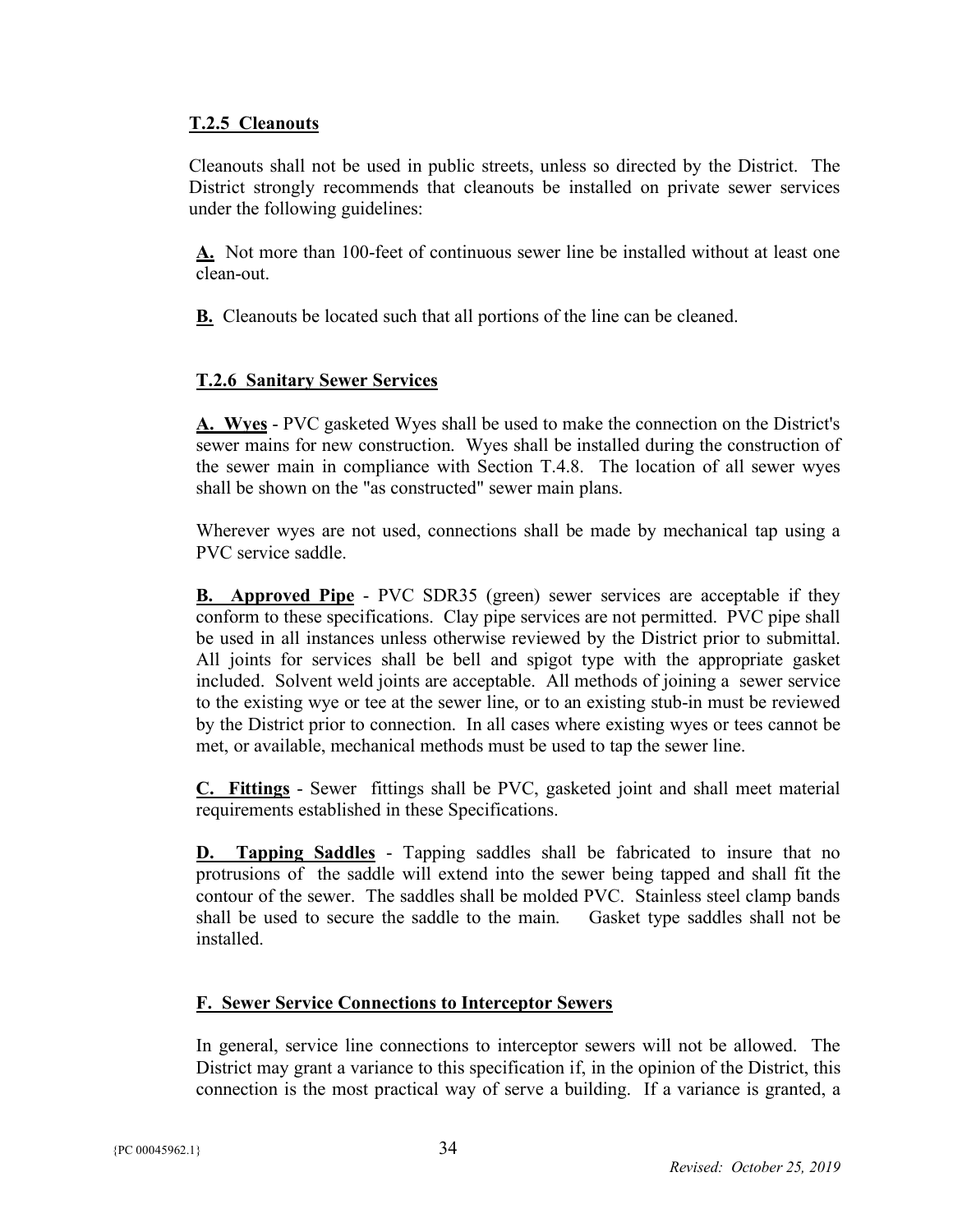manhole will be required to be constructed at the point of connection. An interceptor sewer, for the purpose of this specification, is described as a sewer main, usually 12 inches (12") in diameter or larger, that conveys sewage only from in-tract mains.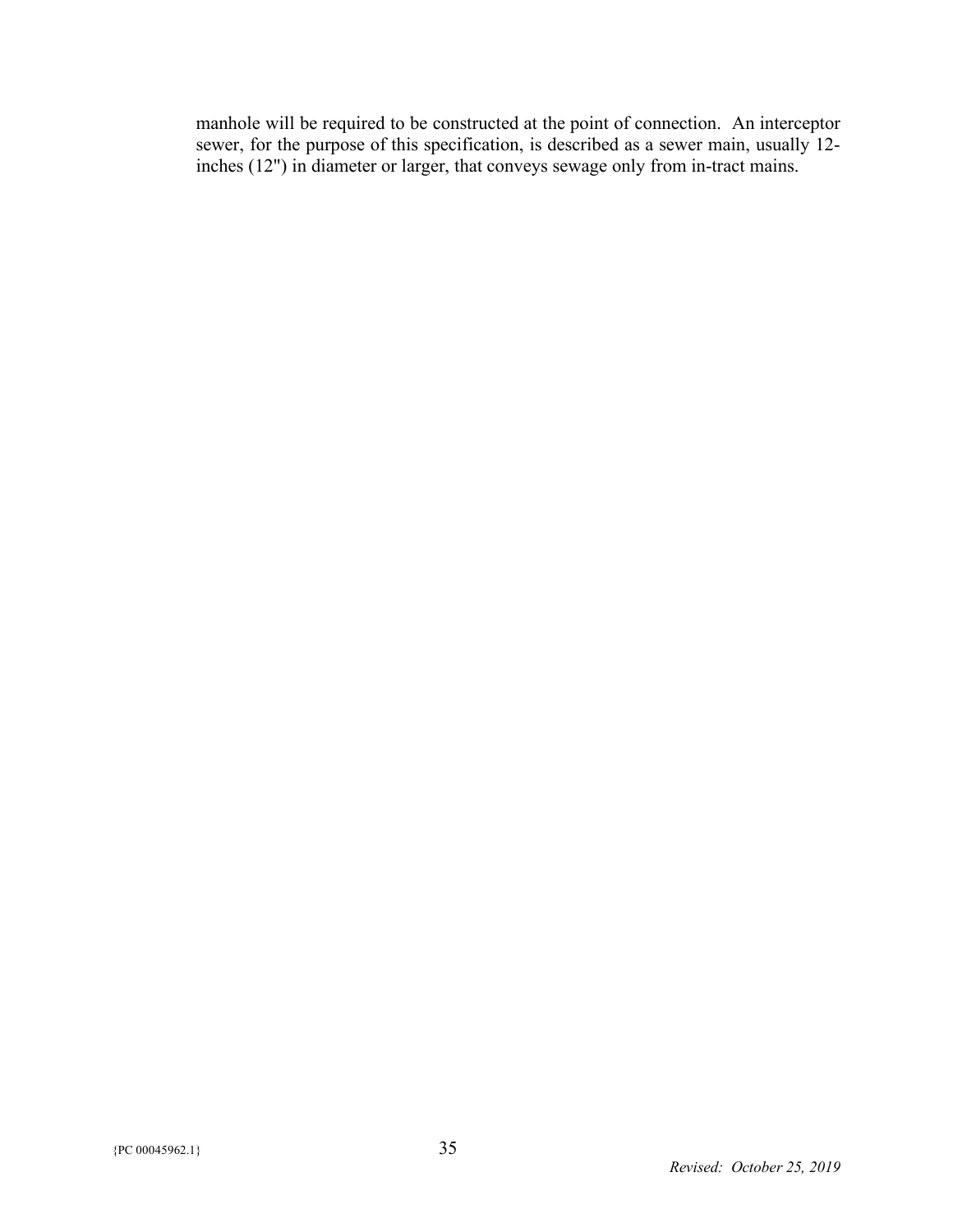#### **T.3 EARTHWORK AND EXCAVATION**

#### **T.3.1 Earthwork Defined**

Earthwork shall include clearing, grubbing, grading, excavation, fill, backfill, excess excavation, bedding and pipe zone material, borrow material, and surface restoration that may be required to complete the work.

#### **T.3.2 Exploratory Excavation**

All underground utilities and structures shall be located by potholing in advance of the design to permit evaluation.

#### **T.3.3 Excavation To Line And Grade**

**A. General** - Excavations shall be made to the lines and grades as established by the approved plans. Pipe trenches shall be excavated to a minimum depth of 6-inches below the bottom of the pipe. Deviation from grades will be allowed when approved by the District.

**B. Correction of Faulty Grades** - Where excavation is inadvertently carried below subgrade and/or foundation elevations, suitable provision shall be made at the expense of the contractor for adjustment of same, as directed by the District to meet requirements incurred by the deeper excavation beneath pipe or structures.

#### **T.3.4 Limit of Excavation**

Except by expressed written permission of the District , the maximum length of open trench shall be 300 feet or the distance necessary to accommodate the amount of pipe installed in a single day, whichever is smaller. The distance is the collective length at any location, including open excavation, pipe laying and appurtenances, construction and backfill which has not been temporarily resurfaced. No trench shall be left open at any time that the contractor is not on the job site engaged in construction operations.

#### **T.3.5 Trenching Operations**

**A. Trench Width** - Existing asphalt or concrete surfacing shall be cut vertically in a straight line and removed from the jobsite prior to starting the trench excavation. This material shall not be used in any fill or backfill.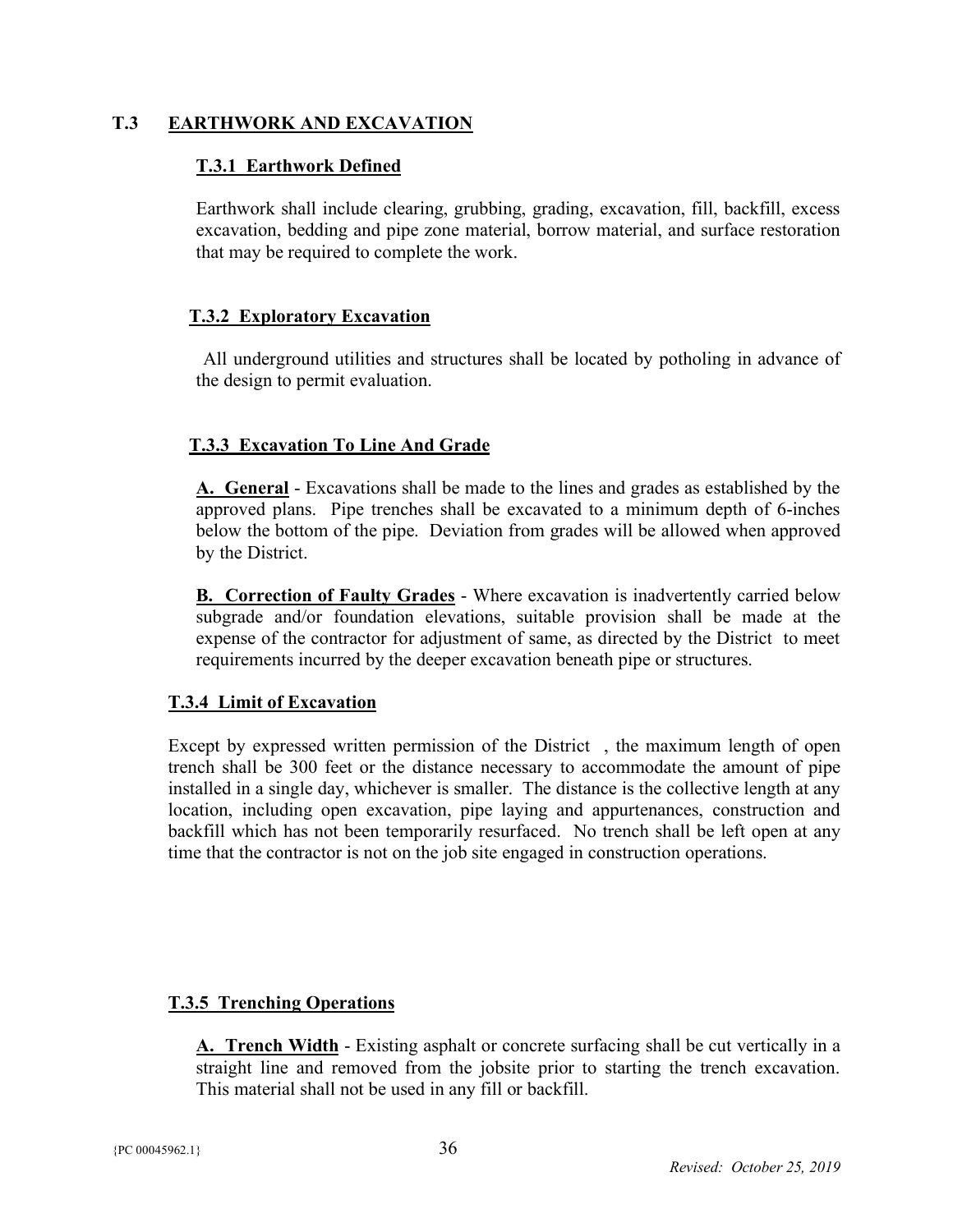The trench shall be excavated so that a minimum clearance of 6-inches shall be maintained on each side of the pipe for proper placement and densification of the bedding and pipe zone or backfill material. The maximum trench width, measured at the top of the pipe shall be the outside diameter plus 16-for pipe under 12" in diameter, unless as specified by design or manufactures specifications . See Drawing Detail. .

**B. Excavation Below Grade** - The trench bottom shall be excavated to 6-inches below the pipe and cut smooth to obtain a undisturbed grade for the bedding.

For expansive soils as identified in the soil report, the expansive soil shall require additional excavation, bedding and be in accordance with Drawing Detail, ,Bedding Detail for Expansive Soil.

**C. Trench Support** - The trench shall be adequately supported, and the safety of workers provided for as required by OSHA, Occupational Safety and Health Administration.

#### **T.3.6 Grading and Stockpiling**

The contractor shall control grading in a manner to prevent water from running into excavations. Obstruction of surface drainage shall be avoided and means shall be provided whereby storm and wastewater can be uninterrupted in existing gutters, other surface drains or temporary drains.

#### **T.3.7 Excavation For Structures**

Except as otherwise dictated by construction conditions, the excavation shall be of such dimensions as to allow for the proper installation of the precast manhole, and to permit the construction of the necessary pipe connections.

#### **T.3.8 Surplus Excavation Material**

All surplus excavation material shall be removed from the jobsite and disposed of properly. If the surplus excavation material is disposed of on private property, written permission shall be obtained from the owner and a copy given to the District.

#### **T.3.9 Foundation in Rock**

Where rock is encountered, it shall be removed 9" below and 9" from the sides of the pipe, to accept bedding. The trench shall have no rock greater than 3" exposed in the pipe zone or in the back fill.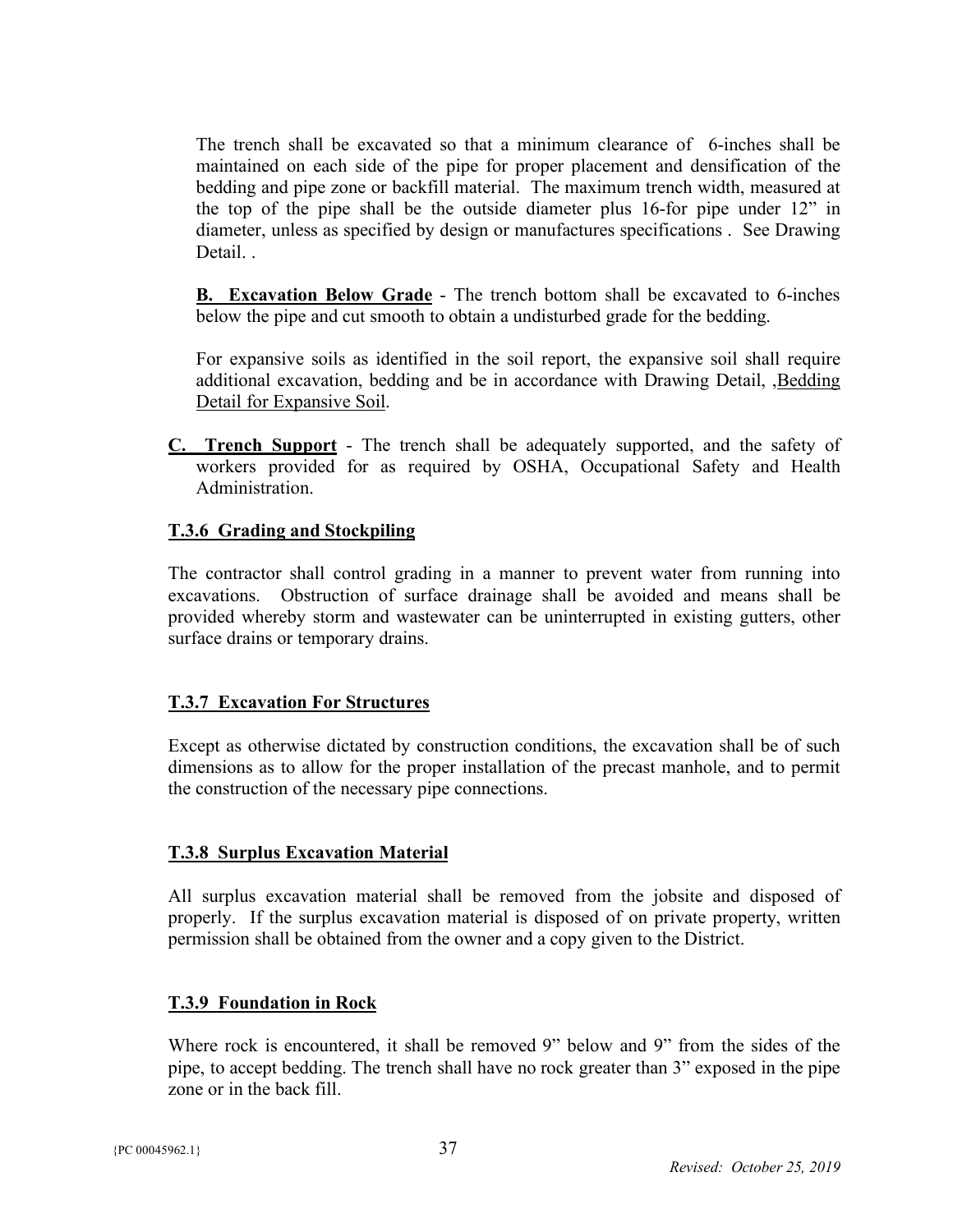## **T.3.10 Pipe Clearance in Rocks**

Ledge rock, boulders, and large stones shall be removed to provide a clearance of at least 9-inches below the pipe and fittings.

# **T.3.11 Blasting**

Blasting will not be allowed by the District. .

# **T.3.12 Dewatering**

All pipe trenches or structure excavation shall be kept free from water during pipe laying and other related work. The method of dewatering shall provide for a completely dry foundation at the final lines and grades of the excavation.

If the trench bottom subgrade is stable, the use and increase in No. 67 bedding would be allowed upon District review and approval.

Dewatering shall be accomplished by the use of well points, sump pumps, rock or gravel drains placed below subgrade foundations or subsurface pipe drains. All water shall be disposed of in a suitable manner without being a menace to public health or causing public inconvenience in accordance with any required permit. No water shall be drained into other work being completed or under construction.

The dewatering operation shall continue until such time as it is safe to allow the water table to rise in the excavations. Pipe trenches shall contain enough bedding and backfill to prevent pipe flotation of the carrier or casing pipe. When pipe is laid in a casing or tunnel longer than 30 pipe diameters, the pipe inside said casing or tunnel shall be secured so flotation does not occur when the pipe is empty.

Water shall not be allowed to rise until the concrete has set a minimum of 24 hours, and the forms have been removed. Water shall not be allowed to rise unequally against unsupported structural walls.

#### **T.3.13 Foundations on Unstable Soil**

For unstable subgrade as determined by the District and the Engineer, additional excavation and placement of  $\frac{3}{4}$  to 2" crushed stone, wrapped in filter fabric will be required, in accordance with the Drawing Detail.

# **T.3.14 Pipe Bedding and Pipe Zone Material**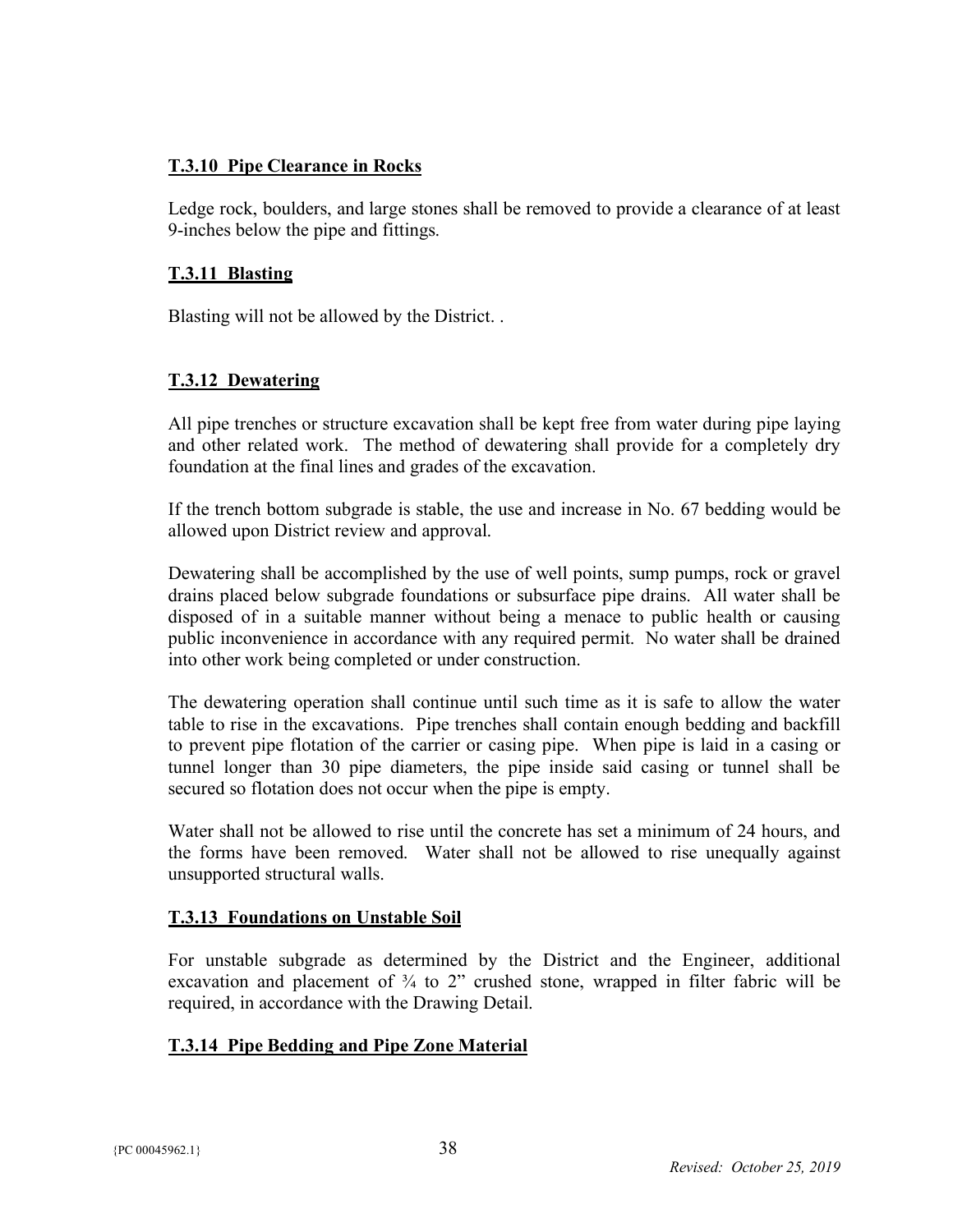**A. Installation of Bedding and Pipe in Standard Trench Section** - After completion of the trench excavation and proper preparation of the foundation, 6 inches of bedding material shall be placed on the trench bottom for support under the pipe under normal circumstances. All pipe shall be installed in such a manner as to insure full support of the pipe barrel over its entire length. After the pipe is adjusted for line and grade, and the joint is made, the pipe zone material shall be carefully placed and tamped under the haunches of the pipe and in the previously dug bell holes.

Tamping is herein defined as the act of placing approved pipe zone material under the haunches of the pipe, paying particular attention to voids, bell hole, and sling holes. The purpose of tamping is to ensure uniform support for the pipe.

The limits of bedding and pipe zone material shall be from 6-inches below the bottom of the pipe to 12-inches above the top of the pipe. Approved backfill may then be installed to the ground line.

**B. Installation of Bedding and Pipe in Expansive Soil Trench Section** - After completion of the trench excavation and proper preparation of the foundation, 18-inch (18") of No. 67 ¾-inch crushed rock shall be placed on the trench bottom for support under the pipe and to 12 inches above the top of the pipe.. All pipe shall be installed in such a manner as to insure full support of the pipe barrel over its entire length After the pipe is adjusted for line and grade, and the joint is made, the pipe zone material shall be carefully placed and tamped under the haunches of the pipe and in the previously dug bell holes.

Installation of bedding in accordance with this section shall be required for all sanitary sewer construction, as specified by the soil report for expansive soils unless noted otherwise and approved by the District. See Drawing Detail.

**C. Frost** - No pipe or appurtenant structure shall be installed upon frozen soil or at any time when the District deems there is danger of ice formation, or frost penetration at the bottom of the excavation. No pipe or appurtenant structure shall be installed unless backfilling can be completed before the formation of ice and frost.

**D. Type of Bedding and Pipe Zone Material** - The bedding and pipe zone material shall be a clean, free draining No. 67 aggregate/stone. or squeegee sand and shall conform to the following limits when tested by means of laboratory sieves:

| No. 67 Aggregate/Stone |                                        |  |  |
|------------------------|----------------------------------------|--|--|
| <b>Sieve Size</b>      | <b>Total Percent Passing by Weight</b> |  |  |
| 1 Inch                 | 1 O C                                  |  |  |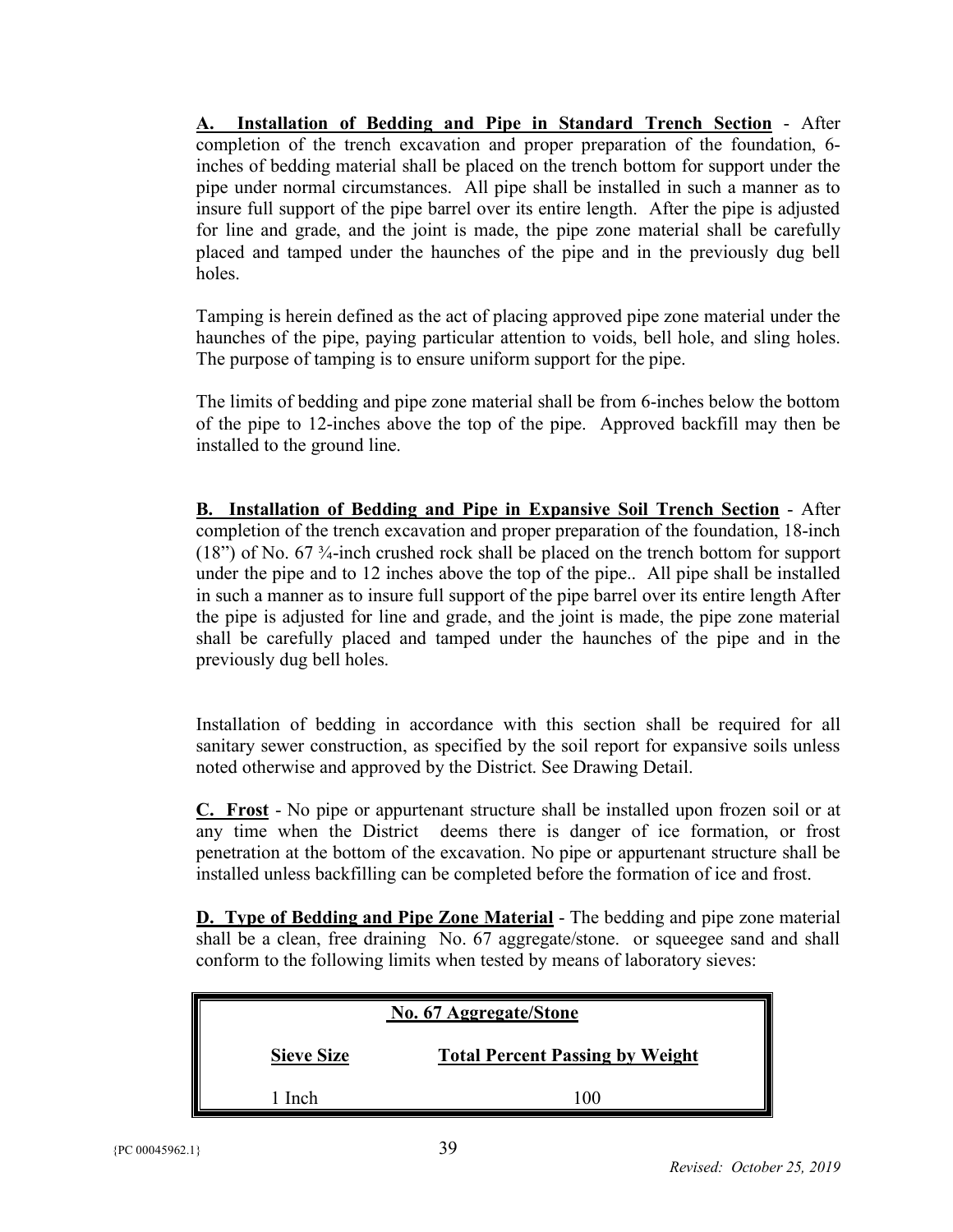| 90-100<br>20-55 |  |
|-----------------|--|
| $0 - 10$        |  |
| $0 - 5$         |  |
|                 |  |
|                 |  |

| <b>Squeegee Sand</b>   |                                        |  |  |  |
|------------------------|----------------------------------------|--|--|--|
| <b>Sieve Size</b>      | <b>Total Percent Passing by Weight</b> |  |  |  |
| $3/8$ -inch<br>No. 200 | 100<br>$0 - 3$                         |  |  |  |

#### **T.3.15 Backfill And Compaction**

**A. Pipes** - Backfill shall be compacted and tested in accordance with the governing agency standards and/or the street cut permit. In leu of this, all soil material shall be compacted to the specified relative compaction. Maximum dry density of all soil types encountered or used will be determined in accordance with ASSHTO T 99, ASSHTO T 180 or modification thereof. The backfill shall be compacted to a relative density of 95% for sand material as determined by ASTM D4253 and D4254 or 95% of the maximum dry density for cohesive soils as determined by ASTM D698. Tests shall be taken every 200 feet horizontally and 12 inches vertically.

It is expected that the trench excavation will provide suitable backfill material. Wet, soft, or frozen material, asphalt chunks, or other deleterious substances shall not be used for backfill. If the excavated material is not suitable for backfill, as determined by the District, suitable material shall be hauled in and utilized, and the rejected material hauled away and disposed of properly.

Backfilling shall be conducted at all times in a manner to prevent damage to the pipe or its coating and shall be kept as close to the pipe laying operation as possible. Backfilling procedures shall conform to the additional requirements, if any, of appropriate agencies or private right-of-way agreements.

**B. Manholes and Structures** - The Contractor shall give special emphasis to the backfilling and compaction directly against and around manholes (12" horizontal Contact Zone), appurtenances and structures. This backfill shall be placed in 6" thick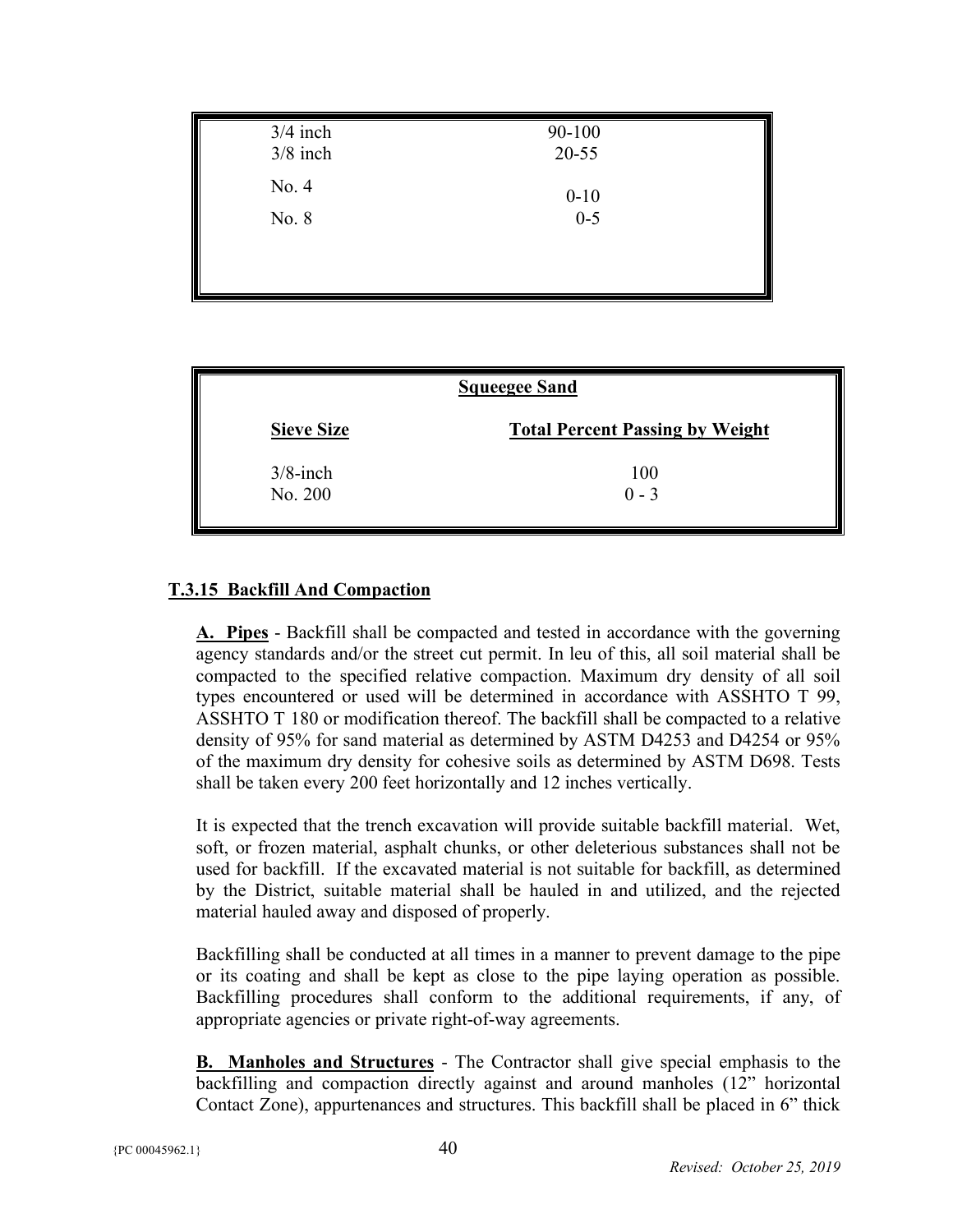horizontal layers or depth suited for the hand compaction equipment. Compaction beyond the Contact Zone will be accomplished by mechanical equipment (vibratory and/or rolling equipment) to industry standards and soil report recommendations. 95% Modified Proctor Maximum Dry Density. As a minimum, compaction tests at the structure shall be taken every vertical foot (12") beyond the Contact Zone, alternating each quarter side or as specified by the governing agency.

**C. Compaction Tests** - Compaction tests will be taken by an approved testing laboratory at locations approved by the District or other governing agency. All expenses involved in these tests will be borne by the Applicant. Copies of test results must be made available to the District. In all cases where the tests indicate compaction less than that required in these specifications, additional compaction and tests will be required until these specifications are met. Final acceptance of the sanitary lines by the District will be contingent upon satisfactory compaction results. All compaction tests must be taken, reviewed, and approved prior to testing of the sanitary line.

#### **T.3.16 Controlled Low Strength Material (CLSM)**

Permission to use CLSM commonly called "Flow Fill" shall be requested from the District for backfill in pipe zone and other backfill locations such as crossing. The request to use CLSM shall be in writing and include a mix design from a ready-mixed concrete producer. CLSM shall conform to CDOT specifications.

#### **T.3.17 Cleanup**

Upon completion of the work, all rubbish, unused materials, concrete forms and other like material shall be removed from the jobsite. All excess excavation shall be disposed of as specified and the areas shall be left in a state of order and cleanliness.

#### **T.3.18 Surface Restoration**

**A. Unsurfaced Areas** - All surface cuts shall be, as a minimum, restored to a condition equal to that prior to construction. All streets shall be restored in accordance with the regulations and requirements of the governing agency having control or jurisdiction over the street, roadway, or right-of-way.

**B. Surfaced Areas** - All surface cuts shall be, as a minimum, restored to a condition equal to that prior to construction. All gravel or paved streets shall be restored in accordance with the regulations and requirements of the governing agency having control or jurisdiction over the street, roadway, or right-of-way.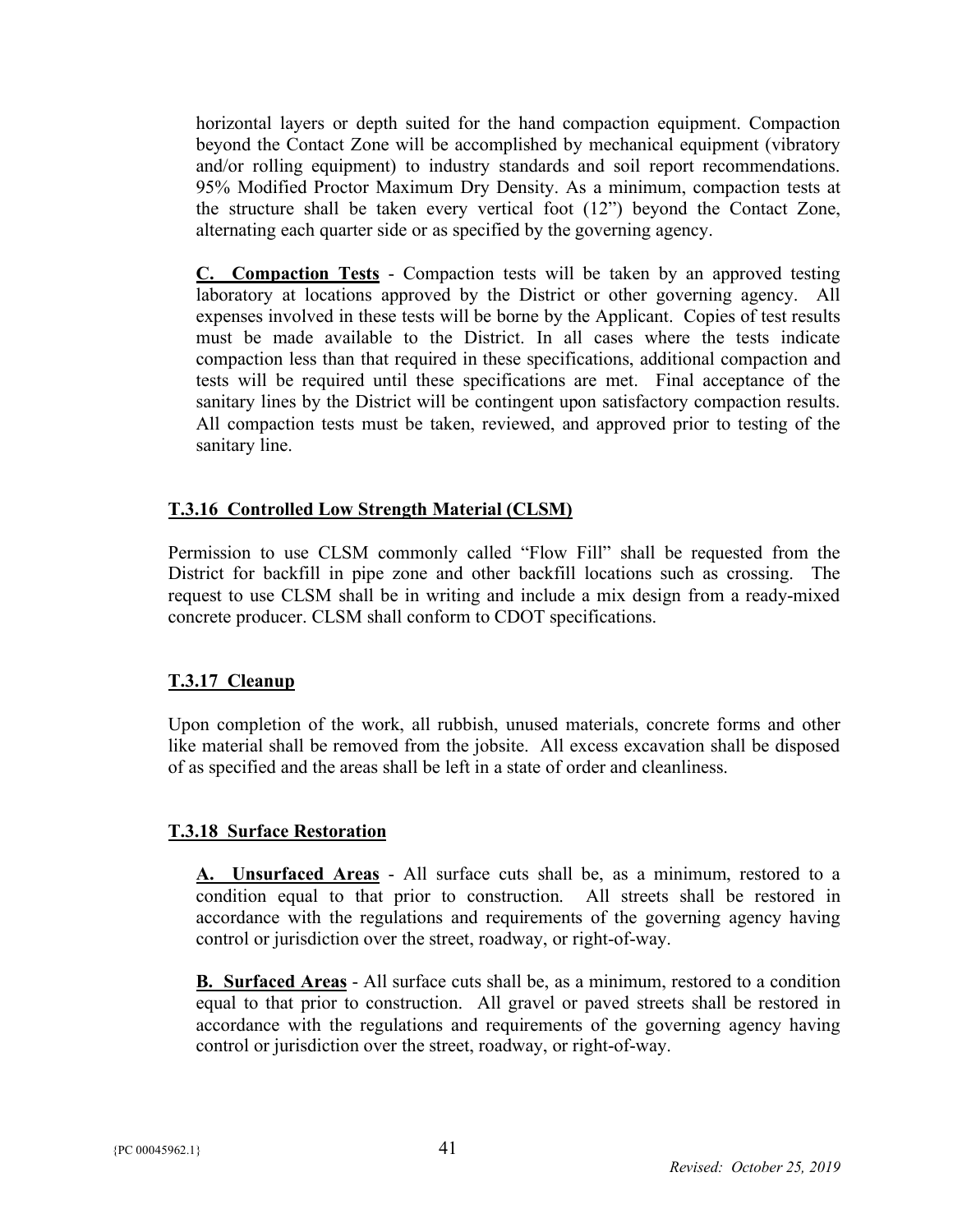**C. Easements, Cultivated or Agricultural Areas** - In easements, cultivated or agricultural areas, topsoil, to a depth of 8-inches, shall be removed from the area of general disturbance and stockpiled. After installation of all pipelines, appurtenances and structures, and completion of all backfill and compaction, the stockpiled topsoil shall be redistributed evenly over all disturbed areas. Care should be taken to conform to the original ground contour or final grading plans.

#### **T.3.19 Subgrade and Road Preparation**

Prior to installation of sanitary sewer mains in dedicated streets, road construction must have progressed to at least the subgrade stage. Subgrade elevation is defined as an elevation which lies no more than 7-inches below the finished street grade. The road surface shall be smooth, clear of debris and free from deep holes, ruts, and large rocks which may hamper main installation.

Sanitary Sewer mains shall be laid where the ground surface is near its final elevation, whether it is located in a dedicated street or not.

#### **T.3.20 Safety Precautions**

All excavations shall be performed, protected and supported as required for safety and in the manner set forth in the operation rules, orders and regulations prescribed by the **Occupational Safety and Health Administration**, and all other applicable local, State, and Federal Regulations.

Barriers shall be placed at each end of all excavations and at such places as may be necessary along excavations to warn all pedestrian and vehicular traffic of such excavations. Lights shall also be placed along excavations from sunset each day to sunrise of the next day until such excavation is entirely refilled.

The District does not prescribe safety requirements and will not dictate nor recommend safety equipment, safety methods, nor the safety precautions being utilized.

It is the sole responsibility of the Contractor to take all safety precautions necessary to ensure the safety of the workers, equipment and materials.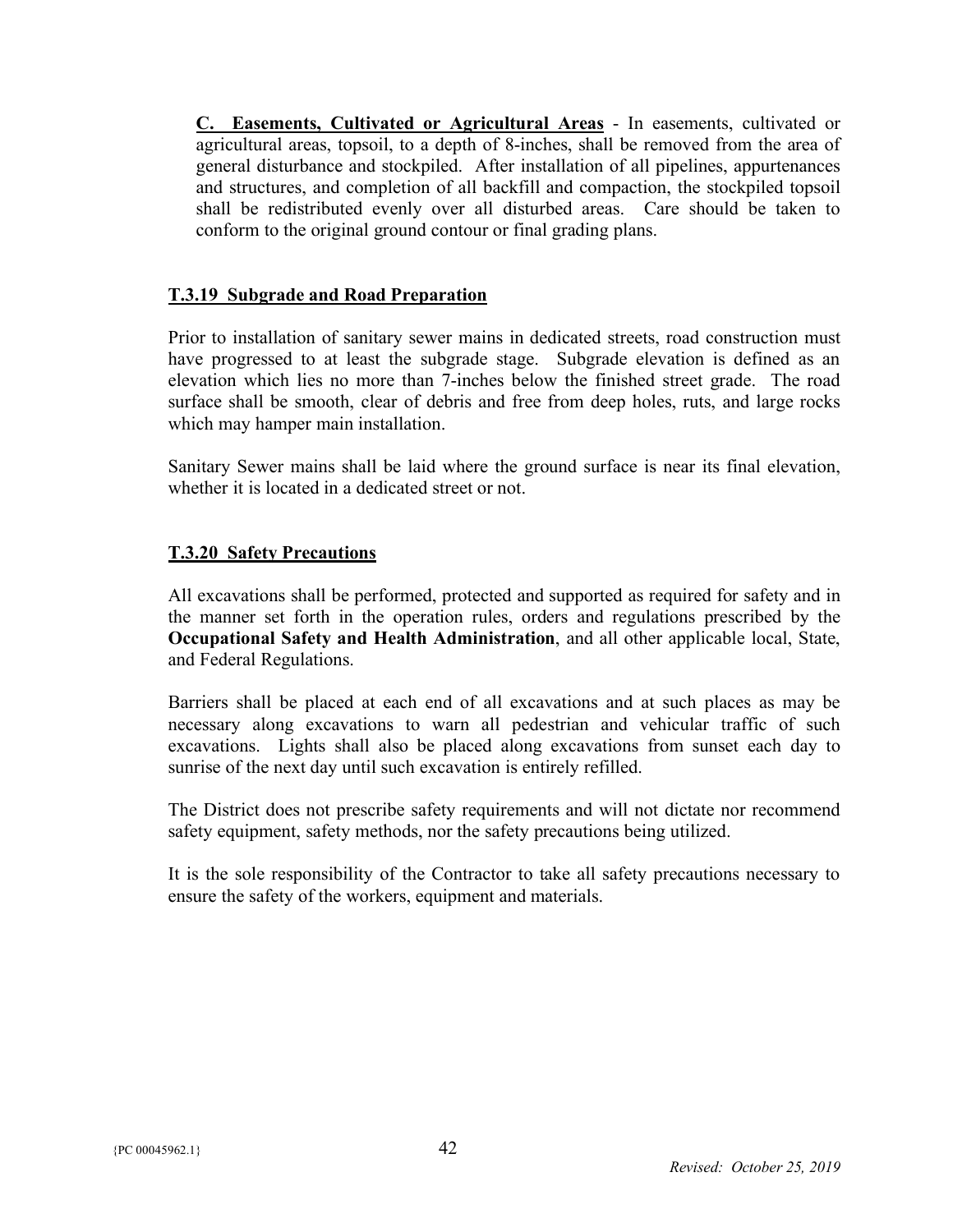#### **T.4 PIPE INSTALLATION**

#### **T.4.1 Approval By the District**

Any handling and installation procedures, tools, equipment, and materials require approval by the District. Approval by the District shall in no manner render the District liable for any injuries suffered, material or equipment damaged. Approval by the District is used solely as a means to insure quality control.

Safety of workers shall be provided as required by OSHA, Occupational Safety and Health Agency.

#### **T.4.2 Handling Of Materials**

Pipe, fittings, and appurtenances shall be loaded and unloaded by lifting so as to avoid shock or damage. Under no circumstances shall such material be dropped. If, however, any part of the coating or lining is damaged, the replacement or repair of the damaged pipe shall be done to the satisfaction of the District. Any pipe or materials that are not acceptable to the District shall be removed from the job site immediately. Pipe handling equipment and pipe handling methods shall be approved by the District.

#### **T.4.3 Preparation And Observation Of Pipe And Fittings For Installation**

Before placing pipe in the trench, each pipe or fitting shall be thoroughly cleaned of all foreign material, kept clean at all times thereafter, and carefully examined for cracks and other defects before installation. Bell ends and spigot ends are to be examined with particular care.

#### **T.4.4 Pipe Joint Lubricant**

Joint lubricant shall be as supplied by the pipe manufacturer, and approved by the District. Joint lubricant shall be non-toxic and water soluble.

#### **T.4.5 Cutting And Fitting Of Pipe**

Pipe shall be cut, whenever necessary, to conform to location of fittings, line, or grade. All cuts shall be straight and true, in a workmanlike manner so as to leave a smooth end without damaging the pipe. All burrs shall be removed from the ends of cut pipe, and the end lightly rasped or filed. All tools used in cutting pipe shall be approved by the District.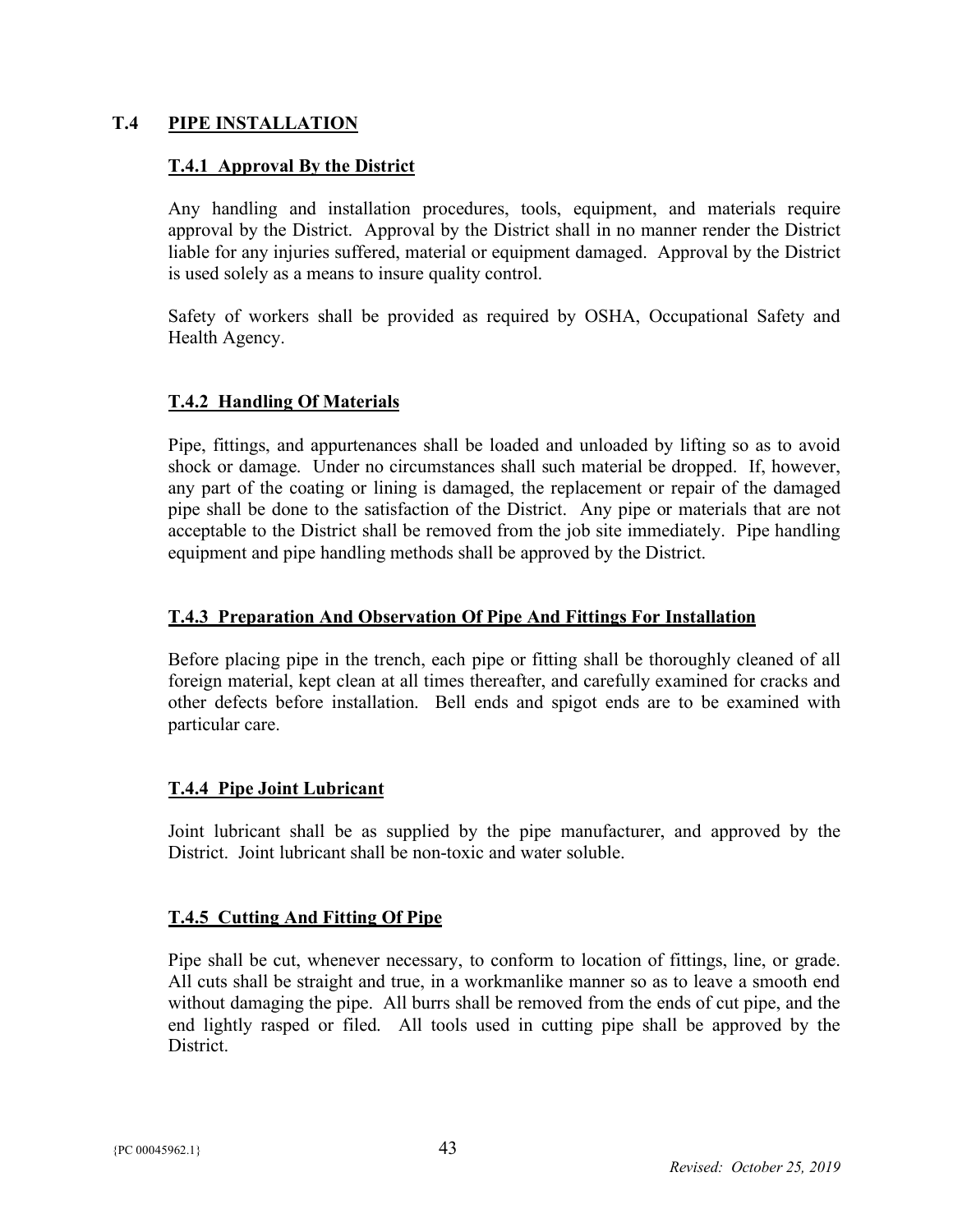#### **T.4.6 Pipe Alignment And Grade**

The sanitary sewer line shall be laid and maintained to the required lines and grades as shown on the plans.

Whenever obstructions not shown on the plans are encountered during the progress of the work and interfere to such an extent that an alteration in the approved plans is required, the District shall have the authority to change the plans and order a deviation from the line and grade.

#### **T.4.7 Pipe Installation**

All pipe shall be laid without break from structure to structure, with the bell ends of the pipe upgrade. Pipe shall be laid to the line and grade shown on the approved plans and in such a manner as to form a close concentric joint with the adjoining pipe and prevent sudden offsets of the flow line. The interior of the sanitary sewer pipe shall be cleaned of all dirt and superfluous material of all descriptions as the work progresses.

At all times when pipe laying is not in progress, the open end of the pipe shall be closed with a tight fitting cap or plug to prevent the entrance of foreign matter into the pipe. These provisions shall apply during the noon hour as well as overnight. In no event shall the sanitary sewers be used as drains for removing water which has infiltrated into the trenches.

When placing sanitary sewer pipe in the ditch, the ASTM specification for installing sewer pipe shall be used. Pipe shall be laid true to line and grade as shown on plans approved by the District. Laser beam equipment must be used to provide line and grade.

All pipe shall be protected during handling against impact shocks and free fall and no pipe shall be placed in the sewer line that has been damaged while lowering into the ditch. Bell holes shall be dug under the bells of all pipe, regardless of the type of bedding used in the ditch and the entire length of barrel of all sewer shall rest firmly on the bedding material used in the ditch and the weight of the sewer pipe in no case shall be supported by the bells of the pipe.

After lowering into the ditch, both the bell and spigot shall be thoroughly cleaned and free from any foreign material.

When manufacturer's prefabricated joints are used in the laying of the sanitary sewer lines, such lines shall be joined using lubricants, primers, adhesives, solvents, etc., recommended by the manufacturers of said manufactured joints. All factory fabricated joints shall be placed, fitted, joined and adjusted in such a workmanlike manner as to obtain the degree of water tightness required and in compliance with recommended methods of manufacturer, and as approved by the District.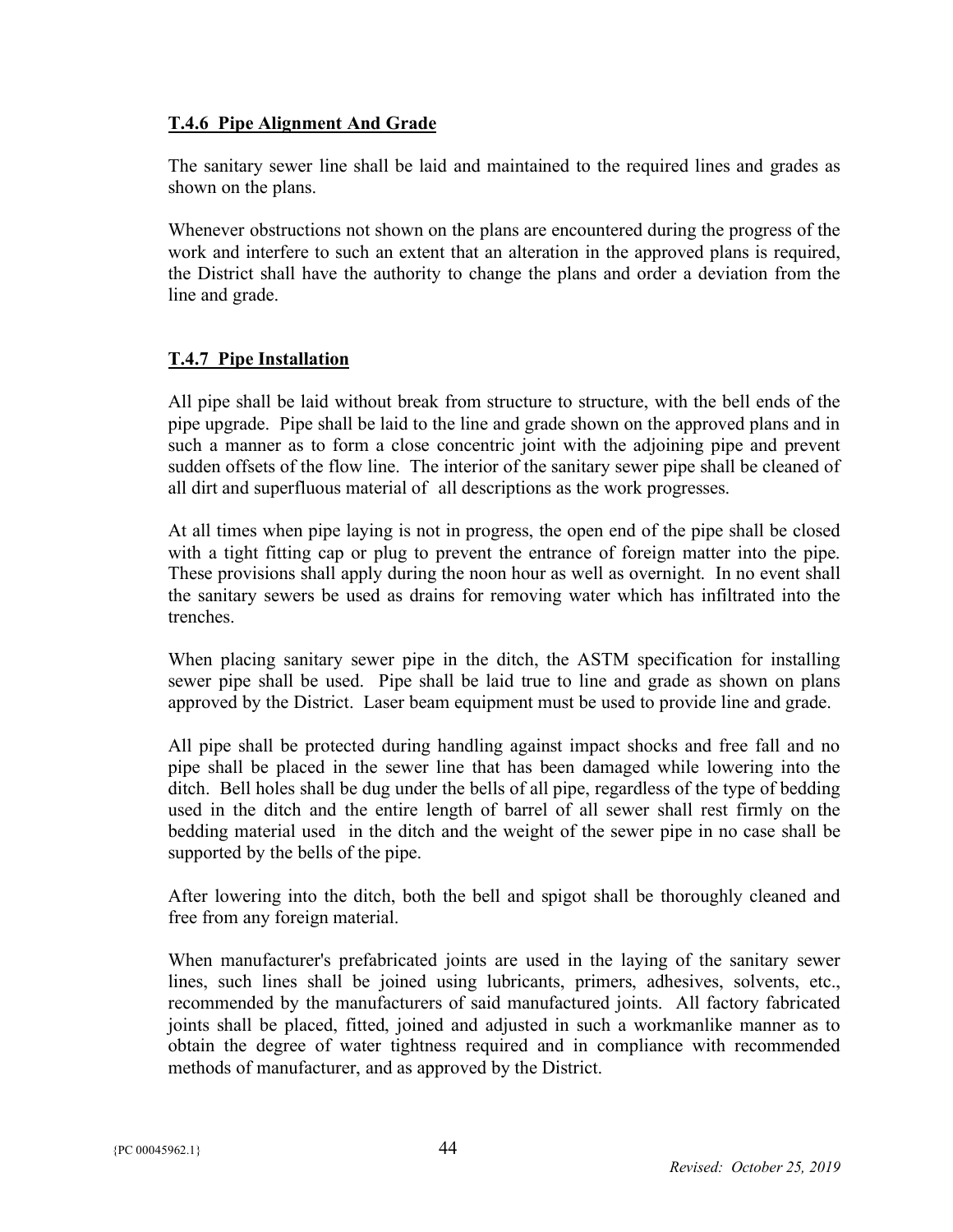## **T.4.8 Branch – Lateral Services**

Wyes, tees, fittings and saddle wyes, tees shall be PVC injection molded gasketed fittings manufactures in accordance with ASTM F1336, D3212, D1784, F477, D2321, D3034 and F679. Branches shall be installed in accordance with Drawing Details.

Tee branches shall have their axis perpendicular to the longitudinal axis of the pipe. Wye branches shall have their axis approximately 45 degrees to the longitudinal axis of the pipe.

Pipe wyes, tees and other types of branches shall be furnished and installed along with the sewer. Wyes of the size and type specified on the plans shall be installed for all sewer house connections and for future sewer house connections as shown on the plans, or specified in the detailed specifications. Installation, earthwork and bedding for branches shall conform to the applicable provisions set forth for said sewer pipe. Unless otherwise specified, the branch of wye fittings shall be inclined upward at an angle not greater than 45 degrees from a horizontal line (2 and 10 o'clock). No wye or tee for sewer house connection branch shall be placed closer than 3-feet, to the outside of any structure.

The contractor shall hand tamp the bedding under every wye branch when installed.

#### **T.4.9 Connection to Existing Sanitary Sewer Line**

In the event a connection is made to an existing public sanitary sewer main line, it shall be made in the following manner:

A hole shall be bored into the main pipeline by methods acceptable to the District. A injected molded PVC saddle wye, or PVC saddle tee, shall be utilized. Two stainless steel straps shall then be used to fasten the wye or tee saddle to the mainline, one strap being used on each side of the fitting.

The method of installation, types of stainless steel straps used shall be compatible with the materials used as per the manufacturer's recommendation.

A PVC wye fitting may be installed on an existing line by replacing and inserting a minimum of 2 feet of PVC pipe into the upstream and downstream side of the wye and connecting to the existing line with rubber couplings with a stainless steel shear ring and a concrete cradle.

#### **T.4.10 Pipe at Manholes or Structures**

Pipe shall protrude 4" minimum into the manhole through a Kor-N-Seal rubber "boot" or approved equivalent. As shown in the Drawing Detail. In a drop manhole the top pipe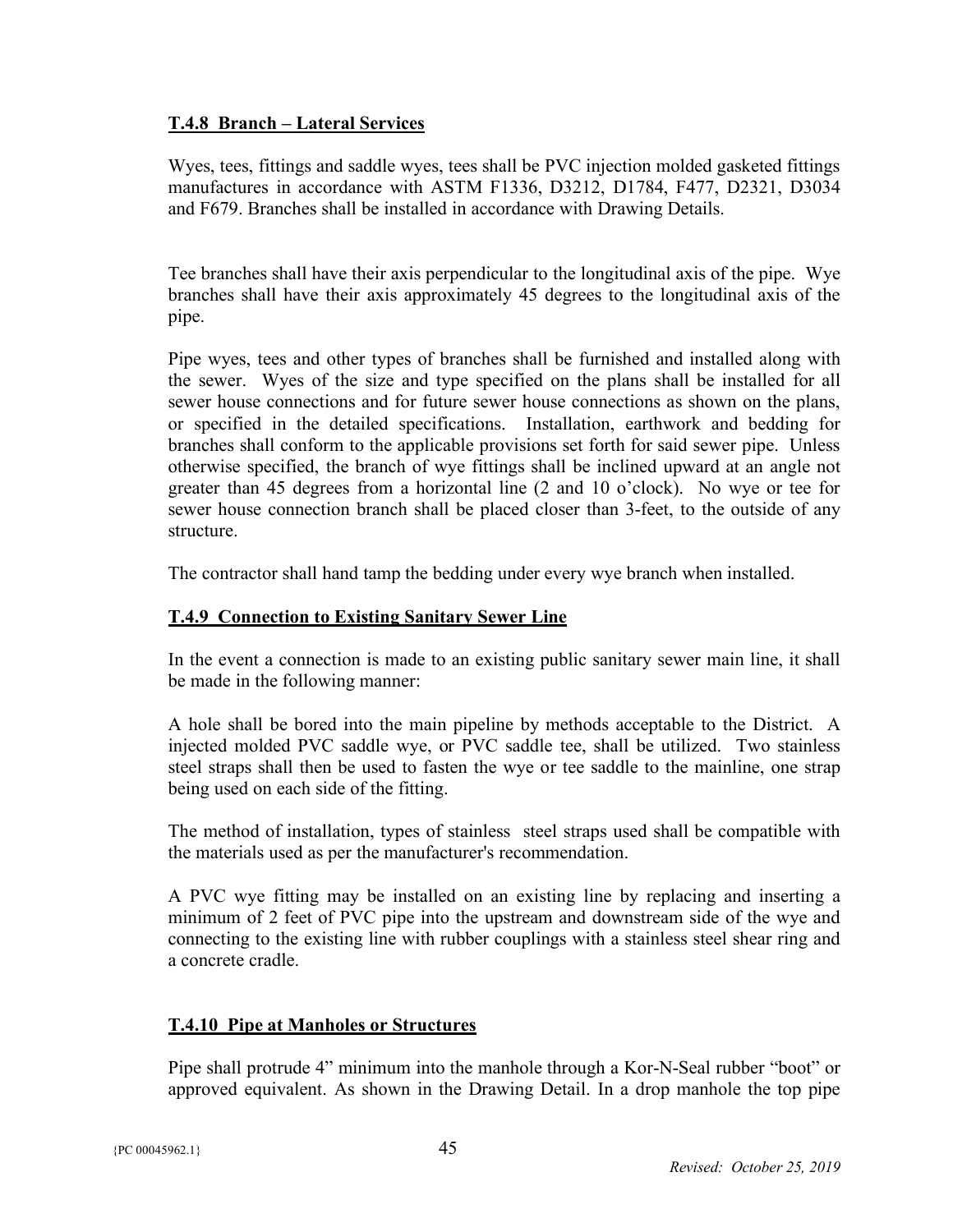shall protrude 8" and have a smooth transition to form a open top for half of the exposed section.

In cast-in-place manhole bases, pipe bells shall not be cast into manholes or structures. The pipe shall have a water stop gasket fastened with a stainless steel strap at the casting zone of the manhole base.

#### **T.4.11 Frost**

No pipe or appurtenant structure shall be installed upon a foundation into which frost has penetrated, or at any time when the District deems there is danger of ice formation, or frost penetration at the bottom of the excavation. No pipe or appurtenant structure shall be installed unless backfilling can be completed before the formation of ice and frost.

#### **T.4.12 Perimeter Drain**

Where there is not a piped underdrain system, perimeter building drains will not be allowed to drain into the sanitary sewer pipe bedding.

#### **T.4.13 Pipe Encasement**

Steel casing shall be used in lieu of concrete encasement.

Where sewer lines are at a depth too shallow to sustain traffic load or any other load, the depth may range from 0 to 3 feet  $+$ , depending on the loading conditions, a concrete encasement may be reviewed and approved by the District upon pre-submittal.

Concrete encasement could be reinforced in accordance with the design and shall be of a length to completely span the condition encountered. Unless so designed, encasement are for the purpose of pipeline protection and are not to be considered a structural beam. Therefore, special attention to a good soil foundation and compaction effort for the encasement must be provided.

#### **T.4.14 Steel Pipe Casings**

Steel pipe casings shall be used where bores are required under rights-of-way by the governing agency. All pipe casings shall be constructed to conform with the Drawing Detail and the requirements of any other applicable approving agency.

#### **T.4.15 Service Connections to New Construction**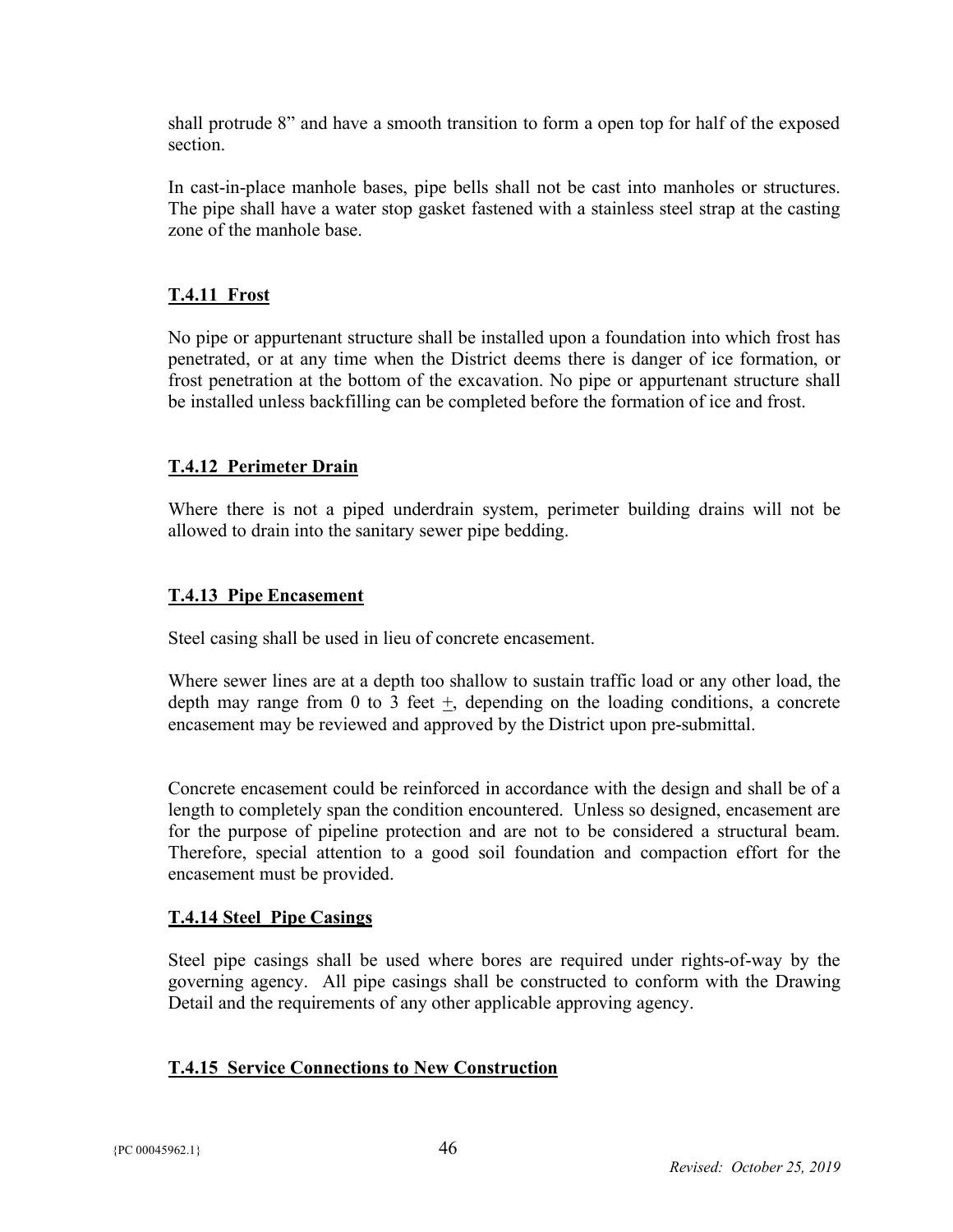New main line construction shall use PVC in-line "wye" fittings for 4-inch service connections, or manholes for 6-inch and 8-inch service connections. Construction shall be in conformance with this Section and Detail Drawing.

All in-line PVC wye fittings shall be of equal pipe class and compatible to the PVC materials used in public main line construction.

In-line wye fittings shall be installed at the location indicated on the plans. The "wye" shall be rotated to provide entrance into main line at the "ten" or "two" o'clock position. The Contractor shall record the connection invert elevation and distance from the nearest downstream manhole immediately upon installation. This information shall be shown on the record drawings.

#### **T.4.16 Service Connection to Existing Construction**

Service connections to existing sanitary sewer lines shall be made using either a PVC "tee" or "wye" saddle depending on the existing main line and service alignment. Construction shall be in conformance with this Section and Detail Drawing.

Connection to existing PVC material shall be made using a "wye" saddle with double stainless steel straps. The existing PVC sewer line shall be scored to the shape of the wye using a template approved by the saddle manufacturer. The hole shall be cut and cleanly machined by hand to remove all burrs, rough edges, and debris. All coring equipment and methods shall be approved by the District. The exterior of the main shall be wiped clean and prepared for the installation of the saddle per the manufacturers instructions.

Upon completion of the tap, the main line, tapping saddle and service line within the sanitary sewer line trench shall be bedded and hand tamped prior to backfilling.

Connection to existing concrete or clay sewer lines shall be made using a PVC tee saddle and gasket with double stainless steel straps. When connecting to an existing concrete or clay main, a long-body style PVC tee saddle shall be used. The sewer main shall be "core drilled" with a circular bit. Necessary precautions shall be taken so that the removed circular segment is not lost in the sanitary sewer main. Percussion tap is defined as breaking the existing pipe material out in a circular fashion using a hammer and chisel and this method shall not be used. A insert-a-tee shall not be used.

#### **T.4.17 Pipe Testing Procedures After Construction**

**General** - Post construction pipe testing shall be completed in the following sequence and as further detailed below.

- a. Flushing, video and measurement of dips or sags.
- b. Low pressure air test of PVC pipe.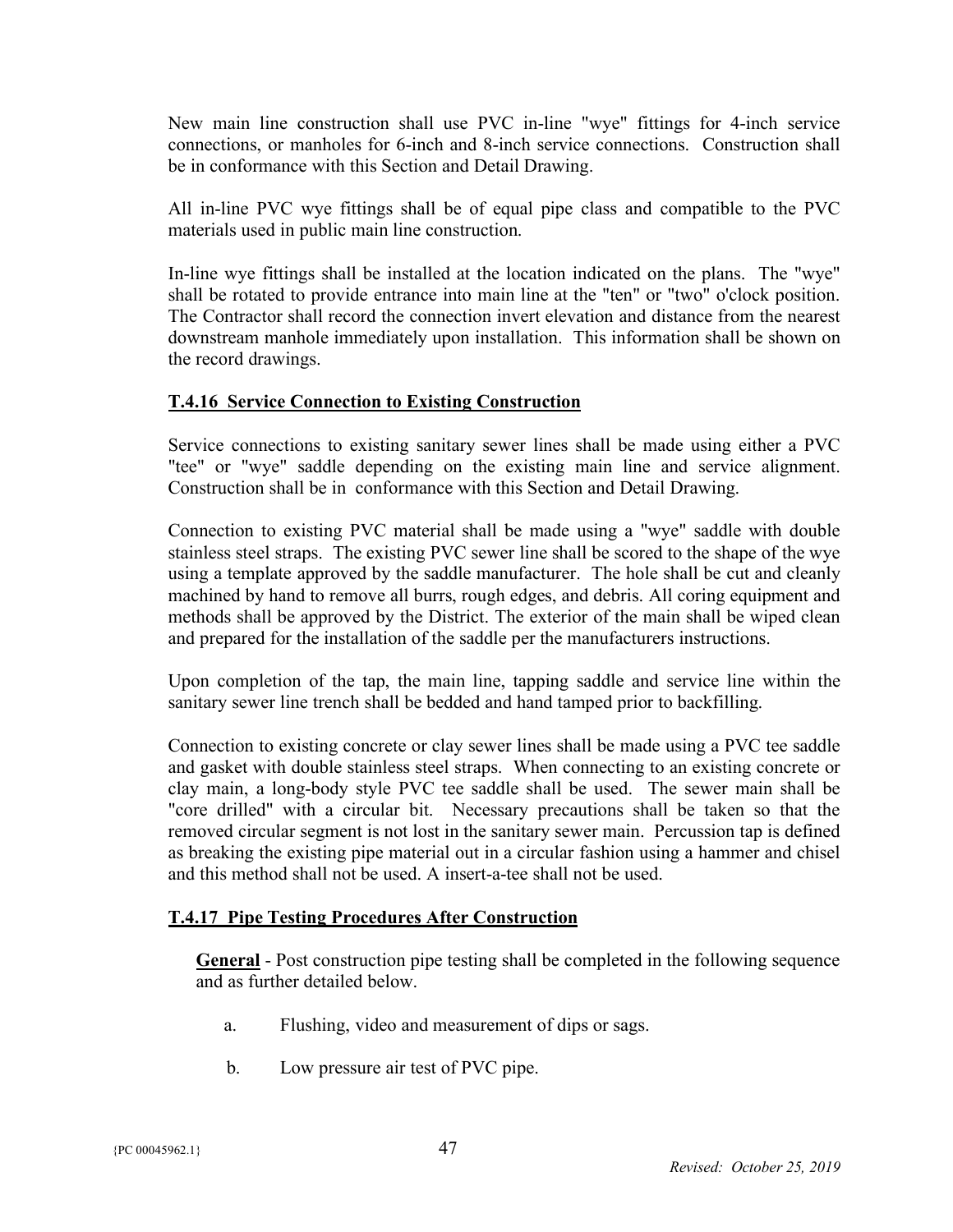- c. Air vacuum test of manholes.
- d. Deflection test may be required by the District.
- e. Deficiency "punch" list.

**A. Flushing** - Prior to any testing, the lines shall be thoroughly flushed and jetted to remove debris, dirt or other foreign matter. The lowest manhole (or manholes) within the project shall be plugged with a watertight plug on the downstream outlet of the manhole and all water, silt and debris shall be pumped from this manhole and disposed of properly.

After cleaning the new sanitary sewer line, the Contractor will dump clean water down the sanitary sewer line prior to the video observation. The Contractor will video and measure, with the District present, the new line with a graduated cylinder in  $1/8<sup>th</sup>$ of an inch up to 1" marking being pulled ahead of the video camera. 3/8" dip or sag is considered unacceptable and will require District evaluation. Any infiltration in the line and the manhole must be repaired to stop infiltration by the Contractor.

**B. Low Pressure Air Test -** All low pressure air tests shall be done in accordance with the latest revision of ASTM F1417 which references, *UNI-BELL, UNI-B-6 Specification*. Each section of sanitary sewer line between two successive manholes shall be tested by plugging all pipe outlets with suitable test plugs. Air shall be slowly added until the internal pressure is raised to 4.0 psi. A continuous monitoring gauge with a minimum division of 0.10 psi and an accuracy of  $+/0.40$  psi shall be used. The compressor used to add air to the pipe shall have a blow-off valve set at 9 psi to assure that at no time the internal pressure in the pipe exceeds 9 psi. The internal pressure of 4 psi shall be maintained for at least two minutes to allow the air temperature to stabilize after which the air supply shall be disconnected and the pressure allowed to decrease to 3.5 psi. The time in minutes that is required for the internal air pressure to drop from 3.5 psi to 3.0 psi shall be measured and the results compared with the values listed in the ASTM table.

If the pressure drop from 3.5 psi to 3.0 psi occurs in less time tabulated or calculated values, the pipe shall be repaired and, if necessary, replaced and relayed until the joints and pipe shall hold satisfactorily under this test.

If the line being tested is in a groundwater condition, the internal air pressure valve of 4.0 psi shall be increased to include the addition of groundwater pressure on the pipe.

The additional pressure shall be calculated by adding 0.433 psi internal air pressure for each foot of water over the sealed pipes, invert, but the maximum allowable internal air pressure in the pipe shall not exceed 9.0 psi. Therefore, the low pressure air test may be used in a groundwater condition as long as the average depth of water over line does not exceed 11.5 feet. Should the average groundwater depth exceed 11.5-feet, the infiltration tests shall be performed.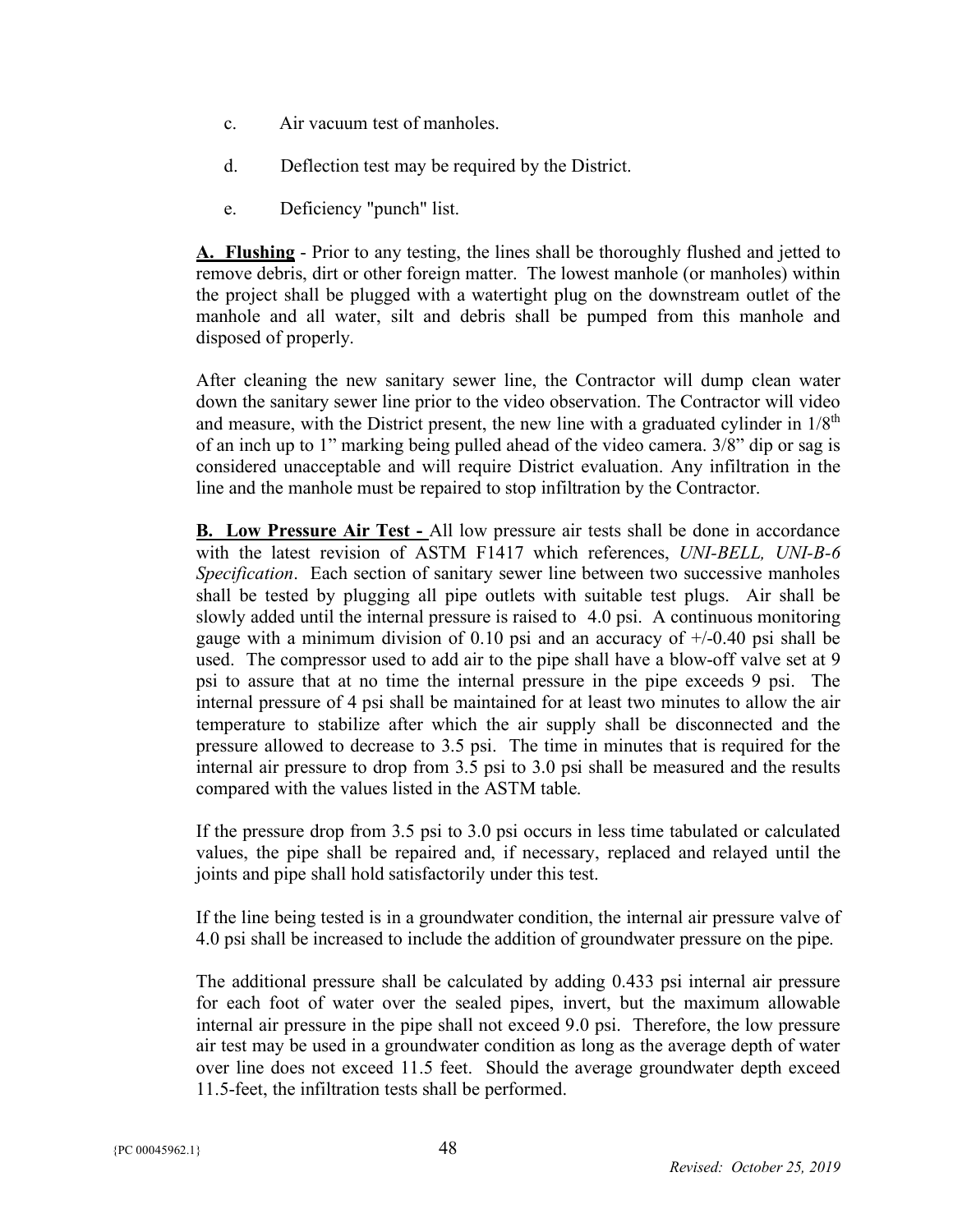**C**. **New Air Vacuum Test** – Air vacuum testing will be required in accordance with ASTM C1244 on 100% of the manholes from the top of the cone. The concrete adjustment rings are not to be tested.

**D.** A deflection test may be required by the District if the vertical diameter is view to have decrease or the pipe is out of round or elliptical after backfill and compaction.

# **T.4.18 Acceptance And Release For Taps**

A sanitary sewer main shall be accepted by the District and released for taps when the following conditions have been met:

**A. Installation** - The main and all appurtenances have been installed to the satisfaction of the District and all pertinent notes and measurements have been made.

**B. Tests** - All tests specified have been passed and documented by the District.

**C. As Built Drawings** - One bond copy, one PDF and one computer disk of the "As-Built" plans have been submitted to and approved by the District.

**D. Maintenance Guarantee** - A warranty maintenance bond, letter of credit or other acceptable from of financial guarantee for the two year warranty has been approved by the District.

**E. Easements** - Recorded easements have been received by the District.

**F. Easement Certification** - The District has approved the standard form of certification that all water mains and appurtenances have been installed within the boundaries of the recorded easements signed and stamped by a Land Surveyor registered in the State of Colorado.

**G. Subdivision Plat** - One printable bond copy and one PDF of the recorded subdivision plat have been submitted to the District.

**H. Certificate of Costs** - A letter or invoice certifying the actual cost of construction of the sanitary sewer mains and appurtenances has been submitted to and approved by the District.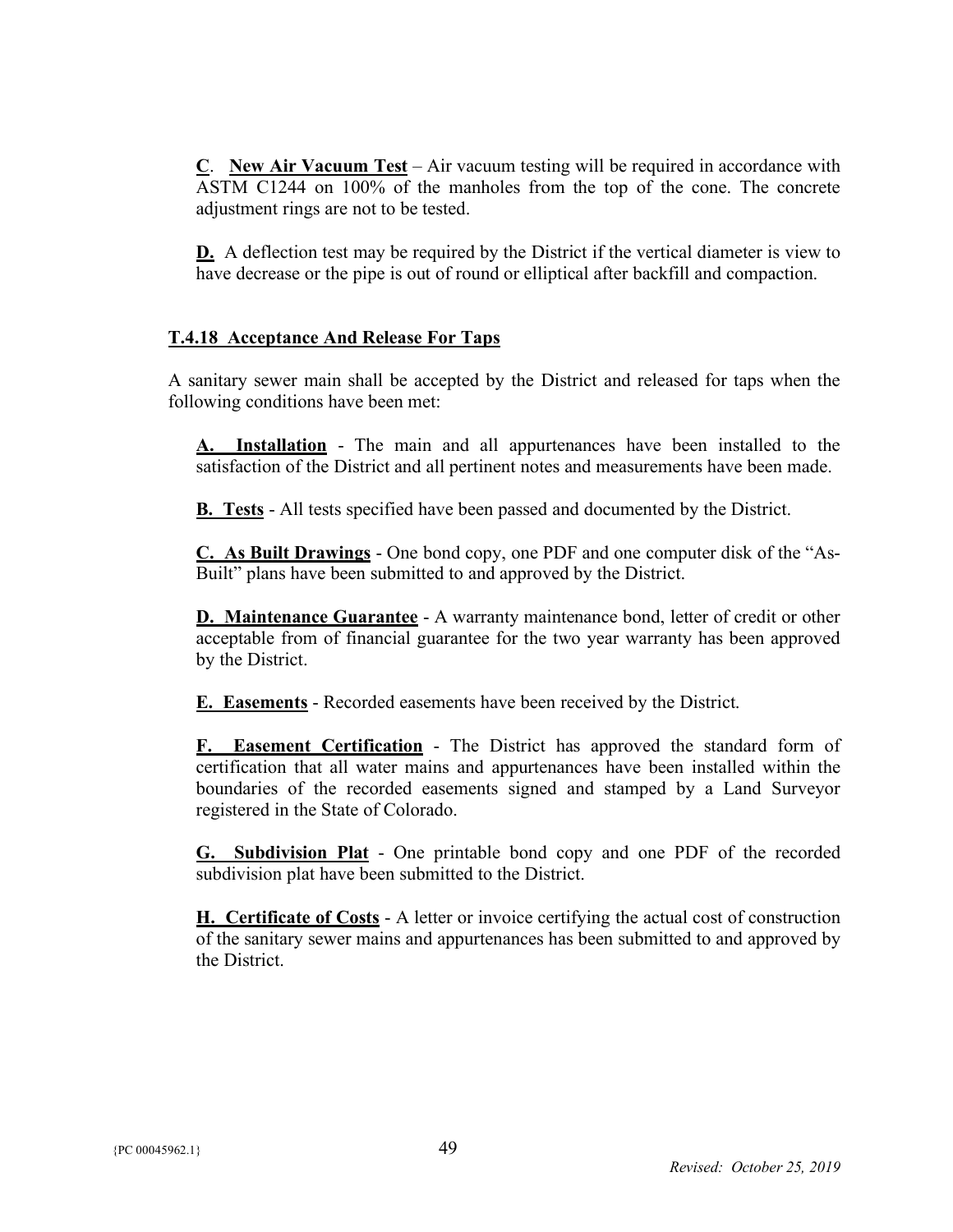#### **T.5 UNDERDRAINS**

The Southwest Metropolitan Water and Sanitation District is not responsible for the installation, ownership, maintenance, repair, or replacement of underdrain systems. Plans and specifications for underdrain systems shall not be shown on the sanitary sewer system plans. Solely as an accommodation to property owners, the District may allow the installation of piped underdrains within the sanitary sewer trench subject to the following requirements.

#### **A. Requirements**

1. A Declaration of Homeowner Covenants, Conditions, and Restrictions for the area or subdivision proposed for installation of an underdrain system must be recorded by the Clerk and Recorder of the County within which the underdrains system is proposed to be installed. Said covenants, conditions and restrictions must provide the following:

a. That all property within the boundaries of the subdivision be held, sold, and conveyed subject to the easements, reservations, restrictions, covenants, and conditions of the recorded Declaration of Covenants, Conditions and Restriction. Further, that the Covenants, Conditions and Restrictions run with the land and be binding upon all parties, their heirs, personal representatives, successors, and assigns having any right, title, or interest in any part of the property.

b. Establishment of a homeowners association responsible for enforcing and carrying out the requirements of the recorded Covenants, Conditions, and Restrictions.

c. A condition that the common drainage portion of the underdrain system that lies beneath the public streets, common property, or utility easements whether said common drainage portion of the underdrain system located within or outside of the boundaries of the subdivision, be owned, operated, maintained, repaired and replaced by the homeowners association or individual members thereof.

d. A provision that permits the District to require repair, reconstruction, replacement, or relocation of the underdrain system if the District determines for any reason that its public water or sanitary sewer system is being endangered by the underdrain system.

e. A condition stating that any easements granted to the homeowners association for operation and maintenance of the common drainage portion of the underdrain system be subordinate to the rights granted to the District by grant of right-of-way, easement, plat dedication, or platted easement for the operation and maintenance of the District facilities.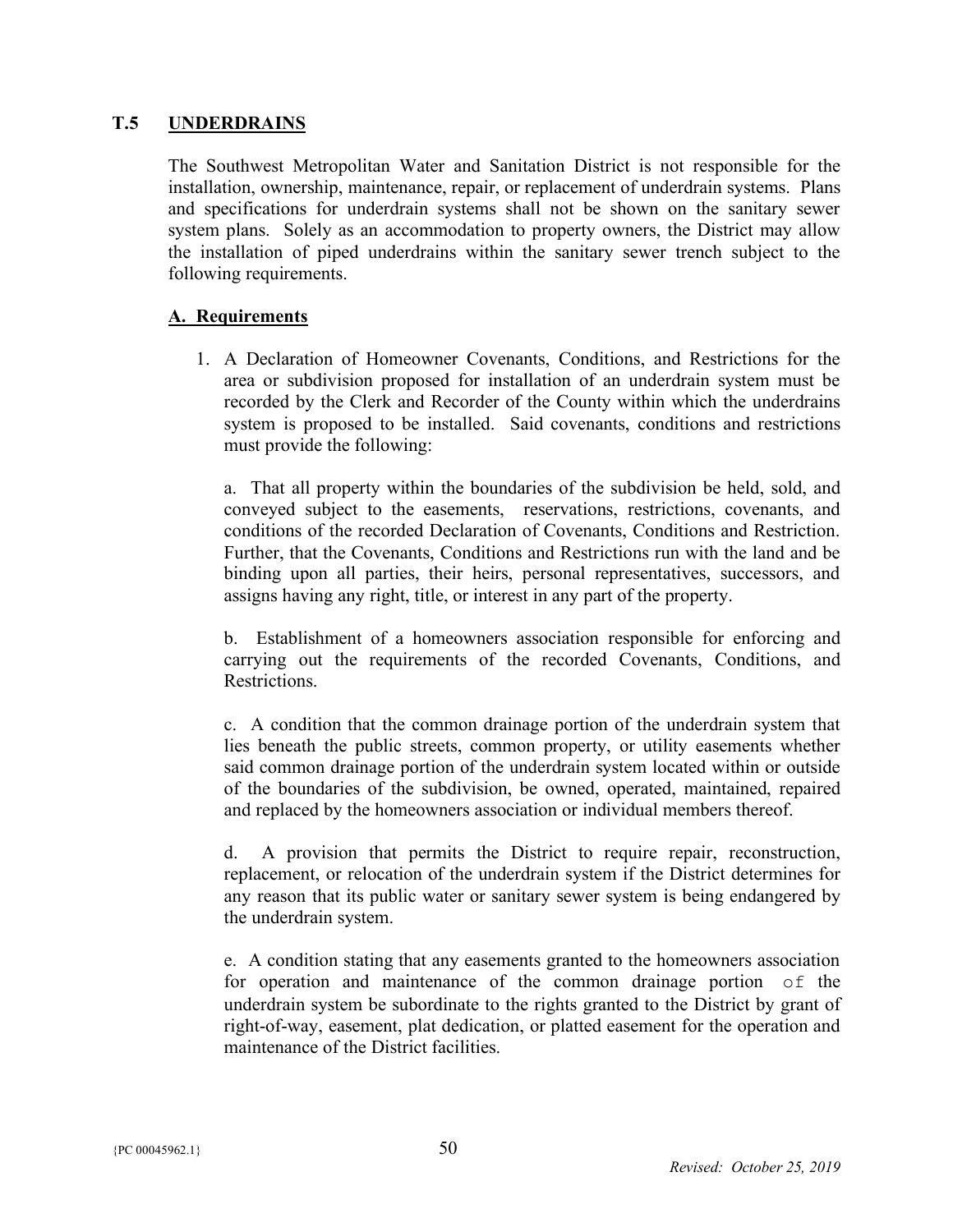- 2. A statement on the recorded plat providing that the homeowners association will be responsible for the operation, maintenance and repair of the common drainage portion of the underdrain system as defined in the Covenants, Conditions, and Restrictions.
- 3. Execution of an Underdrain Agreement and/or easement document acceptable to the District.
- 4. Submittal to two copies of engineering design plans for the underdrain system. Said plans must be submitted prior to, or at the time of, submittal of sanitary sewer design plans. The District will not approve, nor be responsible in any way for the adequacy of the design for the underdrain system. Further, the District will not guarantee that the underdrain system is constructed in accordance with any design plans nor that the underdrain system will serve any intended use.
- 5. Submittal of two bond copies of prints and PDFof the "as constructed" drawing of the underdrain system upon completion of its construction. The prints must be stamped by a civil engineer registered and licensed in the State of Colorado.
- 6. In expansive soils per the submitted soils report, the piped underdrain system shall meet the minimum strength requirements of solid polyvinyl chloride (PVC) C-900, Class 200, SDR-14 pipe. The District's minimum pipe requirements is only for the protection of the sanitary sewer system and is in no way a determination of the adequacy of any piping materials to perform any function or purpose required by the developer/owner. All underdrain piping installed within the sanitary sewer trench shall be solid wall (non-perforated) pipe.

**B. Underdrain System Maintenance** - The common drainage portion of the underdrain system that lies beneath the streets or roadways of this Planned Community, the Common area, or the Utility Easements, whether such common drainage portion is located within or outside of the boundaries of the Planned Community, shall be owned, operated, maintained, repaired or replaced by the Association. There shall be an easement granted to the Association, its agent or contractor upon, across, over, in and under each Lot and the Common Area in accordance with Section 6.3 of this Declaration, as is reasonably necessary, for the performance of such maintenance, repair or replacement of such underdrain system, provided that, any such easement shall be subordinate to the rights granted to the Southwest Metropolitan Water and Sanitation District, (the "District") by grant of right-of-way, easement, plat, dedication, or platted easement for the operation and maintenance of the District facilities.

The District may require the repair, reconstruction, replacement or relocation of such underdrain system if the District determines in its reasonable commercial discretion that its public water or sanitary sewer system is being endangered by the underdrain system.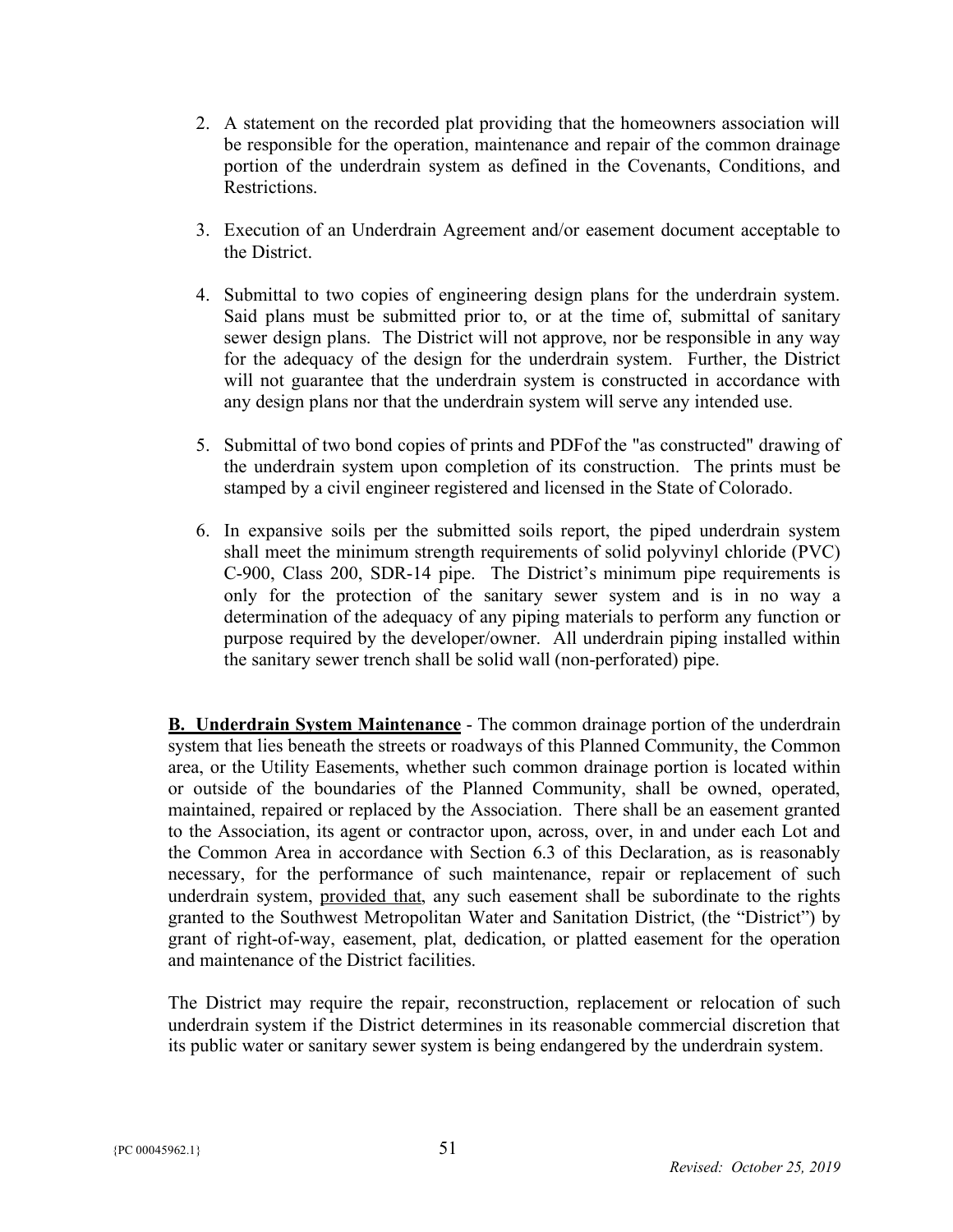#### **T.6 FATS, OILS, AND GREASE (FOG) CONTROL STANDARDS**

#### **T.6.1 Purpose**

The purpose of these standards for control of animal/vegetable fats, oils and grease is to minimize the loading of animal/vegetable fats, oils and grease (FOG) from entering the District's wastewater collection system and the Littleton/Englewood Wastewater Treatment Plant. FOG can contribute to sewer blockages causing sanitary sewer overflows and backups, and can interfere with equipment of the wastewater treatment plant. Refer to the District's Fats, Oils & Grease (FOG) Policy for more information.

#### **T.6.2 Scope and Applicability**

#### **A. Scope**

These standards shall encompass and be enforced within the entire service area of the District, including those areas outside of the District's legal boundaries, but which discharge wastewater into the District's wastewater collection system by agreement.

#### **B. Applicability**

Refer to the District's Fats, Oils & Grease (FOG) Policy for more details on the applicability of this policy. General information is provided below.

#### **1. Non-domestic Users**

This policy applies to any non¬domestic user in the District's service area where preparation, manufacturing, or processing of food occurs including but not limited to restaurants, cafes, fast food outlets, pizza outlets, delicatessens, sandwich shops, coffee shops, schools, nursing homes, and other facilities that prepare, service, or otherwise make foodstuff available for consumption. These users shall install and maintain a gravity grease interceptor (GGI) and implement best management practices (BMP) as directed by the District. These BMPs are set forth in the District's Fats, Oils & Grease (FOG) Policy.

#### **2. Domestic Users**

These standards do not apply to domestic users. However, the best management practices (BMPs) set forth in the District's Fats, Oils and Grease Policy are recommended for domestic users to assist in keeping the District's collection system and private sewer lines flowing freely.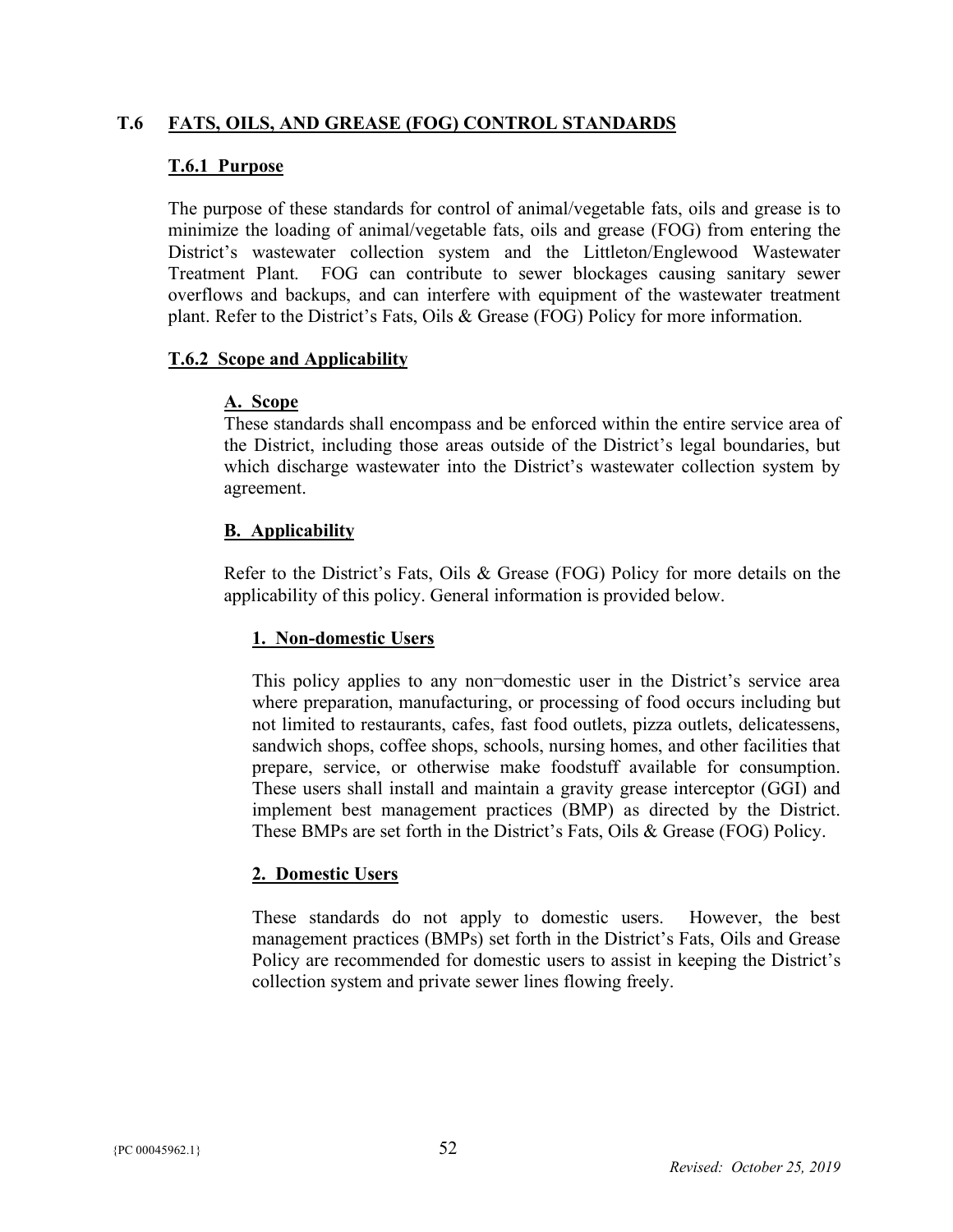#### **T.6.3 Requirements**

Users to which these standards apply, as identified in Section T.6.2, shall comply with all requirements listed herein. Users shall permit observations by the District with or without notice for the purpose of determining applicability and/or compliance with these standards.

#### **T.6.3.1 Plan Reviews**

The user and owner of the property, business, or industry or an authorized representative of the user must contact the District for the purpose of obtaining a plan review. The plan review shall determine the need, size, location, and other requirements of the GGI required to control discharges. Written approval from the District must be obtained prior to installation of the GGI. The review of such plans and operating procedures shall in no way relieve the user from the responsibility of modifying such facilities as necessary to produce a discharge acceptable to the District in accordance with the District's Fats, Oils & Grease Policy and the Engineering Standards of the District.

Plans are required to be submitted for approval prior to any of the following:

- Sale or transfer of ownership of the business,
- Construction of a new building
- Change in the trade name under which the business is operated,
- Change in the nature of the services provided that affect the potential to discharge FOG, and/or
- Remodeling of the facility that may result in an increase in flow or FOG loading or that otherwise requires the facility to submit plans or specifications for approval through a building or zoning department, or any other formal approval process of a city, county, or other jurisdiction.

All plans submitted to the District must show the location of the GGI, clearly identify plumbing and plumbing fixtures that connect to the GGI, identify plumbing and plumbing fixture sizes, and a table or schedule identifying fixture flow (see Tables 1 and 2). Plans shall include proposed GGI size in accordance with the GGI sizing criteria provided in Section T.6.3.3(B). Plans shall include a GGI detail showing internal plumbing, dimensions, cleanouts and vent piping. Construction shall not deviate from approved plans. If a situation warrants a change from approved plans, an amended copy must be resubmitted to the District for approval.

GGI installation and associated plumbing shall be inspected and approved by the District prior to backfilling.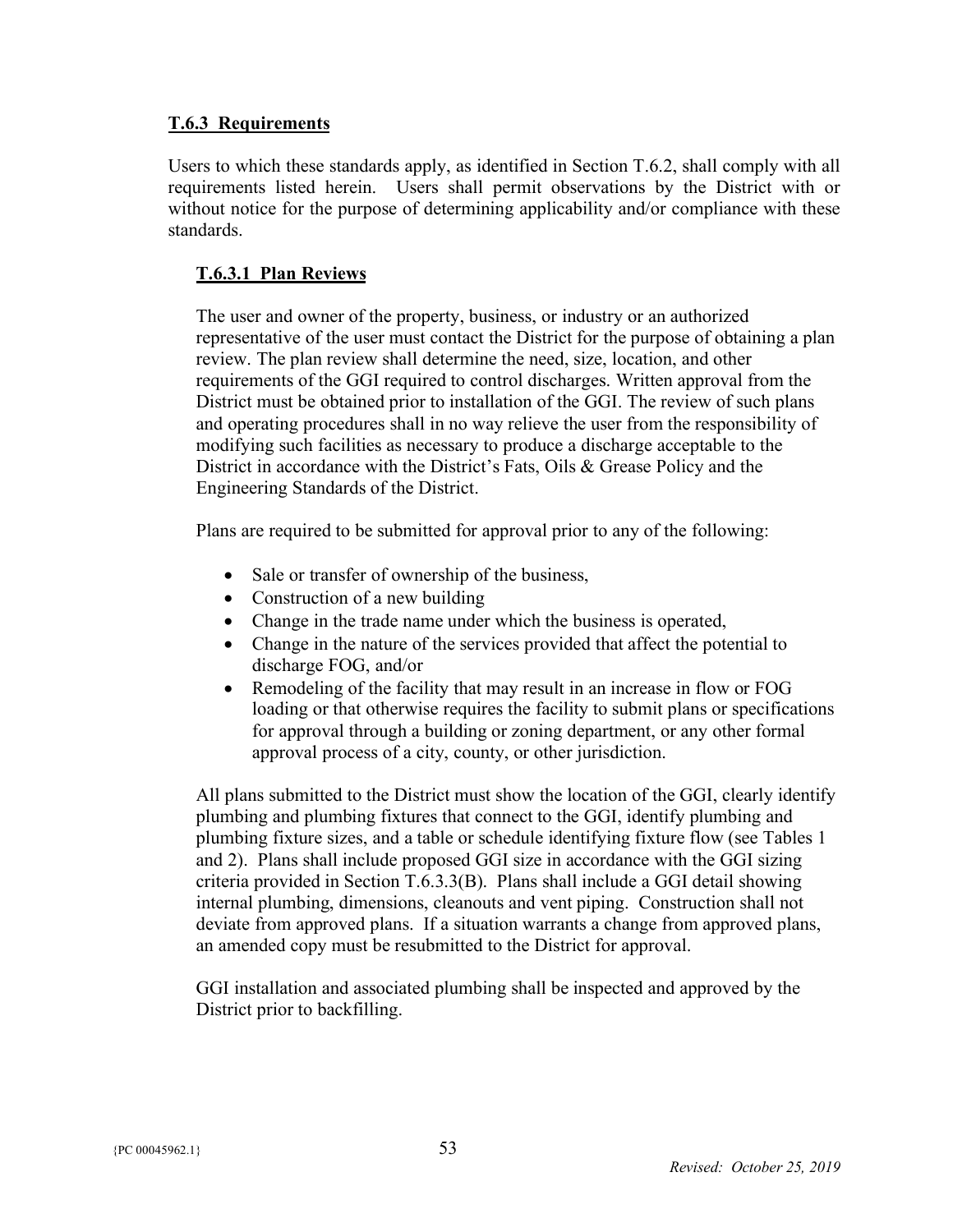#### **T.6.3.3 Gravity Grease Interceptor Criteria (GGI)**

#### **A. GGI Plumbing and Structural Requirements**

All sinks, floor drains, floor sinks, mop sinks, disposals, dishwashers and other plumbing fixtures in kitchens, bars, bussing stations, and other food service areas into which wastewater containing FOG may be introduced must be connected to the GGI. Water closets, urinals, and other plumbing fixtures conveying human waste shall not drain into or through the GGI.

Each business establishment for which a GGI is required shall have a GGI serving only that establishment. Common or shared GGIs are only allowed under limited circumstances determined by the District on a case-by-case basis. If a GGI is used by more than one business, the property owner or property manager will be required to ensure the GGI is maintained in accordance with District requirements.

All GGIs and associated plumbing shall be installed by a licensed plumber or contractor. GGIs shall be installed in an accessible exterior location, have a minimum of five hundred (500) gallons capacity, and have a minimum of two (2) compartments separated by a baffle wall. The primary compartment shall have a volume equal to two thirds of the total capacity, and the secondary compartment shall have a volume equal to one third of the total capacity. Each compartment shall be accessible by a traffic rated manhole above the inlet and outlet piping with a minimum diameter of 24 inches. Manhole covers may not be locked, or otherwise fastened in place such that access is restricted.

All plumbing shall be compatible with food service wastewater, such as PVC. A sampling T with a removable cap shall be placed at the outlet end of the GGI to allow sampling of effluent. The top of the sampling T shall be no more than one foot below grade. In order to maximize retention time in the primary chamber, the bottom of the inlet piping shall extend down 25% of the total water depth. The bottom of the outlet piping must extend down between 9 and 12 inches of the base of the GGI. Flow from the primary to secondary compartment shall be through a 90° elbow bend, or similar device equivalent in cross sectional area to the inlet piping into the GGI, and shall extend down in the primary compartment of the GGI with a height above the base between 9 and 12 inches. Support brackets are required for inlet and outlet piping. Clean outs and venting shall be PVC pipes. GGIs shall have two (2) vent pipes, one shall vent the body of the GGI and one vent pipe shall connect to the external effluent piping. Vent pipes shall remain independent to a location above finished grade, be independent of any other building venting system and shall be in accordance with local building codes. See Detail Drawing D.25S for a diagram of a GGI.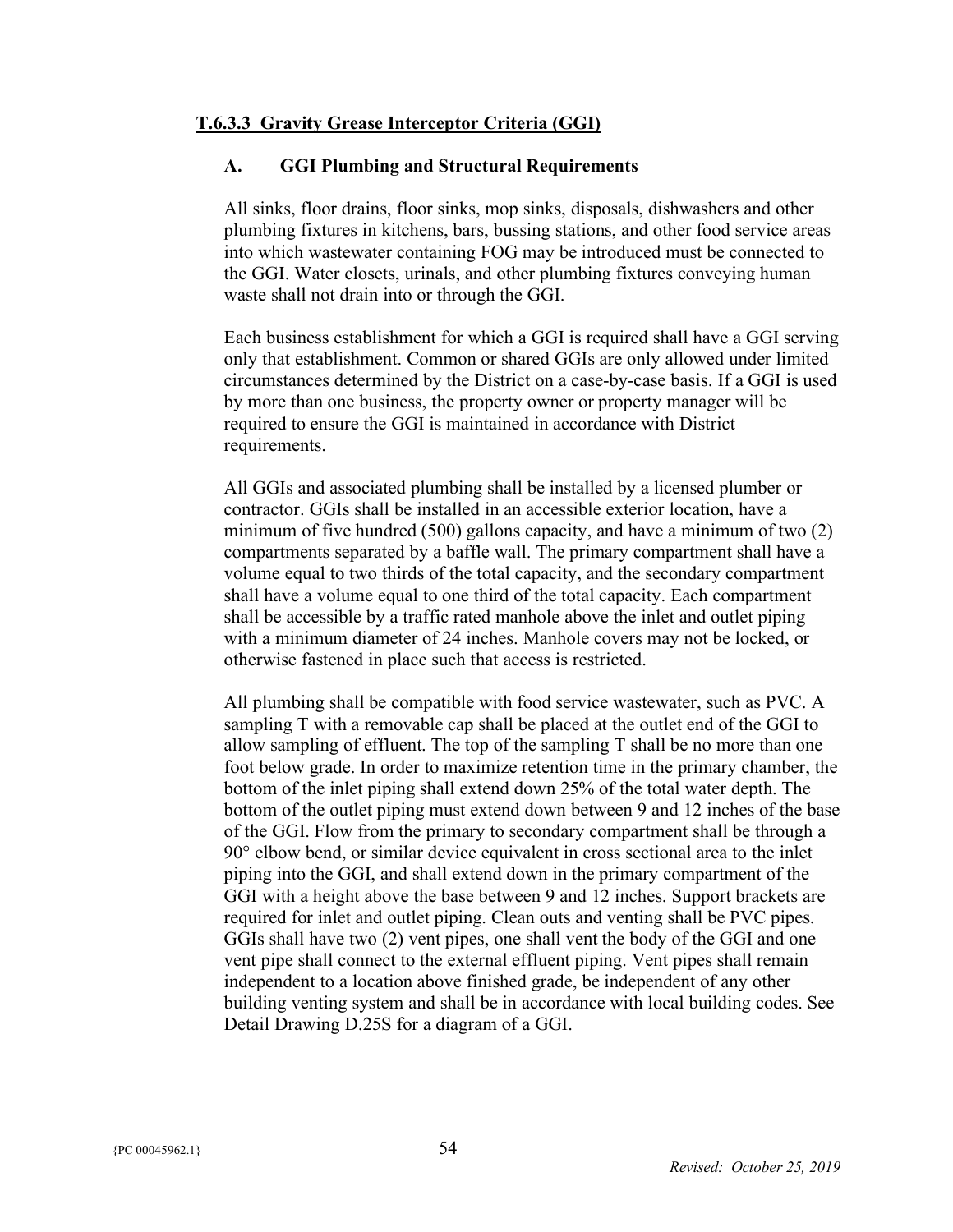# **B. GGI Sizing**

The sizing of the interceptor shall be determined by using Tables 1 and 2. If the GGI is being sized for a vacant shell building, Table 3 shall be used to determine the GGI size.

If the sizing calculations indicate that a grease interceptor of less than 350 gallon is required, the District may allow the user not to install a GGI upon initial review of plans. This determination will be made upon an initial review of plans and of the user's proposed operations.

| <b>Fixture Type</b>                                                | Quantity | <b>Fixture Surge</b><br><b>Flow Rate</b><br>(gpm) | Averaging<br><b>Multiplier</b> | $Flow (gpm) =$<br><b>Quantity x</b><br><b>Fixture Surge</b> |
|--------------------------------------------------------------------|----------|---------------------------------------------------|--------------------------------|-------------------------------------------------------------|
|                                                                    |          |                                                   |                                | <b>Flow Rate</b>                                            |
| Hand Sink                                                          |          | 5                                                 | .25                            |                                                             |
| <b>Bar Hand Sink</b>                                               |          | 5                                                 | .25                            |                                                             |
| Single/Prep Compartment Sink                                       |          | 20                                                | .25                            |                                                             |
| Double Compartment Sink                                            |          | 25                                                | .25                            |                                                             |
| <b>Triple Compartment Sink</b>                                     |          | 30                                                | .25                            |                                                             |
| Mop Sink                                                           |          | 5                                                 | .25                            |                                                             |
| Wok Range (1-5 Wok Stations)                                       |          | 15                                                | .25                            |                                                             |
| Wok Range (5+ Wok Stations)                                        |          | 20                                                | .25                            |                                                             |
| Dishwasher (0-30 gallons)                                          |          | 15                                                | .25                            |                                                             |
| Dishwasher (30-50 gallons)                                         |          | 25                                                | .25                            |                                                             |
| Dishwasher (50-100 gallons)                                        |          | 40                                                | .25                            |                                                             |
| <b>Floor Drains</b>                                                |          | $N/A_1$                                           |                                | $N/A_1$                                                     |
| Other $2$                                                          |          |                                                   | .25                            |                                                             |
|                                                                    |          |                                                   |                                |                                                             |
| <b>Loading Factor</b> (Coffee Shop - 0.5; Other Users $_3 = 1.0$ ) |          |                                                   |                                |                                                             |
| GGI Size (gallons) = Total Flow x Loading Factor x Retention Time  |          |                                                   |                                |                                                             |
| <b>GGI Inlet Pipe Size4</b>                                        |          |                                                   |                                |                                                             |
| <b>Maximum GGI Size (gallons)</b>                                  |          |                                                   |                                |                                                             |

| <b>Table 1:</b> GGI Sizing Based on Fixture Flow |  |  |  |  |  |  |
|--------------------------------------------------|--|--|--|--|--|--|
|--------------------------------------------------|--|--|--|--|--|--|

Notes:

1 Hand sinks, bar hand sinks, mop sinks, and floor drains must be counted and connected to the GGI, but due to the frequency of their typical use, their surge flow rate is not included in the calculation.

- 2 The surge flow rate for plumbing fixtures not listed shall be based on manufacturer rating or drain pipe size in Table 2. If a fixture type is listed and the listed standard surge flow rate is larger than that provided by a manufacturer, the lower surge flow rate may be used. Documentation of and manufacturer rating used in the calculation shall be provided during the plan review.
- 3 The District may apply a loading factor other than 1.0 for users if special circumstances warrant.
- 4 Enter the maximum GGI size based on the inlet pipe size from Table 3.

5 If the calculated GGI size is greater than the maximum GGI size, the maximum GGI size shall be used.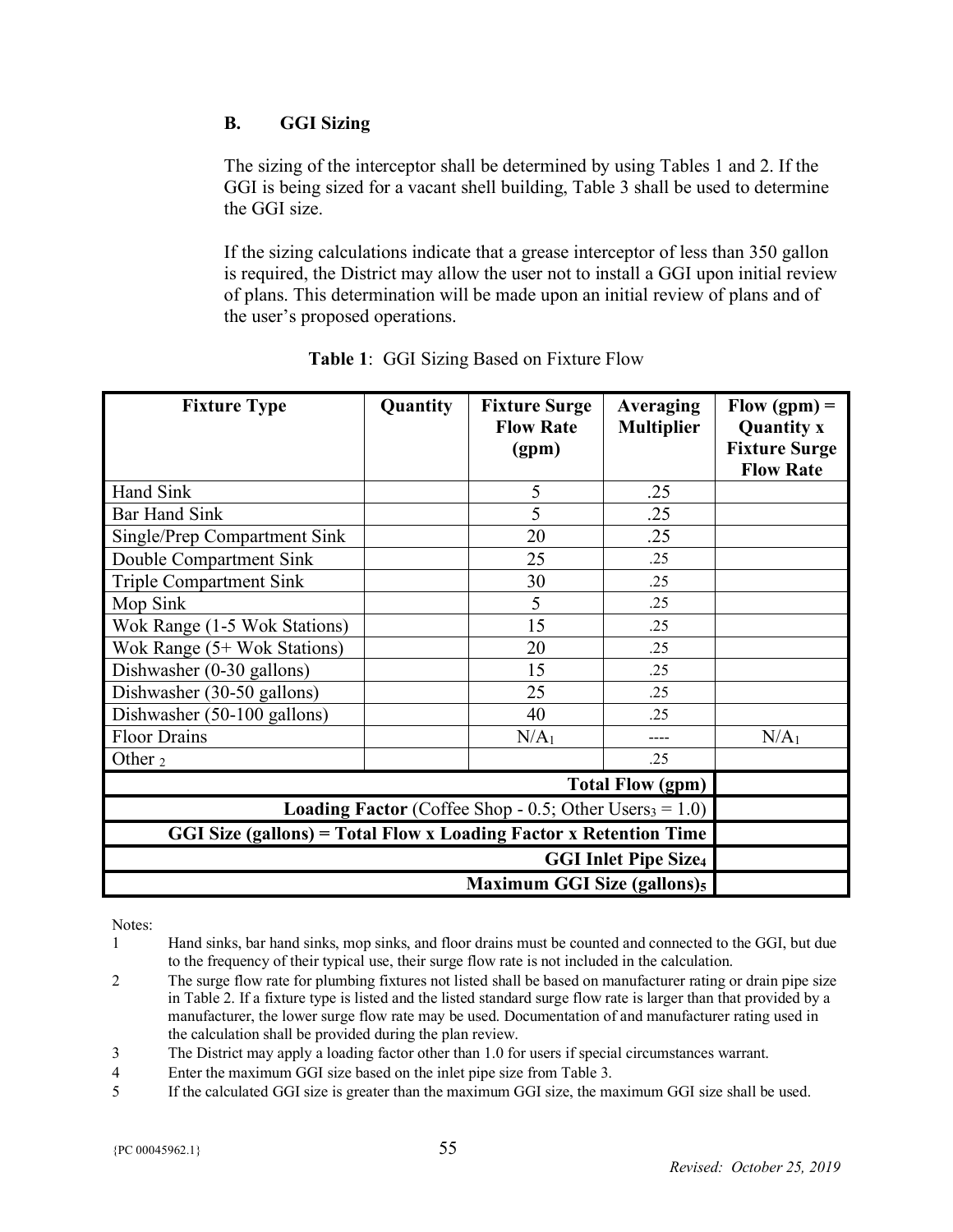| <b>Fixture Discharge Pipe</b><br>Size (inches) | <b>Surge Flow Rage (gpm)</b> |
|------------------------------------------------|------------------------------|
| 1.25                                           | 7.5                          |
| 1.5                                            | 15                           |
| 2.0                                            | 22                           |
| 2.5                                            | 30                           |
| 3.0                                            | 37.5                         |
|                                                |                              |

**Table 2**: Surge Flow Rates Based on Fixture Discharge Pipe Size

**Table 3**: GGI Sizing for Unfinished Building Shells and Maximum GGI Size

| <b>GGI Inlet Pipe Size</b><br>(inches) | <b>GGI</b> Size (gallons) |
|----------------------------------------|---------------------------|
|                                        | 500                       |
|                                        | 1000                      |
|                                        | 2000                      |
|                                        | 3500                      |
|                                        |                           |

# **C. GGI Location**

Each GGI shall be so installed and connected that it shall be at all times easily accessible for observation, cleaning, pumping, and maintenance. Each GGI manhole cover shall be readily accessible and safely removable for servicing and maintaining the GGI in good working condition. The use of ladders, the removal of bulky equipment, or any other circumstances that impedes safe access in order to service or inspect GGIs shall constitute a violation of accessibility. GGIs are not permitted to be located in parking spaces or drive-thru lanes. GGIs shall not be installed in any part of a building where food is handled. Location of all GGIs shall be shown on the approved building plan.

# **D. Common or Shared GGIs**

Common or shared GGIs are not permitted unless a variance is granted. Any common or shared GGIs must be sized appropriately for each individual restaurant and the sizes must be added together to obtain the final GGI size. Common or shared GGIs may be reevaluated for proper sizing and capacity as facilities change business operations, practices, or owners or tenants.

# **E. Facilities with Existing GGIs**

Some facilities may already have a GGI in place. An existing GGI may be undersized for a user according to the sizing requirements of Section T.6.3.3(B). The District may approve a new user or a user who is required to submit plans for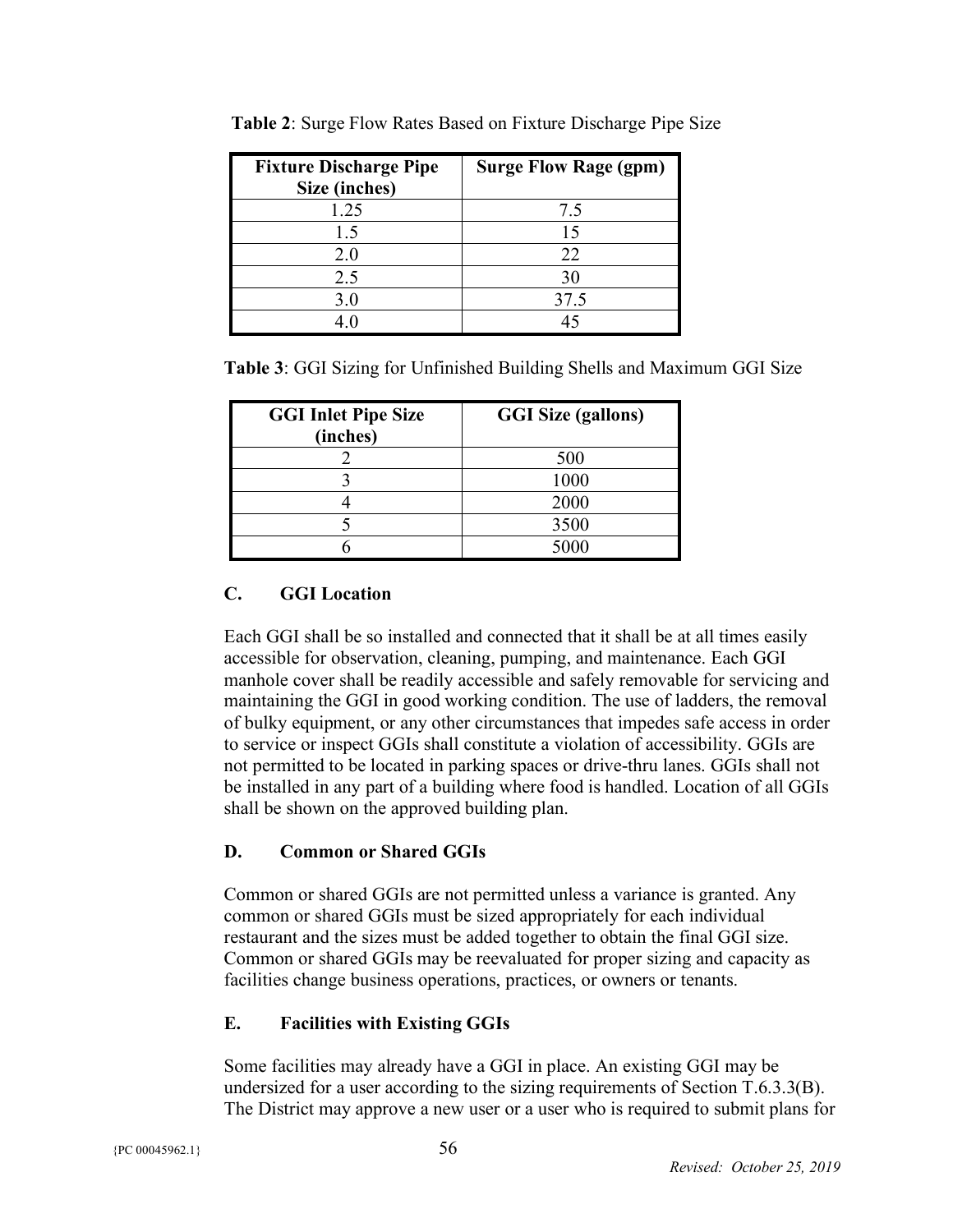review under Section T.6.3.1 to use the existing GGI if the District determines it can adequately protect the sanitary sewer from FOG. The existing GGI must have two chambers and be retrofitted to meet the requirements of Section T.6.3.3 and Detail Drawing D.25S if the original structure does not comply with the current sizing guidelines.

#### **E. Determination of No GGI Required**

If the District has determined that no GGI is to be installed, the user shall connect all plumbing fixtures listed in Section T.6.3.3(A) to a sanitary sewer line separate from the domestic sanitary sewer line. This separate sanitary sewer line shall have a cleanout located outside of the building to allow the District access for sampling. The separate sanitary sewer line is designed to allow representative compliance sampling and installation of a GGI should one be required. This line may be combined with the domestic sanitary sewer at a point after the cleanout. If a facility's discharge exceeds the control authority's limit for oil and grease, or contributes to an excess build-up of FOG in the sanitary sewer line, the user may be required to install an appropriately sized GGI. The user may be charged for any fees associated with sampling, including labor costs, travel time, sampling supplies, and analytical costs.

#### **T.6.3.2 Hydromechanical Grease Interceptor (HGI)**

#### **A. Design Requirements**

At the discretion of the District, certain facilities that do not have the potential to discharge excessive amounts of FOG shall be required to install an approved grease control device that meets the American Society of Mechanical Engineers (ASME) A112.14.3 Type C standard. In addition to the installation of a HGI, the user shall be required to establish a schedule of BMPs to minimize the discharge of FOG into the District's sanitary sewer system. Food service establishments that may be considered for this approach include establishments such as small sandwich shops and small bakeries that do not use flatware, do not utilize an automatic dishwasher, and do not have a garbage disposal. Sinks, plumbing fixtures in kitchens and other food service areas into which wastewater is likely to or has the potential to contain human waste shall not drain into or through the HGI.

All HGIs and associated plumbing shall be installed by a licensed plumber or contractor. All HGIs must be certified to the ASME A112.14.3 Type C standard. HGIs located outside and below-grad are required to be accessible by a traffic rated manhole cover(s). Manhole covers shall not be locked or otherwise fastened in place such that access is restricted. All plumbing shall be compatible with food service wastewater, such as PVC.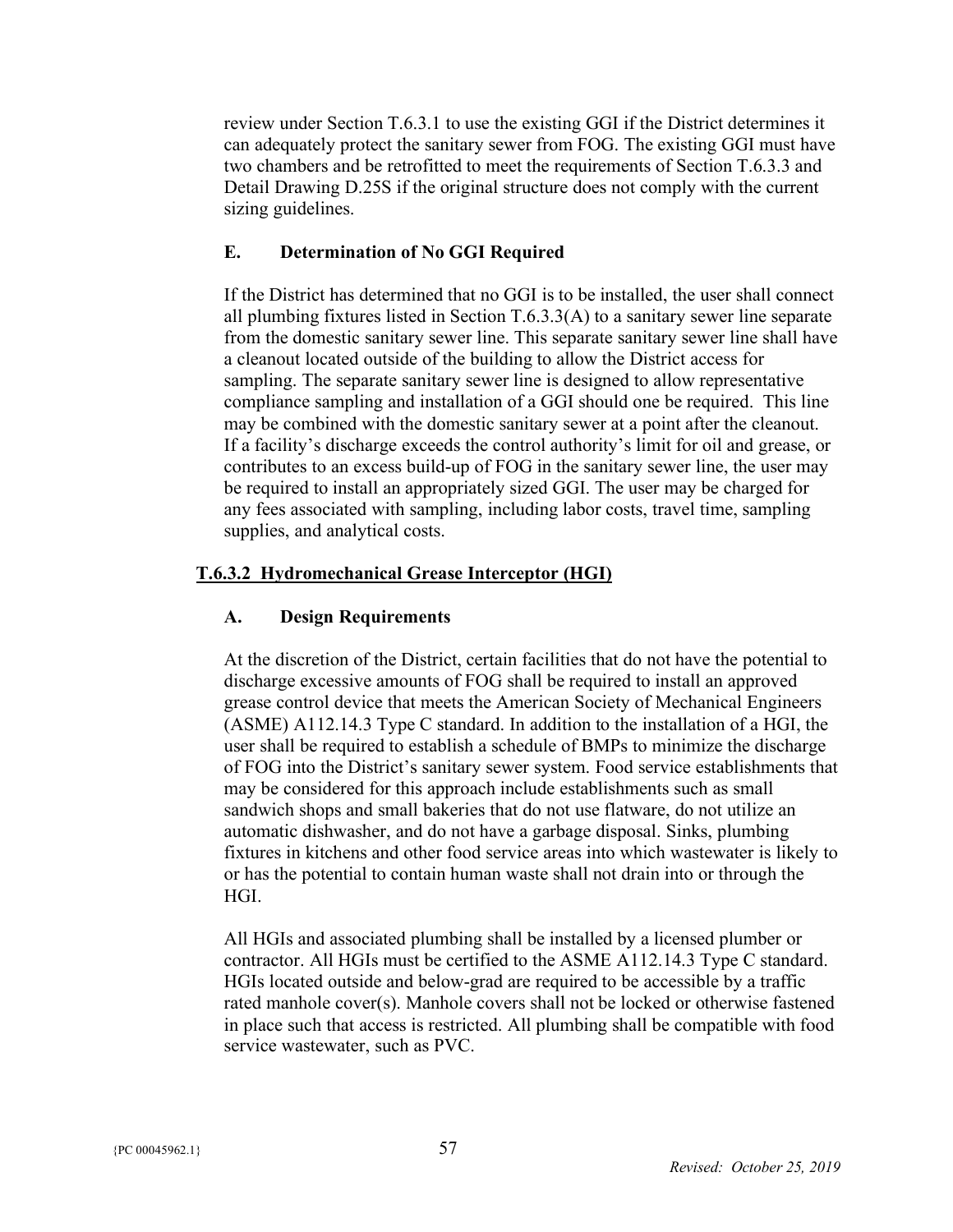If a facility's discharge exceeds the District's limit for oil and grease or contributes to an excess build-up of FOG in the sanitary sewer line, the user may be required to install an appropriately sized GGI.

## **B. HGI Plan Review**

Plan reviews for the installation of an approved HGI shall comply with the requirements of Section T.6.3.1. Sizing of an approved HGI shall be based on the manufacturer's recommendations and the best professional judgment of the Control Authority. The minimum allowable HGI design flow rate shall be 50 gallons per minute.

Each HGI shall be installed and connected so as to be easily accessible at all times for observing, cleaning, pumping, and maintenance. Each HGI cover shall be readily accessible and easily and safely removable for servicing, maintenance, and observation. Location of all HGIs shall be shown on the approved building plan.

# **T.6.3.4 GGI/HGI Management, Maintenance & Operations Requirements**

Refer to the District's Fats, Oils & Grease Policy for more information on the following GGI and HGI management, maintenance and operations requirements.

- Service & maintenance
- Recordkeeping
- Non-compliance
- Closure
- Best Management Practices (BMPs)
- Spill prevention
- Variances
- Enforcement

If conflicts are found to exist between the District's Engineering Specifications and the Fats, Oils & Grease Policy, the contents of the Policy will prevail.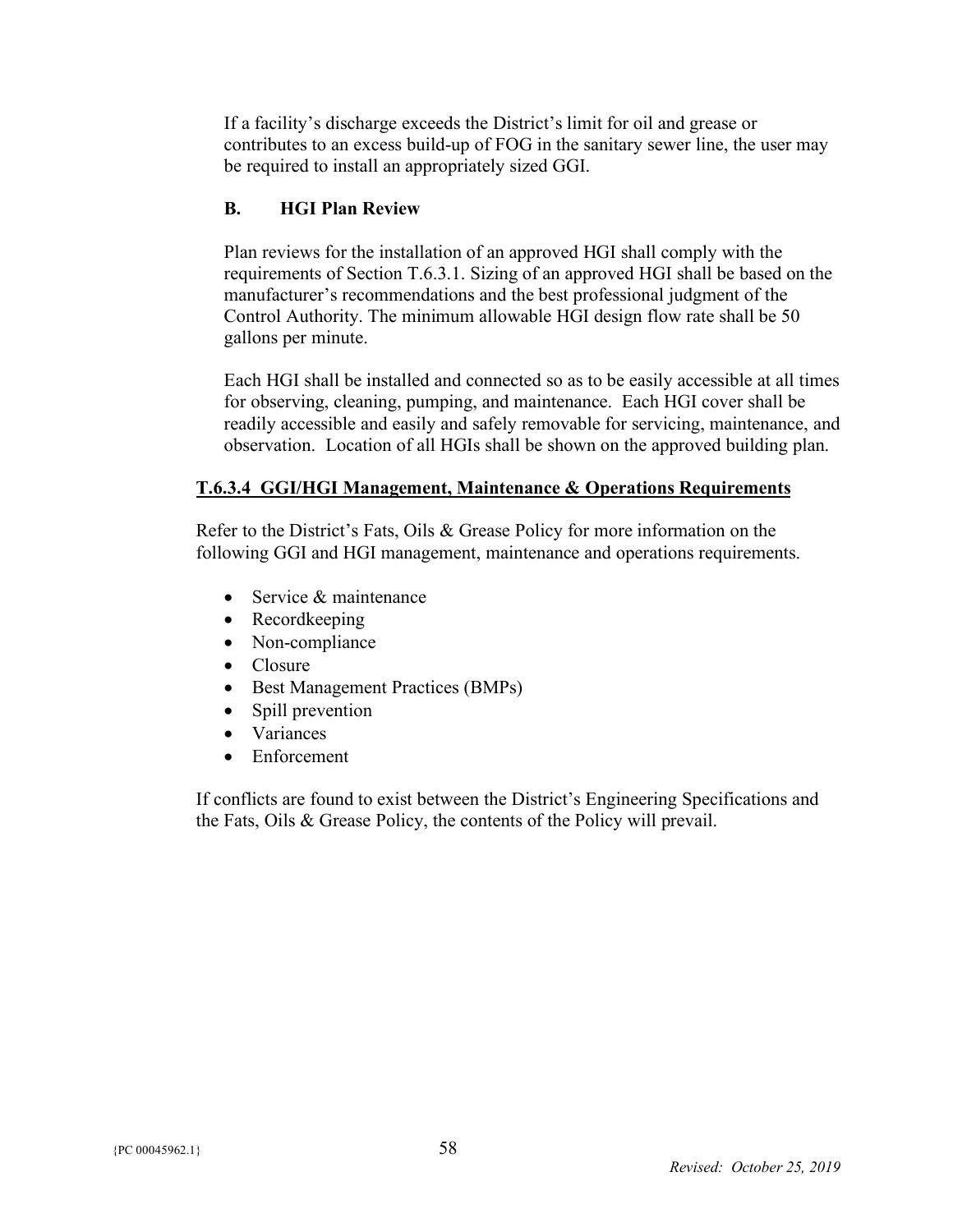#### **T.7 PETROLEUM OIL, GREASE AND SAND (POGS) CONTROL STANDARDS**

#### **T.7.1 Purpose**

The purpose of these standards for control of petroleum oil, grease and sand is to minimize the loading of petroleum oil, grease and sand from being discharged into the District's wastewater collection system and the Littleton/Englewood Wastewater Treatment Plant. POGS can contribute to pass-through of pollutants into the wastewater treatment plant and natural waters and can create a volatile atmosphere within the District's collection system. Additionally, sand can cause sewer blockages and damage pumping and treatment equipment.

#### **T.7.2 Scope and Applicability**

#### **A. Scope**

These standards shall encompass and be enforced within the entire service area of the District, including those areas outside of the District's legal boundaries that are served by a wastewater service and/or wastewater transmission agreement.

#### **B. Applicability**

#### **1. Non-domestic Users**

These standards apply to any non-domestic user that discharges wastewater that has the potential to contain sand, grit, and/or petroleum by-products into a District owned sewer main. Examples of such facilities include but are not limited to: automobile or recreational vehicle service stations, fleet maintenance stations, mechanical repair shops, car or truck washes, machine shops, garden nurseries, warehouses, and parking garages. These users shall install and maintain a sand/oil interceptor (SOI) as directed by the District. Users with an elevator pit must either install a SOI or implement one of the other options outlined in Section T.7.3.4.

#### **2. Domestic Users**

This policy does not apply to domestic users. However, the best management practices (BMPs), set forth in the District's Petroleum Oil, Grease, and Sand Policy, are recommended for domestic users to assist in preventing pollutants from entering the collection system.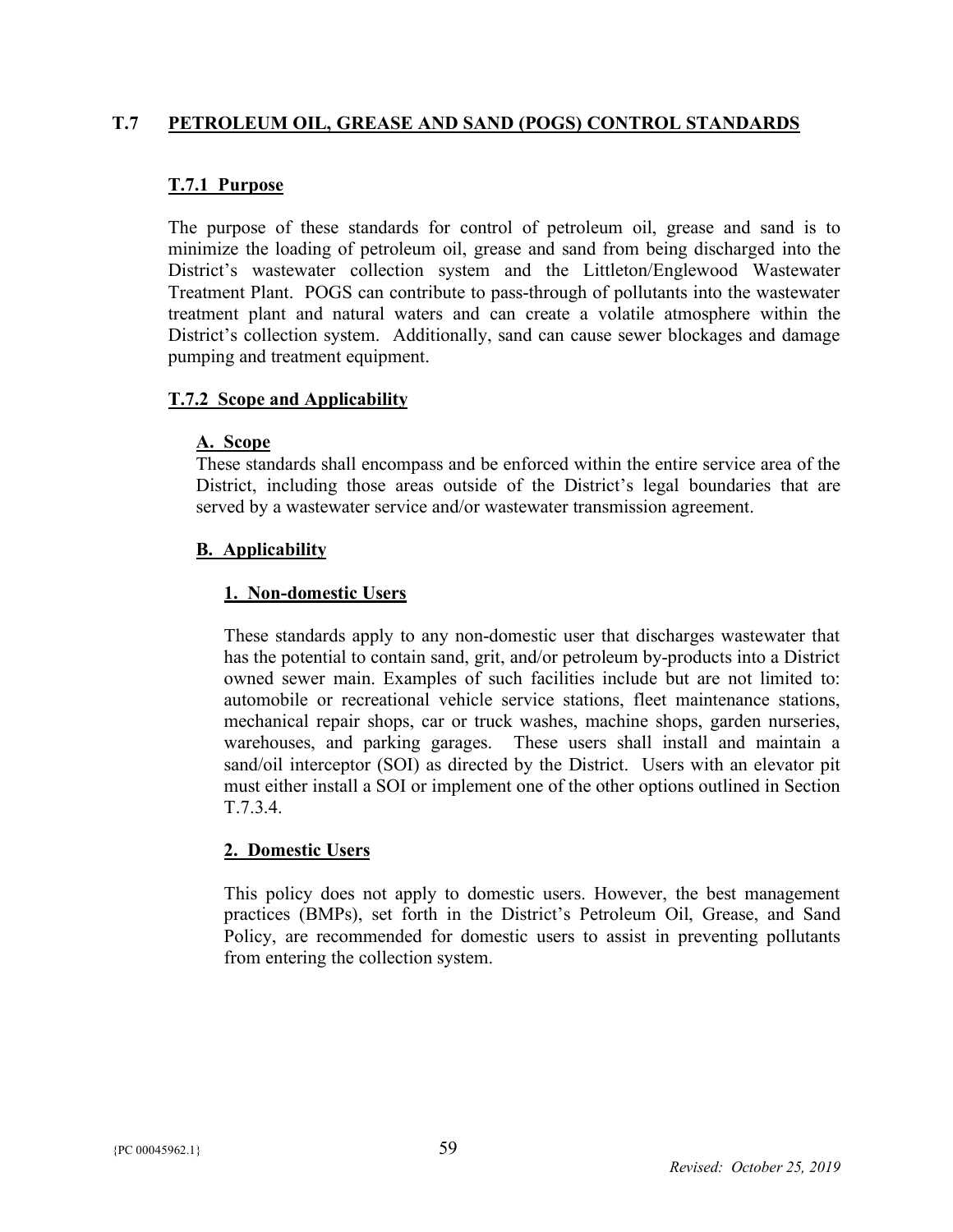#### **T.7.3 User Requirements**

Users to which these standards apply, as identified in Section T.7.2 shall comply with all requirements listed herein. Users shall permit inspections by the District with or without notice for the purpose of determining applicability and/or compliance with these standards.

#### **T.7.3.1 Plan Reviews**

The user and owner of the property, business, or industry or an authorized representative of the user must contact the District for the purpose of obtaining a plan review. The plan review shall determine the need, size, location, and other requirements of the SOI required to control discharges. Written approval from the District must be obtained prior to installation of the SOI. The review of such plans and operating procedures shall in no way relieve the user from the responsibility of modifying such facilities as necessary to produce a discharge acceptable to the District in accordance with District policy and these Standards.

Plans are required to be submitted for approval prior to any of the following:

- Sale or transfer of ownership of the business,
- Change in the trade name under which the business is operated,
- Change in the nature of the services provided that affect the potential to discharge POGS, and/or
- Remodeling of the facility that may result in an increase in flow or POGS loading or that otherwise requires the facility to submit plans or specifications for approval through a building or zoning department, or any other formal approval process of a city, county, or other jurisdiction.

All plans submitted to the District must show the location of the SOI, include dimensions of the SOI and plumbing, show connections to all plumbing fixtures, and include the sizing calculation in accordance with Section T.7.3.2(B).

#### **T.7.3.2 Sand/Oil Interceptor Criteria**

#### **A. SOI Plumbing and Structural Requirements**

All drains from shop areas, storage areas, washing areas, auto storage areas, and/or potential spill areas shall be connected to a SOI. If an oil or chemical storage room is too small for all oil and chemicals to be kept at least 25 feet from any floor drain, no floor drain shall be placed in that room. Fixtures to be connected include, but are not limited to, floor drains, hand sinks, and wash areas located in areas where sand and petroleum-based liquid waste materials may enter the collection system.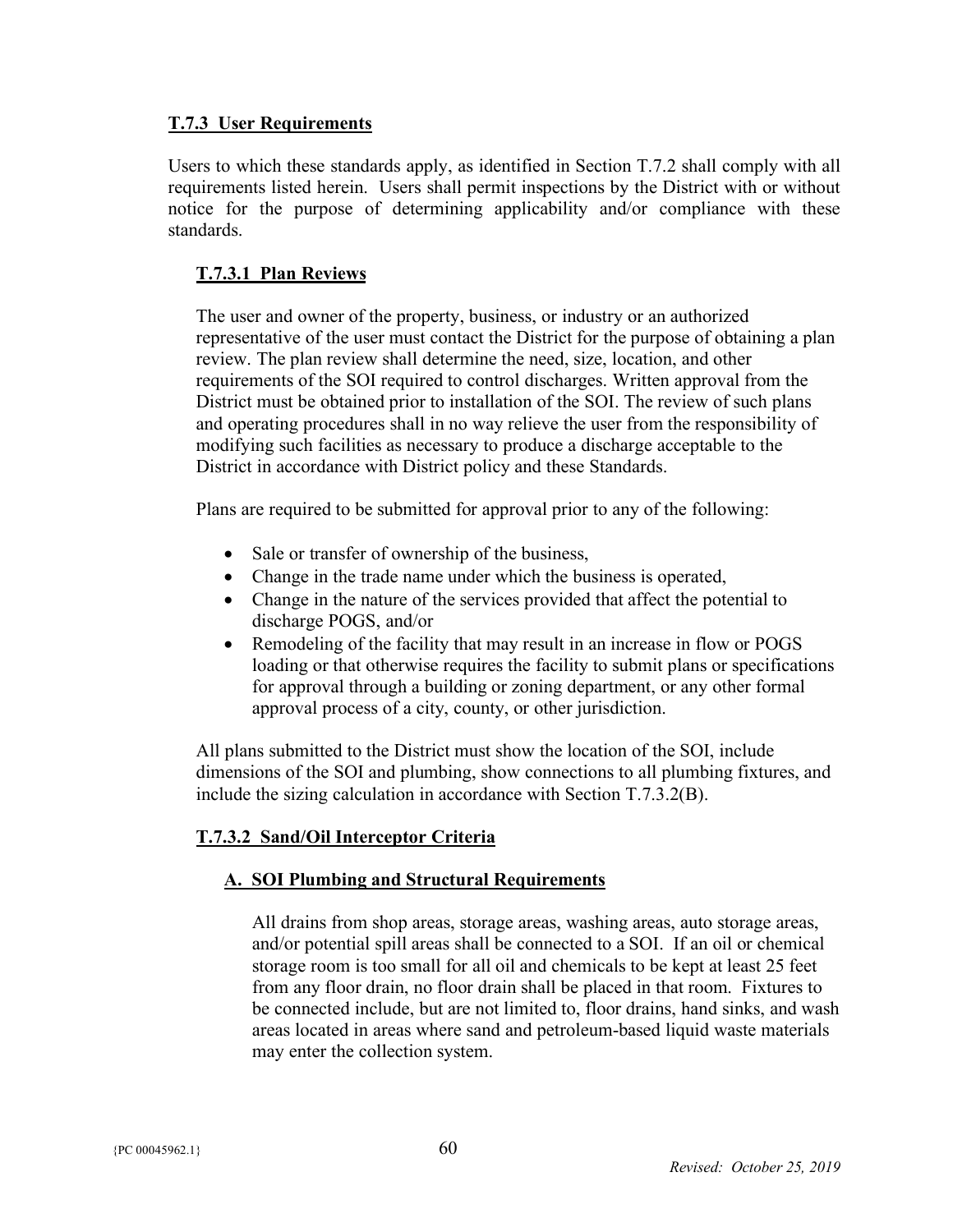Each business establishment for which a SOI is required shall have a SOI serving only that establishment. Common or shared SOIs are not permitted. The District may grant a variance for a common or shared SOI if it is preexisting and if the resulting discharge does not exceed 200 mg/L for oil and grease.

All SOIs and associated plumbing shall be installed by a licensed plumber or contractor. All SOIs must have two compartments separated by a baffle wall. The primary compartment shall have a volume equal to two-thirds of the total capacity, and the secondary compartment shall have a volume equal to onethird of the total capacity. Each compartment shall be accessible by a traffic rated manhole above the inlet and outlet piping with a minimum diameter of 24 inches. Manhole covers may not be locked, or otherwise fastened in place, such that access is restricted.

All plumbing shall be compatible with wastewater containing POGS, such as PVC. A sampling-T with a removable cap shall be placed at the outlet end of the SOI to allow sampling of effluent. The top of the sampling-T shall be no more than one foot below grade. In order to maximize retention time in the primary chamber, the bottom of the inlet piping shall extend down no less than 50% of the total water depth. The bottom of the outlet piping must extend down within nine to twelve inches of the base of the SOI. Flow from the primary to secondary compartment shall be through a baffle pass-through (hole) or over the top of the baffle. The baffle pass-through or top of the baffle shall be no more than five inches below water line. If a pass-through is used, the cross sectional area shall be at least equivalent to the cross sectional area of the inlet piping into the SOI. Support brackets are required for inlet and outlet piping. Clean outs and venting shall be PVC pipes. Vents shall be independent of any other building venting system and shall be in accordance with local building codes. See Detail Drawing D.26S for a diagram of a SOI.

Car washes with individual wash bays shall have a catch basin located directly below the drain of each bay. The catch basin(s) shall be connected to the SOI.

#### **B. SOI Sizing**

The minimum capacity of a SOI is 500 gallons. The formula for SOI capacity is:

Process floor space (sq ft) x 7.48 gallons = capacity of SOI Use factor from Table 1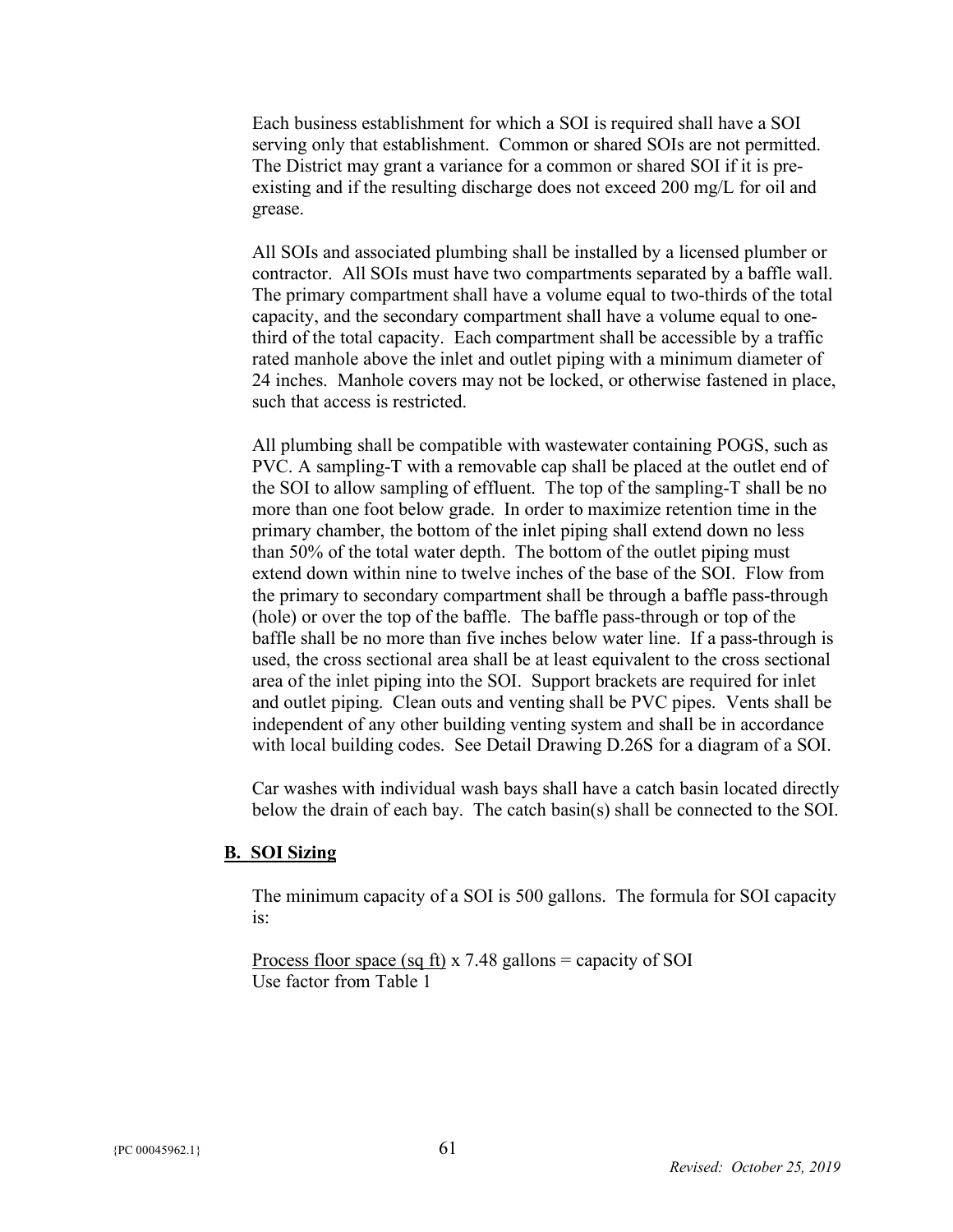| Use Factor          | Use Categories $_1$                   |  |
|---------------------|---------------------------------------|--|
| 3 square feet       | Truck wash                            |  |
|                     | Heavy equipment wash                  |  |
|                     | Commercial automatic car wash         |  |
| 6 square feet       | Commercial car wash (hand held spray) |  |
| 8 square feet       | Auxiliary wash bay                    |  |
| 15 square feet      | Automotive service garage             |  |
|                     | Machine shop                          |  |
| 100 square feet     | Storage area/warehouse                |  |
| $1,000$ square feet | Parking garage 2                      |  |

Table 1: Use Categories

Notes:

- 1. If your use category is not listed, contact the District for sizing calculations.
- 2. Do not include the top level of the parking garage if it is exposed to storm events. Runoff from this level shall be drained to the storm water system.

Common or shared SOIs are not permitted unless a variance is granted. Any common or shared SOIs must be sized appropriately for each individual user and the sizes must be added together to obtain the final SOI size. Common or shared SOIs may be reevaluated for proper sizing and capacity as facilities change business operations, practices, or owners or tenants.

#### **C. SOI Location**

Each SOI shall be so installed and connected that it shall be at all times easily accessible for inspection, cleaning, pumping, and maintenance. Each SOI manhole cover shall be readily accessible and safely removable for servicing and maintaining the SOI in good working condition. The use of ladders, the removal of bulky equipment, or any other circumstances that impedes safe access in order to service or observe SOIs shall constitute a violation of accessibility. SOIs are not permitted to be located in parking spaces or driveways with heavy traffic. The location of all SOIs shall be shown on the approved building plan.

#### **D. SOI Maintenance**

SOIs shall be maintained, at the expense of the user, by regularly scheduled cleaning so that they will properly operate as intended to efficiently intercept POGS from the user's wastewater and prevent the discharge of said materials into the District's wastewater collection system.

Biological treatment or enzyme treatment shall not be a substitute for the servicing of the SOI at the frequency determined by the District. Use of enzymes to bypass the SOI is prohibited.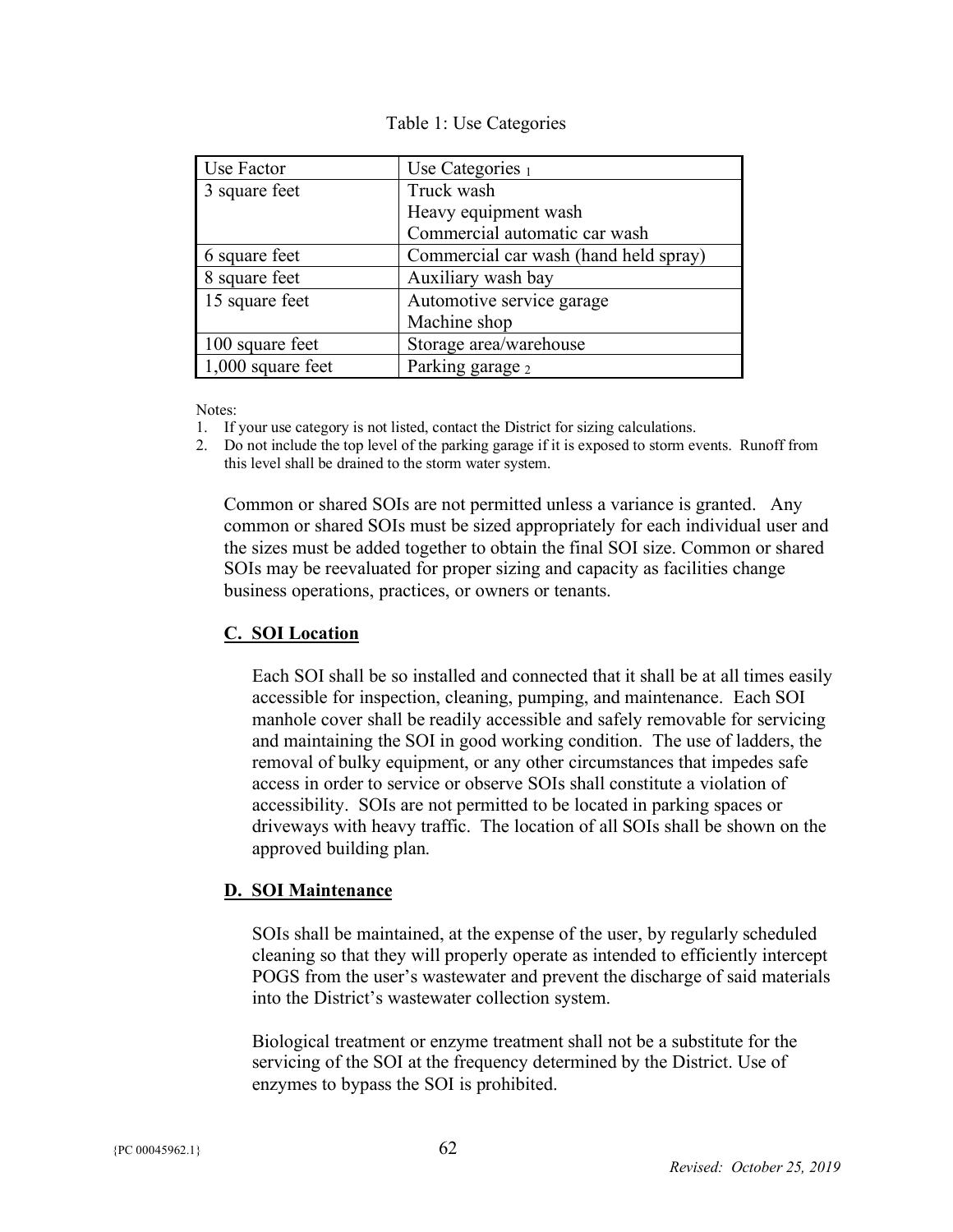#### **E. SOI Closure**

The District may determine that a SOI is no longer necessary. Abandoned SOIs shall be closed by:

- Complete removal of SOI contents generally performed by a authorized service company,
- Installing of a direct pipe connection from the inlet to the outlet or capping the inlet and outlet pipe,
- Filling of the empty SOI with an appropriate fill material such as sand, and
- Securing the opening(s) to the interceptor (e.g. cement, weld, etc.)

Observation of closure activities may be required by the District.

#### **F. Facilities with Existing SOIs**

An existing SOI may be undersized for a user according to the sizing requirements of Section T.7.3.3(B). The District may approve a new user or a user who is required to submit plans for review under Section T.7.3.1 to use the existing SOI if the District determines it can adequately protect the sanitary sewer from POGS. The existing SOI must have two chambers and be retrofitted to meet the requirements of Section T.7.3.3. and Detail Drawing D.26S.

#### **T.7.3.3 Spill Prevention**

All users are required to have measures in place to control unwanted discharge to the sanitary sewer. Chemicals, petroleum-based liquids, and other liquid products must be stored 1) at least 25 feet away from drains or building access to outside or 2) within adequate secondary containment to reduce the potential of spills reaching the sanitary sewer and/or storm sewer system.

#### **T.7.3.4 Elevator Pits**

New users with elevator pits shall not have drains in those elevator pits connected directly to the sanitary sewer. Sump pumps may be installed in elevator pits. The requirement for a sump pump to be installed is to be determined by the building engineer, architect, or equivalent and/or as required by the local building authority.

In the event it is determined that a sump pump shall be installed, there are three options to manage the discharge of accumulated wastewater from the sump:

• If a SOI is already required in the facility (e.g., a parking garage, maintenance garage, or warehouse where floor drains are present), then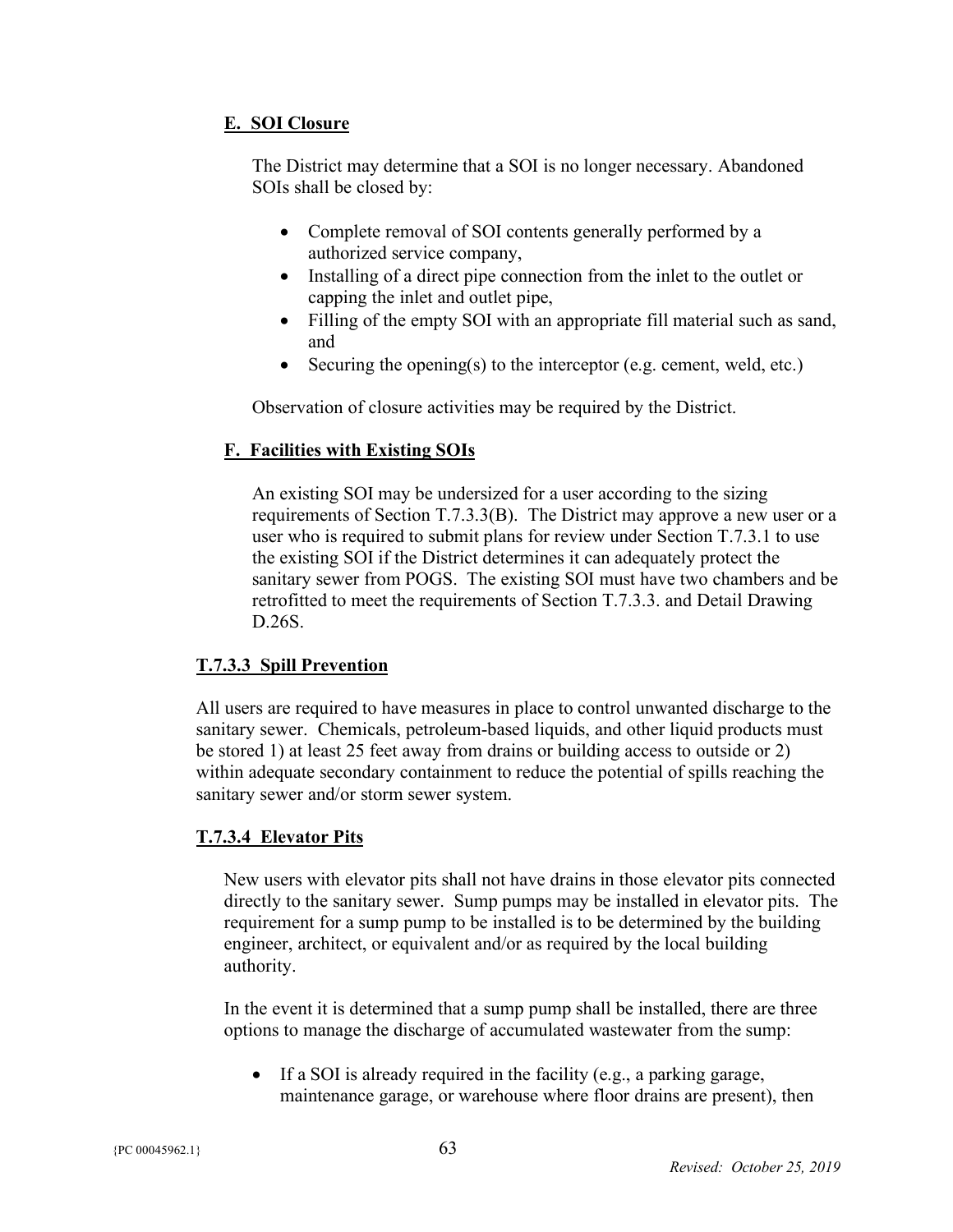the sump pump outlet may be plumbed through the SOI. A SOI may not be installed for the sole purpose of draining the elevator pit, because not enough wastewater will pass through the SOI to allow it to function as designed.

- If a sump pump is to be plumbed to the sanitary sewer and a SOI is not required based on other infrastructure, an oil detector shall be installed which will shut-off the flow of wastewater and sound an alarm in the event oil is detected in the wastewater. In the event the oil detector shuts off wastewater flow and the alarm sounds, the wastewater in the elevator pit shall be handled as discussed below.
- If the sump pump is not to be plumbed directly to the sanitary sewer, it may be plumbed to a holding reservoir. The size and structure of the holding reservoir is to be determined by the building engineer, architect, or equivalent and/or as required by the local building authority. Wastewater in the holding reservoir shall be handled as discussed below.

Wastewater may be continuously discharged to the sanitary sewer via a sump pump if the required oil detector described above is installed and maintained in working order. Below are approved options for handling wastewater in elevator pits where the oil detector alarm has been activated, wastewater accumulated at the bottom of a sump where there is no pump and no discharge, or wastewater in a holding reservoir:

- If the wastewater is to be discharged to the sanitary sewer, oil on the top of the water must be skimmed off or absorbed using oil absorbent pads or equivalent and disposed of by an appropriate waste hauler. Following removal of the oil, if the wastewater is in an elevator pit, the remaining wastewater may be discharged to the sanitary sewer via the sump pump. If the wastewater is in a holding reservoir or at the bottom of a sump where there is no pump and no discharge, the wastewater may then be discharged to the sanitary sewer via appropriate means (i.e. hose, bucket transport, etc.).
- Wastewater in either the elevator pit or holding reservoir may be containerized and hauled off-site by an appropriate waste hauler.
- If the volume of wastewater that accumulates in the bottom of a sump where there is no pump and no discharge or in a holding reservoir is limited and does not require discharge to the sanitary sewer or off-site disposal, the wastewater may be allowed to evaporate.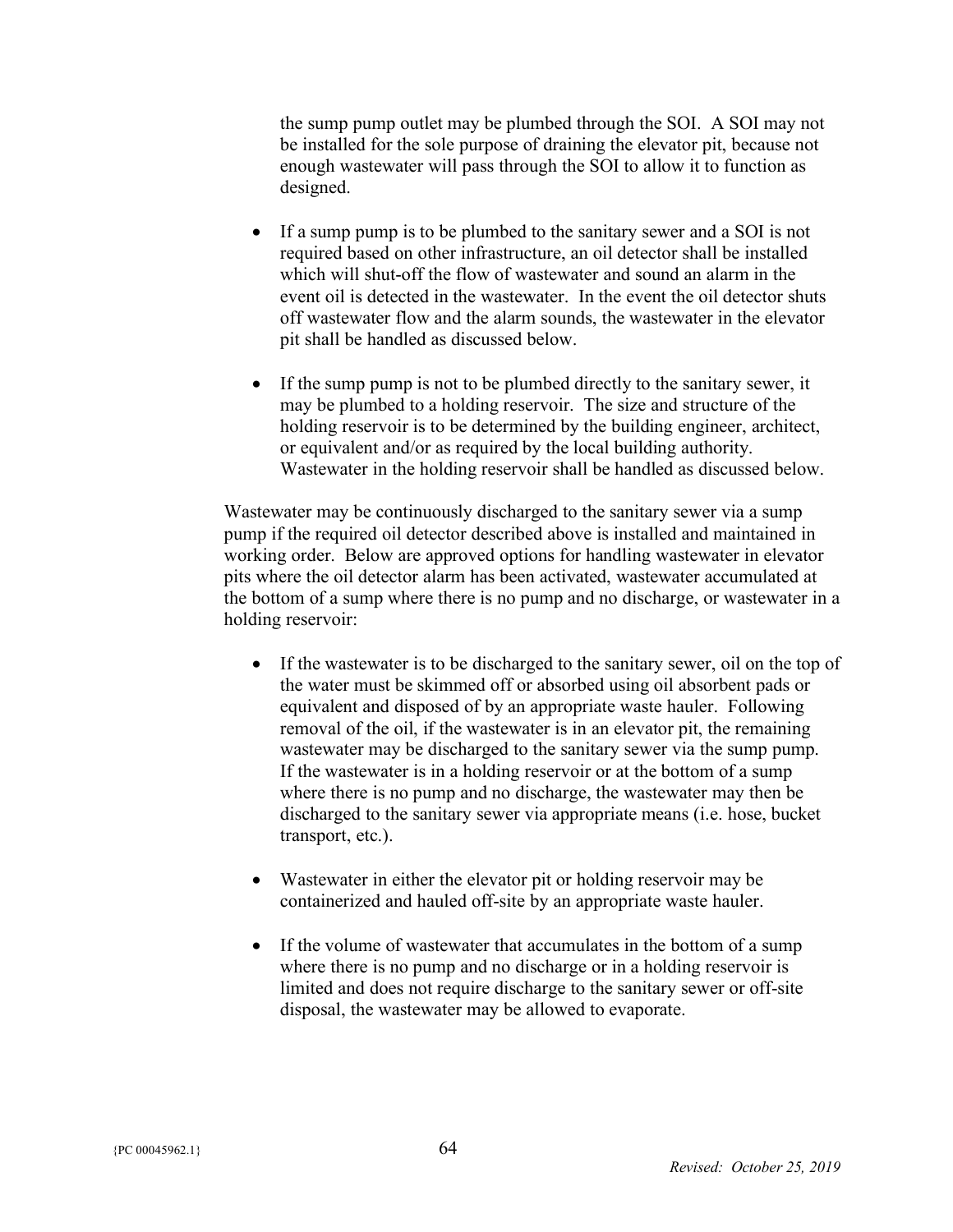#### **T. 8 CURED IN PLACE PIPE REHABILITATION**

#### **T.8.1 General**

## **T.8.1.1**

- **A.** Minimum requirements for the rehabilitation of sanitary sewer pipelines by the installation of Cured-In-Place Pipe (CIPP) within the existing, deteriorated pipe as shown on approved drawings. The work for rehabilitation of sanitary sewer pipelines shall include the cleaning and flushing of existing sanitary sewers prior to installation of CIPP.
- **B.** The rehabilitation of sanitary sewer pipelines shall be done by the installation of a resin- impregnated flexible tube which, when cured, shall be continuous and tightfitting throughout the entire length of the original pipe. The CIPP shall extend the full length of the original pipe and provide a structurally sound, jointless and water-tight new pipe within a pipe. The Contractor is responsible for proper, accurate and complete installation of the CIPP using the system selected by the Contractor. Ground water may be present in the existing sanitary sewer. Service connections shall be reestablished after the CIPP is cured. Refer to ASTM F1216 and additional references in Section 1.2 for mandatory design, testing, and installation performance standards.

## **T.8.1.2 References**

- **A.** American Society for Testing and Materials(ASTM):
	- 1. D256 Standard Test Methods for Determining the Izod Pendulum Impact Resistance of Plastics
	- 2. D638 Standard Test Method for Tensile Properties of Plastics
	- 3. D790 Standard Test Methods for Flexural Properties of Unreinforced and Reinforced Plastics and Electrical Insulating Materials
	- 4. D1248 Standard Specification of Polyethylene Plastics Molding and Extrusion Materials
	- 5. D1693 Standard Test Method for Environmental Stress-Cracking of Ethylene Plastics
	- 6. D1785 Standard Specification for Poly(Vinyl Chloride) (PVC) Plastic Pipe, Schedules 40, 80, and 120
	- 7. D2122 Determining Dimensions of Thermoplastic Pipe and Fittings
	- 8. D2657 Standard Practice for Heat-Joining Polyolefin Pipe and Fittings
	- 9. D2837 Standard Test Method for Obtaining Hydrostatic Design Basis for Thermoplastic Pipe Materials or Pressure Design Basis for Thermoplastic Pipe Products
	- 10. D2990 Tensile, Compressive, and Flexural Creep and Creep Rupture of Plastics
	- 11. D3350 Standard Specification for Polyethylene Plastics Pipe and Fittings Materials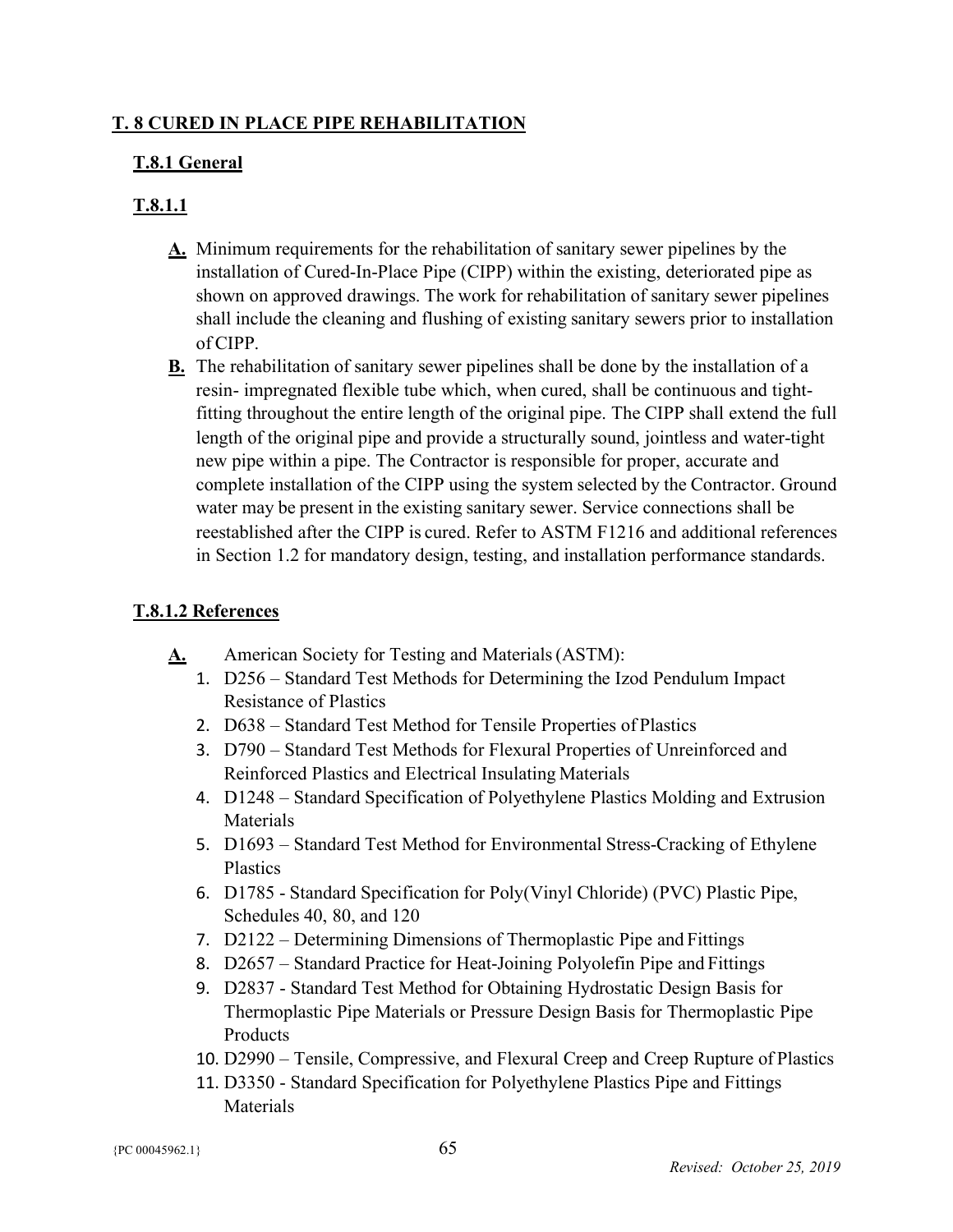- 12. D5260 Standard Classification for Chemical Resistance of Poly(Vinyl Chloride) (PVC) Homopolymer and Copolymer Compounds and Chlorinated Poly(Vinyl Chloride) (CPVC) Compounds
- 13. D5813 Standard Specification for Cured-In-Place Thermosetting Resin Sewer Piping Systems
- 14. F1216 Standard Practice for Rehabilitation of Existing Pipelines and Conduits by the Inversion and Curing of a Resin-Impregnated Tube
- 15. F1533 Standard Specification for Deformed Polyethylene (PE) Liner
- 16. F1606 Standard Practice for Rehabilitation of Existing Sewers and Conduits with Deformed Polyethylene (PE) Liner
- 17. F1743 Standard Practice for Rehabilitation of Existing Pipelines and Conduits by Pulled- in-Place Installation of Cured-in-Place Thermosetting Resin Pipe (CIPP)
- 18. F1867 Standard Practice for Installation of Folded/Formed Poly(Vinyl Chloride) (PVC) Pipe Type A for Existing Sewer and Conduit Rehabilitation
- 19. F1871 Standard Specification for Folded/Formed Poly(Vinyl Chloride) Pipe Type A for Existing Sewer and Conduit Rehabilitation
- 20. F2019 Standard Practice for Rehabilitation of Existing Pipelines and Conduits by the Pulled in Place Installation of Glass Reinforced Plastic (GRP) Cured-in-Place Thermosetting Resin Pipe (CIPP)

## **T.8.1.3 PRE-CONSTRUCTION SUBMITTALS**

## **A. Shop Drawings and Product Data**

- 1. Manufacturer
- 2. Sufficient data to verify compliance with the specifications and to illustrate construction and assembly of the products to include, at a minimum, the testing results outlined in Section 3.5.
- 3. Detailed specifications and data describing materials used.
- 4. Indicate liner dimensions for each pipe size to be relined.
- 5. Complete description of proposed wet-out procedures.

## **B. Manufacturer's Installation Instructions**

- 1. Submit detailed description of liner placement and curing procedures for piping (including how water will be obtained and ultimately discharged).
- 2. Include description of procedures for sealing liner material at manholes and reestablishing service connections.
- 3. Submit manufacturer's requirements for receiving, handling, and storage of materials.

## **C. Bypass Pumping/Piping Plan for Mainline Bypass Activities**

1. A site plan showing dimensions and layout of equipment on each site and how the facilities will be protected from public access during use.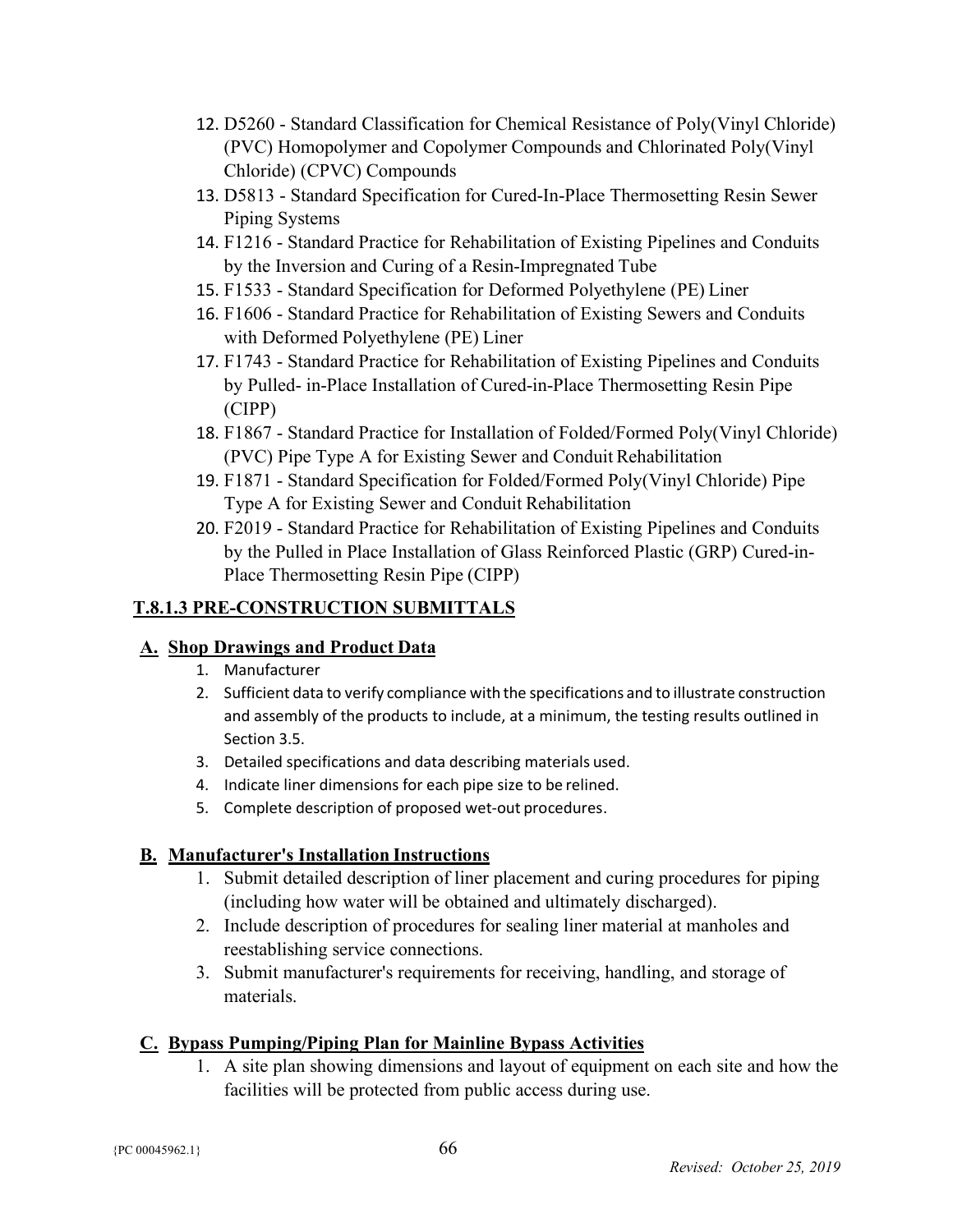- 2. Detailed description of each bypass system including connection, testing, operation, alarm and control functions, and disconnection. Contingency plans for power or equipment failure shall also be included where pumps are used. Noise mitigation may be required for any overnight work with the potential to disturb the surrounding residents.
- 3. Schematic map showing route of discharge, discharge locations, areas to be fenced, and where and how discharge piping will be hardened to allow traffic access.

#### **D. Odor Control Plan**

1. An odor control plan that will ensure that project specific odors will be minimized at the project site and surrounding area.

## **E. Manufacturer's Field Start-up Report**

- 1. Indicate personnel present and actual test procedures that were performed by manufacturer's representative.
- 2. Manufacturer to submit field verification of proper assembly.

#### **F. Contractor's procedures and materials for renewal of service laterals.**

#### **T.8.1.4 PRE-CONSTRUCTION SUBMITTALS**

#### **A. Product Testing Results (as outlined in Section 3.4).**

#### **B. Digital Video Files**

- 1. Files shall be delivered electronically via Dropbox, USB drive, or similar method.
- 2. Submit video recordings of piping sections.
- 3. Show cured liner and reestablished service connections after relining work is complete.

#### **T.8.1.5 COORDINATION**

- A. Coordinate Work of this Section with users connected to the system.
- B. Notify home owners and businesses at least 48 hours in advance of expected disruption of sanitary service.
- C. Limit disruption of service to individual properties to one-time occurrence for maximum of eight hours.
- D. Do not disrupt customer service between hours of 5:00 P.M. and 8:00 A.M.
- E. Provide and maintain temporary facilities, including piping and pumps, to meet District requirements.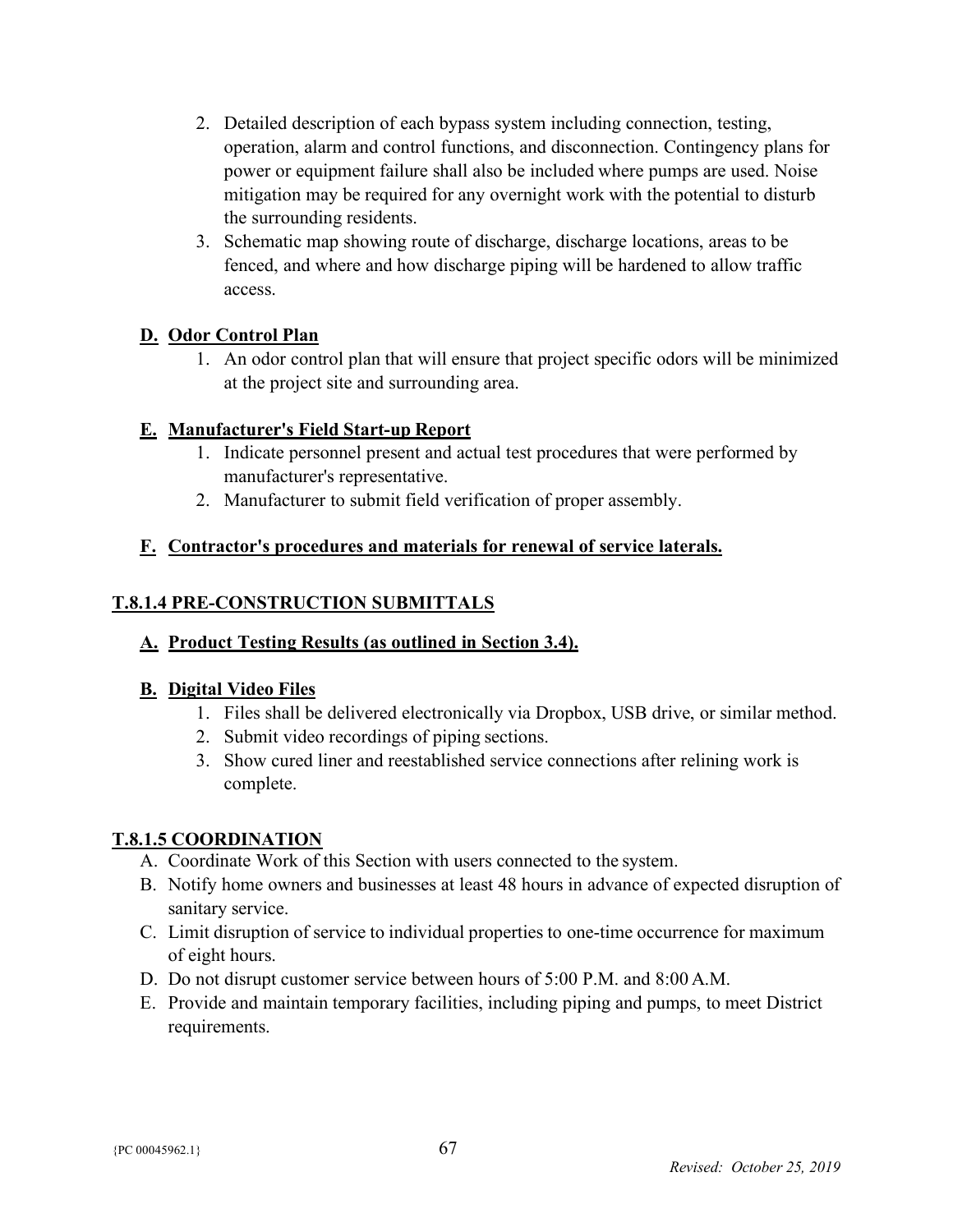## **T.8.1.6 PROJECT RECORD DOCUMENTS**

- A. Accurately record actual locations of piping mains and services that include CIPP liner. Indicate pipe inverts and top of pipe elevations.
- B. Identify and describe unexpected variations to subsurface conditions, presence of groundwater, or discovery of uncharted utilities.

## **T.8.1.7 QUALIFICATIONS**

- A. Manufacturer: Company specializing in manufacturing products specified in this Section with minimum five years' documented experience.
- B. Installer: Company specializing in performing Work of this Section with minimum five years' documented experience in installation of liner materials and licensed or certified by manufacturer.

## **T.8.1.8 DELIVERY STORAGE AND HANDLING**

- A. The Contractor shall be responsible for the delivery, storage, and handling of products. No products shall be shipped to the job site without the approval of the District representative.
- B. Keep products safe from damage. Promptly remove damaged products from the job site. Replace damaged products with undamaged products. Protect material from moisture.

## **T.8.1.9 EXISTING CONDITIONS**

- A. Verify field measurements prior to fabrications.
- B. Indicate field measurements on Shop Drawings.

## **T.8.1.10 WARRANTY**

- A. Material Warranty
	- 1. All CIPP liners shall be certified by the manufacturer for specified material properties for the repair. The manufacturer shall warranty the liner to be free from defects in raw materials for ten years from the date of installation. During the warranty period, any defects which affect the integrity, strength or water tightness of the installed pipe shall be repaired at the contractor's expense.
- B. Installation Warranty
	- 1. The Installer shall guarantee the CIPP liner against defectsin installation and workmanship for the period of two (2) years commencing with the date of substantial completion of the CIPP system.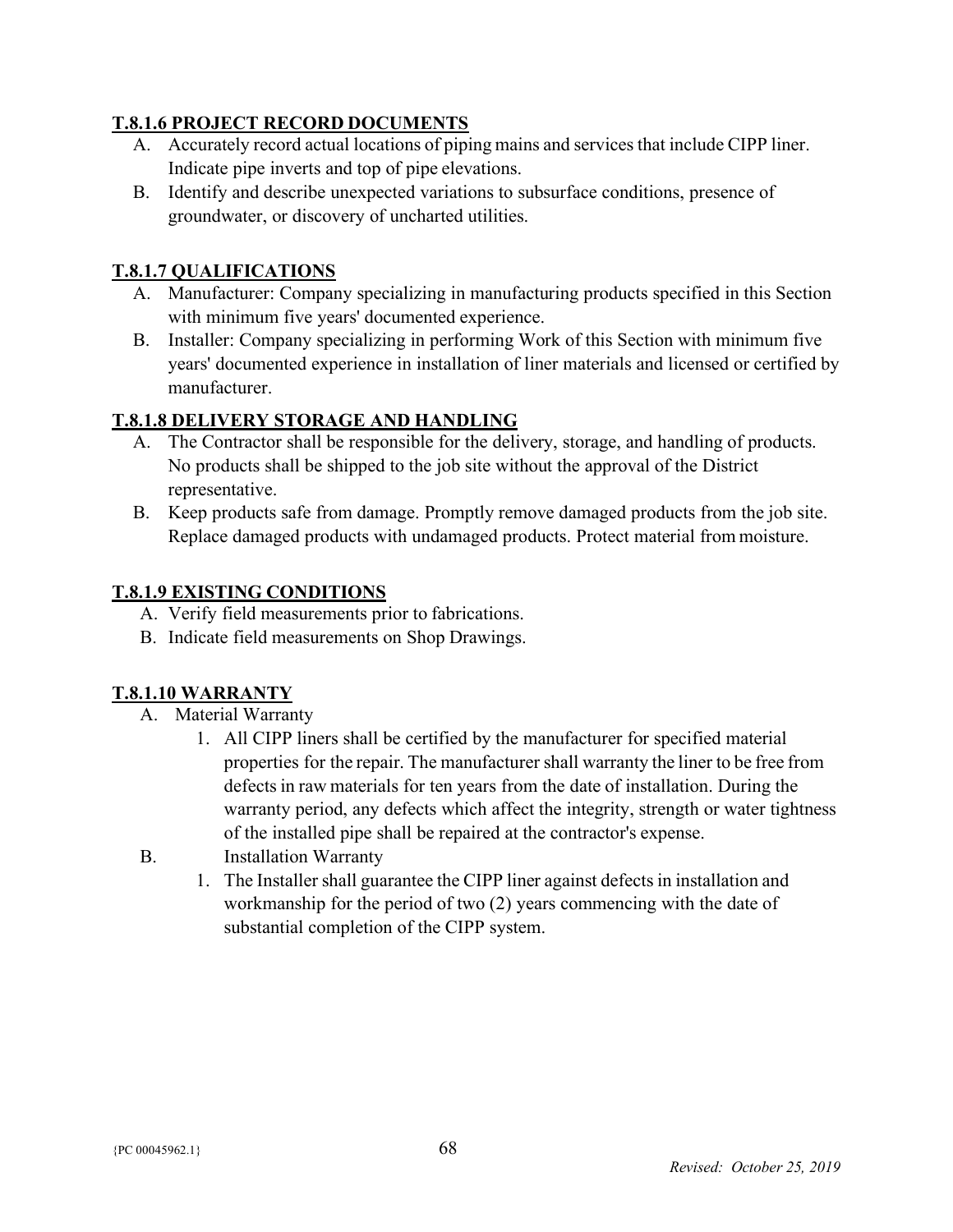## **T.8.2 PRODUCTS**

#### **T.8.2.1 MANUFACTURERS**

- A. CIPP Liner
- B. Granite Inliner
- C. Insituform Technologies, Inc.
- D. LMK Technologies, LLC
- E. Or accepted equal that is approved by District representative

## **T.8.2.2 GENERAL**

- A. CIPP shall be designed in accordance with ASTM F1216 and D5813.
- B. Each CIPP shall be designed to withstand internal and/or external loads as dictated by the site and pipe conditions. The CIPP design shall assume no bonding to the original pipe wall.
- C. The layers of the cured CIPP shall be uniformly bonded. It shall not be possible to separate any two layers with a probe or point of a knife blade so that the layers separate cleanly or such that the knife blade moves freely between the layers.
- D. The CIPP liner shall be constructed of materials and methods that provide a jointless and continuous structurally sound liner able to withstand all imposed static, and dynamic loads on a long-term basis.
- E. Design lining material to have sufficient structural strength to support dead loads, live loads, and groundwater load imposed, assuming existing pipe cannot share loading or contribute to structural integrity of liner.
- F. Field measurements of the existing pipe diameters, ovality and length shall be taken.
- G. Pipe liner shall be capable of installation with water in the carrier pipe and surrounding groundwater.
- H. The flexible tube shall be fabricated to a size that when installed will neatly fit (minimum 99.75%) the internal circumference of the existing sanitary sewer lines (including services). Allowance shall be made for circumferential stretching during insertion so that the final cured product is snug against the wall of the host pipe.
- I. The minimum length shall be that deemed necessary by the Contractor to effectively span the distance from the inlet to the outlet of the respective manholes unless otherwise shown or specified. The Contractor shall verify the lengths in the field before impregnation.

## **T.8.2.3 CURED-IN-PLACE-LINER (CIPP)**

A. Unless otherwise specified, the Contractor shall furnish a general purpose, unsaturated, polyester or thermosetting vinyl esther resin and catalyst system compatible with the reconstruction inversion process that provides cured physical strengths specified herein, and complies with ASTM D5813, F1216, F1743, and F2019.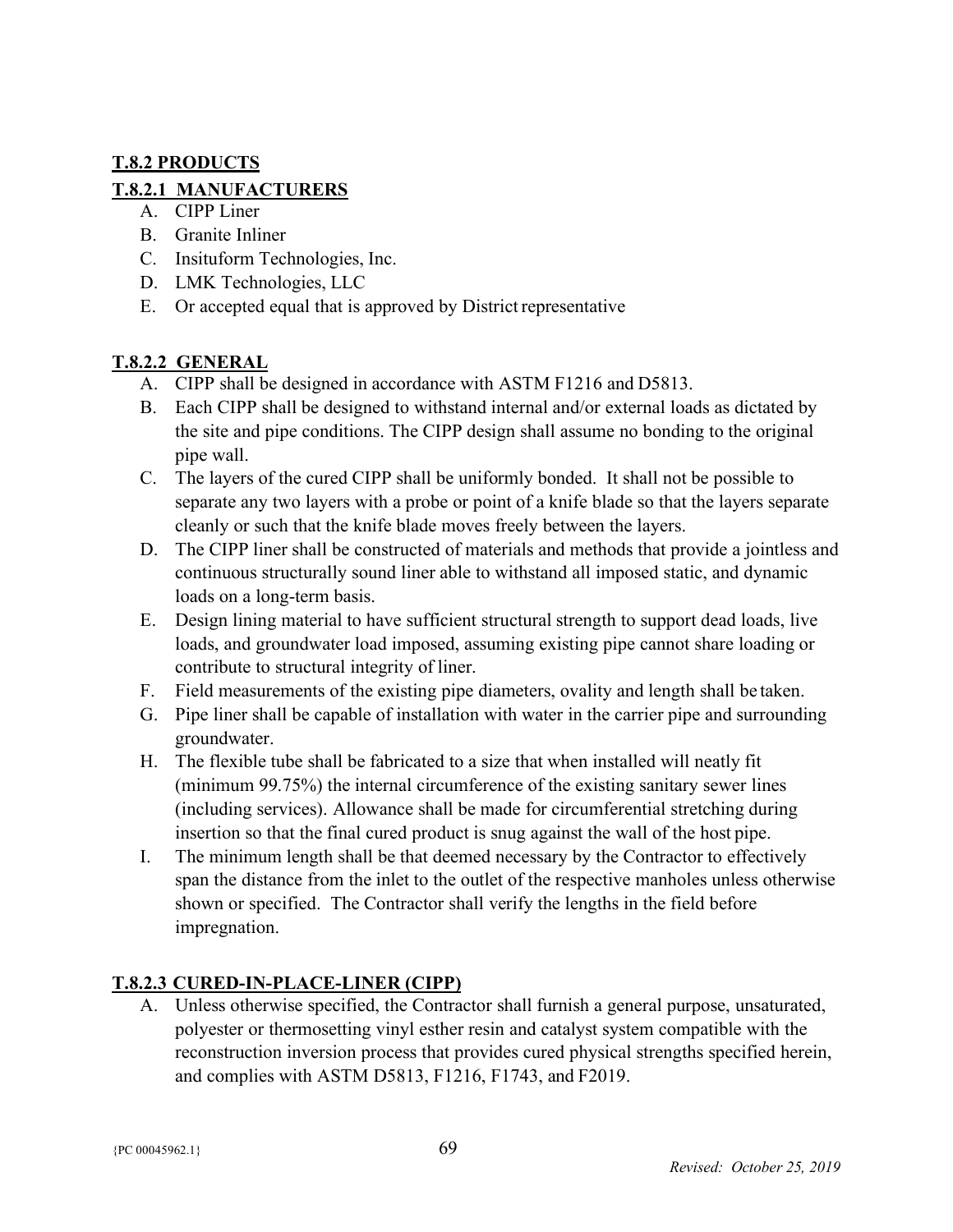- B. Liner material shall be manufactured with resins pre-impregnated within the liner to eliminate the possibility of air bubbles and voids. Resin shall be a corrosion-resistant polyester or vinyl ester resin and catalyst system that, when properly cured within tube composite, meets requirements of ASTM F1216, F1743, and F2019.
- C. The liner thickness shall be sized for a minimum hydrostatic load of 8.0 feet and maximum depth of earth cover as measured in the field. The hydrostatic load shall be increased to the manhole depth plus 1.0 foot for bury depths in excess of 8.0 feet.
- D. The finished pipe liner in place shall be fabricated from materials which when complete is chemically resistant to and will withstand internal exposure to domestic sewage having a pH range of 5 to 11 and temperature of 150ºF.
- E. Minimum Design Criteria:
	- 1. Minimum flexural strength: 4,500 PSI
	- 2. Initial Modulus of Elasticity: 250,000 PSI
	- 3. Nominal CIPP Thickness: Per ASTM F1216, Minimum of 6mm

## **T.8.2.4 SOURCE QUALITY CONTROL**

- A. Inspect extruded material for defects and physical properties according to ASTM D1785. Verify liner material is homogeneous and free of defects, cracks, holes, blisters, protrusions, foreign materials, or other deleterious faults.
- B. For testing purposes, mark each production lot with identical marking number.
- C. Chemical and Physical Testing: Test cured samples according to ASTM D5260.

## **T.8.3 EXECUTION**

## **T.8.3.1 PREPARATION**

- A. Cleaning: Clean existing sewer pipes of debris, sedimentation, and mineral deposits with high- velocity cleaner, bucket and scraper, root saws, rolling or balling units, or other appropriate means.
- B. Bypassing Sewage:
	- 1. Set up bypassing pump system as detailed in Bypass Pumping/Piping Plan to isolate each section of piping forrelining.
	- 2. Maintain bypass pumping until lining is totally formed and service connections are reestablished.
- C. The interior of the pipeline shall be carefully inspected to determine the location of any condition that shall prevent proper installation, such as roots, severe offsets, and collapsed or crushed pipe sections. Experienced personnel trained in locating breaks, obstacles, and service connections by closed circuit television shall perform inspection of pipelines.

## **T.8.3.2 ACCESS SAFETY**

A. Prior to entering access areas such as manholes, an excavation pit, performing inspection or cleaning operations, an evaluation of the atmosphere to determine the presence of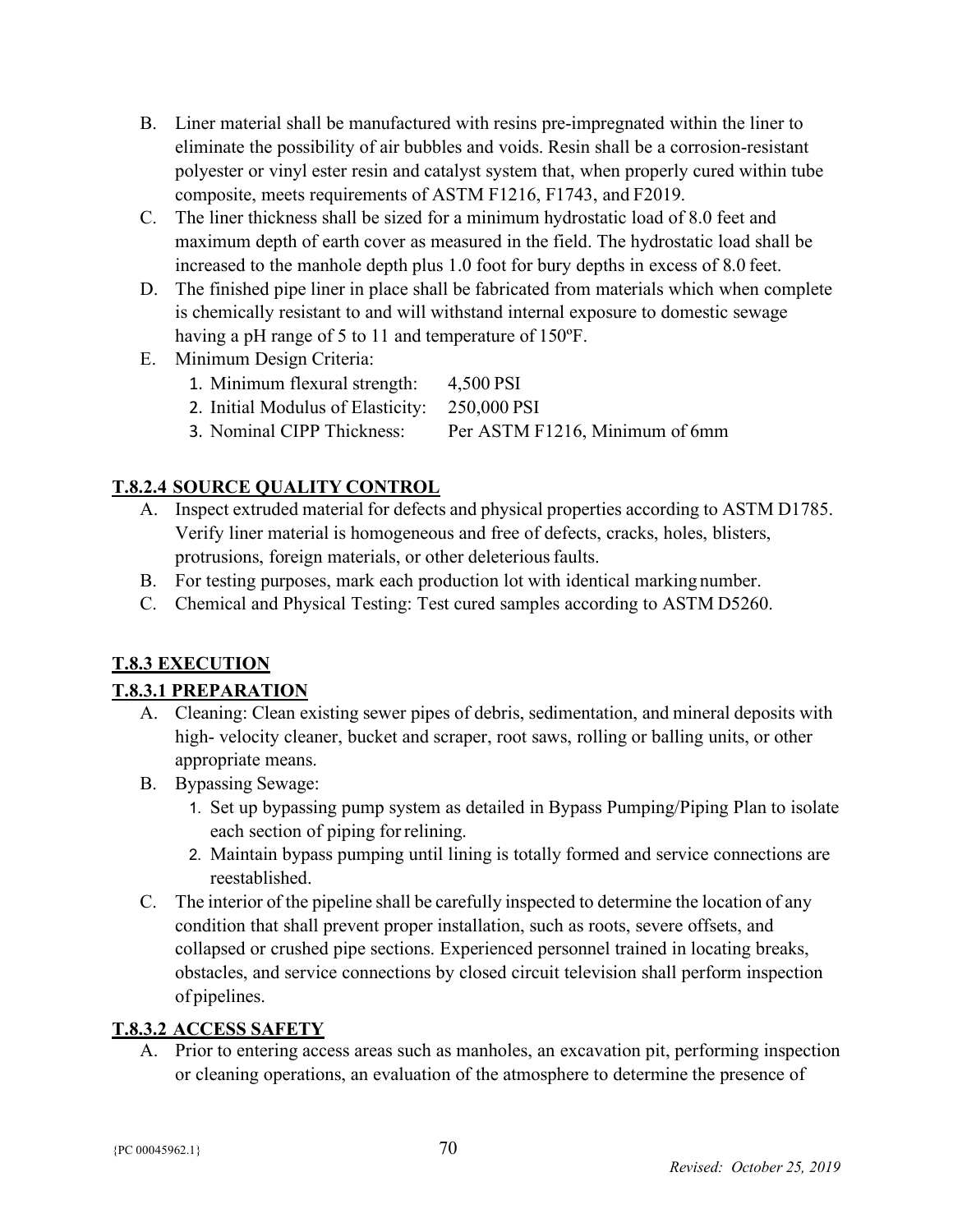toxic or flammable vapors or lack of oxygen shall be undertaken in accordance with local, state, or federal safety regulations.

#### **T.8.3.3 SANITARY SEWER REHABILITATION PROCEDURES**

- A. Pipe Rehabilitation (CIPP) for limits between manholes, or as shown.
- B. Where practicable, liners should be installed in continuous runs where there are two or more continuous manhole segments. This is especially desirable to connect several short manhole segments with a continuous lining.
- C. Pipe rehabilitation with cured in place thermosetting resin pipe (CIPP) methods must adhere to ASTM F1216 and F2019 for pulled in place installation.
	- 1. Work includes installation of continuous lengths of homogeneous resin impregnated flexible tube cured tight to existing pipe wall with water, pressurized steam, or in accordance with the manufacturer's recommendations. CIPP installation shall be in accordance with the applicable ASTM Standards with the following modifications:
		- a. Prior to installation and as recommended by the manufacturer remote temperature gauges or sensors shall be placed inside the host pipe to monitor the temperatures during the cure cycle. Liner and/or host pipe interface temperature shall be monitored and logged during curing of the liner.
		- b. The heat source shall be fitted with suitable monitors to gauge the temperature of the incoming and outgoing heat source. Another such gauge shall be placed between the impregnated reconstruction tube and the pipe invert at the remote manhole to determine the temperatures during cure. The resin manufacturer shall recommend temperature in the line during the cure period.
	- 2. After the liner has been installed, all active, existing services shall be temporarily reinstated. This shall be done without excavation in pavement areas, and in the case of non-man-entry pipes, from the interior of the pipeline by means of a 360° (degree) television camera and a cutting device that re-establishes the service connection. When a remote cutting device is used and a cleanout is available, then a mini-camera down the service may also be used to assist the operator in cutting or trimming. All coupons shall be recovered at the downstream manhole and removed.
	- 3.Work may include point repair prior to lining where necessary and as detailed in Sections 3.5, 3.6, and 3.7. All repairs must be approved by the District prior to repair work beginning.
- D. Contractor Responsibilities Include:
	- 1. Contractor to install the specified system must be responsible for complete performances of such, including, but not limited to:
		- a. Materials
		- b. Application
		- c. Quality Control
	- 2. Contractor will supply District Engineer with documentation showing past installation experience and licensing prior to construction.
	- 3. Contractor prequalification may be required by individual product manufacturers.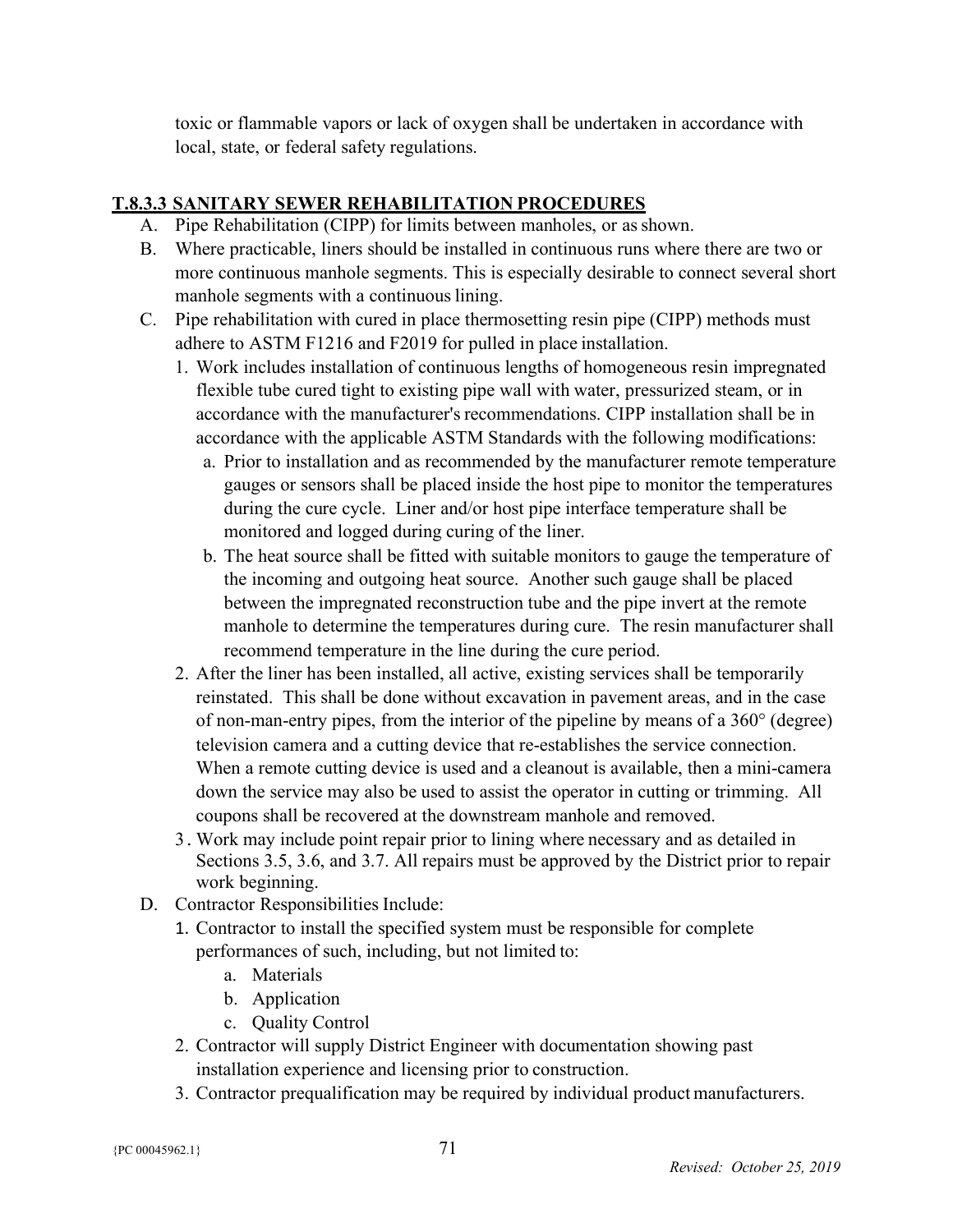- 4. Contractor shall inspect all surfaces and sewers prior to construction and notify District Engineer of any discrepancies or disparities that may interfere with proper preparation or installation.
- 5. Contractor must comply with all requirements of the manufacturer.
- 6. Contractor is responsible for all quality assurance testing of systems after construction.
- 7. Contractor is responsible for all sewage bypass equipment and traffic control.
- 8. Contractor is to verify all existing utilities prior to digging forreplacement.

#### **T.8.3.4 TESTING**

- A. The physical properties of the installed CIPP shall be verified through field sampling and laboratory testing. Materials testing shall be performed at the Contractor's expense and by an independent third-party laboratory recommended by the manufacturer and pre-approved by the District.
- B. The wall thickness shall be measured in accordance with the applicable sections of ASTM Test Method D5813 and D3567. One test shall be taken for every 500 LF of lining completed.
- C. Flexural strength and flexural modulus of elasticity shall be determined in accordance with ASTM D-790. One test shall be taken for every 500 LF of lining completed.
- D. The laboratory results shall identify the test sample location as referenced to the nearest manhole and station.
- E. If properties tested do not meet minimum requirements, after consultation with and approval of the District, the CIPP shall be removed and replaced at no additional cost to the District.
- F. As the District's discretion, additional testing may be required to confirm the installed liner is watertight. Testing may be accomplished through mainline integrity pressure testing, focused electrode leak location, or other process as designed by the District.

## **T.8.3.5 FINISHED CIPP**

- A. Finished Pipe Liner
	- 1. Shall be inner polyethylene layer and an outer polyester felt layer impregnated with a thermosetting resin to fit tightly against the existing inside pipe wall.
	- 2. Shall be fabricated from materials that, when cured, shall be chemically resistant to withstand internal exposure to sewage gases containing quantities of hydrogen sulfide, carbon monoxide, methane, petroleum hydrocarbons, moisture saturation, and dilute sulfuric acid.
	- 3. Shall be continuous over the length of pipe rehabilitated.
	- 4. There shall be no damage, deflection, holes, delaminating, uncured resin or other visual defects in the liner. The CIPP shall be free of dry spots, lifts, and shall be smooth with minimal wrinkling.
	- 5. No visible leakage through the liner or at manhole or service lateral connections will be allowed.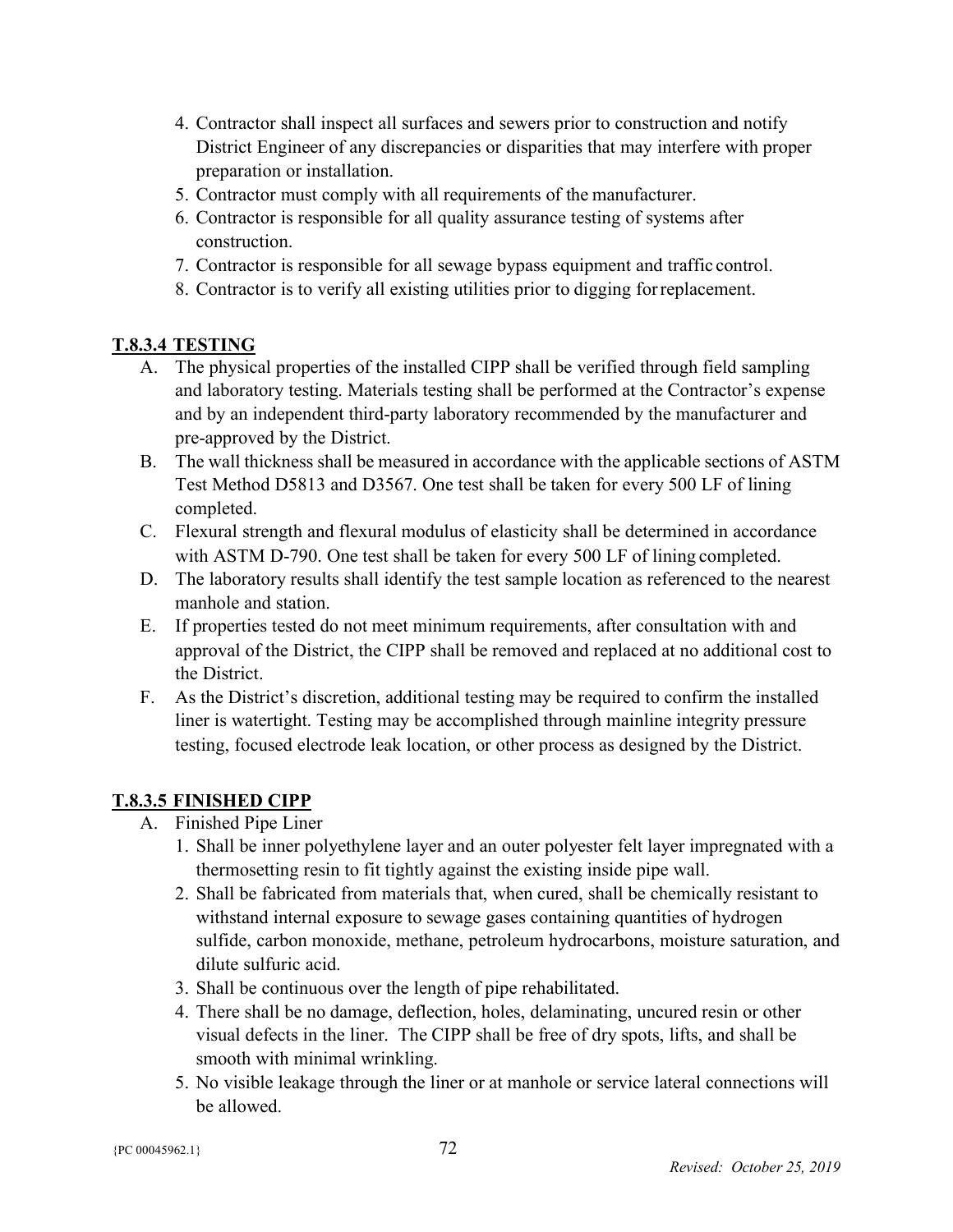- B. Interior Surface
	- 1. Interior surface liner within 10 feet of manholes shall be wrinkle free. All wrinkles within this limit shall be properly removed to allow proper installation of flow restricting plugs.
	- 2. Wrinkles in the finished lined pipe that meet one or more of the following criteria are unacceptable and shall be removed or repaired by the contractor in a method that is approved by the District at no additional cost to the District:
		- a. Cause a backwater greater than one (1) inch in depth,
		- b. Reduce the hydraulic capacity of the pipeline as determined by the District,
		- c. Have a height equal to or greater than 5% of the pipe diameter,
		- d. Cause a maintenance problem or inconvenience as determined by the District,
		- e. Cause debris and solids to hang-up and accumulate, or
		- f. Reduce the structural stability of the pipe.
	- 3. If wrinkles are detected in the installed liner, the Contractor shall provide photographs and dimensions of the wrinkle including height and direction. Methods of repair shall be proposed by the Contractor and submitted to the District for review. The District will determine on a case by case basis if removal of the wrinkle, or replacement or repair of CIPP liner is required.
	- 4. If a void, lift, blister, or delamination between the liner and the pipe exists, the Contractor shall repair or replace that section of pipe at no additional cost to the District. Repairs shall be made by removal and replacement of the liner around the full circumference of the pipe, in the vicinity of the defect. All repairs shall be approved by the District prior to implementation and removal of defect liner and patching shall not be allowed unless approved by the District.
- C. Liner Terminations at Manholes
	- 1. The beginning and end of the CIPP shall be cut flush at the inlet and outlet points in the manhole.
	- 2. The ends shall be permanently sealed to the rehabilitated pipeline to prevent any infiltration between the CIPP and the host pipe.
	- 3. Ends shall be sealed with a resin mixture that is recommended by the liner manufacturer.
	- 4. Sealing:
		- a. Shall be compatible with the liner/resin system, provide a watertight seal and is approved by the Engineer prior to start of construction.
		- b. Hydraulic cements and quick-set cement products are not acceptable.
		- c. Acceptable materials shall be an approved epoxy type product that will bond, not crack, dry up, slough off, or shrink in time, and provide a good transition in the manholes.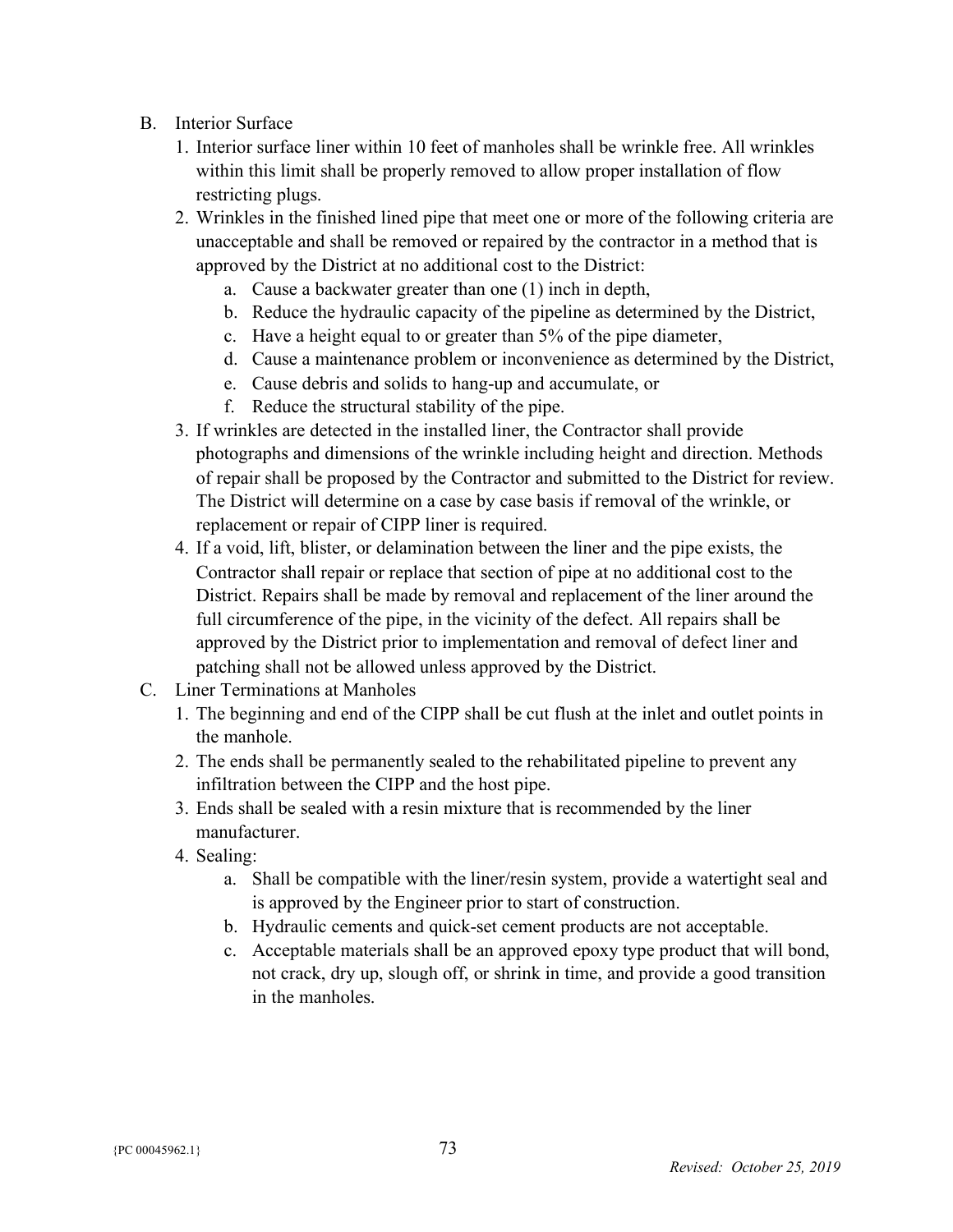#### **T.8.3.6 SERVICE LATERAL RENEWAL**

- A. All sewer services connected to the main shall be reinstated after the sewer main has been lined or replaced due to defects. Service connections shall be reinstated to no more than 100% of the original area as it enters the host pipe.
- B. The exact location and number of service connections or side sewers shall be verified during the initial television inspection. It shall be the Contractor's responsibility to accurately field locate all existing service connections or side sewers and establish means for access for flow control. The Contractor shall reconnect all active service connections or side sewers to the liner pipe as determined by the District and indicated in accordance with the Contract Documents.
- C. The Contractor shall be responsible for restoring/correcting, without any delay, all missed or faulty reconnections, as well as any damage caused to property owners for not reconnecting the services soon enough or for not giving notice to the property owners.
- D. Any lateral not initially reinstated by the Contractor that proves to be active shall be reinstated by the Contractor at no additional cost to the District and the Contractor shall be responsible for any resulting property damage.
- E. All existing service connections shall be reconnected by a remote-controlled cutting device directed internally by a television camera or by internal manual cutting. Cuts shall be made by experienced operators so that no blind attempts or holes are made in the liner pipe. Locations shall be verified carefully to match earlier tapes for accurate lateral location, especially where dimples are not well defined. The District reserves the right to require service connection by excavation at the Contractor's expense at any location if the quality or workmanship of the cut is not satisfactory.
- F. A 2-pass process of using a cutter to open the lateral followed by wire brush (or similar) attachment to complete the cutting flush with the lateral walls should be used, or approved alternate. It shall be properly aligned, invert to invert, to the existing connection with no obstructions to the flow. Resin slugs shall be removed as necessary from reinstated service connections. Any mis-cuts shall be repaired at no cost to the District and shall be performed utilizing an additional thinner liner to prevent water from entering behind the liner to the full satisfaction of the District. All coupons cut from the liner for reopening of lateral connections shall be retrieved from the sewer, accounted for by the Contractor, and turned over to the District.
- G. Contractor shall provide a sound, smooth transition from laterals to the main sewer. Contractor shall submit for approval a detailed repair plan for the permanent repair of any gaps between the installed liner and the face of the lateral connections. As part of the repair plan, the District may direct the contractor to install "top-hat" or "brim" style connections at select service laterals. The fitting to be utilized for all lateral connections shall be the Lapel Liner by LMK Technologies, or approved equal, and installed in accordance with the manufacturers written instructions.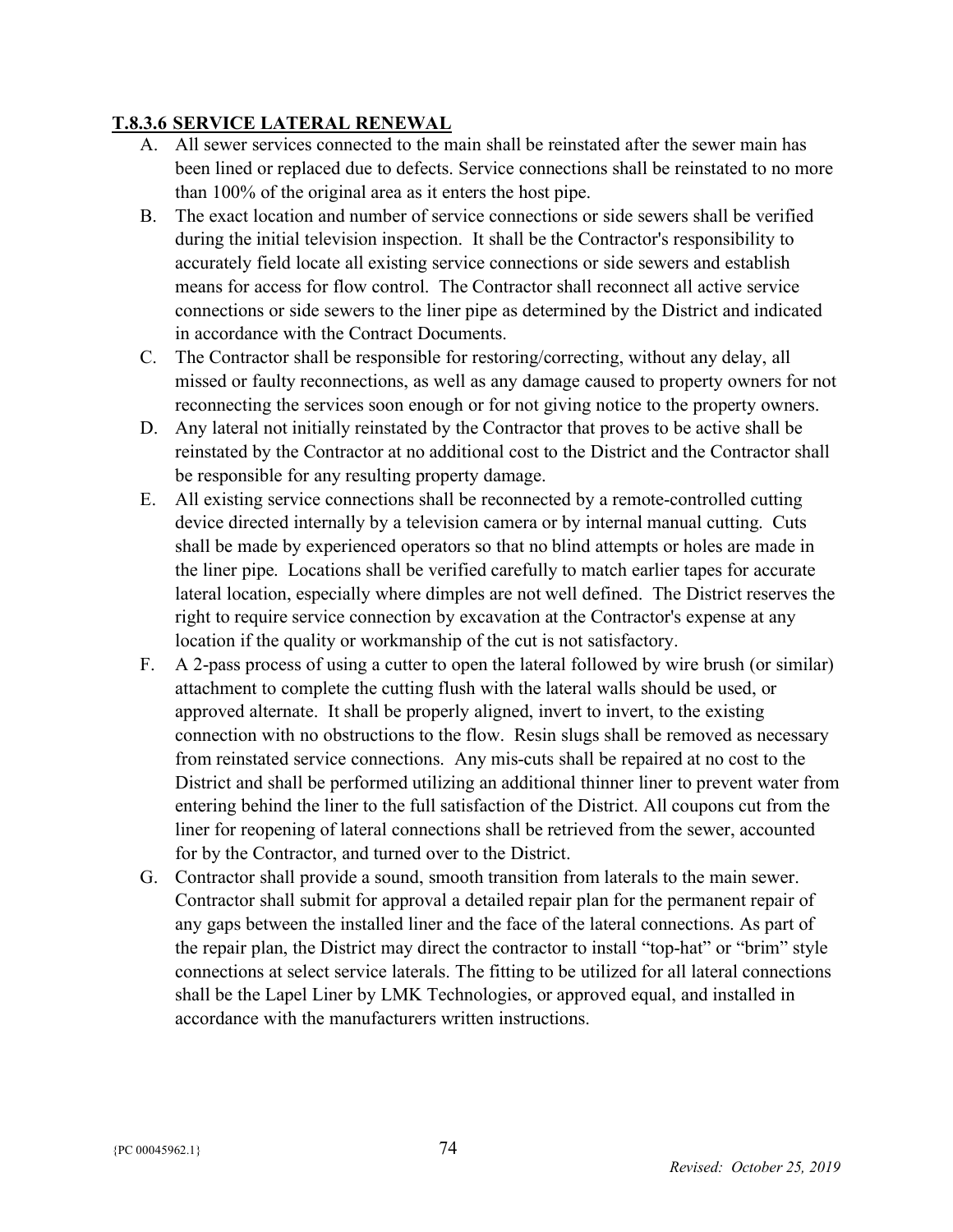#### **T.8.3.7 FINAL ACCEPTANCE**

- A. All CIPP sample testing and repairs to the installed CIPP as applicable shall be completed, before final acceptance, meeting the requirements of these specifications and documented in written form.
- B. The Contractor shall perform a detailed closed-circuit television inspection in accordance with ASTM standards, after installation of the CIPP liner and reconnection of the side sewers. The finished liner shall be continuous over the entire length of the installation and shall be free of significant visual defects, damage, deflection, holes, leaks and other defects. Unedited digital recordings of the inspection shall be provided to the District within ten (10) working days of the liner installation.
- C. The data shall note the inspection date, manhole depths from rim to inverts, location of all reconnected side sewers, debris, defects in the liner, including but not limited to gouges, cracks, bulges, or bumps. Immediately prior to conducting the video inspection, the Contractor shall thoroughly clean the newly installed liner removing all debris and build-up that may have accumulated, at no additional cost to the District.
- D. Bypass pumping or plugging from the upstream manhole shall be utilized to minimize sewage from entering the line during the inspection. In the case of bellies in the line, the pipe shall be cleared of any standing water to provide continuous visibility during the inspection.

Upon Engineering evaluation…

- G. Mainline Integrity Pressure Testing
	- 1. After installation or during the curing/installation process, Contractor shall conduct a mainline integrity pressure test. The test must demonstrate CIPP mainline is watertight.
	- 2. The Contractor shall furnish all necessary equipment to conduct the test. An acceptable method is a low pressure air test, conducted as follows:
	- 3. Pressurize the test section to 4.0 psi and hold above 3.5 psi for not less than 2 minutes. Add air if necessary to keep the pressure above 3.5 psi. At the end of this 2 minute stabilization period, note the pressure (must be 3.5 psi minimum) and begin the timed period. If the pressure drops 0.5 psi in less than the time given in the table below, the section of pipe shall have failed the test.
	- 4. When the prevailing groundwater is above the sewer being tested, test pressure shall be increased 0.43 psi for each foot that the water table is above the invert of the sewer.

| Sewer Diameter (Inches) | Minimum Test Time per 100 ft. |
|-------------------------|-------------------------------|
|                         | 77                            |
|                         | ٩r                            |
|                         | 108                           |
|                         | 144                           |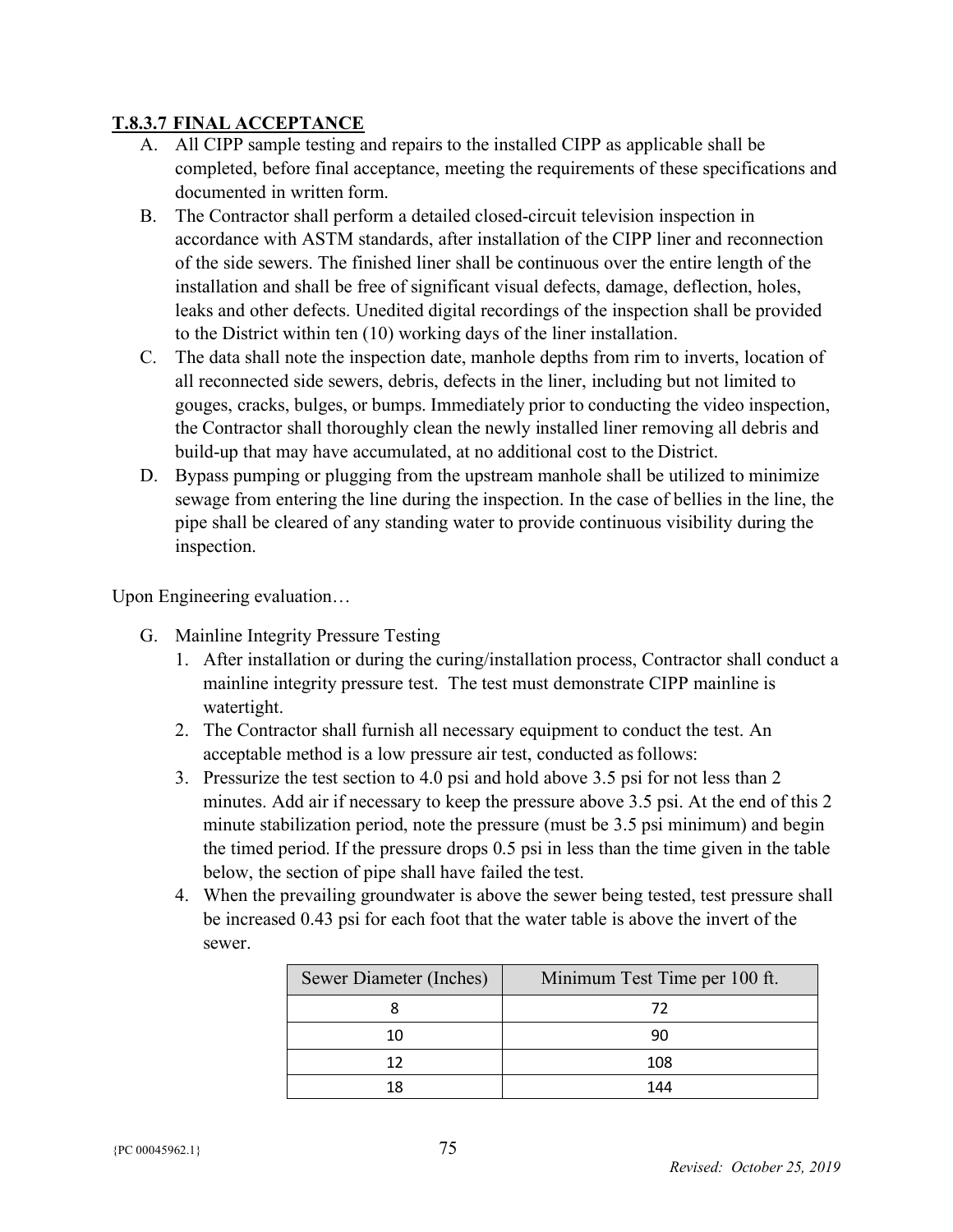- 5. If the time for the pressure to drop 0.5 psi is 125 percent or less of the time given in the table, the line shall immediately be re-pressurized to 3.5 psi and the test repeated.
- 6. The pressure gage used shall be supplied by the Contractor and have minimum divisions of 0.10 psi and be oil filled.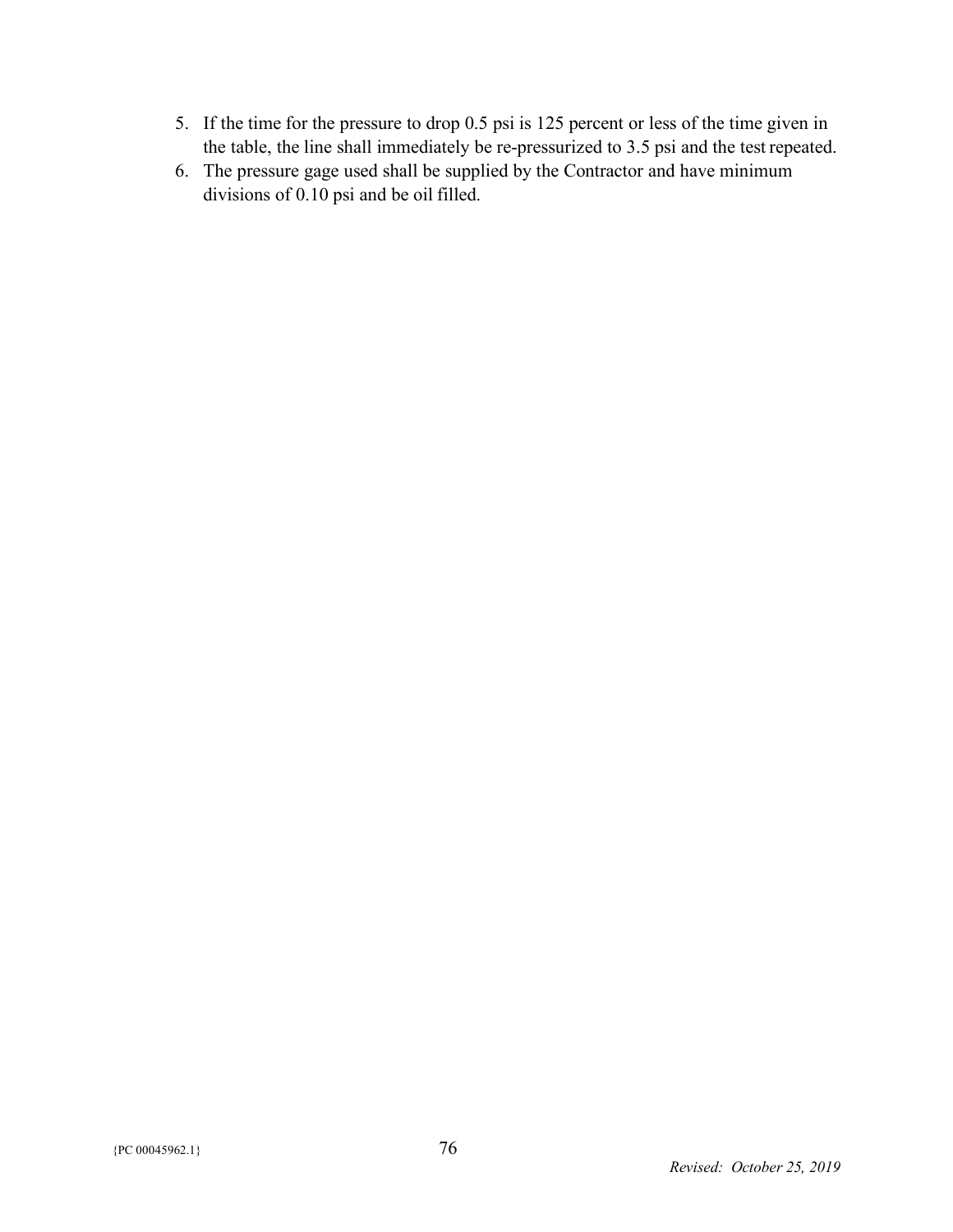# CHAPTER 3

 $\mathcal{L}$  , we have the set of the set of the set of the set of the set of the set of the set of the set of the set of the set of the set of the set of the set of the set of the set of the set of the set of the set of the  $\Box$ 

# SANITARY SEWER DRAWING DETAILS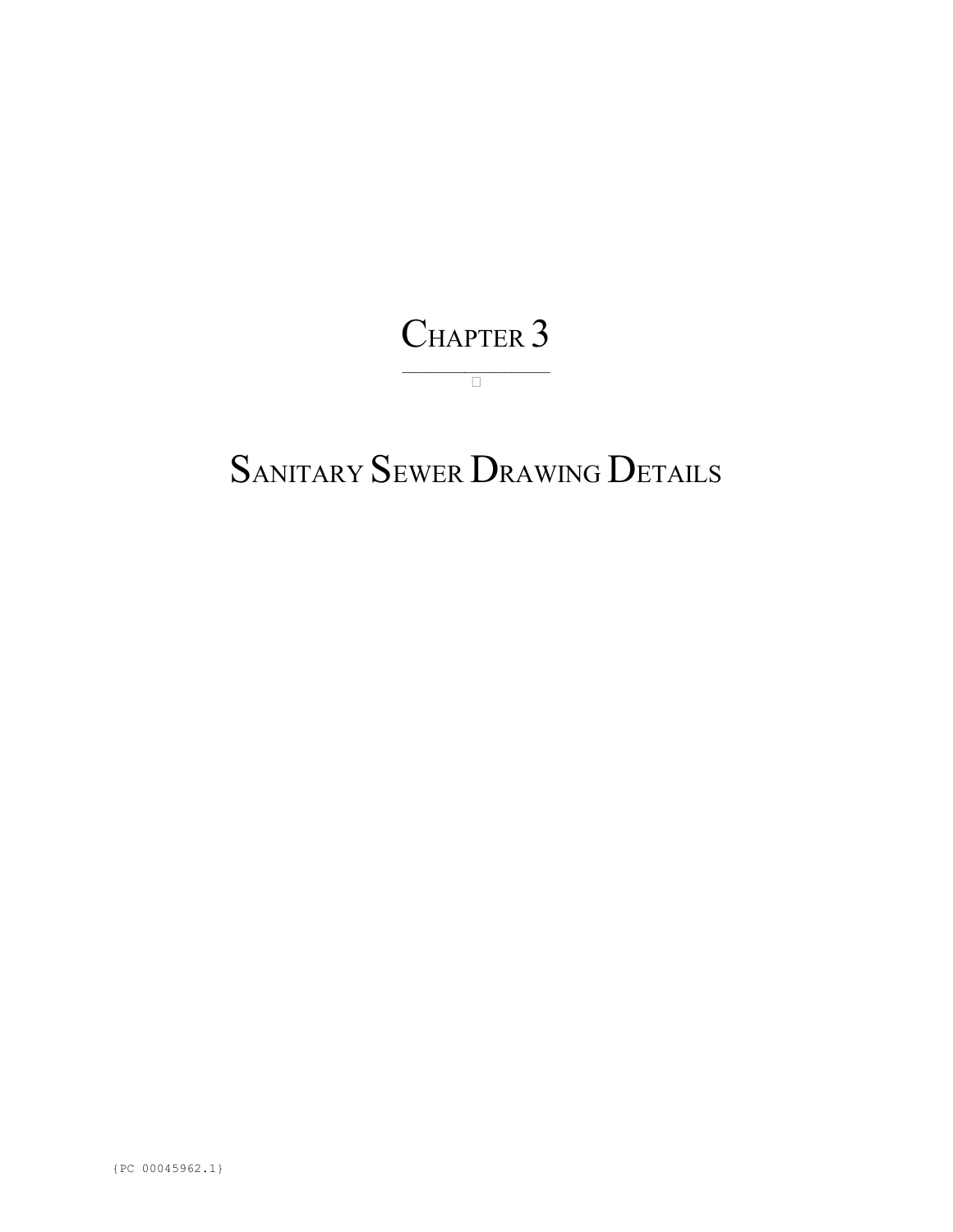| <b>DRAWING</b> | <b>DETAIL TITLE</b>                                        |  |
|----------------|------------------------------------------------------------|--|
|                |                                                            |  |
| D.1S           | Typical Street Cross Section And Street Centerline Profile |  |
| D.2S           | Typical Street Cross Section Public Street                 |  |
| D.3S           | <b>Standard And Special Bedding Detail</b>                 |  |
| D.4S           | <b>Expansive Soil Bedding Detail</b>                       |  |
| D.5S           | Base & Deflector Detail                                    |  |
| D.6S           | Precast Manhole Precast Base Detail                        |  |
| D.7S           | Precast Manhole Cast-In-Place Detail                       |  |
| D.8S           | 24" Manhole Ring & Cover Detail                            |  |
| D.9S           | Plastic Step Detail                                        |  |
| D.10S          | Outside Drop Manhole For Pipe 15" Or Smaller Detail        |  |
| D.11S          | Domestic Sewer Tapping Saddle Detail                       |  |
| D.12S          | Domestic Sewer Wye Connection Detail                       |  |
| D.13S          | <b>Intermediate Platform Detail</b>                        |  |
| D.14S          | <b>Steel Marker Post Detail</b>                            |  |
| D.15S          | Sewer Wye Branch Connection - Depth Less Than 12'          |  |
| D.16S          | Sewer Wye Branch Connection - Depth Greater Than 12'       |  |
| D.17S          | Pipe Casing and Spacer Detail                              |  |
| D.18S          | Typical Precast Manhole Trace Wire Placement Detail        |  |
|                |                                                            |  |
|                |                                                            |  |
|                |                                                            |  |
|                |                                                            |  |
|                |                                                            |  |
|                |                                                            |  |
| D.25S          | <b>Gravity Grease Interceptor</b>                          |  |
| D.26S          | Low & High Rate Sand and Oil Interceptor                   |  |
| D.27S          | Low & High Commercial Grease Interceptor                   |  |
| D.28S          | <b>Standard Easement</b>                                   |  |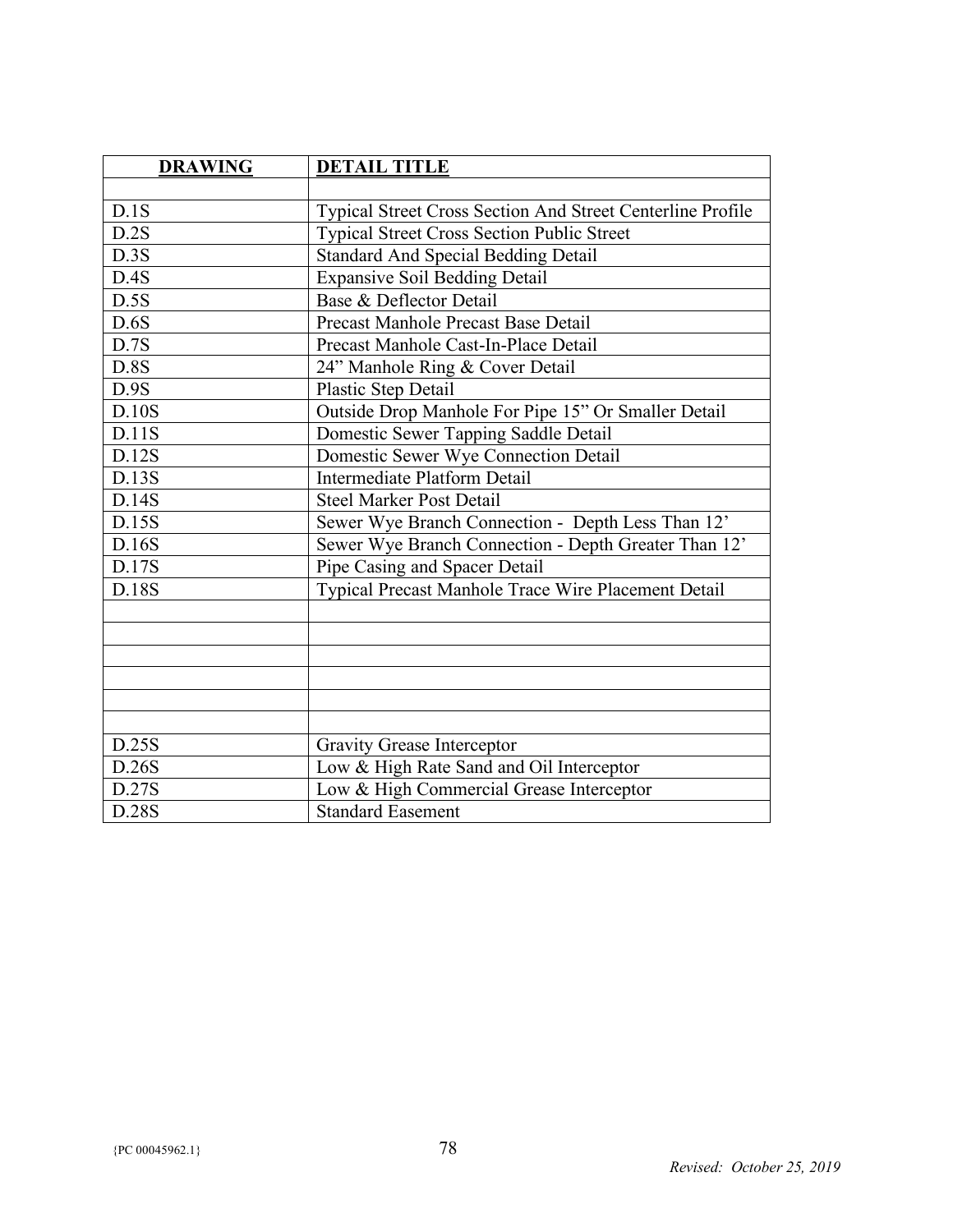# CHAPTER 4

 $\mathcal{L}$  , we have the set of the set of the set of the set of the set of the set of the set of the set of the set of the set of the set of the set of the set of the set of the set of the set of the set of the set of the  $\Box$ 

**EXHIBITS**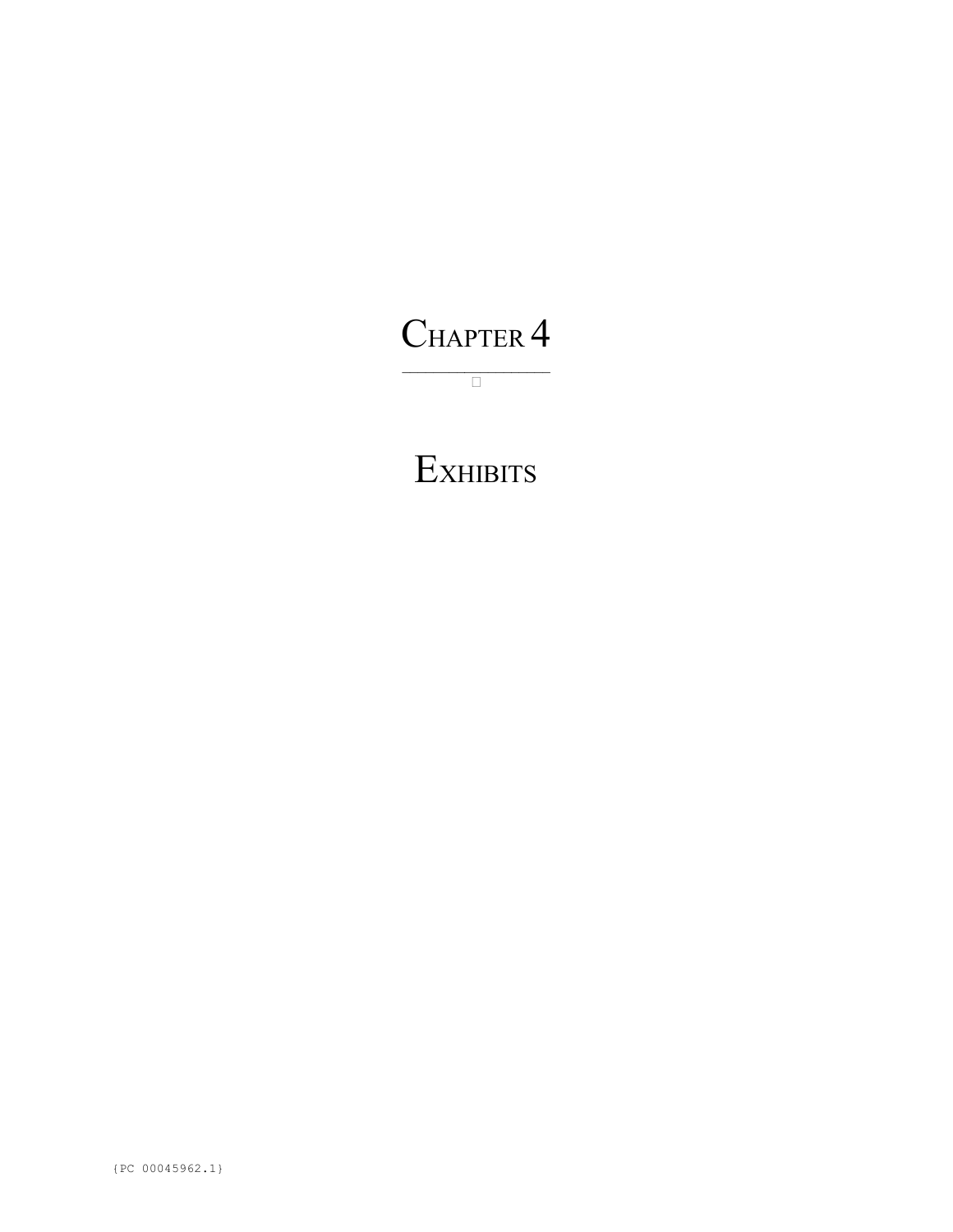# **EXHIBIT A**

## **Southwest Metropolitan Water and Sanitation District**

## **Easement Preparation and Submittal Procedures and Checklist**

These procedures have been prepared in order to provide general guidelines for the submittal of information necessary for the preparation of water and sanitary sewer easements granted to Southwest Metropolitan Water and Sanitation District. This information generally includes legal descriptions and drawings, an overall easement drawing, and a title commitment. Information contained herein should be used in conjunction with the District's Water and Sanitary Sewer System Standards and Specifications.

All information required in the submittal section of these procedures must be presented to the District prior to the approval of and release of construction plans. Submittals must be accompanied by this form with Part A completed by the Easement Grantor or his designated representative.

All legal fees and costs associated with preparation of the easement documents will be charged to the grantor.

## **Submittal**

The following information must be presented in **two copies** to the Southwest Metropolitan Water and Sanitation District.

1. A legal description and  $8\frac{1}{2}$ " x 14" drawing of each proposed easement. The drawing must be prepared in either  $1" = 50$  feet or  $1" = 60$  feet scale (see attached example).

Each separate property ownership requires a separate legal description and drawing. Legal descriptions and drawings shall be numbered consecutively as parcel number 1, parcel number 2, etc.

All legal descriptions and drawings must have ties to recognized land corners and must indicate the basis of bearings.

The acreage of the proposed easements shall be indicated on the legal descriptions and drawings.

2. An <u>overall survey drawing</u>, stamped by a registered land surveyor, showing the boundaries of the development, the proposed easements, and all existing easements, ditches, and structures.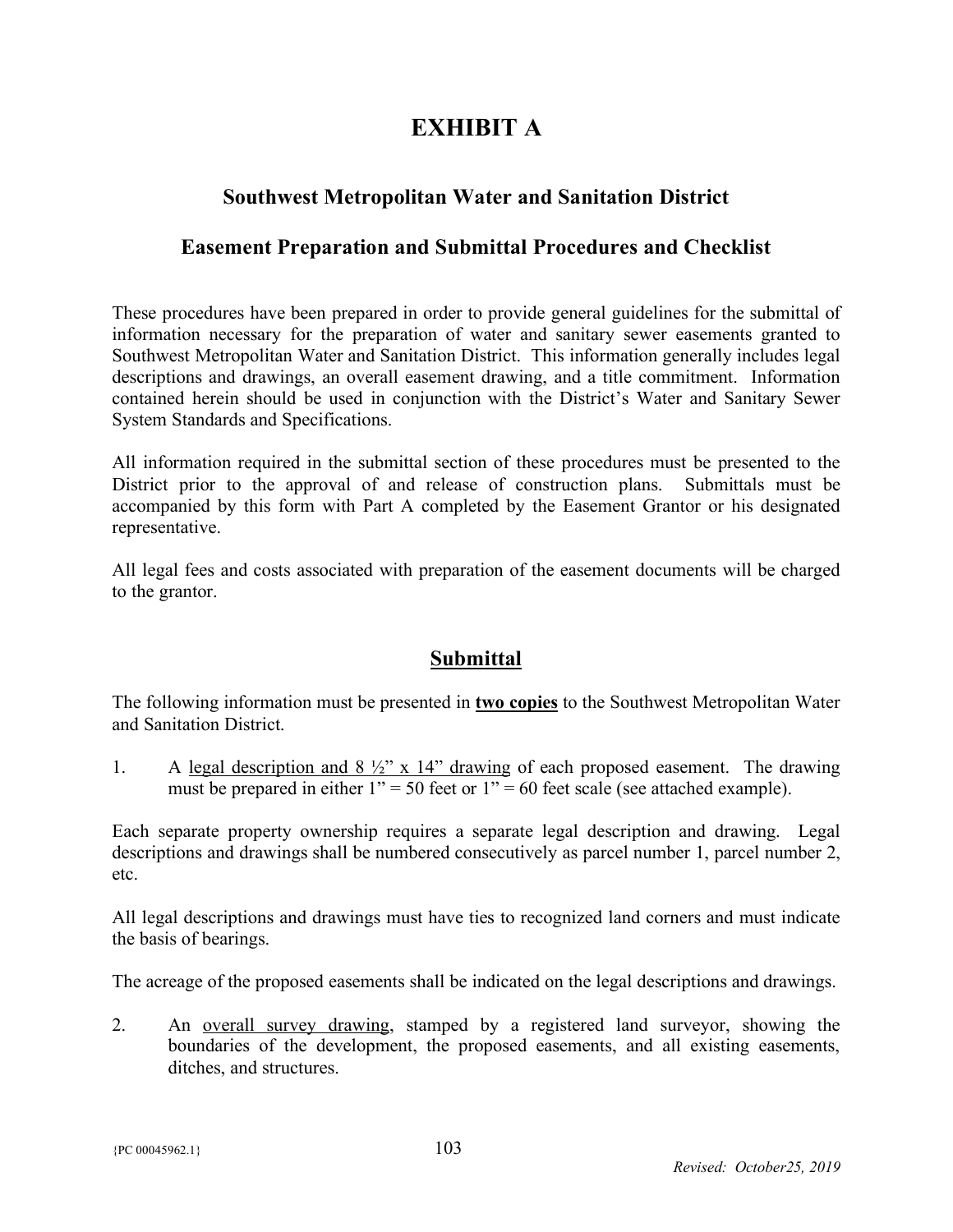If off site easements are requested and not shown on the overall survey drawing, a separate overall drawing indicating the relationship of offsite easements to the proposed development shall be submitted. Encroachments and/or encumbrances on the proposed offsite easements, such as existing easements, ditches, and structures, must be identified on the overall drawing.

3. Proof of ownership as described in Part A (below).

## **Easement Checklist**

#### Part A (to be completed by Grantor)

1. On the lines provided below, please type or print the name of the Grantor for each easement exactly as the Grantor's name appears on the Deed by which the Grantor took title to the property. If the Grantor is a corporation, please list the State in which the corporation was incorporated, plus the names of all officers. If Grantor is a general partnership, a copy of the recorded trade name affidavit must be furnished along with the names of the general partners. If Grantor is a limited partnership, a certificate of limited partnership must be furnished along with the names of the partners.

| Easement No. | Name, title, address and telephone number of persons who will<br>be signing Easement Deed |
|--------------|-------------------------------------------------------------------------------------------|
|              |                                                                                           |
|              |                                                                                           |
|              |                                                                                           |

2. Please provide the name, address, and telephone number of the party to whom the prepared documents should be forwarded for signature.

Easement No(s). Name, address and telephone number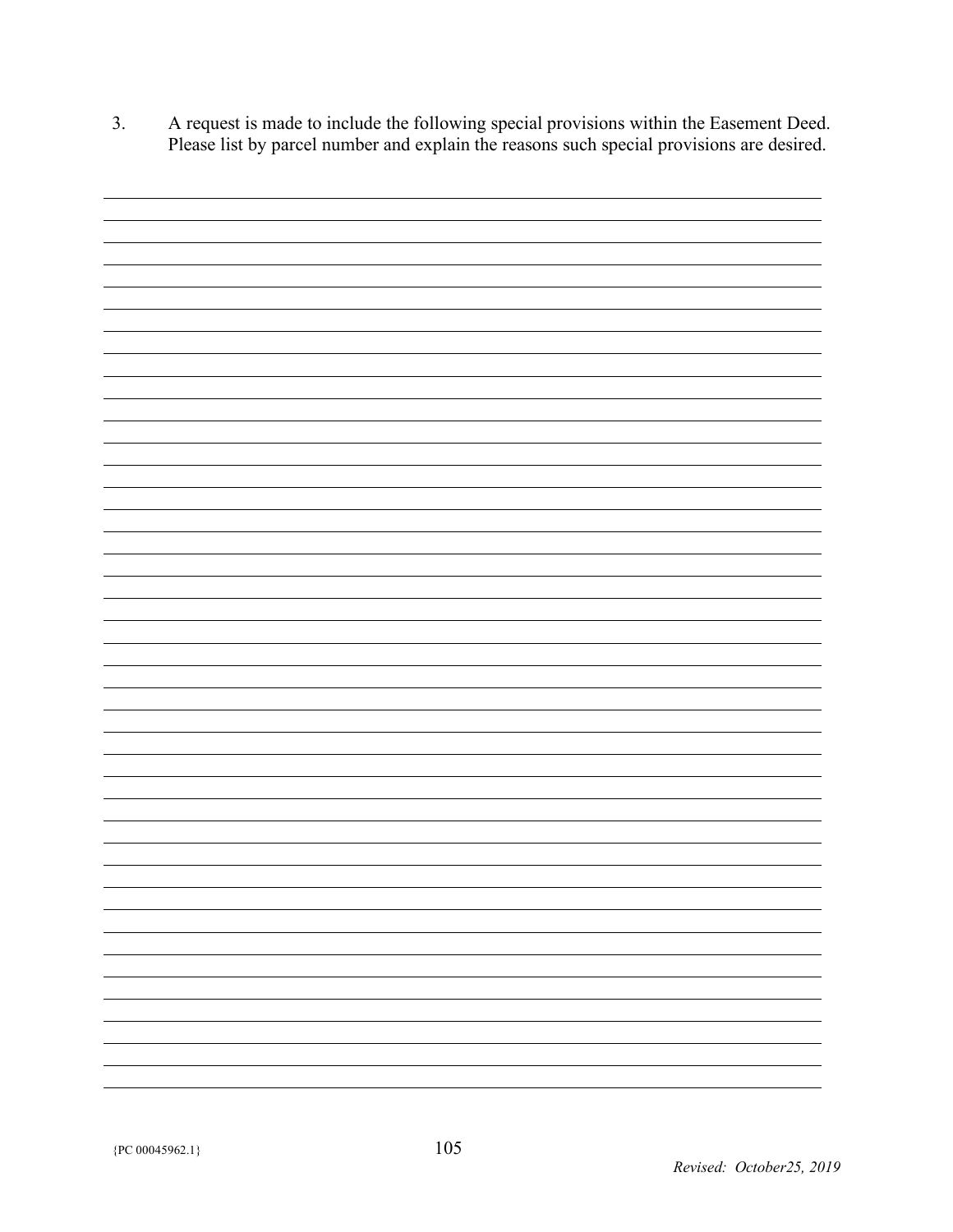4. Please list name, address, and telephone number for the party responsible for payment of costs associated with preparation of easement documents.

#### Part B (To be completed by District Representative)

1. Please provide the information requested below:

| Easement<br>Parcel | Water or Sewer<br>Easement | Exclusive or<br>Non-Exclusive |
|--------------------|----------------------------|-------------------------------|
|                    |                            |                               |
|                    |                            |                               |
|                    |                            |                               |

2. The legal descriptions, drawings, and proposed locations of utilities have been compared and reviewed, and are recommended for acceptance by the District.

(District Representative) (Date Approved)

## Part C (To be completed by District Representative)

1. Please state any special considerations or time constraints which should be brought to the attention of the District's attorney. Include a brief background statement describing location and extent of development as well as proposed points of connection to existing mains.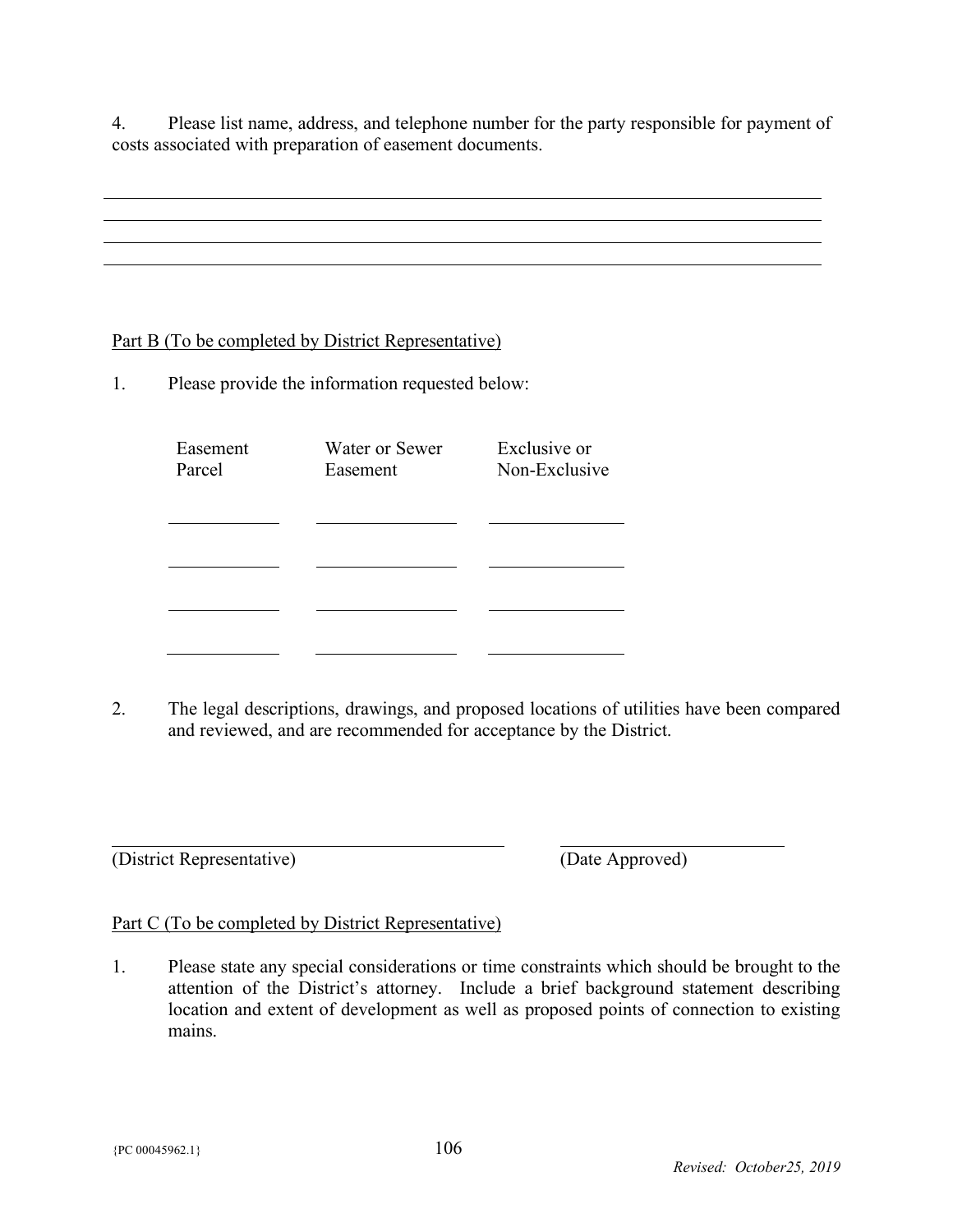2. I have reviewed the proposed easements and recommend that they be accepted by the District.

<u> 1980 - Johann Barn, mars ann an t-Amhain Aonaich an t-Aonaich an t-Aonaich an t-Aonaich an t-Aonaich an t-Aon</u>

(District Representative) (Date Approved)

Part D (To be completed by District Representative)

1. For each easement, please provide the following information.

| Easement<br>No. | Date Recorded | County | Reception No. or Book and<br>Page No. |
|-----------------|---------------|--------|---------------------------------------|
|                 |               |        |                                       |
|                 |               |        |                                       |
|                 |               |        |                                       |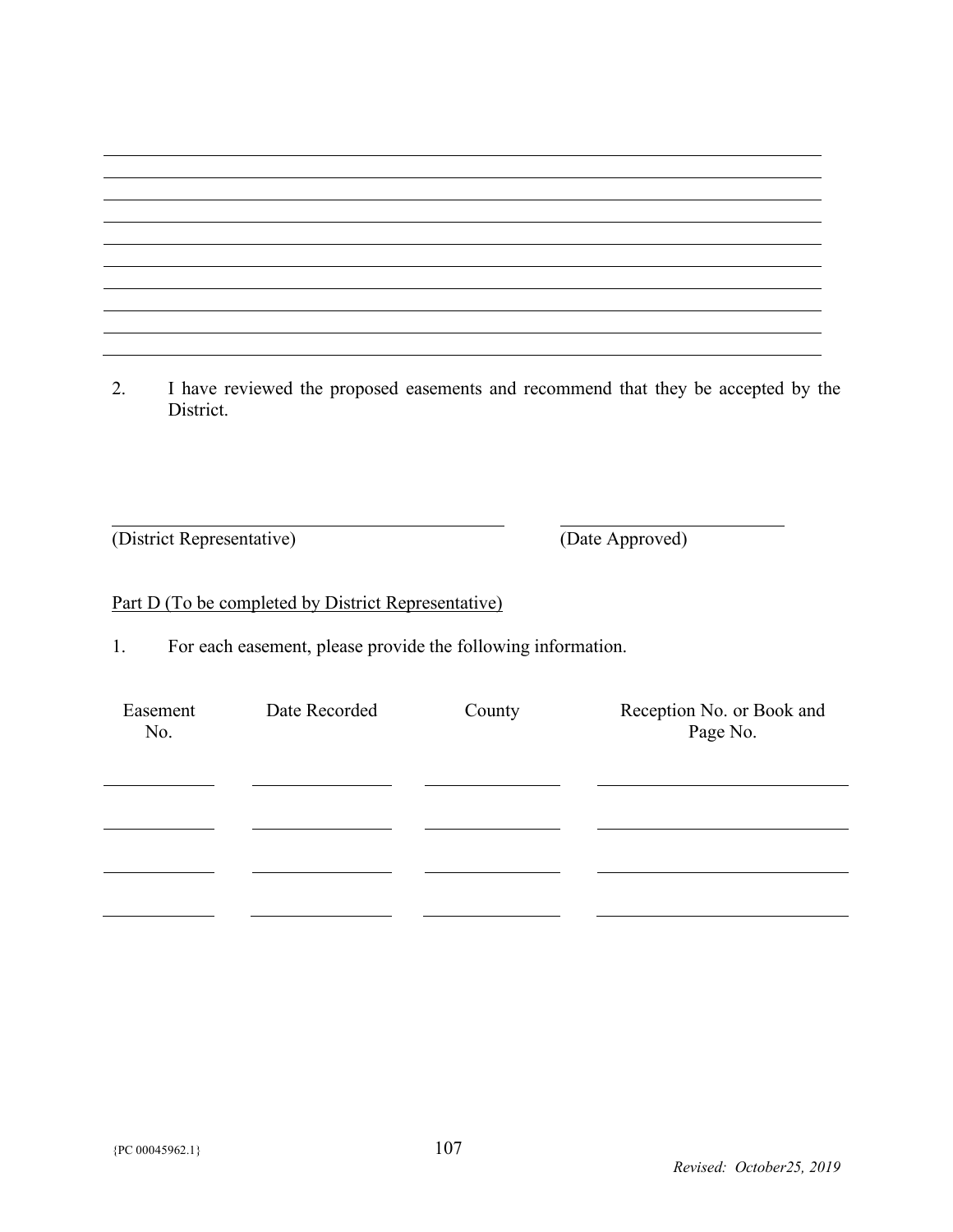2. Copies of all easements have been mailed to (please indicate date mailed):

| (Date Mailed) | Grantor                                             |
|---------------|-----------------------------------------------------|
| (Date Mailed) | District Attorney (with copy of Easement checklist) |
| (Date Mailed) | Denver Water Department (Water Easements Only)      |

(District Representative) (Date Approved)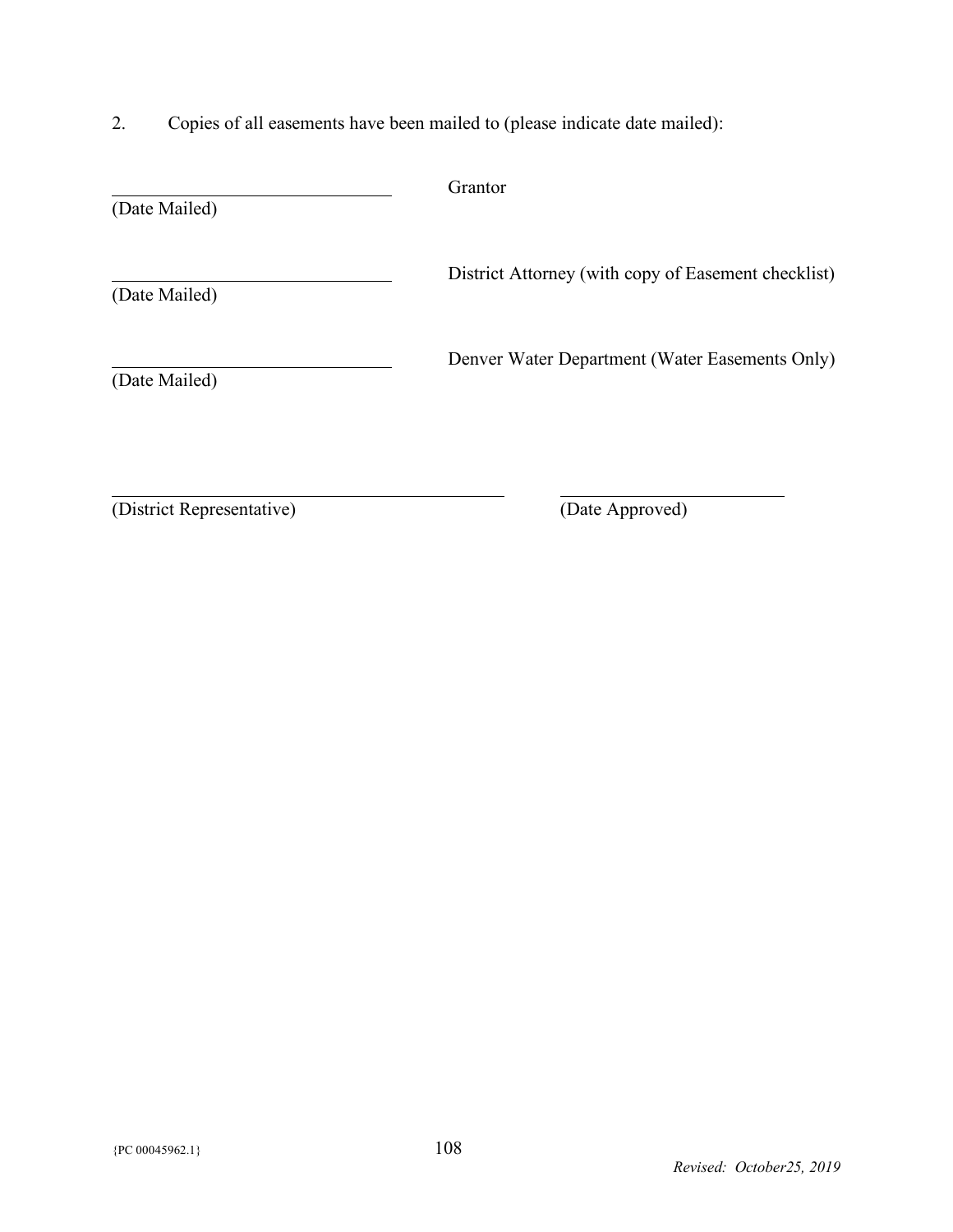## **EXHIBIT B**

## **GENERAL NOTES ON SEWER PLANS**

- 1. All sanitary sewer mains and system plans and construction shall conform with the Southwest Metropolitan Water and Sanitation District (the District) sanitary sewer standards and specifications, and be subject to construction observation by District personnel or representatives. Copies of the District standards and specifications may be obtained from the District Manager. The Owner, his Engineer or Contractor, shall schedule a preconstruction meeting with the District Manager and District Engineer at least 48 hours prior to the start of construction. Plans with the District review stamp will be distributed at the preconstruction meeting. No construction will be permitted until formal completion of easements and recordings, and prior to the preconstruction meeting.
- 2. Underground utilities in the area of construction have been located from Field Investigation and the best available utility records and are approximate only. The Contractor shall be responsible for the protection of all utility lines whether shown on the plans or not. The Contractor shall coordinate his activities with the affected utility companies and shall notify the Utility Notification Center of Colorado, Phone number(UNCC) 811, 48 hours prior to starting construction.
- 3. The length of sanitary sewer lines is the horizontal distance between center of manhole to center of manhole. Therefore, distances shown on the plans are approximate and could vary due to vertical alignment and manhole dimensions.
- 4. The Contractor shall have in his possession at all times one (1) signed copy of plans approved by the District.
- 5. Record drawings as required in the specifications are to be submitted by the Contractor prior to initial/probationary acceptance of the construction.
- 6. The Contractor shall be responsible for removing and replacing any existing signs, structures, fences, etc., encountered on the job and restoring them to their original condition.
- 7. The Contractor is responsible for:
	- A. Notifying the District 48 hours in advance of any need to shut down any portion of the existing sanitary sewer system.
	- B. Notifying the District 48 hours in advance of the work.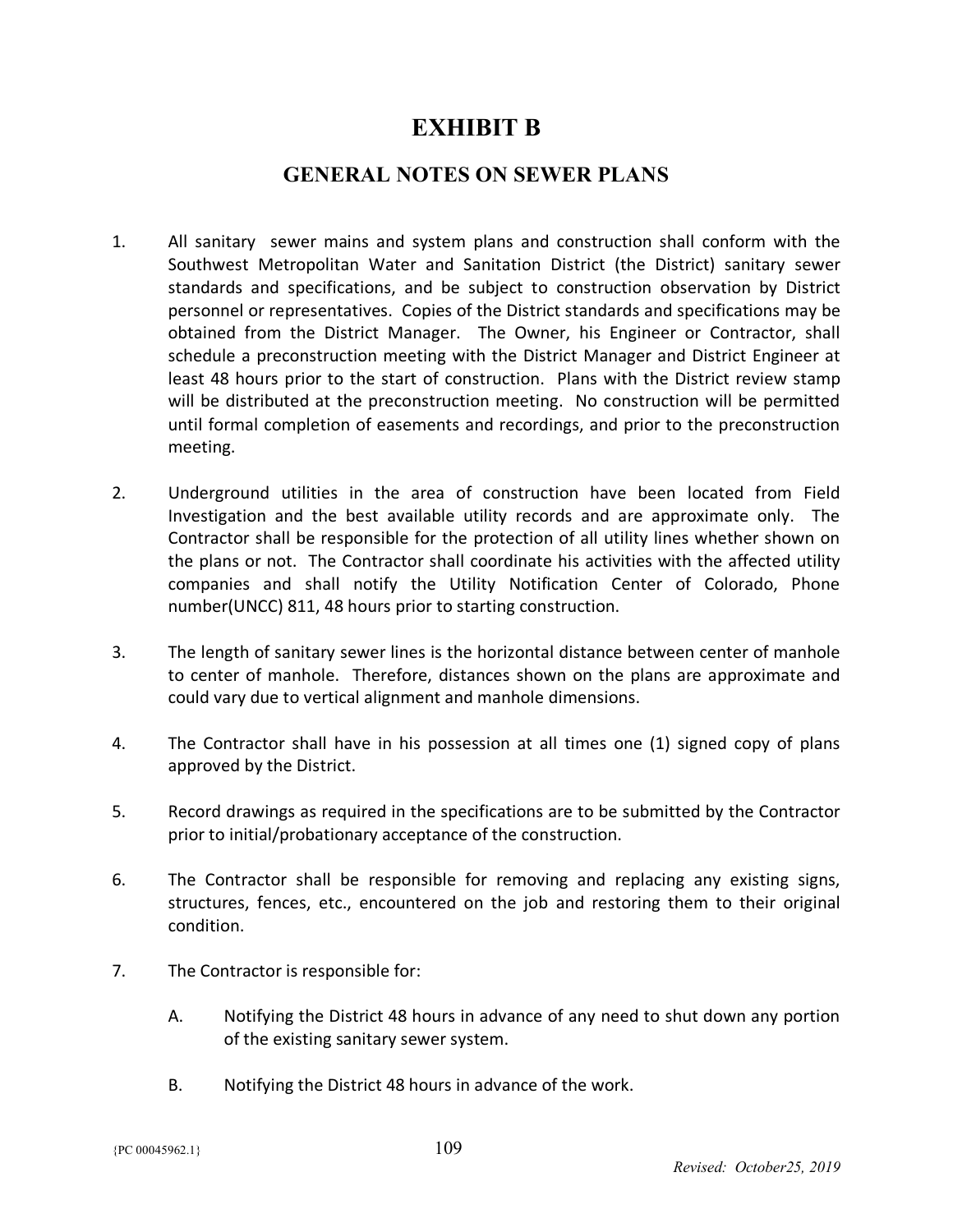- C. In case of an emergency after working hours, call the District office at 979-2333 for recorded instructions.
- 8. Prior to installation of sanitary sewer mains, road construction must have progressed to at least the "sub-grade" stage. Sub-grade is defined as an elevation of no more than eight inches below the finished street grade. All manhole covers shall be adjusted to the final finished grade by the Contractor.
- 9. The Contractor shall be responsible for removing any groundwater encountered during the construction of any portion of this project. Groundwater shall be pumped, piped, removed and disposed of in a manner which does not cause flooding of existing streets nor erosion on abutting properties in order to construct the improvements shown on these plans. No concrete shall be placed where groundwater is visible or until the groundwater table has been lowered below the proposed improvements. Any unstable areas, as a result of groundwater, encountered during the construction of the proposed improvements shall be stabilized as agreed upon by the Contractor, the District, and the Design Engineer at the time of their occurrence.
- 10. It shall be the Design Engineer's responsibility to resolve construction problems with the District due to changed conditions encountered during the progress of any portion of the proposed work. If, in the opinion of the District, proposed alterations to the signed construction plans involves significant changes to the character of the work, or to the future contiguous public or private improvements, the Design Engineer shall be responsible for submitting revised plans to the District for review prior to any further construction related to that portion of the work.
- 11. The Contractor agrees that he shall assume sole and complete responsibility for job site conditions during the course of construction of the project, including safety of all persons and property; that this requirement shall apply continuously, and not be limited to normal working hours; and that the Contractor shall defend, indemnify and hold harmless from any and all liability, real or alleged, in connection with the performance of work on this project. Excepting for liability arising from the sole negligence of, the Owner, the Design Engineer, or the County.
- 12. The pipe used for sanitary sewer mains shall be in accordance with ASTM D-3034 SDR35/SDR 26,where applicable, PVC pipe in paved R-O-W's and easements, and AWWA C900-07, Class 165 in unpaved easements, AWWA C900-07, Class 235 in expansive areas. Unless noted otherwise. All pipe shall be green in color.
- 13. Probationary acceptance of the new sanitary sewer mains is contingent upon receiving copies of:
	- A. Sanitary sewer trench compaction test results, and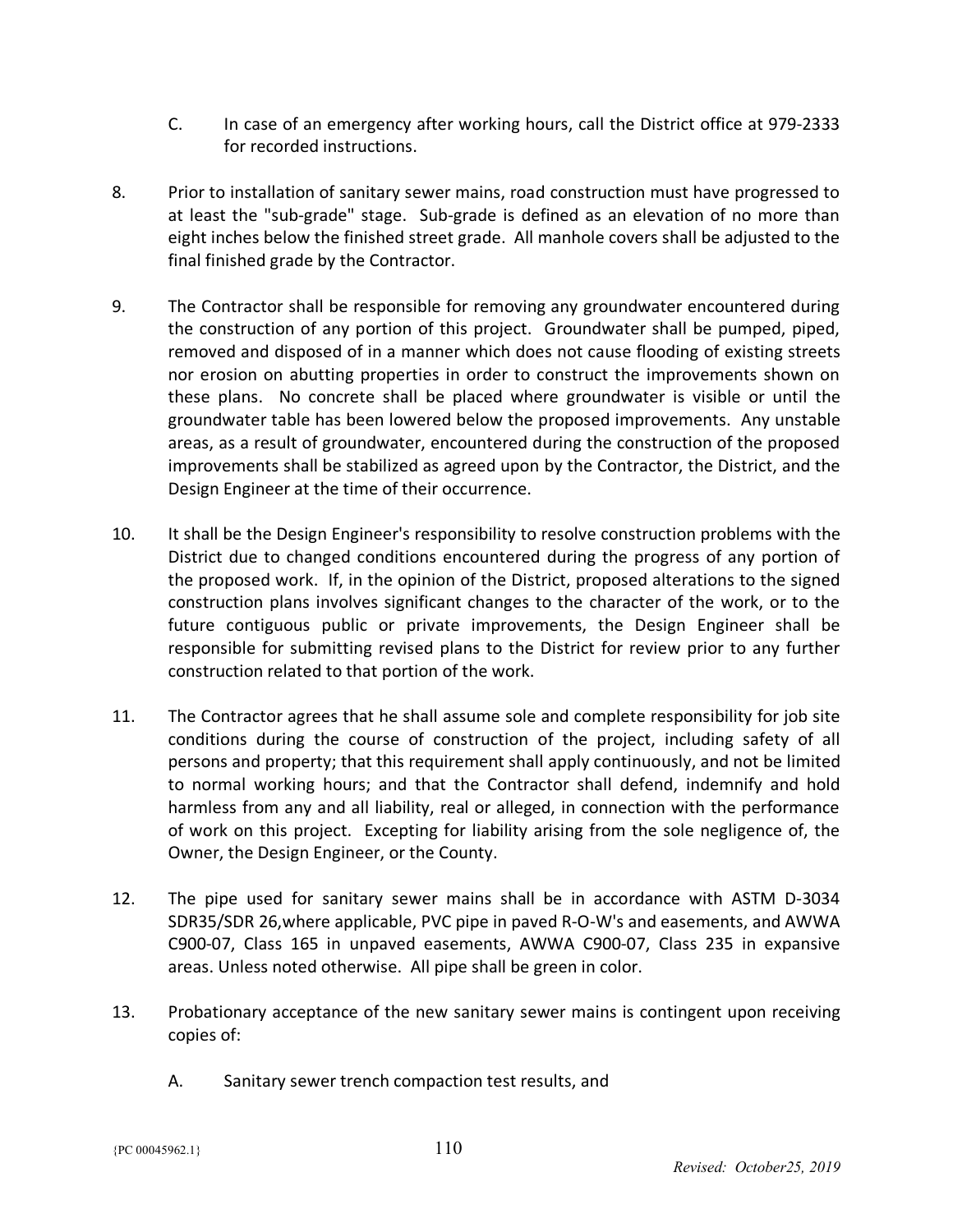#### B. Record drawings

14. The sanitary sewer system will be tested in accordance with the District standards and specifications. The District will require the Contractor to conduct and submit the following:

- A. Flushing, Video and measurement of dips or sags.
- B. Low pressure air test 100% of the new PVC pipe system
- C. Air vacuum test of 100% of manholes.
- 15. Manhole rims shall be set at an elevation relative to the pavement, in accordance with the Governing Agency standards. Whether the manhole is in a paved or unpaved grade, a minimum of one (1) and a maximum of four (4) rows concrete rings shall be used to adjust the rim elevations to final grade. The maximum acceptable vertical adjustment utilizing concrete rings is twelve (12) inches. No multiple 2" and 3" concrete rings allowed.
- 16. Connections to existing District lines will be permitted upon acceptance of the new sanitary sewer system. Existing pipe at the point of connection shall not be "broken out" until the new system is accepted.
- 17. The Contractor shall verify existing manhole inverts to be connected to prior to construction staking.
- 18. The Contractor shall take care to properly shape all manhole inverts and benches in accordance with District standards and specifications to promote smooth flow through the manhole. The channels must be full depth as a minimum. Inverts of lines intersecting at 90 degrees and at highly divergent or flat slopes are especially critical. A camera must be able to pass through the manhole channel. Manhole inverts shall be constructed with a smooth trowel finish, and benched finished with a light broom, nonskid, finish.
- 19. The District, it's representative, and/or the District Engineer, is not a guarantor of the constructing Contractors' obligations and performance of contract.
- 20. Observations of work in progress and on-site visits are not to be construed as a guarantee by the District or District Engineer of the Contractor's contractual commitment.
- 21. The District, and/or District Engineer, is not responsible for safety in, on, or about the project site, not for compliance by the appropriate party of any regulations relating thereto.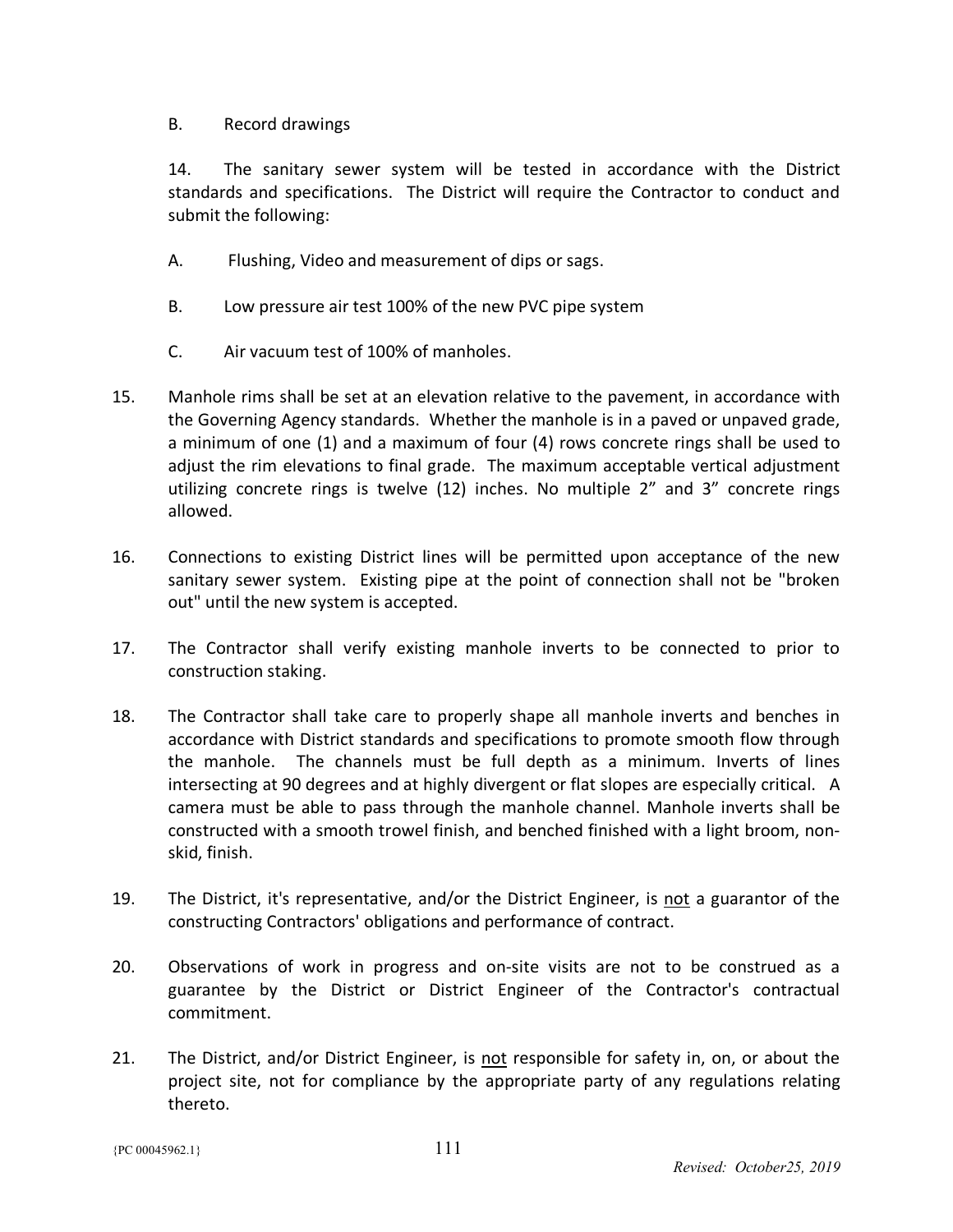22. The Owner is responsible for all costs associated with plan review and construction observation.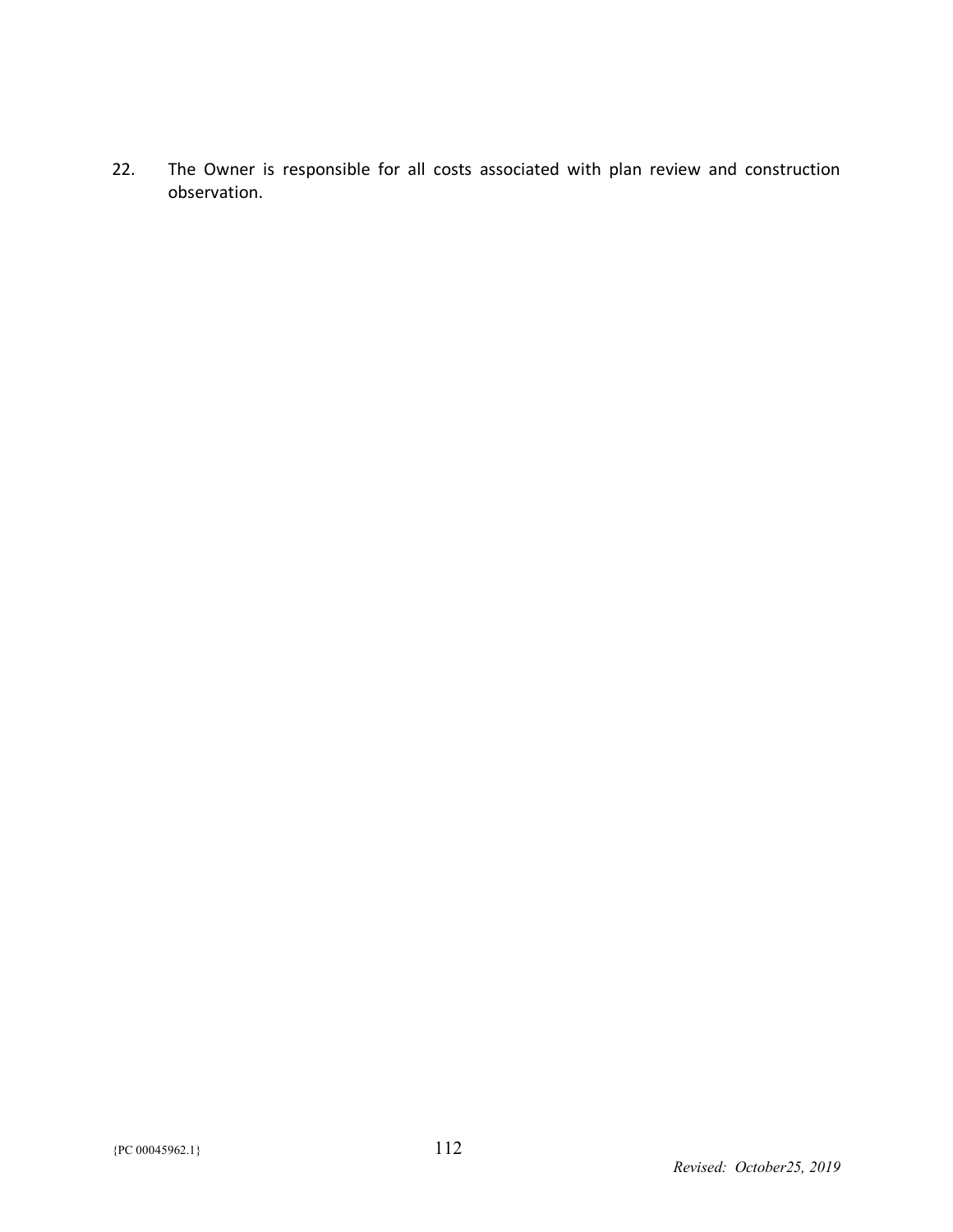## **EXHIBIT C**

## **CERTIFICATION AS TO WATER AND SEWER LINE PLACEMENT IN EASEMENTS**

for

#### (Name of Project)

I, a professional land surveyor registered in the State of Colorado, hereby certify to the Southwest Metropolitan Water and Sanitation District that the attached Improvement Location Certificate(s) of the following Easement Deed(s) and/or Easement Agreement(s) recorded upon the public records of Jefferson County, Colorado, to-wit:

Was (were) prepared by me on the day of the day of the set of  $\alpha$  and  $\alpha$ ,  $\alpha$  and  $\alpha$  and  $\alpha$  and  $\alpha$  and  $\alpha$  and  $\alpha$  and  $\alpha$  and  $\alpha$  and  $\alpha$  and  $\alpha$  and  $\alpha$  and  $\alpha$  and  $\alpha$  and  $\alpha$  and  $\alpha$  and  $\alpha$  and further certify to the Southwest Metropolitan Water and Sanitation District that, except as indicated, all water and sewer lines, including fire hydrants, installed in connection with the above-referenced project, as of \_\_\_\_\_\_\_\_\_\_\_\_\_\_\_\_\_\_\_\_\_\_\_\_, 20\_\_\_, are located within the boundaries of said recorded easements as shown on the attached Improvement Location Certificate(s), except for lines located in dedicated public rights-of way.

(STAMP)

By:

(Signature)

Type or Print Signature

License Number

Date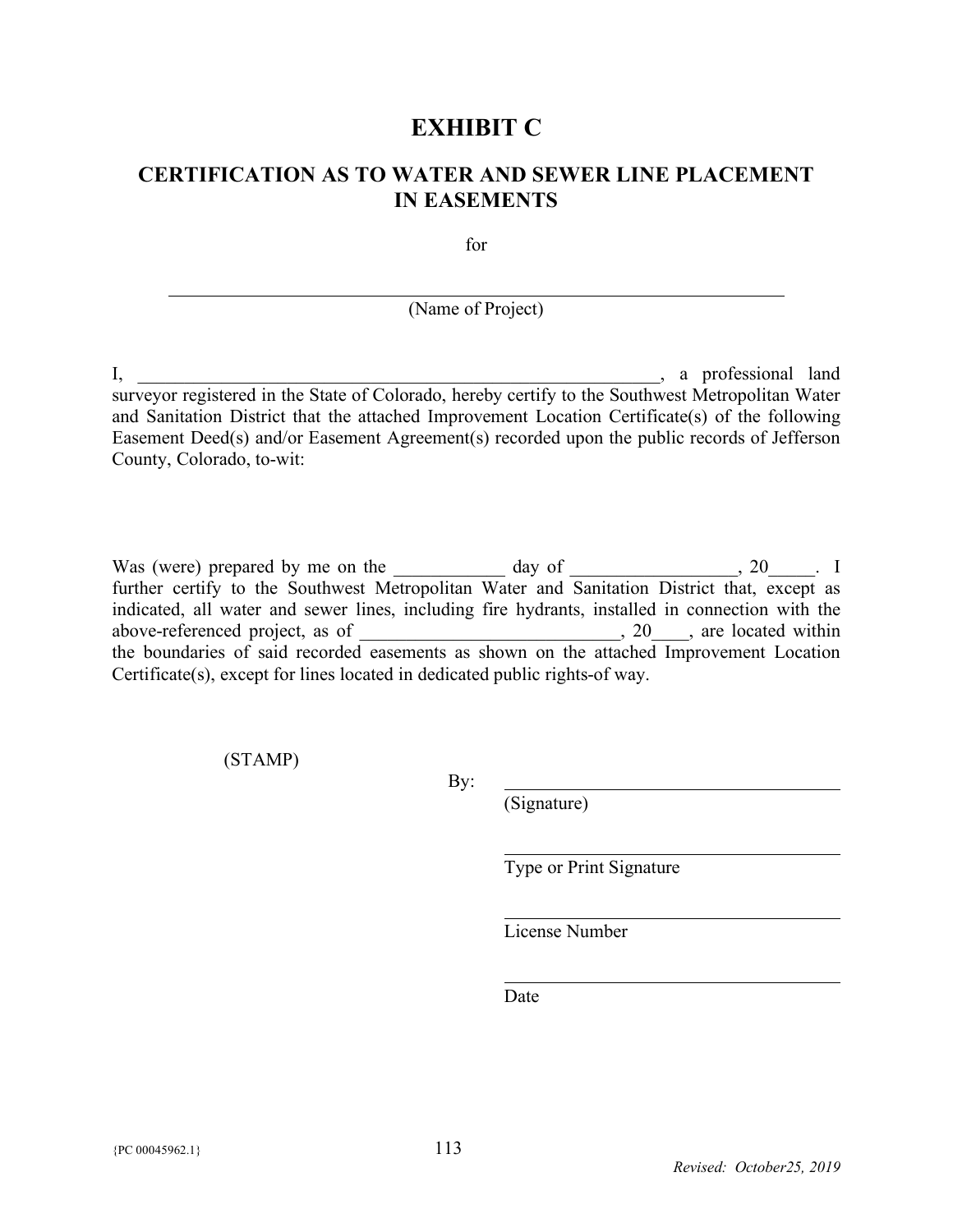## **EXHIBIT D**

## **UNDERDRAIN AGREEMENT**

THIS UNDERDRAIN AGREEMENT is entered into this alay of \_\_\_\_\_\_\_\_\_\_\_\_\_\_\_\_\_\_\_\_\_\_\_\_\_\_\_\_, 20\_\_\_, by and between, **SOUTHWEST METROPOLITAN WATER AND SANITATION DISTRICT**, a quasi-municipal corporation of the State of Colorado (Hereinafter referred to as "Southwest Metropolitan"), whose address is 8739 West Coal Mine Avenue, Littleton, Colorado, 80123 and **and a** set of the set of the set of the set of the set of the set of the set of the set of the set of the set of the set of the set of the set of the set of the set of the set of the set of the set of the set of the set o \_\_\_\_\_\_\_\_\_\_\_\_\_\_\_\_\_\_\_\_\_\_\_\_\_\_\_\_\_\_\_\_\_\_\_\_\_\_\_\_\_\_\_\_\_\_\_\_\_\_.

WHEREAS, Developer is the owner of a tract of land commonly known as **\_\_\_\_\_\_\_\_\_\_**\_(hereinafter referred to as "Property"), located in Arapahoe County, Colorado, and more particularly described on Exhibit A attached hereto and made a part hereof; and

WHEREAS, for Developer's convenience and for Developer's better enjoyment of the Property, Developer has requested permission to install and construct a private underdrain system in the same trench with Southwest Metropolitan's sanitary sewer line(s) that will serve the Property; and

WHEREAS, Southwest Metropolitan has determined that granting the Developer's request will be of benefit to the future inhabitants of Southwest Metropolitan.

NOW, THEREFORE, in consideration of the mutual promises and covenants hereinafter set forth, the parties hereto agree as follows:

**1. Consent**. Developer may, at Developer's expense, install Developer's underdrain (hereinafter referred to as "Underdrain") in the same trench with Southwest Metropolitan's sanitary sewer line(s) that serve the Property. If such Underdrain is installed, Developer shall, at all times, have the obligation, enforceable at the demand of Southwest Metropolitan, to operate, maintain, repair and replace said Underdrain as may be necessary or desirable from time-to-time.

Before performing any maintenance on or repair or replacements of the Underdrain, Developer agrees to give Southwest Metropolitan at least five (5) days' written notice of the time and place where any such maintenance, repair or replacement operations are to take place. All maintenance, repair or replacement operations shall be performed in a manner so as not to interfere with or endanger the physical condition or operation of Southwest Metropolitan's sewer line(s), waterline(s) or other public property.

In emergency situations, Developer need not give five (5) days' written notice before performing maintenance, repair or replacement operations; however, Developer agrees to notify the District by telephone at Area Code 303-979-2333 of emergency maintenance, repair or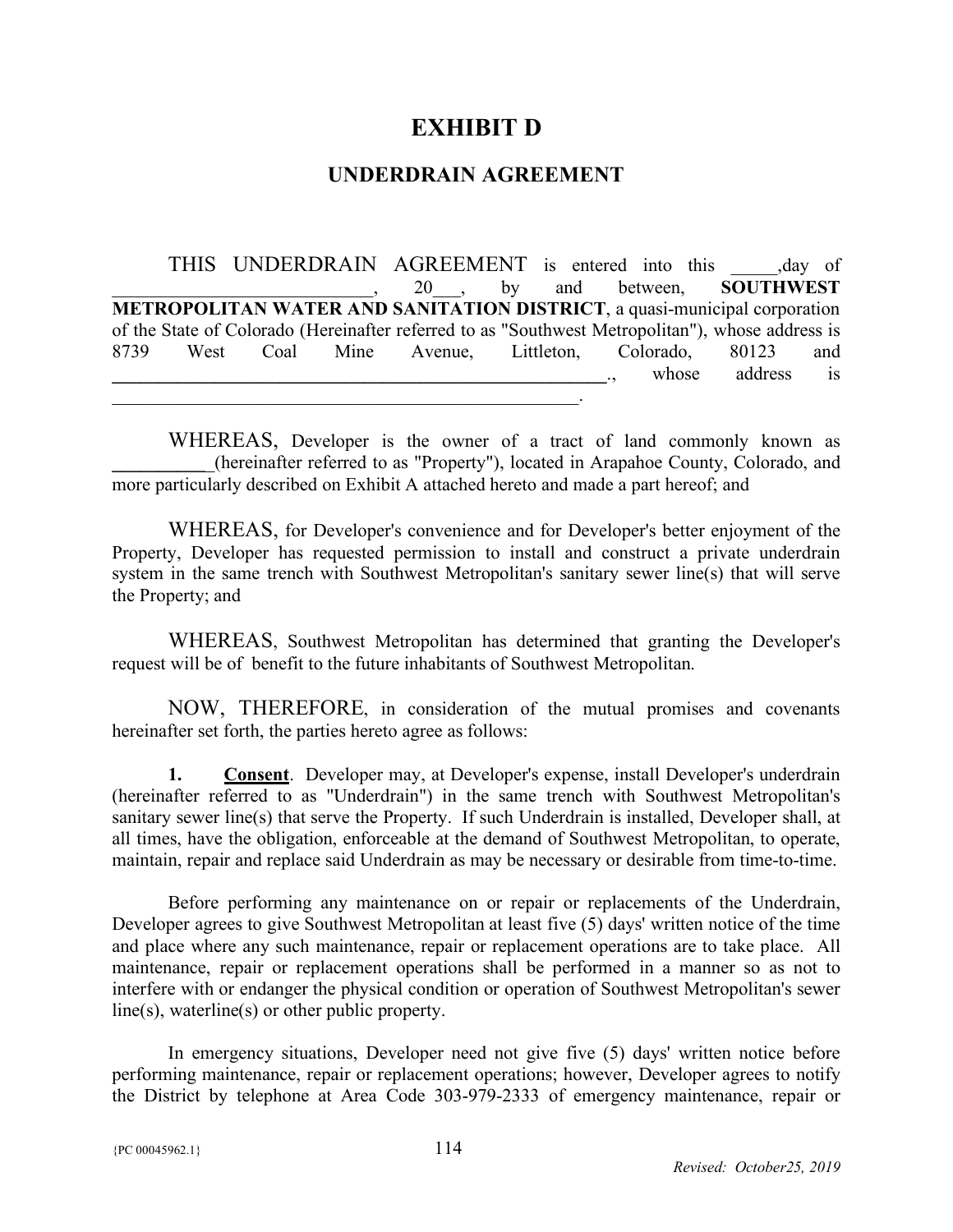replacement operations and to provide the District with written notice of the same as soon as practicable thereafter.

**2. Ownership and Control**. It is expressly understood and agreed that Southwest Metropolitan shall not own, operate, manage or control the Underdrain contemplated herein; that Southwest Metropolitan shall have no obligation to operate, manage, control, maintain, repair or replace the Underdrain; and that said Underdrain is and shall remain at all times private property, completely separate and apart from the public sanitary sewer and waterline(s) and other public property of Southwest Metropolitan. Nothing contained herein and nothing hereafter done by Developer, its successors and assigns, shall constitute a dedication of the Underdrain to Southwest Metropolitan. Southwest Metropolitan shall under no circumstances whatsoever accept the Underdrain, or be deemed to have accepted the Underdrain, as property of Southwest Metropolitan.

**2.1** Notwithstanding anything contained in this Agreement to the contrary, it is understood and agreed that if the physical condition or operation of Southwest Metropolitan's sewer line(s), waterline(s) or other public property is interfered with or endangered or constitutes a risk to the health and safety of the public as a result of Developer's Underdrain, then in that event, and only in that event, Southwest Metropolitan shall have the right, at Developer's expense, to do whatever is reasonable and necessary under the circumstances so that Southwest Metropolitan's sewer line(s), waterline(s) or other public property is no longer defective, endangered, interfered with or constitutes a risk to the health and safety of the public.

**3. Record Drawings**. Developer agrees to furnish Southwest Metropolitan with a sepia mylar set of as-built construction drawings for the Underdrain the Developer installs. Said drawings are to be stamped and signed by a civil engineer registered and licensed to practice in the State of Colorado.

**4. Indemnification**. Developer agrees to indemnify and save Southwest Metropolitan, its officers, Directors, agents and employees harmless from and against every claim, demand, liability, cost, charge, suit, judgment and expense of whatsoever kind or nature, including, but not limited to, interest, court costs and attorney's fees which Southwest Metropolitan, its officers, Directors, agents or employees may pay or incur by reason of or which in any way arise out of: (1) this Agreement, (2) the enforcement of this Agreement, or (3) the Underdrain contemplated herein.

This indemnification shall extend to claims, demands and liability of injury to persons and property and financial loss which occur off the job site as well as on, and for injury and damage to person and property and financial loss occurring after construction of the Underdrain contemplated herein, as well as for any such injury, damage of loss occurring during the construction of the Underdrain.

**5. No Reliance**. Developer acknowledges that Developer has not relied upon Southwest Metropolitan to determine whether the Underdrain system and its various components will perform any certain function. Developer is relying solely upon Developer's professional engineer and contractor to: (1) prepare the design and plans for the Underdrain, (2) determine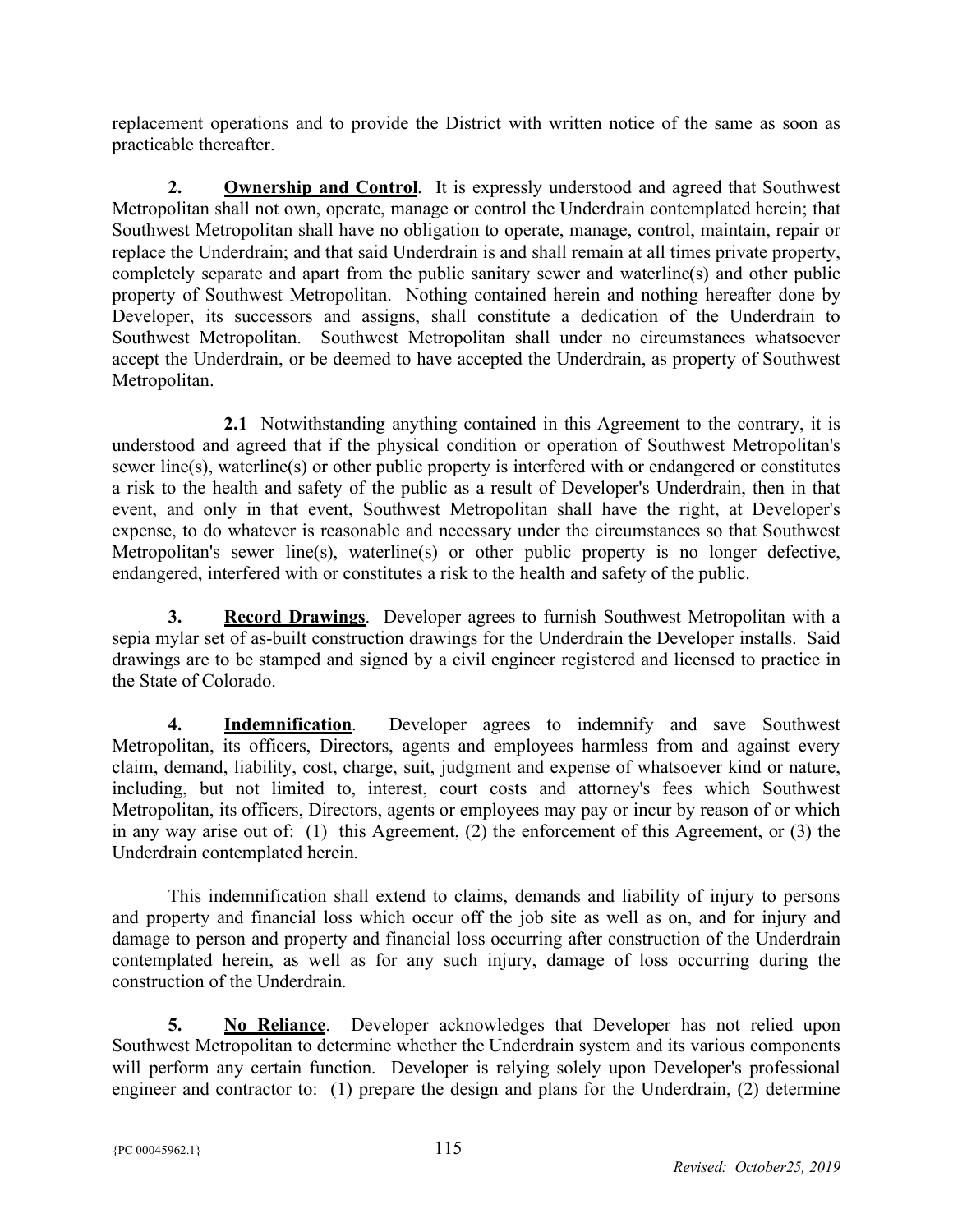the material, specifications and soil conditions with regard to the Underdrain, and (3) construct the Underdrain according to the Developer's plans and specifications.

**6. Subdivision Documents**. Developer agrees that the Property will be held, sold and conveyed subject to recorded covenants, conditions and restrictions that, among other things, shall expressly:

**a)** Refer to this Underdrain Agreement and recite the book, page and reception number at which said Agreement is recorded in the office of the Clerk and Recorder of Arapahoe County;

**b)** Provide for a homeowners' association as part of the plan for the development of the Property, which association shall, among other things, assume ownership of the Underdrain and become primarily responsible for the operation, maintenance, repair, replacement and relocation of the Underdrain as may be necessary or advisable from time to time;

**c)** Permit the District to require the repair, reconstruction, replacement or relocation of the Underdrain, or any portion thereof, if the District determines for any reason that its public water or sewer system is being endangered by the Underdrain;

**d)** Subordinate any easement granted to the homeowners' association for the operation and maintenance of the Underdrain to the rights granted to Southwest Metropolitan by recorded right-of-way agreement, easement deed, plat dedication or platted easement for the operation and maintenance of Southwest Metropolitan's facilities;

**e)** Require the homeowners' association to establish an adequate fund to cover the cost of predictable operation, maintenance, repair, replacement and relocation costs, which fund shall be maintained by the assessment of sufficient fees against members of the association to satisfy said obligations;

**f)** Reaffirm that Southwest Metropolitan does not own, operate, manage or control the Underdrain system, that the Underdrain system is private property and that Southwest Metropolitan shall not have any obligations for its operation, maintenance, repair, replacement or relocation.

**7. Continuance of Benefits and Obligations**. This Underdrain Agreement shall inure to the benefit and shall be binding upon the successors and assigns of the parties hereto, including, but not limited to, the Grantees of the Developer. It is agreed that the conditions, covenants and restrictions, together with the homeowners' association referred to in paragraph 6 above, are vehicles for facilitating the performance of Developer's obligations hereunder and shall in no way supersede this Underdrain Agreement or relieve Developer or the Grantees of Developer from any obligation hereunder.

**8. Authority to Execute**. The person or persons executing this Agreement on behalf of Developer personally warrant(s) and covenant to Southwest Metropolitan that he or she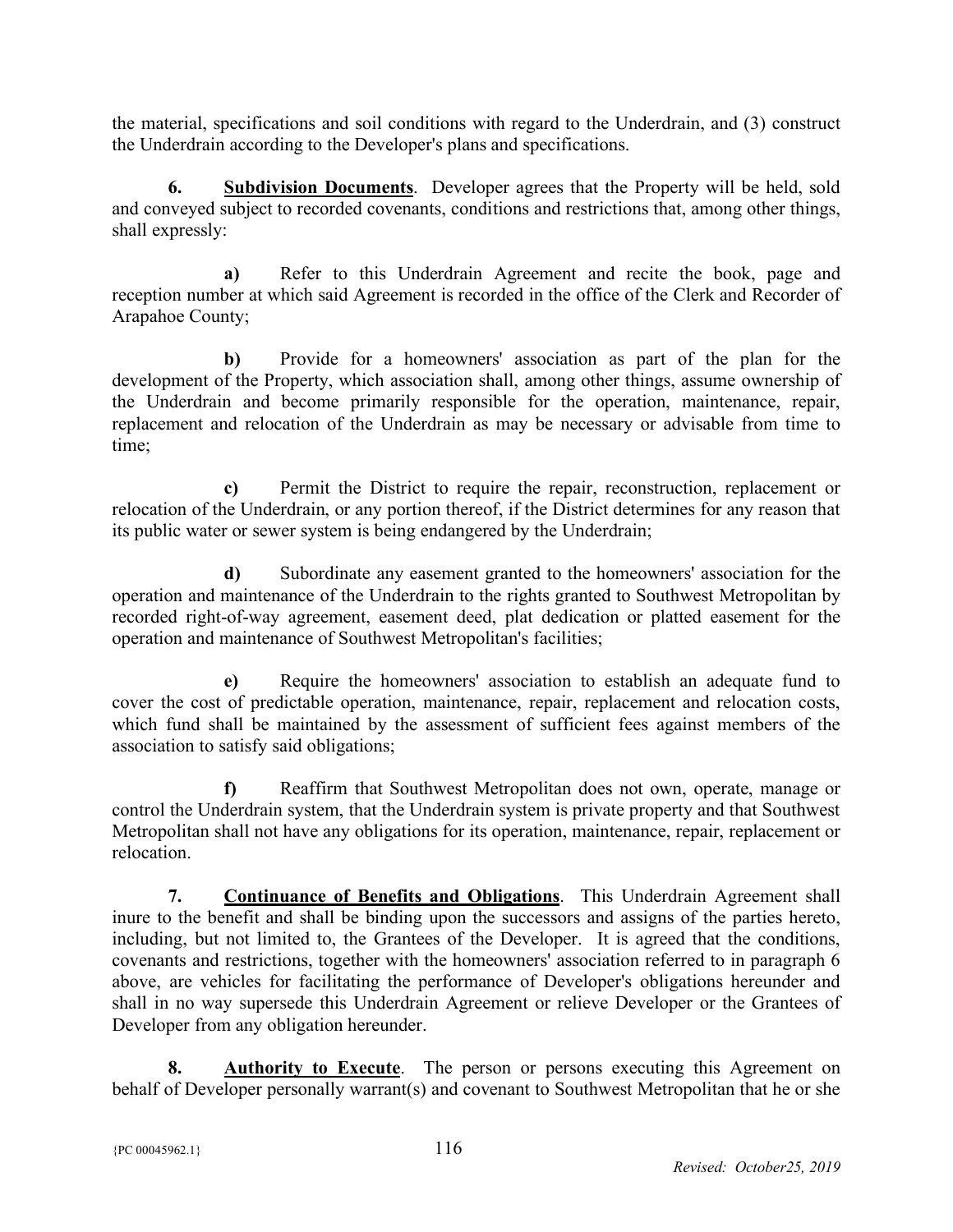has full and complete authority to bind the Developer in accordance with the terms of this Agreement.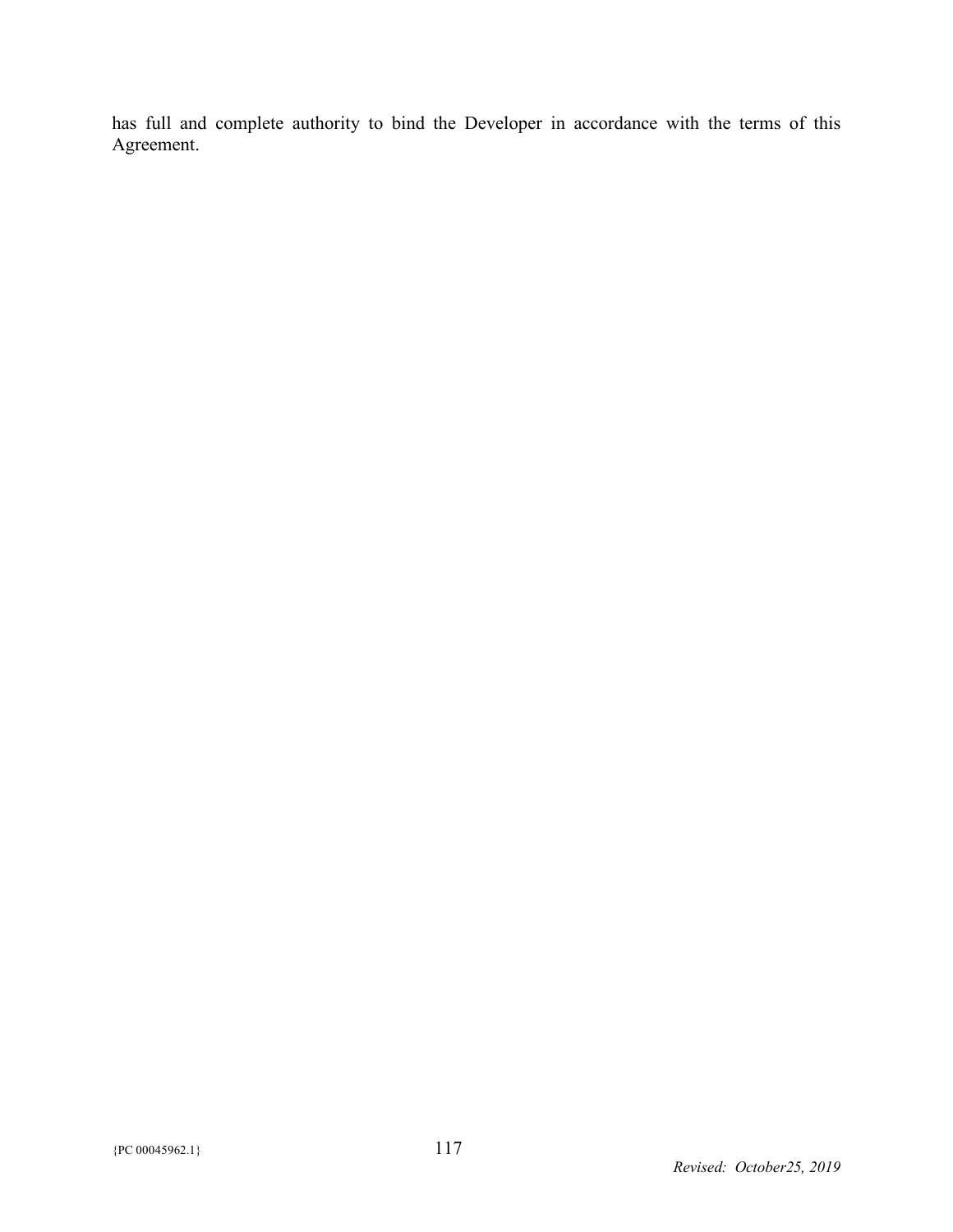**IN WITNESS WHEREOF,** this Agreement has been executed in quadruplicate by the parties hereto as of the day and year opposite their signatures.

#### **SOUTHWEST METROPOLITAN WATER AND SANITATION DISTRICT, a quasimunicipal corporation of the State of Colorado**

|                          | By:   | Patrick J. Fitzgerald, Manager                                                                                        |
|--------------------------|-------|-----------------------------------------------------------------------------------------------------------------------|
|                          | Date: |                                                                                                                       |
|                          |       | <b>APPLICANT</b>                                                                                                      |
|                          | By:   | <u> 1980 - Johann John Stein, mars and de British and de British and de British and de British and de British and</u> |
|                          |       | <b>NAME, TITLE</b>                                                                                                    |
|                          | Date: |                                                                                                                       |
| <b>STATE OF</b>          |       |                                                                                                                       |
| )ss.<br><b>COUNTY OF</b> |       |                                                                                                                       |

The above and foregoing was acknowledged before me this day of \_\_\_\_\_\_\_\_\_\_\_\_\_\_\_\_\_\_\_\_\_\_\_\_, 20\_\_\_\_\_ by Patrick J. Fitzgerald, as Manager of the Southwest Metropolitan Water and Sanitation District, a quasi-municipal corporation of the State of Colorado,.

Witness my hand and official seal.

My Commission expires: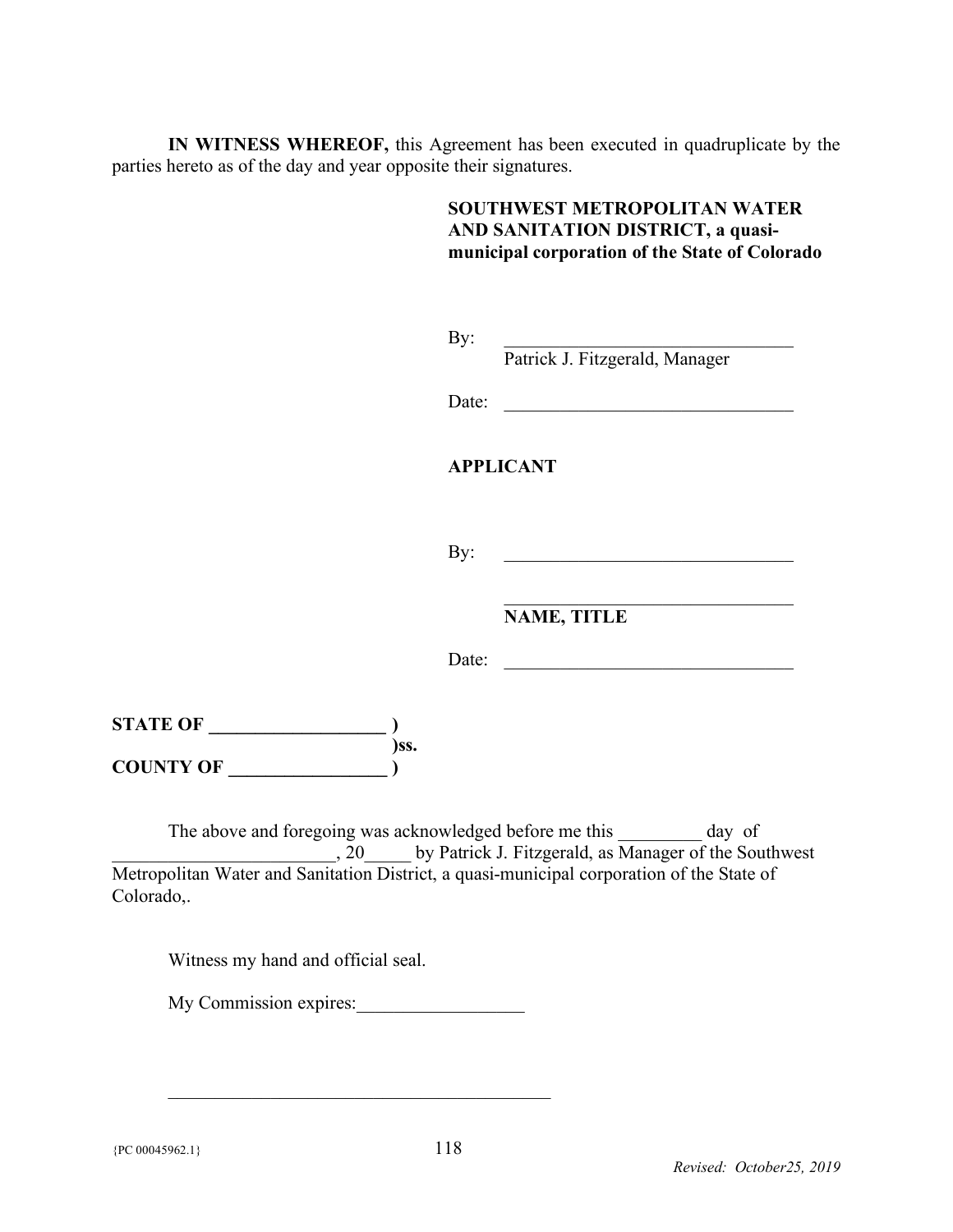Notary Public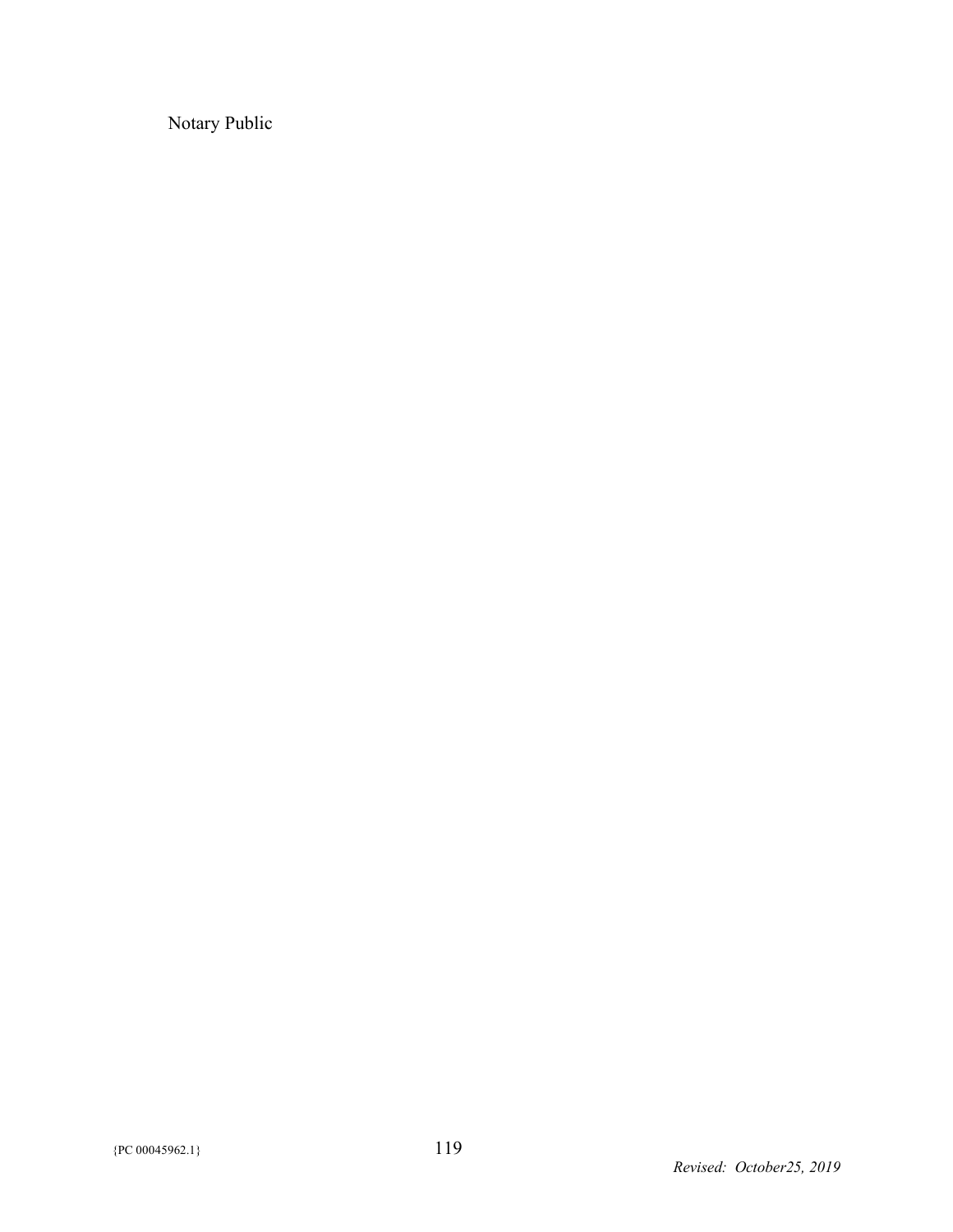| <b>STATE OF</b>  |      |
|------------------|------|
|                  | )SS. |
| <b>COUNTY OF</b> |      |

The above and foregoing was acknowledged before me this \_\_\_\_\_\_\_\_ day of  $\longrightarrow$ , 20 by  $\qquad \qquad$  by  $\qquad \qquad$ , as \_\_\_\_\_\_\_\_\_\_\_\_\_\_\_\_\_\_\_\_\_\_\_\_\_ of the \_\_\_\_\_\_\_\_\_\_\_\_\_\_\_\_\_\_\_\_\_\_\_\_\_\_\_\_\_\_\_\_\_\_\_\_\_\_\_\_\_, a  $\mathcal{L}_\text{max} = \mathcal{L}_\text{max} = \mathcal{L}_\text{max} = \mathcal{L}_\text{max} = \mathcal{L}_\text{max} = \mathcal{L}_\text{max} = \mathcal{L}_\text{max} = \mathcal{L}_\text{max} = \mathcal{L}_\text{max} = \mathcal{L}_\text{max} = \mathcal{L}_\text{max} = \mathcal{L}_\text{max} = \mathcal{L}_\text{max} = \mathcal{L}_\text{max} = \mathcal{L}_\text{max} = \mathcal{L}_\text{max} = \mathcal{L}_\text{max} = \mathcal{L}_\text{max} = \mathcal{$ 

Witness my hand and official seal.

My Commission expires:

Notary Public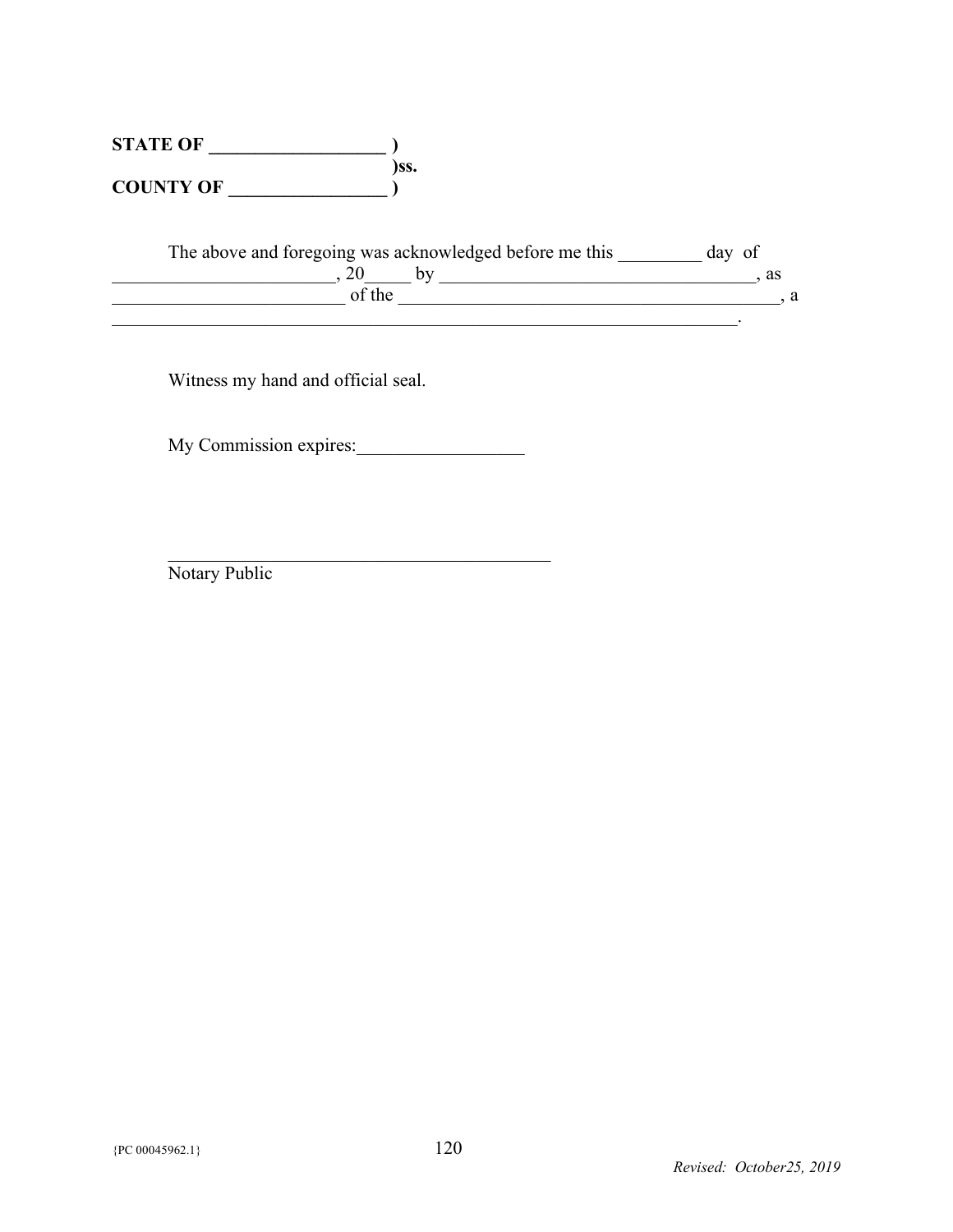# **EXHIBIT E**

# **GENERAL NOTES FOR CONSTRUCTION PLANS**

- 1. ALL SANITARY SEWER MAINS AND SYSTEM PLANS AND CONSTRUCTION CONFORM WITH THE SOUTHWEST METROPOLITAN WATER AND SANITATION DISTRICT (THE DISTRICT) SANITARY SEWER STANDARDS AND SPECIFICATIONS AND BE SUBJECT OT CONSTRUCTION OBSERVATION BY DISTRICT PERSONNEL OR REPRESENTATIVES. COPIES OF THE DISTRICT STANDARDS AND SPECIFICATIONS MAY BE OBTAINED FROM THE DISTRICT MANAGER. THE OWNER, HIS ENGINEER OR CONTRACTOR, SHALL SCHEDULE A PRECONSTRUCTION MEETING WITH THE DISTRICT MANAGER AND DISTRICT ENGINEER AT LEAST 48 HOURS PRIOR TO THE START OF CONSTRUCTION. PLANS WITH THE DISTRICT REVIEW STAMP WILL BE DISTRUBTED AT THE PRECONSTRUCTION MEETING. NO CONSTRUCTION WILL BE PERMITTED UNTIL FORMAL COMPLETION OF EASEMENTS AND RECORDINGS, AND PRIOR TO THE PRECONSTRUCTION MEETING.
- 2. UNDERGROUND UTILITIES IN THE AREA OF CONSTRUCTION HAVE BEEN LOCATED FROM FIELD INVESTIGATION AND THE BEST AVAILABLE UTILITY RECORDS ARE APPROXIMATE ONLY. THE CONTRACTOR SHALL BE RESPONSIBLE FOR THE PROTECTION OF ALL UTILITY LINES WHETHER SHOWN ON THE PLANS OR NOT. THE CONTRACTOR SHALL COORDINATE HIS ACTIVITIES WITH THE AFFECTED UTILITY COMPANIES AND SHALL NOTIFY THE UTILITY NOTIFICATION CENTER OF COLORADO (UNCC), PHONE NUMBER 811, 48 HOURS PRIOR TO STARTING CONSTRUCTION.
- 3. THE LENGTH OF SANITARY SEWER LINES IF THE HORIZONTAL DISTRICT BETWEEN CENTER OF MANHOLE TO CENTER OF MANHOLE. THEREFORE, DISTANCES SHOWN ON THE PLANS ARE APPROXIMATE AND COULD VARY DUE TO VERTICAL ALIGHMENT AND MANHOLE DIMENSIONS.
- 4. THE CONTRACTOR SHALL HAVE IN HIS POSSESSION AT ALL TIMES (1) SIGNED COPY OF PLANS APPROVED BY THE DISTRICT.
- 5. RECORD DRAWINGS AS REQUIRED IN THE SPECIFICATIONS ARE TO BE SUBMITTED BY THE CONTRACTOR PRIOR TO INITIAL/PROBATIONARY ACCEPTANCE OF THE CONSTRUCTION.
- 6. THE CONTRACTOR SHALL BE RESPONSIBLE FOR REMOVING AND REPLACING ANY EXISTING SIGNS, STRUCTURES, FENCES, ETC., ENCOUNTERED ON THE JOB AND RESTORING THEM TO THEIR ORIGINAL CONDITION.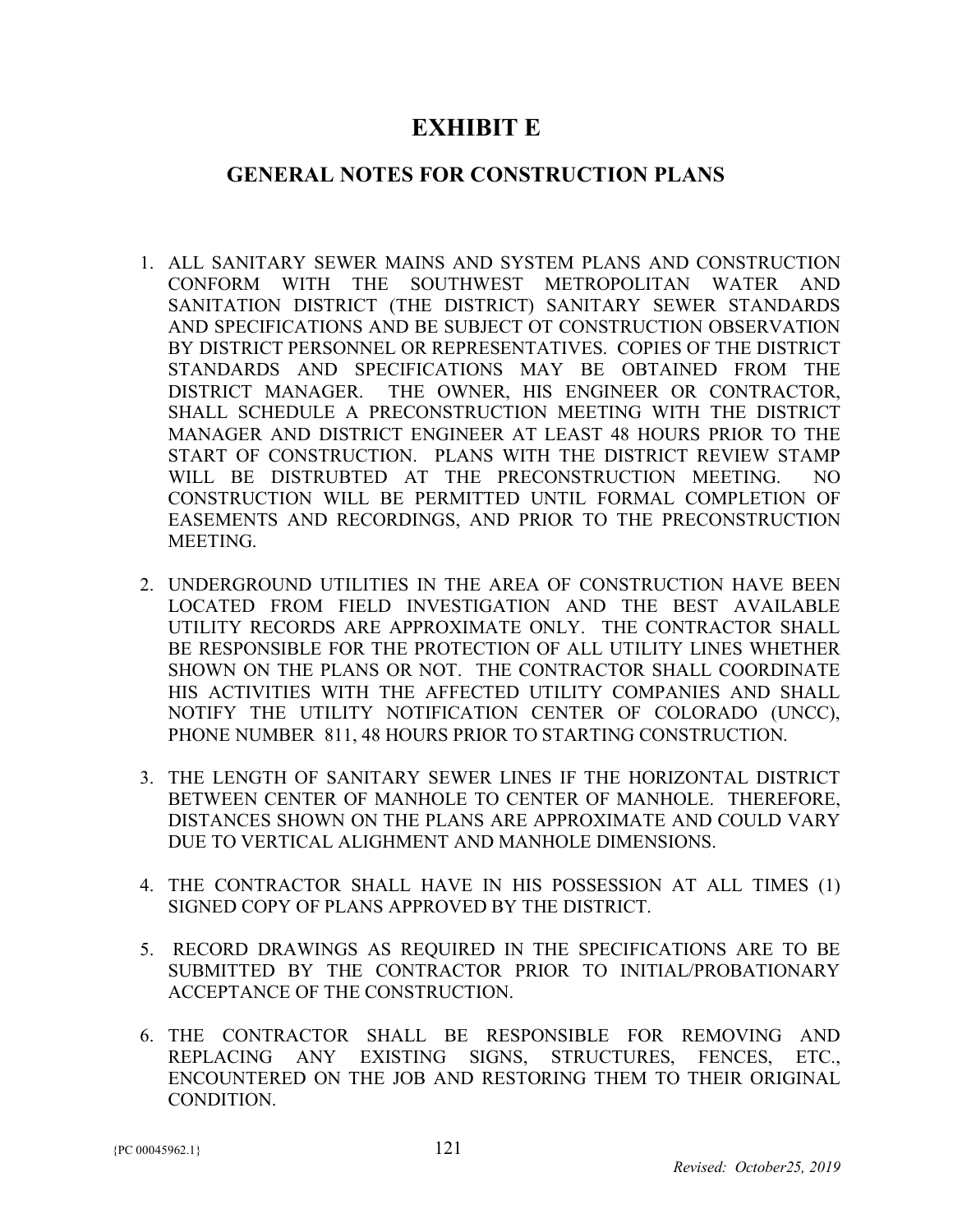- 7. THE CONTRACTOR IS RESPONSIBLE FOR:
	- A. NOTIFYING THE DISTRICT 48 HOURS IN ADVANCE OF ANY NEED TO SHUT DOWN ANY PORTION OF THE EXISTING SANITARY SEWER SYSTEM.
	- B. NOTIFYING THE DISTRICT 48 HOURS IN ADANCE OF THE WORK.
	- C. IN CASE OF AN EMERGENCY AFTER WORKING HOURS, CALL THE DISTRICT OFFICE AT 303-979-2333 FOR RECORDED INSTRUCTIONS.
- 8. PRIOR TO INSTALLATION OF SANITARY SEWER MAINS, ROAD CONSTRUCTION MUST HAVE PROGRESSED TO AT LEAST "SUB-GRADE" STAGE. SUB-GRADE IS DEFINED AS AN ELEVATION OF NO MORE THAN EIGHT INCHES BELOW THE FINISHED STREET GRADE. ALL MANHOLE COVERS SHALL BE ADJUSTED TO THE FINAL FINISHED GRADE BY THE CONTRACTOR.
- 9. THE CONTRACTOR SHALL BE RESPONSIBLE FOR THE REMOVING ANY GROUNDWATER ENCOUNTERED DURING THE CONSTRUCTION OF ANY PORTION OF THIS PROJECT. GROUNDWATER SHALL BE PUMPED, PIPED, REMOVED AND DISPOSED OF IN A MANNER WHICH DOES NOT CAUSE FLOODING OF EXISTING STREETS NOR EROSION ON ABUTTING PROPERTIES IN ORDER TO CONSTRUCT THE IMPROVEMENTS SHOWN HON THESE PLANS. NO CONCRETE SHALL BE PLACED WHERE GORUNDWATER IS VISIBLE OR UNTIL THE GROUNDWATER TABLE HAS BEEN LOWERED BELOW THE PROPOSED IMPROVEMENTS. ANY UNSTABLE AREAS, AS A RESULT OF GROUNDWATER, ENCOUNTERED DURING THE CONSTRUCTION OF THE PROPOSED IMPROVEMENTS SHALL BE STABILIZED AS AGREED UPON BY THE CONTRACTOR, THE DISTRICT, AND THE DESIGN ENGINEER AT THE TIME OF THEIR OCCURRENCE.
- 10. IT SHALL BE THE DESIGN ENGINEER'S RESPONSIBILITY TO RESOVE PROBLEMS WITH THE DISTRICT DUE TO CHANGED CONDITIONS ENCOUNTERED DURING THE PROGRESS OF ANY PORTION OF THE PROPOSED WORK. IF, IN THE OPINION OF THE DISTRICT, PROPOSED ALTERATIONS TO THE SIGNED CONSTRUCTION PLANS INVOLVES SIGNIFICANT CHANGE TO THE CHARACTER OF THE WORK, OR TO THE FUTURE CONTIGUOUS PUBLIC OR PRIVATE IMPROVEMENTS, THE DESIGN ENGINEER SHALL BE RESPONSIBLE FOR SUBMITTING REVISED PLANS TO THE DISTRICT FOR REVIEW PRIOR TO ANY FURTHER CONSTRUCTION RELATED TO THAT PORTION OF THE WORK.
- 11. THE CONTRACTOR AGREES THAT HE SHALL ASSUME SOLE AND COMPLETE RESPONSIBILITY FOR JOB SITE CONDITIONS DURING THE COURSE OF CONSTRUCTION OR THE PROJECT, INCLUDING SAFETY OF ALL PERSON AND PROPERTY; THAT THIS REQUIREMENT SHALL APPLY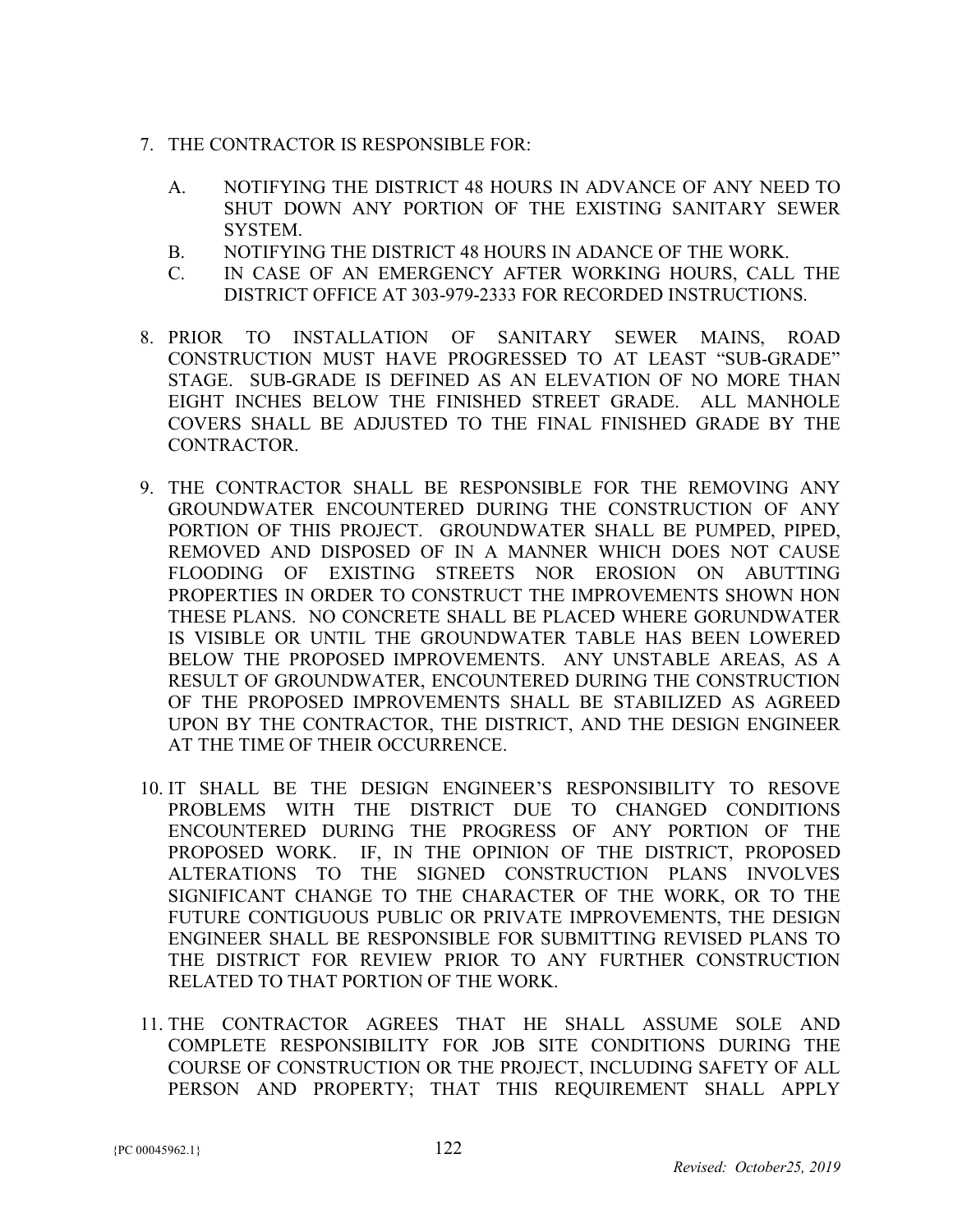CONTINUOUSLY, AND NOT BE LIMITED TO NORMAL WORKING HOURS; AND THAT THE CONTRACTOR SHALL DEFEND, ENDEMNIFY AND HOLD HARMLESS FROM ANY AND ALL LIABILITY, REAL OR ALLEGED, IN CONNECTION WITH THE PERFORMANCE OF WORK ON THIS PROJECT. EXCEPTING FOR LIABILITY ARISING FROM THE SOLE NEGLIGENCE OF, THE OWNER, THE DESIGN ENGINEER, OR THE COUNTY.

- 12. THE PIPE USED FOR SANITARY SEWER MAINS SHALL BE IN ACCORDANCE WITH ASTM D-3034 SDR35/SDR26,WHERE APPLICABLE, PVC PIPE IN PAVED R-O-W'S AND EASEMENTS AND AWWA C900-07 CLASS 165 IN UNPAVED EASEMENTS, AWWA 900-07 CLASS 235 IN EXPANSIVE AREAS. UNLESS NOTED OTHERWISE. ALL PIPE SHALL BE GREEN IN COLOR.
- 13. INITIAL/PROBATIONARY ACCEPTANCE OF THE NEW SANITARY SEWER MAINS IS CONTINGENT UPON RECIVING COPIES OF:
	- A. SANITARY SEWER TRENCH COMNPACTION TEST RESULTS, AND
	- B. RECORD DRAWINGS.
- 14. THE SANITARY SEWER SYSTEM WILL BE TESTED IN ACCORDANCE WITH THE DISTRICT STANDARDS AND SPECIFICATIONS. THE DISTRICT WILL REQUIRE THE CONTRACTOR TO CONDUCT AND SUBMIT THE FOLLOWING:
	- A. FLUSHING, VIDEO AND MEASUREMENT OF DIPS OR SAGS.
	- B. LOW PRESSURE AIR TEST 100% OF THE NEW PVC PIPE SYSTEM, AND
	- C. AIR VACUUM TEST OF 100% OF MANHOLES.
- 15. MANHOLE RIMS SHALL BE SET AT AN ELEVATION RELATIVE TO THE PAVEMENT, IN ACCORDANCE WITH THE GOVERNING AGENCY STANDARDS. WHETHER THE MANHOLE IS IN A PAVED OR UNPAVED GRADE, A MINIMUM OF ONE (1) AND A MAXIMUM OF FOUR (4) ROWS OF CONCRETE RINGS SHALL BE USED TO ADJUST THE RIM ELEVATIONS TO FINAL GRADE. THE MAXIMUM ACCEPTABLE VERTICAL ADJUSTMENT UTILIZING CONCRETE RINGS IS TWELVE (12) INCHES. NO MULTIPLE 2" AND 3" CONCRETE RINGS ALLOWED.
- 16. CONNECTIONS TO EXISTING DISTRICT LINES WILL BE PERMITTED UPON ACCEPTANCE OF THE NEW SANITARY SYSTEM. EXISTING PIPE AT THE POINT OF CONNECTION SHALL NOT BE "BROKEN OUT" UNTIL THE NEW SYSTEM IS ACCEPTED.
- 17. THE CONTRACTOR SHALL VEWRIFY EXISTING MANHOLE INVERTS TO BE CONNECTED TO PRIOR TO CONSTRUCTION STAKING.
- 18. THE CONTRACTOR SHALL TAKE CARE TO PROPERLY SHAPE ALL MANHOLE INVERTS AND BENCHES IN ACCORDANCE WITH DISTRICT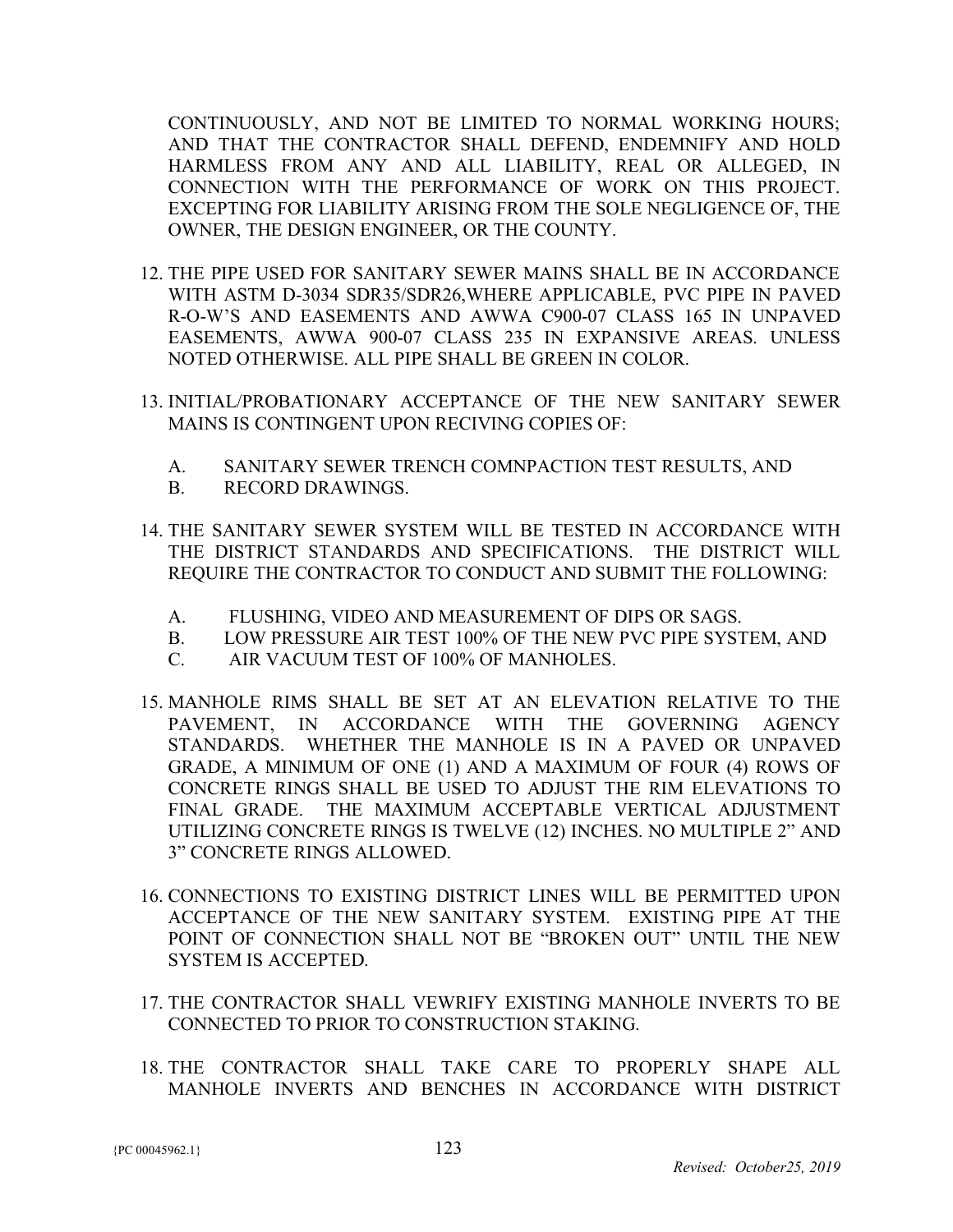STANDARDS AND SPECIFICATIONS TO PROMOTE SMOOTH FLOW THROUGH THE MANHOLE. THE CHANNELS MUST BE FULL DEPTH AS A MINIMUM. INVERTS OF LINES INTERSECTING AT 90 DEGREE AND A HIGHLY DIVERGENT OR FLAT SLOPES ARE ESPECIALLY CRITICAL. A CAMERA MUST BE ABLE TO PASS THROUGH THE MANHOLE CHANNEL. MANHOLE INVERTS SHALL BE CONSTRUCTED WITH A SMOOTH TROWEL FINISH, AND BENCHED WITH A LIGHT BROOM, NON-SKID FINISH.

- 19. THE DISTRICT, IT'S REPRESENTATIVE, AND/OR THE DISTRICT ENGINNER, IS NOT A GUARANTOR OF THE CONSTRUCTING CONTRACTORS' OBLIGATIONS AND PERFORMANCE OF CONTRACT.
- 20. OBSERVATIONS OF WORK IN PROGRESS AND ON-SITE VISITS ARE NOT TO BE CONSTRUED AS A GUARANTEE BY THE DISTRICT OR DISTRICT ENGINEER OF THE CONTRACTOR'S CONTRACTUAL COMMITMENT.
- 21. THE DISTRICT, AND/OR DISTRICT ENGINEER, IS NOT RESPONSIBLE FOR SAFETY IN, ON, OR ABOUT THE PROJECT SITE, NOT FOR COMPLIANCE BY THE APPROPRIATE PARTY OF ANY REGULATIONS RELATING THERETO.
- 22. THE OWNER IS RESPONSIBLE FOR ALL COSTS ASSOCIATED WITH PLAN REVIEW AND CONSTRUCTION OBSERVATION.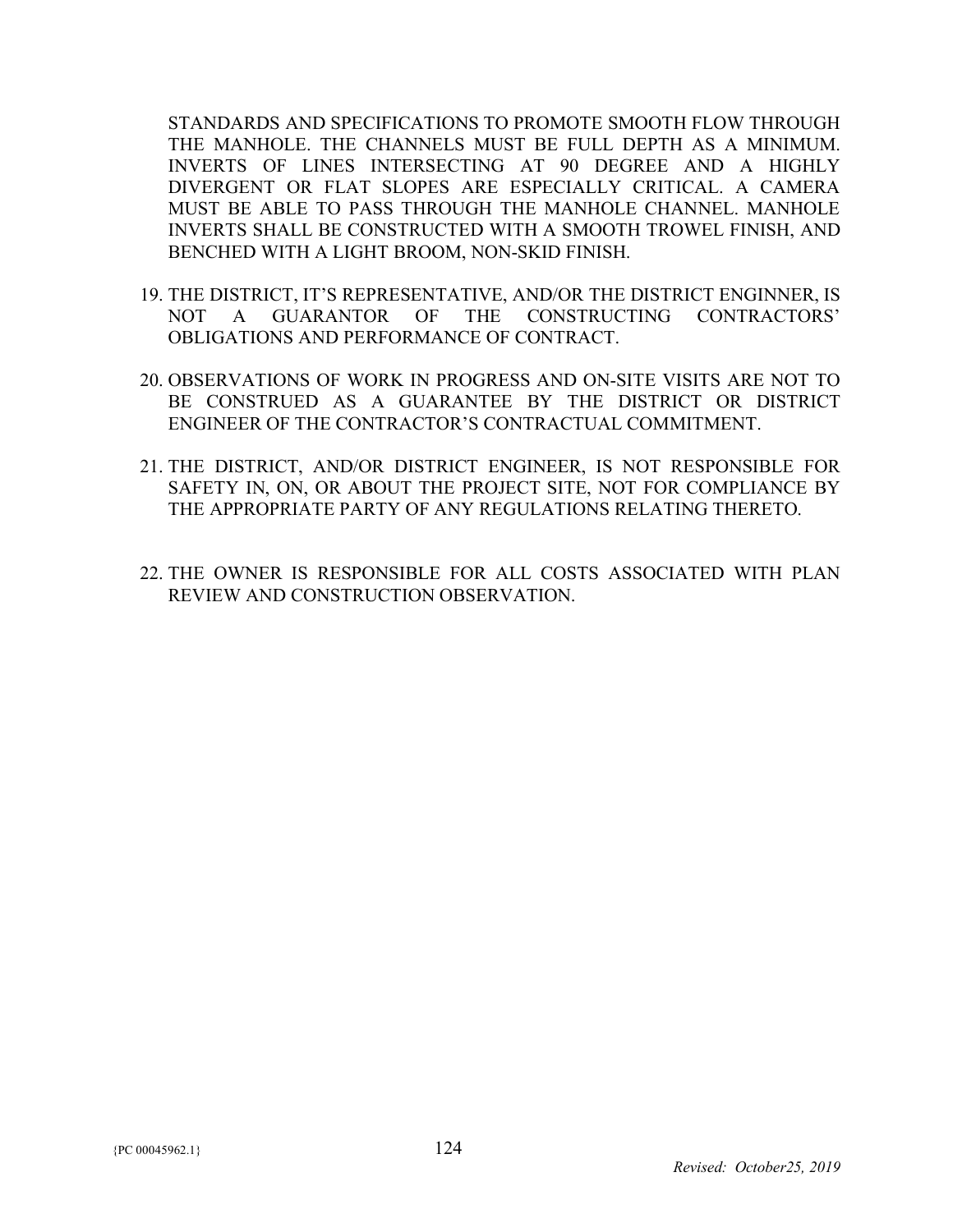# **EXHIBIT F**

# **APPLICATION AND AGREEMENT FOR EXTENSION OF SEWER MAINS**

**THIS APPLICATION AND AGREEMENT** ("Agreement") is made and entered into in quadruplicate original between (hereinafter referred to as "Applicant"), whose address is

\_\_\_\_\_\_\_\_\_\_\_\_\_\_\_\_\_\_\_\_\_\_\_\_\_\_\_\_\_\_\_\_\_\_\_\_\_\_\_\_\_\_\_\_\_\_\_\_\_\_\_\_\_\_\_\_\_\_\_\_\_\_\_\_\_\_\_\_\_\_\_\_\_\_\_\_\_\_ and **SOUTHWEST METROPOLITAN WATER AND SANITATION DISTRICT, a quasimunicipal corporation of the State of Colorado** (hereinafter referred to as "District"), whose address is 8739 West Coal Mine Avenue, Littleton, Colorado 80123, and whose telephone number is (303) 979-2333.

#### **WITNESSETH:**

**WHEREAS,** Applicant desires to install sewer mains identified and known by the parties as the **abula Extensions**, and to have **Sewer Main Extensions**, and to have those mains and related appurtenances become a part of the District's public sanitary sewer system; and

**WHEREAS,** Applicant may retain a contractor to install the sewer mains and related appurtenances which are the subject of this Agreement; and

**WHEREAS,** Applicant and District desire to execute an agreement setting forth the terms and conditions pursuant to which such sewer mains and related appurtenances will be conditionally accepted by the District and allowed to connect to the District's public sanitary sewer system and, if finally accepted by the District, shall become a part of the District's public sanitary sewer system for all purposes including maintenance.

**NOW, THEREFORE,** the parties hereto agree as follows:

- 1. Definitions.
	- 1.1 The term "sewer lines" shall mean the sewer lines and related appurtenances such as manholes, and other appurtenances, as shown on Applicant's Approved Plans; provided, however, the term "sewer lines" shall not under any circumstances, include private service lines, under drains or storm drains.
	- 1.2 "Approved Plans" shall mean the latest set of plans and specifications approved for construction by the District's consulting engineer.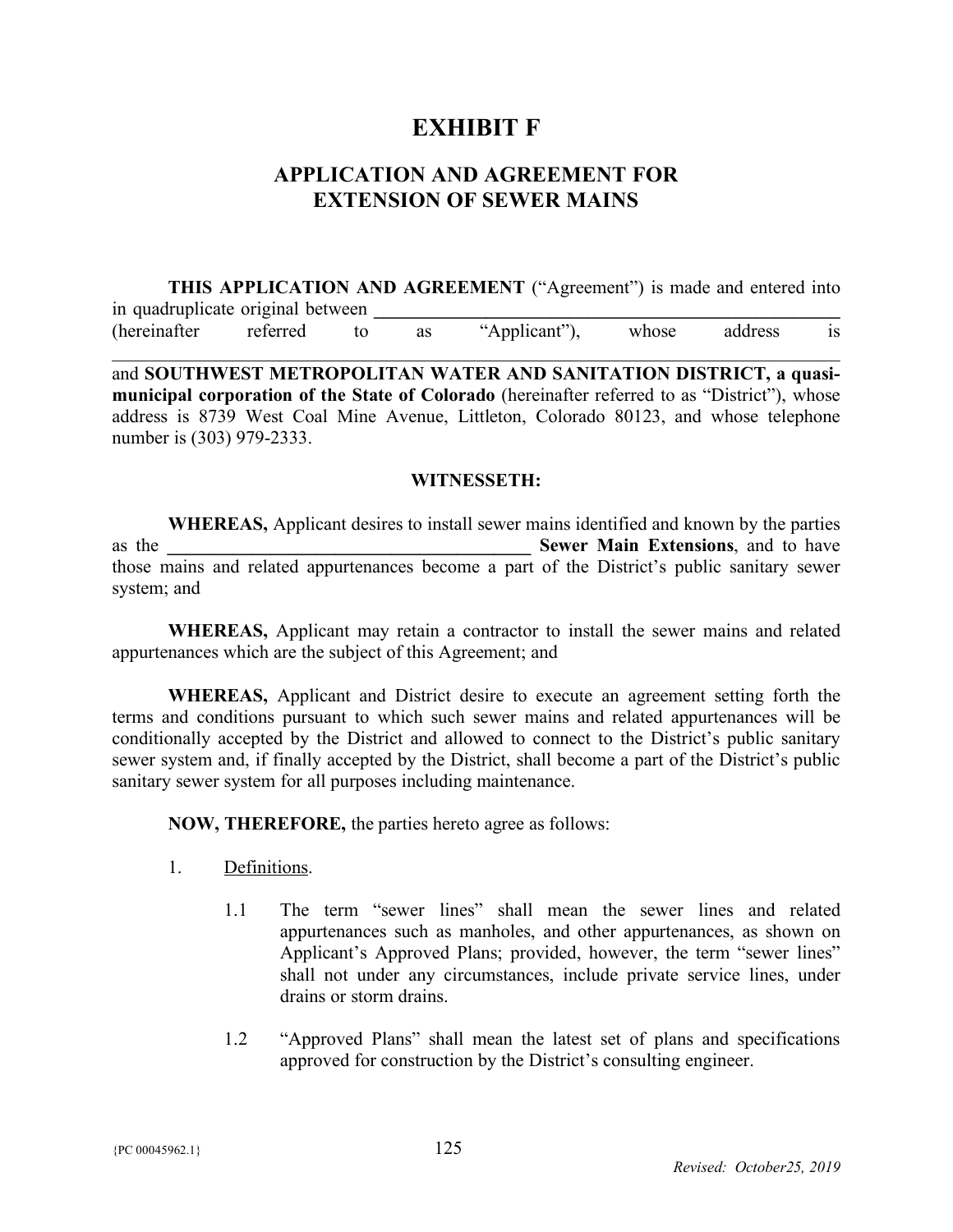- 1.3 "Project" shall mean the sewer lines as shown on Applicant's Approved Plans.
- 1.4 "Applicable Governmental Authority" shall mean the District or any governmental, municipal or quasi-municipal entity that has jurisdiction with respect to the Project.

### 2. Approved Plans.

Applicant covenants the Project will be constructed in accordance with the Approved Plans and any approved modifications or additions made thereto. Further, Applicant warrants that the Project will be constructed in a workmanlike manner and that, once constructed, the Project will be fit for its intended purpose.

## 3. Supervision of Work.

The District shall have no responsibility to supervise or direct construction of the Project. Applicant or Applicant's contractor will supervise and direct construction of the Project and will be responsible for the means, methods, techniques, sequences and procedures of construction.

## 4. Applicant's Warranty.

a) Applicant warrants and guarantees to the District that, without exception, the Project will be free from any defects (including but not limited to defects in materials and workmanship) for a period of two (2) years from the date of conditional acceptance by District or until the date the Project is finally accepted by the District, whichever period is longer. No exceptions shall be permitted to this warranty provision.

b) The Applicant additionally agrees that during the two (2) years period subsequent to the date of conditional acceptance of the Project by District, Applicant will promptly perform all work and supply all materials or cause its contractor to perform all work and supply all materials necessary to remove, replace, maintain or repair the Project constructed hereunder when said work is required by the District for any reason, notwithstanding that said work does not arise out of any negligent or willful acts or omissions of the Applicant or Applicant's contractor. In the event any of the maintenance and/or repair obligations required under this subparagraph (b) are not performed within twenty (20) days following written notice to Applicant, the District may cause said maintenance and/or repairs to be performed and charge the costs thereof to Applicant. Applicant agrees to pay all District bills for maintenance and repairs of the Project within thirty (30) days after receipt of the District invoice, together with all costs of collection, including reasonable attorney's fees and interest thereon at the rate of 1.5 percent per month on amounts that are past due.

c) Applicant agrees that any work required by the District hereunder, whether performed by Applicant or Applicant's contractor or by the District in the event of the refusal or inability of Applicant and/or Applicant's contractor to perform the work until the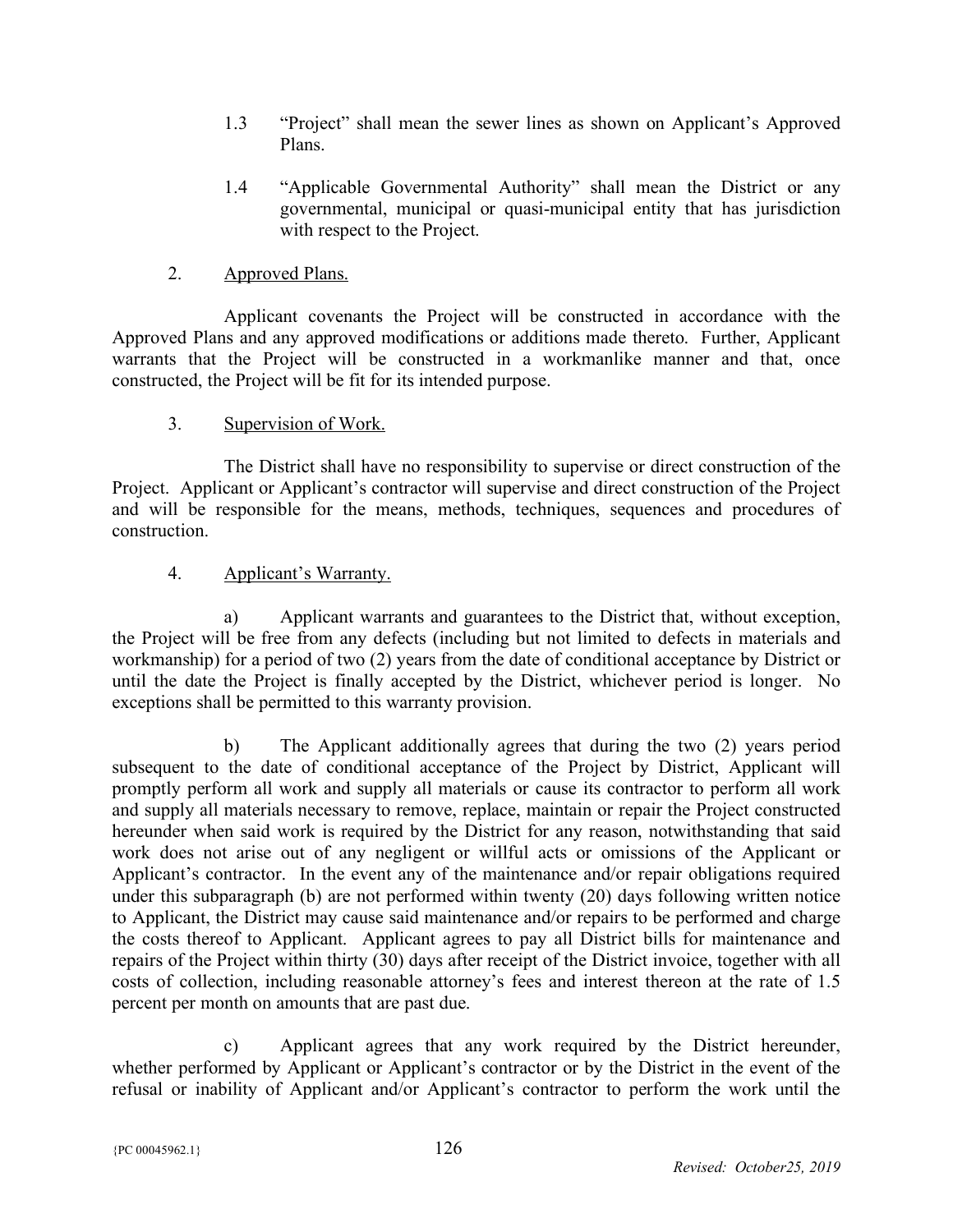Project is finally accepted by the District, shall not impair or void the Applicant's warranty and guarantee under this paragraph 4 or any other obligation or liability of the Applicant imposed by law or contract.

d) Applicant further agrees that in emergency situations, the District shall have the right to perform whatever maintenance or repairs the District determines are necessary to protect the public health and safety without giving advance written notice to Applicant. Applicant agrees to pay all costs incurred by the District in performing emergency repairs and maintenance within thirty (30) days after receipt of the District's invoice thereof, together with all costs of collection, including reasonable attorney's fees and interest thereon at the rate of 1.5 percent per month on amounts that are pas due. The term "emergency" shall mean any situation where, in the District's determination, the public health or safety would be jeopardized or endangered by waiting for Applicant or Applicant's contractor to initiate and perform the needed maintenance and/or repairs.

# 5. Additional Security.

a) To induce the District to execute this Agreement and to provide additional assurance that Applicant will fully perform all of Applicant's warranty, maintenance and repair obligations contained herein, and as a condition of approval of Applicant's plans for the Project, Applicant agrees to deliver to District concurrent with this Agreement, a fully executed Warranty and Maintenance Bond in the form attached hereto as Exhibit "A" issued by a surety acceptable to the District and in an amount to be determined by the District, but in no event greater than twenty-five percent (25%) percent of the Project construction cost as determined by the District in the reasonable exercise of its discretion. Until the Project is finally accepted by the District, the performance of any warranty, maintenance or repair work upon the Project by the Applicant, Applicant's contractor or the District, shall under no circumstances, release, discharge or modify in any way Applicant's obligations under the Warranty and Maintenance Bond.

b) In lieu of providing the Warranty and Maintenance Bond described in subparagraph (a) above, Applicant may furnish the District with a written personal guarantee from one or more individuals whose financial condition is acceptable to the District. The personal guarantee(s) shall obligate the guarantor(s) to pay and perform as primary obligor(s) all of the Applicant's obligations to the District arising upon conditional acceptance of the Project as set forth in this Agreement, including but not limited to the Applicant's warranty, maintenance and repair obligations as set forth in paragraph 4 above. The specific provisions of the personal guarantee shall be acceptable to the District in its sole discretion. The guarantee shall be executed and delivered to the District no later than the date of conditional acceptance of the Project by the District.

### 6. Observation

The District and its representatives will at all times have access to the construction site and will be permitted to observe the work, materials and any relevant documents or records necessary for the purpose of determining whether the Project is constructed in accordance with the Approved Plans. All observations, tests, and reviews shall be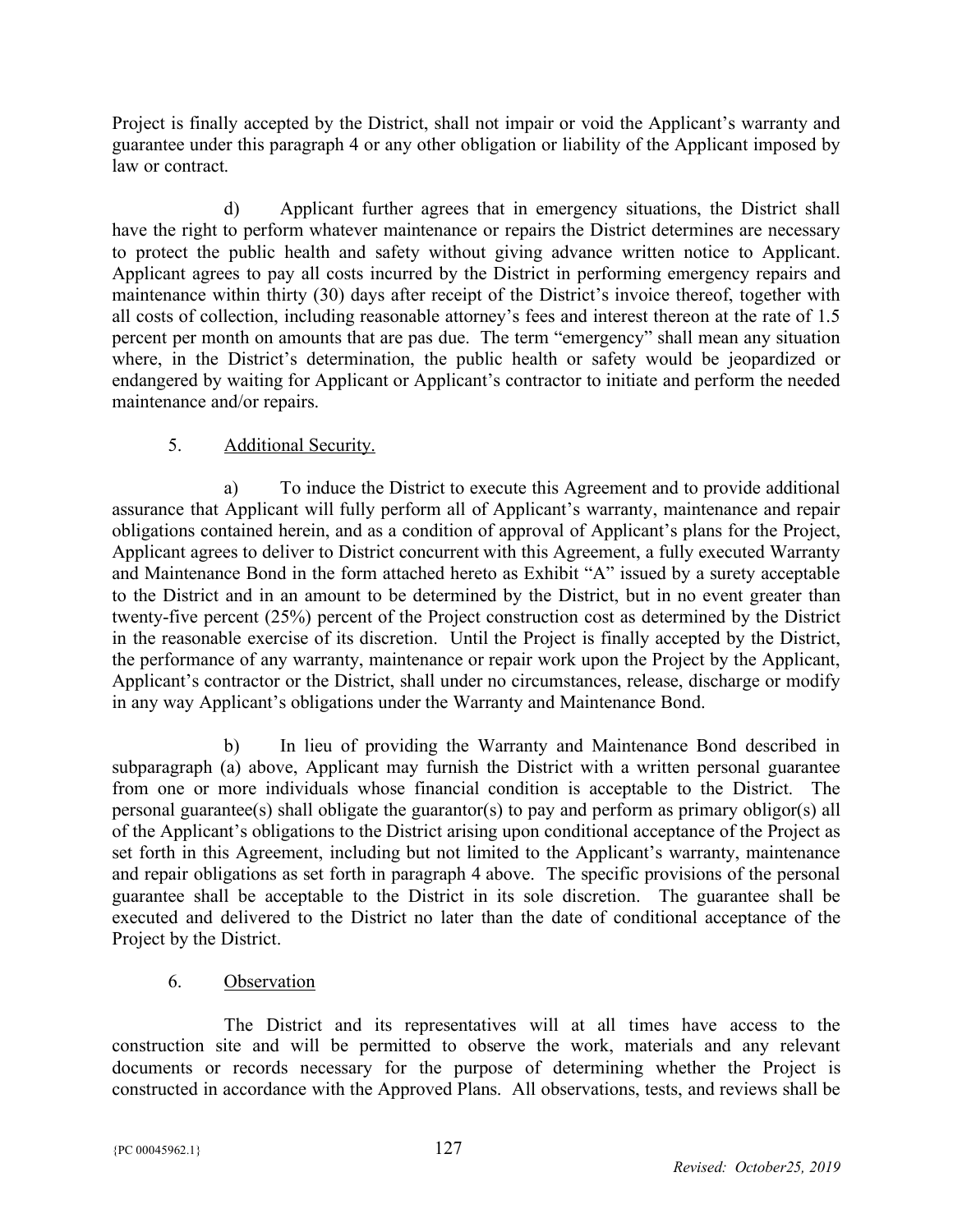conducted at the sole cost of the Applicant and shall be paid by the Applicant within thirty (30) days of invoice by the District.

### 7. Ownership.

Until dedicated to and conditionally accepted by the District, the Project shall be owned by Applicant and Applicant shall have full and complete responsibility for the Project including the safety conditions at the construction site. By way of explaining and not limiting the foregoing provisions of this Paragraph 7, Applicant agrees that until the District conditionally accepts the Project in accordance with the provisions of Paragraph 10 below, the District shall have no obligation pursuant to Section 9-1.5-103 C.R.S., to locate any water main or related appurtenance that is a part of the Project. Until conditional acceptance of the Project by District, said locate obligation, if any, shall be the sole responsibility of Applicant.

### 8. Tap Permits.

No sewer tap permits shall be issued or sold for connection to the Project and no such taps shall be made to the Project until the District has conditionally accepted the Project in the manner as set forth in paragraph 10 below.

#### 9. Conditions to Conditional Acceptance.

Each of the following conditions shall be a condition precedent which must be satisfied before the District will conditionally accept the Project:

a) Approved Plans. The District, in its sole discretion, is satisfied that the Project has been constructed in accordance with the Approved Plans; and

b) Easements. The District is satisfied that all easements have been obtained for the Project and that the Project as constructed is located within said easements or other suitable public rights-of-way; and

c) Record Drawings. Receipt by the District of record drawings for the Project, certified compaction test results, and any survey certifications that the District's manager may require;

d) Contemplated Use. Without in any way being limited by the specificity of the foregoing, the District, in its sole discretion, is satisfied that there are no matters outstanding which would prohibit or unreasonably interfere with the use of the Project for its intended purpose.

#### 10. Conditional Acceptance.

Conditional acceptance shall be accomplished only by the District's manager and/or engineer, if applicable, affixing his or their signatures to the Agreement in the space provided for on page 9. As of the date of conditional acceptance, all of Applicant's right, title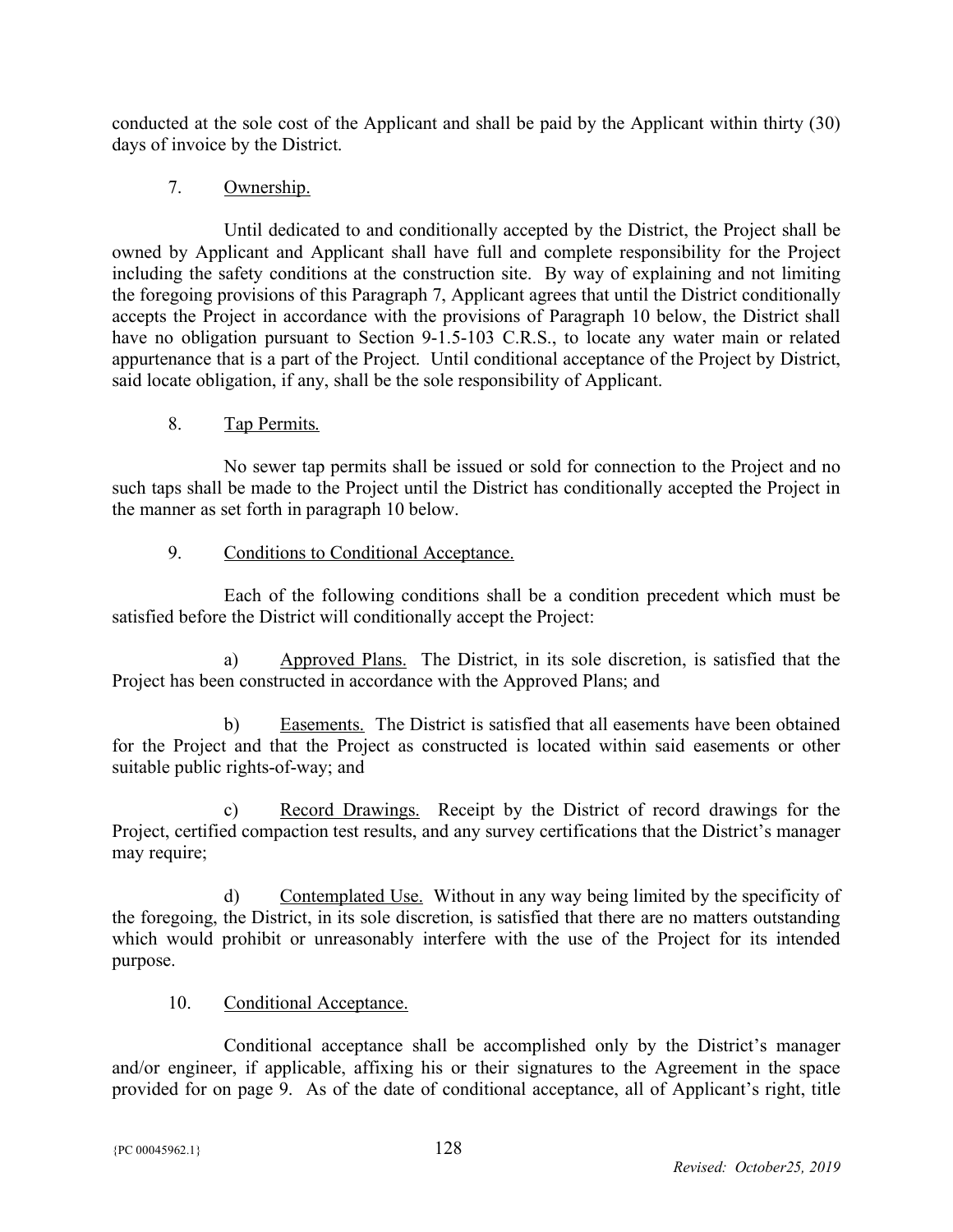and interest in and to the Project, including but not limited to, all mains, pipelines, manholes, and related parts and materials which compromise the Project, shall automatically and immediately pass to and be conveyed to the District with no additional transfer proceedings or documents being necessary; provided, however, that the Applicant's shall remain obligated to perform said Applicant's warranty, maintenance and repair obligations for a period of two (2) years from the date of conditional acceptance or until the Project is finally accepted by the District, whichever period is longer.

### 11. Contractor Warranties.

Applicant may cause its contractor to warrant and guarantee to District Contractor's work performed on the Project. Any such warranty by Applicant's Contractor shall be in addition to and not in lieu of Applicant's warranty and guarantee obligations to District as set forth in this Agreement.

## 12. Conditions to Final Acceptance.

Two (2) years from the date of conditional acceptance, the District's manager and/or consulting engineer, as the case may be, will inspect the Project for final acceptance. Each of the following conditions shall be a condition precedent which must be satisfied before the District shall finally accept the Project:

a) Full Performance. Applicant has faithfully and fully performed its obligations under this Agreement.

b) No Damage. There has been no damage or destruction to the Project; and it there has been damage or destruction, the same has been repaired, and the cost of such repair has been paid by Applicant.

c) Compliance with Approved Plans. Any deviation in the construction of the Project from the Approved Plans has been corrected. Without in any way limiting the generality of the foregoing sentence, attention shall be paid to assure that all manholes and manhole covers are at finished grade free and clear of sand, gravel, stones or other foreign material.

d) Contemplated Use. Without in any way being limited by the specificity of the foregoing, the District, in its sole discretion, is satisfied that there are no matters which would prohibit or unreasonably interfere with the use of the Project for its intended purpose.

### 13. Final Acceptance.

Final acceptance shall be accomplished only by the District's manager and/or engineer, as the case may be, affixing his or their signatures to this Agreement in the space provided on Page 9. As of the date of final acceptance, the District accepts the project for all purposes, including maintenance and repairs and the Applicant's obligation to pay for same shall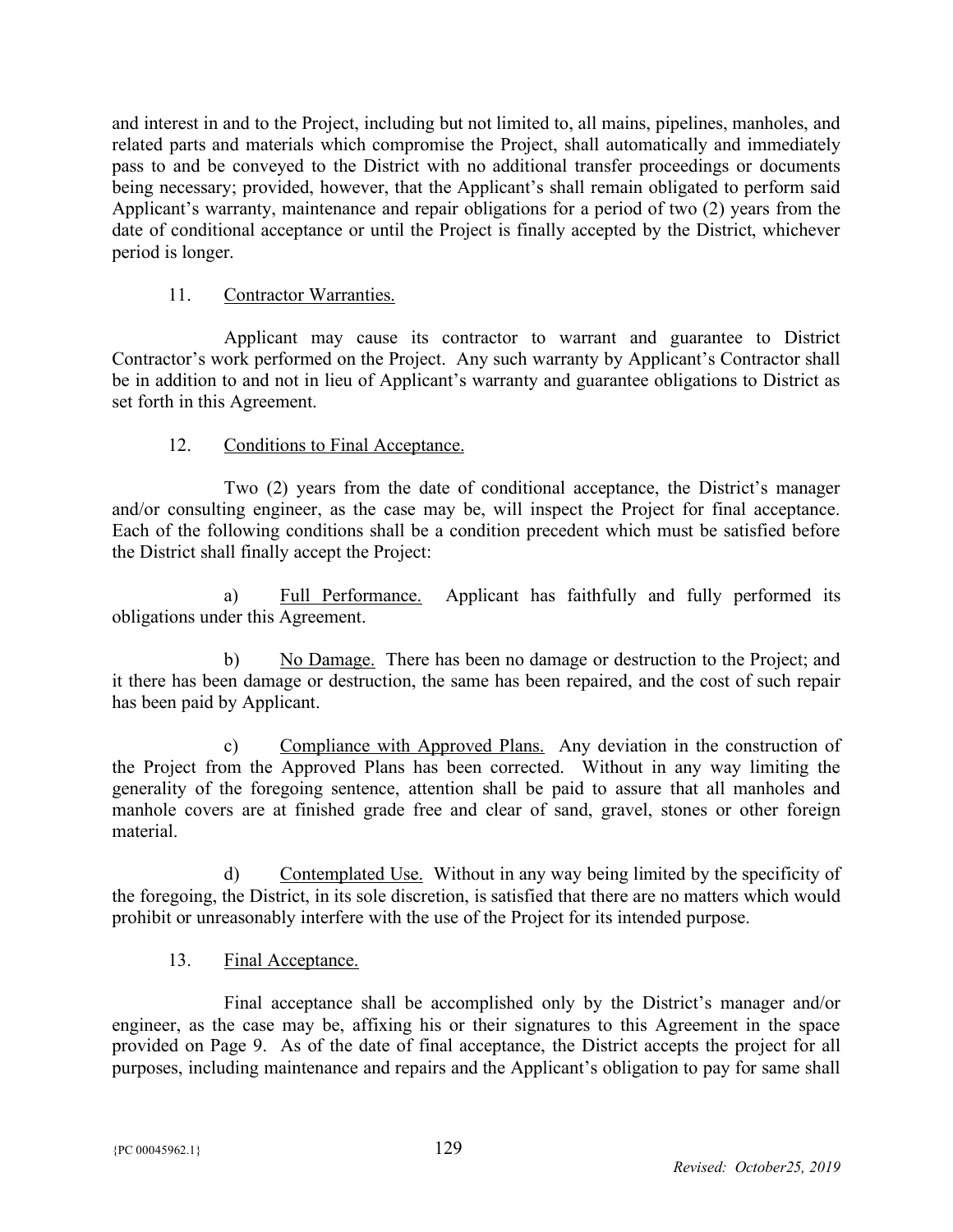cease; provided, however, that Applicant's indemnification obligation as set forth in paragraph 15 below shall survive final acceptance.

### 14. Manholes.

Notwithstanding any other provision contained in the Agreement to the contrary, if the sewer lines that are subject to this Agreement are installed in private or public streets and the surface of the street is not paved by the time of final acceptance, Applicant shall remain responsible of raising the manholes to finished street grade in accordance with applicable County specifications when the street is paved. Applicant shall notify the District when the work to raise the manholes is complete so that the District may inspect the work. As part of the work on the manholes, Applicant shall insure that the manholes are clear of debris and are operational. If the Applicant does not raise the manholes as required herein, the District may perform the work at Applicant's sole cost and expense within thirty (30) days after notice to Applicant. Applicant shall make payment to the District within thirty (30) days after invoice. In the event payment is not timely made, Applicant agrees to pay all costs of collection (including reasonable attorneys fees) together with interest on the unpaid delinquent amount at the rate of 1.5 percent per month or part thereof.

## 15. Indemnification.

Applicant shall indemnify and hold harmless the District, its officers, agents and employees, from all claims and demands or liability of whatsoever kind or nature, (including attorneys' fees) arising out of or encountered in connection with the construction of the Project or its operation or maintenance, whether such claim, demand or liability is caused in any way by Applicant, its agents or employees, or by Applicant's contractor or subcontractor, their agents or employees, or by any product or materials installed on the Project by Applicant, its contractors or subcontractors; excepting only such injury or harm as may be caused solely and exclusively by the District's negligence.

This indemnification shall extend to all claims, demands or liabilities, (including reasonable attorney's fees) for injury to persons, property or financial loss occurring before final acceptance of the Project as well as for a period of two (2) years after the date of final acceptance of the Project.

### 16. No Duty No Reliance.

The District, by its review and approval of the plans for the Project, does not assume any duty of care with respect to the Applicant or the Project. It is the Applicant's sole responsibility to prepare and design the plans and select the materials for the project in accordance with the District's specifications and all applicable District rules and regulations. It is also Applicant's sole responsibility to construct the Project in accordance with the Approved Plans.

Applicant represents that Applicant has read thoroughly the Approved Plans for the Project, examined the Project site, and ascertained all soil, geological, groundwater and other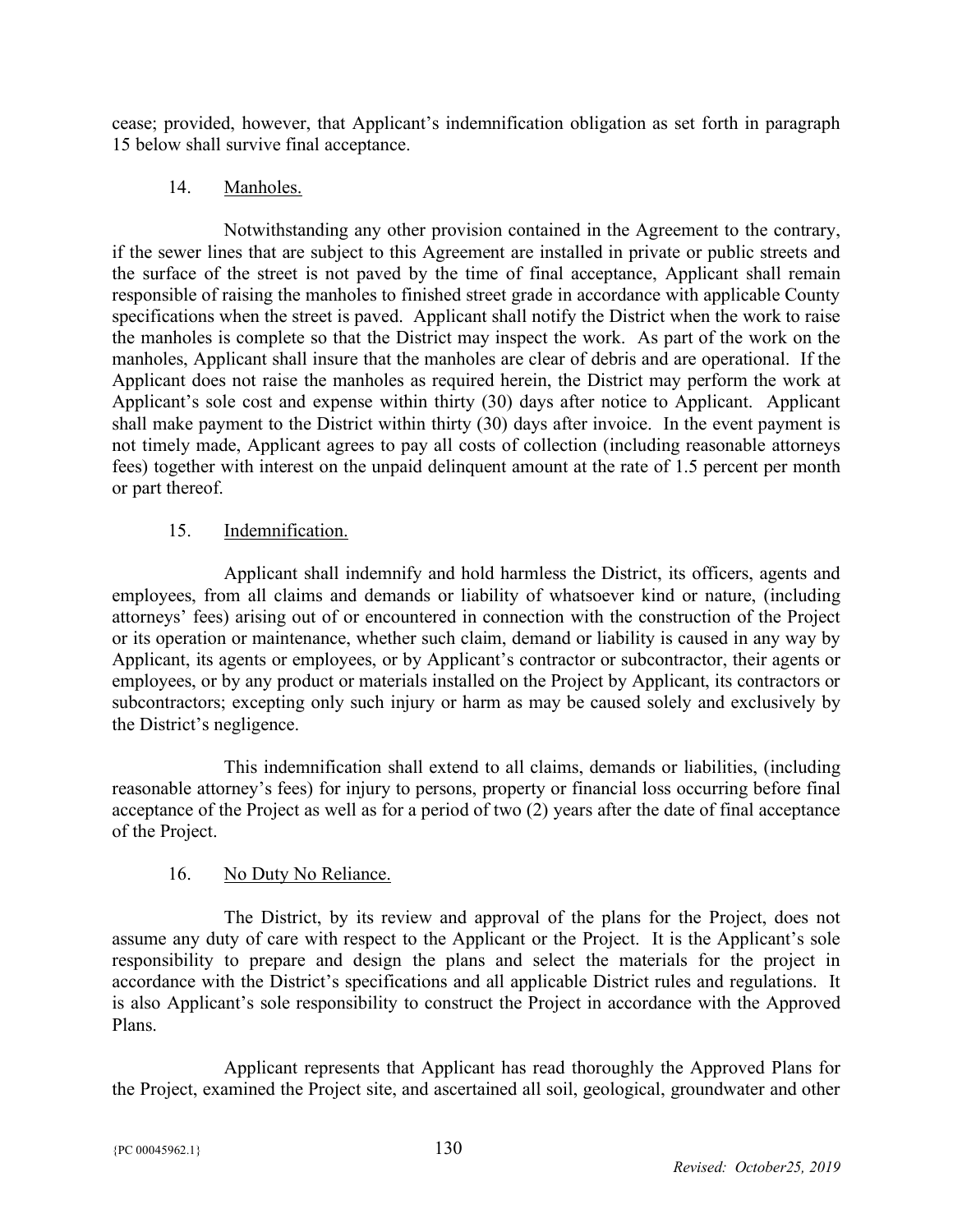conditions to be encountered which might affect the construction, operation and maintenance of the Project. Applicant agrees that it enters into the Project relying on its own investigation and information not on any statements or representations, if any, that have been made by the District, its officers, agents or employees.

If Applicant or Applicant's professional engineers disagrees with any part or portion of the Approved Plans for specifications for the Project, such disagreement shall be brought to the attention of the District Manager for resolution prior to the construction of the Project. Nothing herein contained shall be construed to place any obligations on the District to modify, deviate or change its standards and specifications as a result of any disagreement or objection lodged by the Applicant.

### 17. Insurance.

The following insurance coverages, issued by insurance companies acceptable to the District, shall be obtained, paid for and kept in full force and effect by Applicant until conditional acceptance of the Project, provided, however, that if Applicant contracts for the construction of the Project, then Applicant's Contractor shall cause the following insurance coverages, issued by insurance companies acceptable to the District, to be obtained, paid for and kept in full force and effect until conditional acceptance of the Project:

a) Workmen's compensation insurance covering all workmen engaged in performance of the work on the Project in amounts not less than minimum coverage required by law, including employer liability coverage for not less than \$100,000.00;

b) Liability insurance, including automobile liability and property damage coverage at least equivalent to the 1986 Commercial General Liability Insurance Policy form. Such policy or policies shall be written on an "occurrence" basis and maintained in minimum amounts of \$500,000.00 per occurrence, with a \$1 million general aggregate limit and a \$500,000.00 product/completed operations aggregate limit. Said policies shall contain an endorsement naming the District as an additional insured and providing that any insurance maintained by the District is excess and non-contributing with the insurance required hereunder.

c) Any policy of insurance required hereunder shall contain a contractual liability endorsement covering indemnity and defense obligations of Applicant and such other coverages as may reasonably be required by the District. Such policy will, among other things, make specific reference to this Agreement.

d) Any policy insuring against loss caused by physical damage to any portion or all of the Project, or to materials to be incorporated into the Project, or covering Applicant or Applicant's contractor's tools, supplies, machinery or equipment shall contain an endorsement providing that the insurer waives its right of subrogation against the District and any other named insured. Nothing contained in this paragraph shall give or create in any third party any claim or right of action against the District, except which may exist irrespective of this paragraph.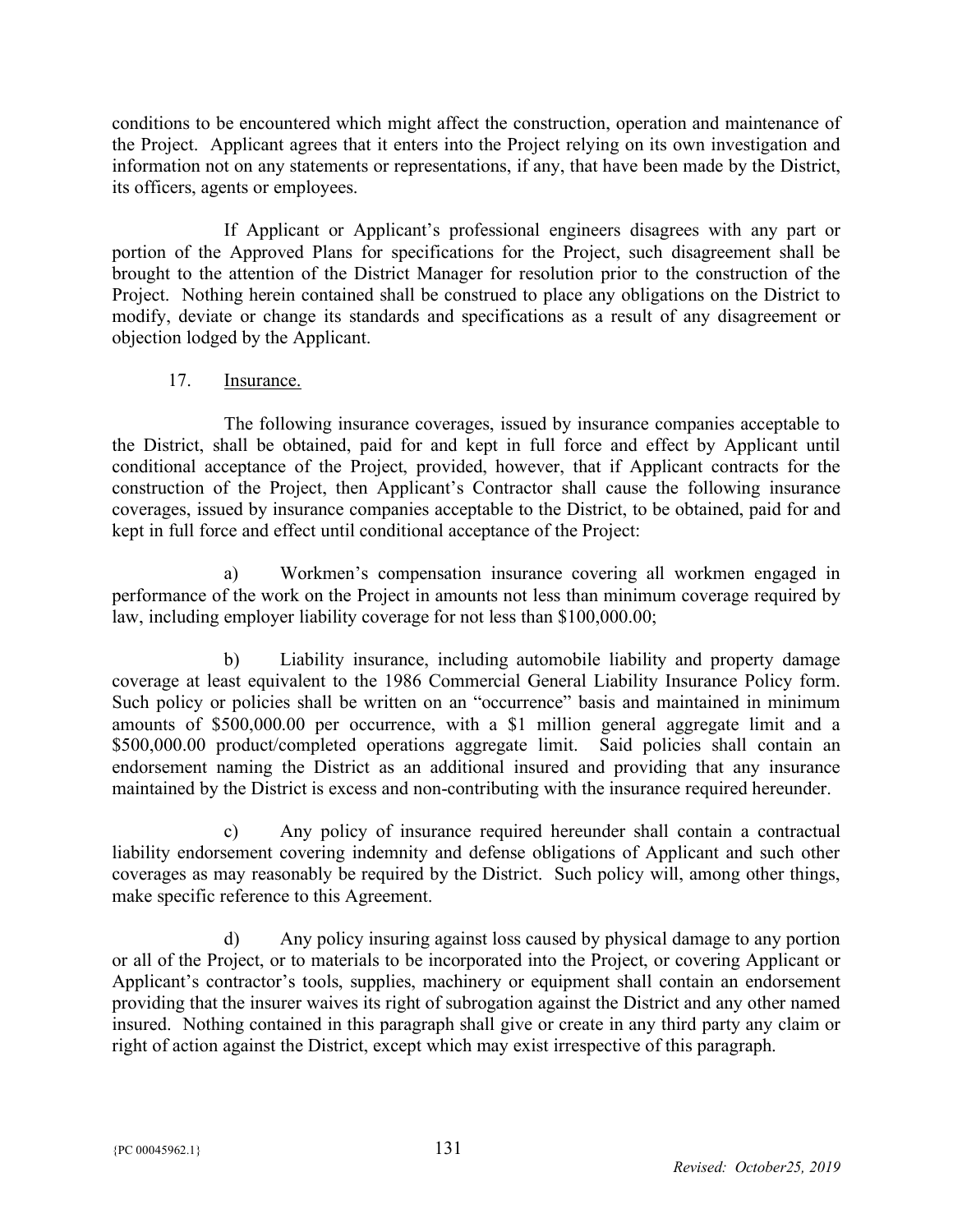#### 18. Proof of Insurance.

Prior to the commencement of any construction on the Project, Applicant or Applicant's Contractor as the case may be, shall furnish to the District certificates of insurance or copies of policies showing that such insurance required herein is in force and that the premiums due thereon have been paid and that the District is named as an additional insured. Such certification or policies shall provide that the insurance may not be cancelled, terminated or modified without fifteen (15) days advance notice thereof to the District. No policy shall contain any provisions for exclusion from liability other than the provisions for exclusion forming a part of the standard basic, unamended and unendorsed form of policy; provided, however, in no event shall any exclusions be permitted which conflict with any coverage required by this Agreement.

#### 19. Modification.

This Agreement can be modified only by a written agreement signed by both parties hereto.

#### 20. Interpretation of Agreement.

This Agreement and the Approved Plans are intended to supplement one another. However, in the event of a conflict, the conflict shall be brought to the attention of the District's manager, who shall have final authority to resolve any conflicts.

#### 21. Governing Law.

This Agreement shall be construed in accordance with and governed by the laws of the State of Colorado.

#### 22. Assignment.

Applicant may not assign this Agreement without the express written consent of the District.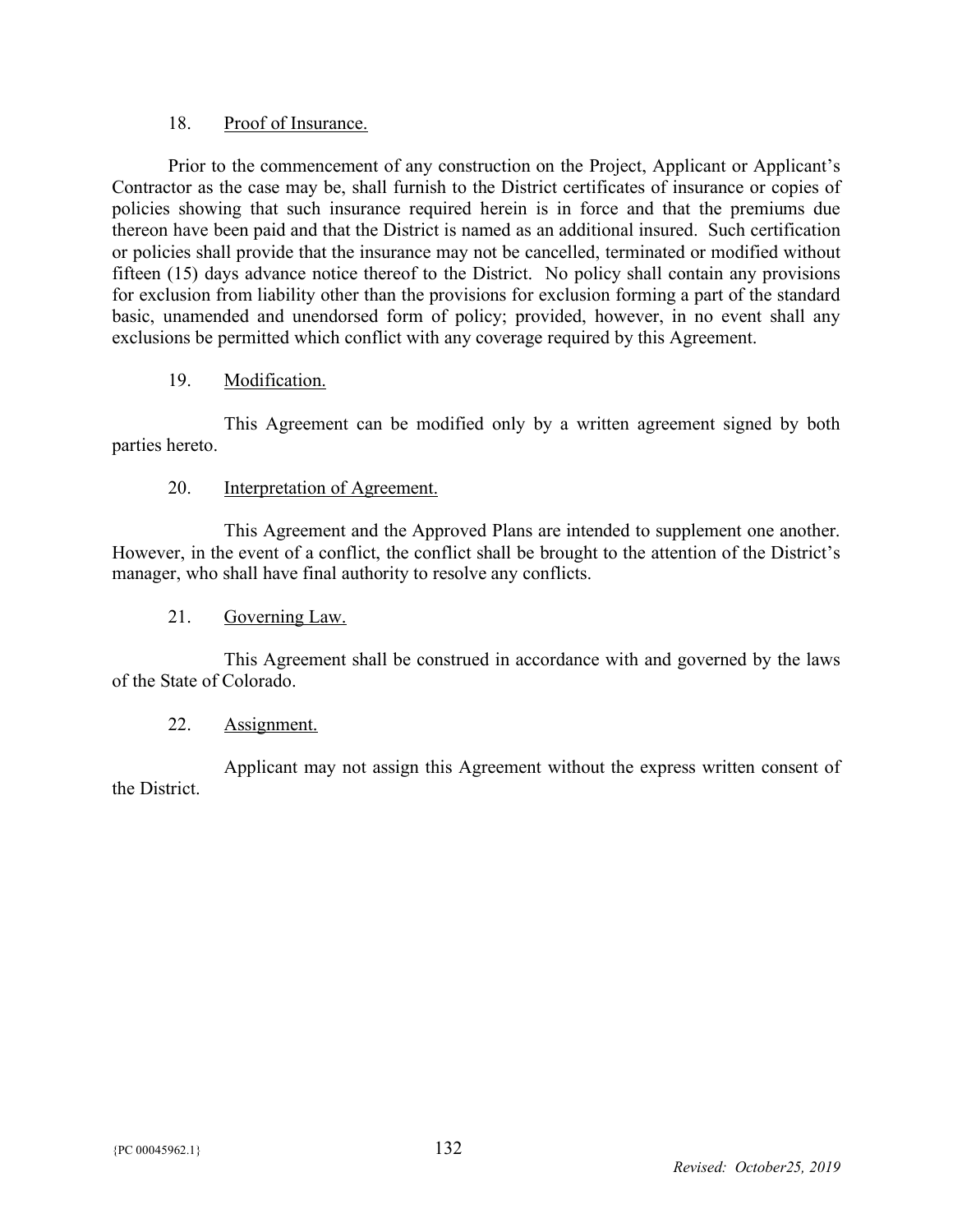**IN WITNESS WHEREOF,** this Agreement has been executed in quadruplicate by the parties hereto as of the day and year opposite their signatures.

#### **APPLICANT**

|                                                                       |            | By:   |  |  |
|-----------------------------------------------------------------------|------------|-------|--|--|
|                                                                       |            | Date: |  |  |
| ATTEST:                                                               |            |       |  |  |
| By:<br>Secretary                                                      |            |       |  |  |
| <b>STATE OF</b>                                                       | )ss.       |       |  |  |
| <b>COUNTY OF</b>                                                      |            |       |  |  |
| The above foregoing instrument was acknowledged before me this day of | $, 20,$ by |       |  |  |

Witness my hand and official seal.

My Commission expires:

 $\mathcal{L}_\mathcal{L}$  , and the set of the set of the set of the set of the set of the set of the set of the set of the set of the set of the set of the set of the set of the set of the set of the set of the set of the set of th

Notary Public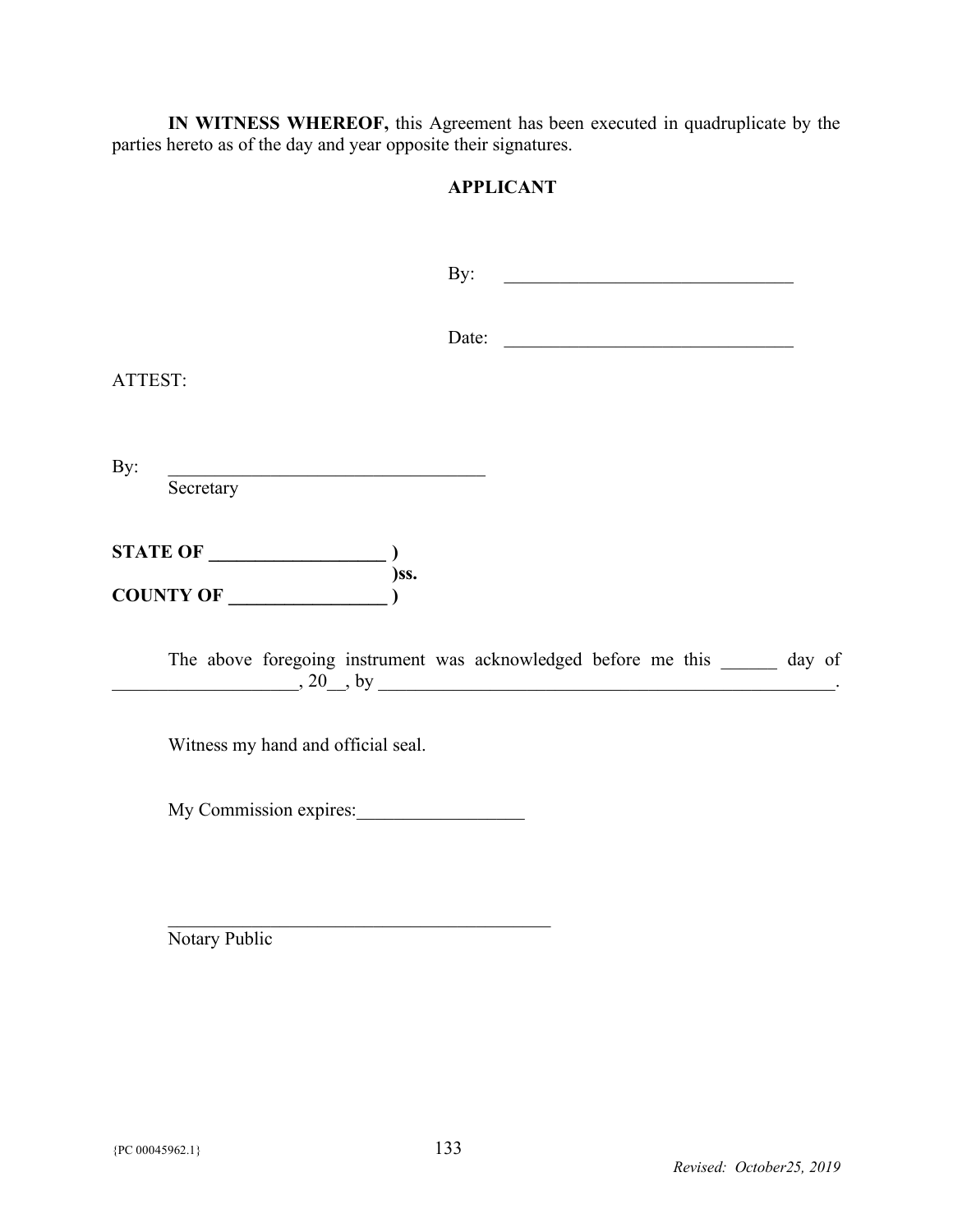#### **APPROVALS BY THE DISTRICT** <u> 1990 - Jan Barbara Barbara, prima populație de la proprietat de la proprietat de la proprietat de la proprietat de la proprietat de la proprietat de la proprietat de la proprietat de la proprietat de la proprietat de la </u>

#### **a) Approval of Application:**

Date:  $\frac{1}{2}$  /  $\frac{1}{2}$ 

Patrick J. Fitzgerald District Manager

# **b) Conditional Acceptance of Project:**

Date:  $\frac{1}{2}$  /  $\frac{1}{2}$ 

Patrick J. Fitzgerald District Manager

#### **c) Final Acceptance of Project:**

Date: $\frac{1}{\sqrt{2\pi}}$ 

Patrick J. Fitzgerald District Manager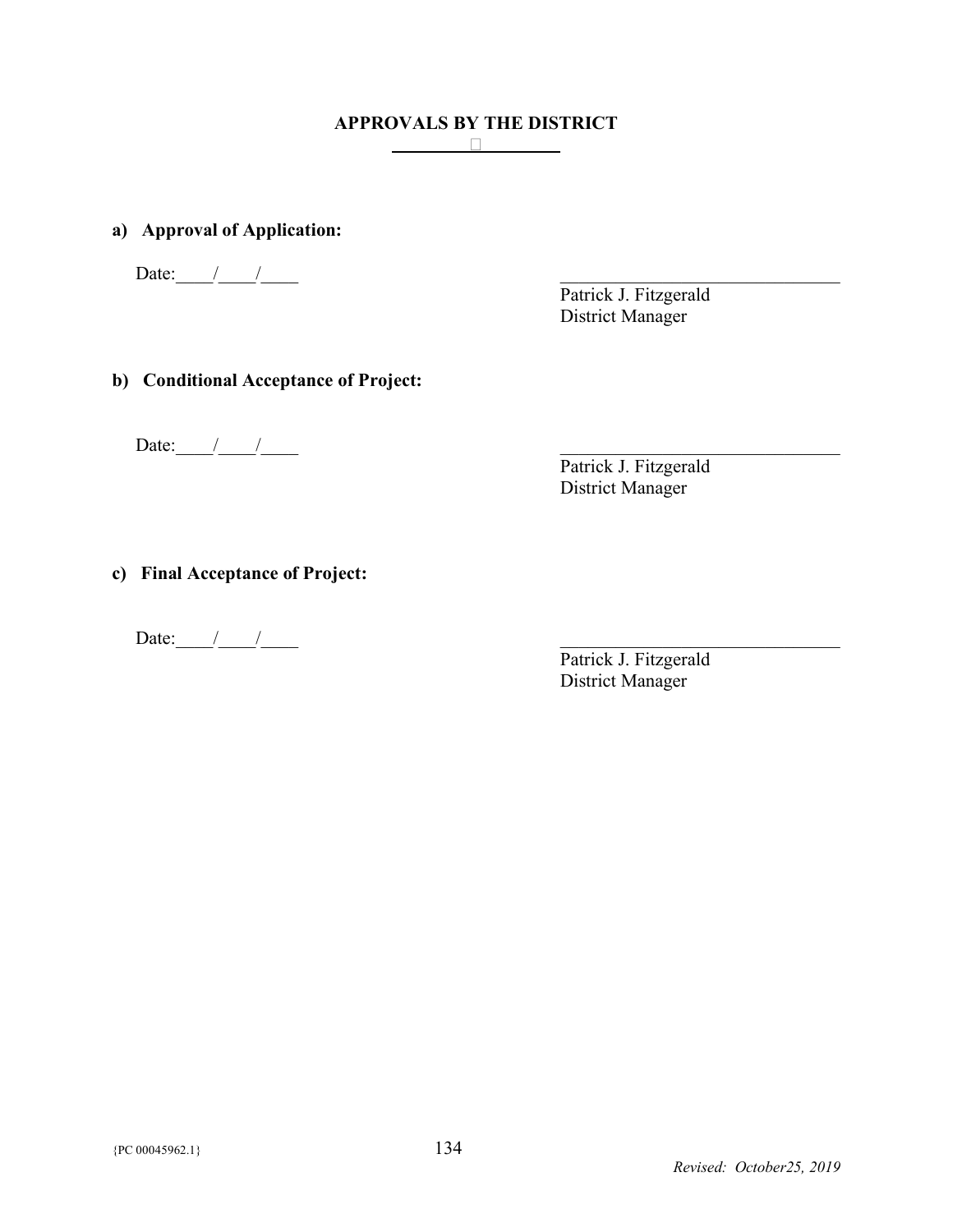# **EXHIBIT G**

# **SOUTHWEST METROPOLITAN WATER AND SANITATION DISTRICT**

#### **WARRANTY AND MAINTENANCE BOND**

*(Sewer Improvements)*

KNOW ALL MEN BY THESE PRESENTS, that we \_\_\_\_\_\_\_\_\_\_\_\_\_\_\_\_\_\_\_\_\_\_\_\_\_\_\_\_\_\_\_\_\_\_\_\_\_\_\_\_\_\_\_\_\_\_\_\_\_\_\_\_\_\_\_\_, hereinafter called Principal, and <br>
periodic state of the state of the state of the state of the state of the state of the state of the state of the state of the state of the state of the state of the state of the state of the state of the s called Surety, are held and firmly bound unto the Southwest Metropolitan Water and Sanitation District, a quasi-municipal corporation of the State of Colorado, hereinafter called "District", in the sum of \_\_\_\_\_\_\_\_\_\_\_\_\_\_\_\_\_\_\_\_\_\_ dollars (\$\_\_\_\_\_\_\_\_\_\_\_\_\_\_), lawful money of the United States of America for the payment whereof the Principal and Surety bind themselves, their heirs, executors, administrators, successors, and assigns, jointly and severally, firmly, by these presents:

WHEREAS, Principal has applied to the District for permission to install the sewer mains and related appurtenances generally described on Exhibit "A" which is attached hereto and incorporated herein by this reference (the "Project"), for the purpose of obtaining sewer service for a development known as  $\blacksquare$ ; and

WHEREAS, as a condition of the District's approval of the Project, Principal and District have entered into the Application and Agreement for Extension of Sewer Mains attached hereto as Exhibit "B" (hereinafter called the "Contract") which Contract is by this reference made a part hereof; and

WHEREAS, the Contract contains: a) Principal's warranty that the Project will be free from defects for the period beginning with the date of conditional acceptance and ending with the date the project is finally accepted by the District; and, b) Principal's promise to maintain and repair the Project until the same has been finally accepted by the District and to raise the manhole to paved street level at such time the street is finally paved, even if the same occurs after final acceptance of the Project; and

WHEREAS, the approval of the Project by the District and Principal's authorization to proceed with the construction thereof is in part conditioned upon Principal's furnishing of an adequate warranty and maintenance bond to the District guaranteeing that Principal will perform or cause to be performed all of Principal's warranty, maintenance and other obligations that arise under the Contract from and after the date the same is conditionally accepted by District.

NOW, THEREFORE, THE CONDITION OF THIS OBLIGATION is such that, if the Principal shall promptly, faithfully and fully perform all the undertakings, covenants, terms, conditions and agreements of said Contract arising after conditional acceptance of the Project by the District, including but not limited to Principal's maintenance, repair, warranty and manhole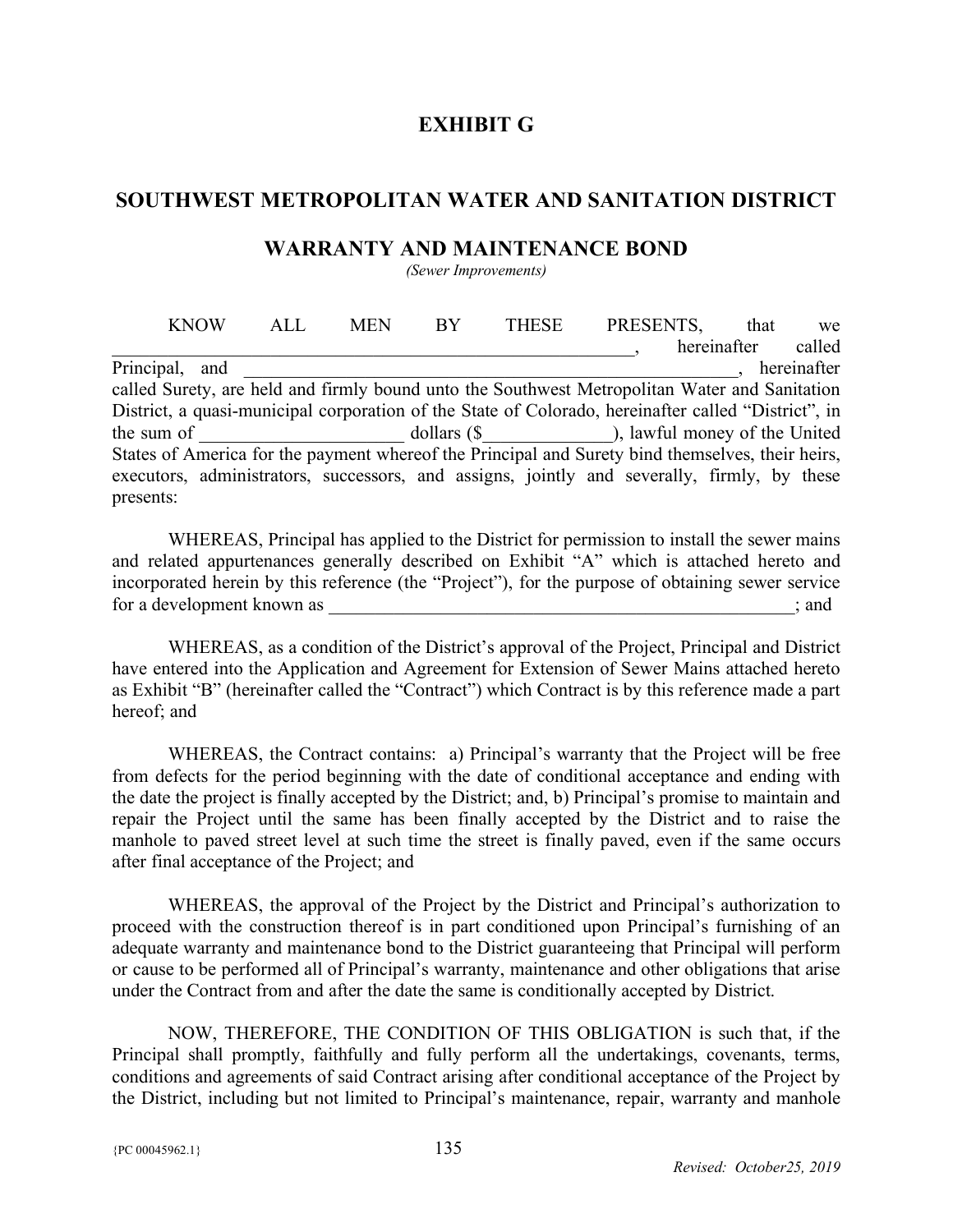raising obligations; and shall also well and truly perform all undertakings, covenants, terms, conditions and agreements, of any and all duly authorized modifications of said Contract that may hereinafter be made, notice of which modifications to the Surety being hereby waived, then this obligation shall be null and void; otherwise it shall remain in full force and effect for a period of eighteen months from the date of this Bond as set forth below.

AND THE SAID SURETY, for value received, hereby stipulates and agrees that whenever the Principal shall be, and is declared by District in default of its post-conditional acceptance obligations under said Contract, the District having performed its obligations thereunder, the Surety may promptly remedy the default or shall promptly (1) perform the Principal's post-conditional acceptance obligations in accordance with the terms and conditions of the Contract, or (2) obtain a bid or bids for submittal to the District for completing said postconditional acceptance obligations of the Principal in accordance with the terms and provisions of the Contract and upon a determination by the District and the Surety of the lowest responsible bidder, arrange for a contract between such bidder and the District and make available as work progresses (even though there should be a default or a succession of defaults under the Contract of completion arranged under this paragraph) sufficient funds to pay the cost of completion in an amount up to but not exceeding the dollar amount of this Bond.

No right of action shall accrue on this Bond to or for the use of any person or corporation other than the District named herein or the successors and assigns of the District. Any suit under this Bond must be instituted before the expiration of two years from the date on which the Project is finally accepted by the District under the Contract.

Nothing herein contained is intended to cause the Surety to guarantee that the Project will be constructed in the first instance. Surety's obligations hereunder arise only at such time as the Project is conditionally accepted by the District.